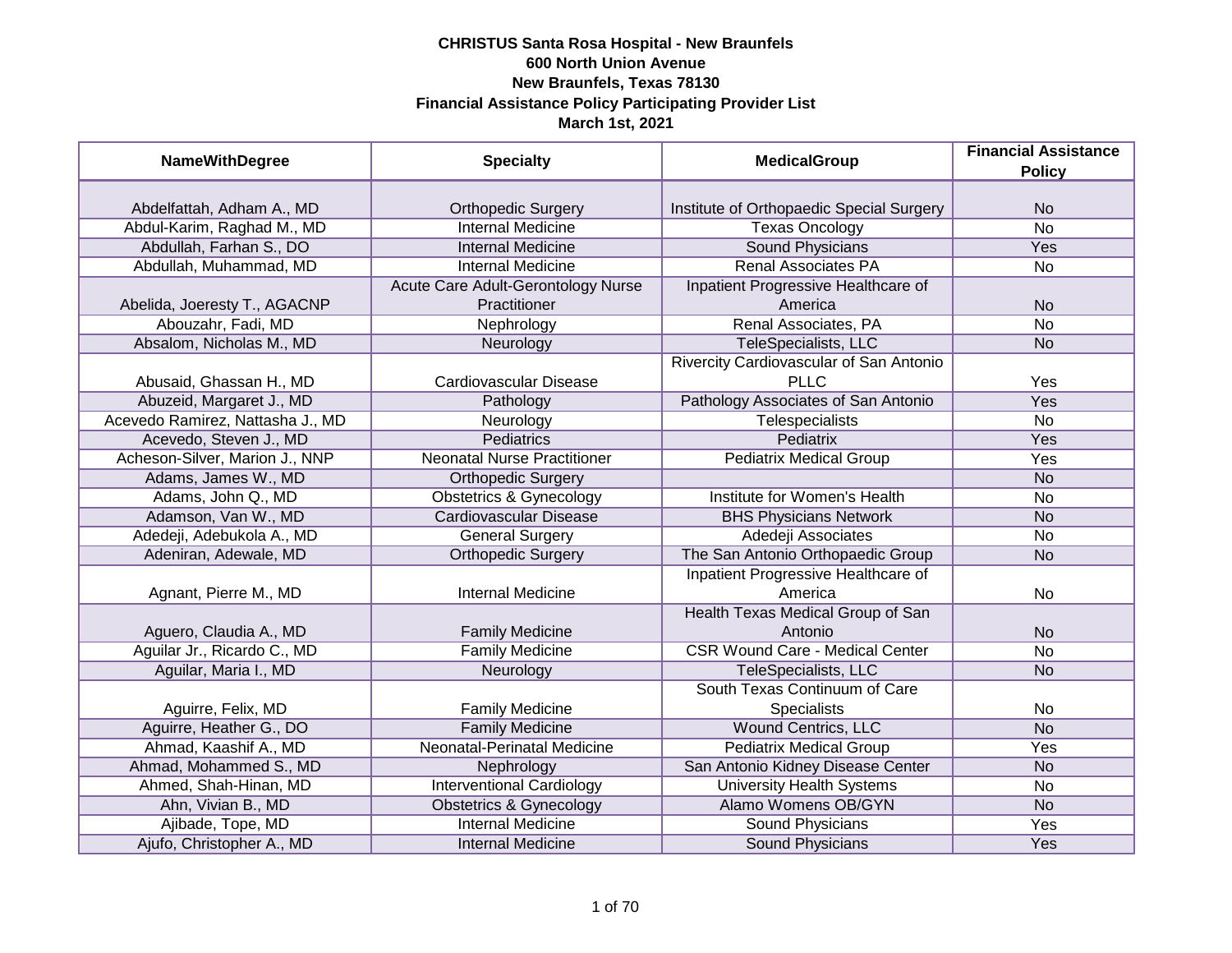| <b>NameWithDegree</b>           | <b>Specialty</b>                              | <b>MedicalGroup</b>                        | <b>Financial Assistance</b><br><b>Policy</b> |
|---------------------------------|-----------------------------------------------|--------------------------------------------|----------------------------------------------|
|                                 |                                               | Diabetes & Glandular Disease Clinic,       |                                              |
| Akhrass, Firas, MD              | Endocrinology, Diabetes and Metabolism        | P.A.                                       | <b>No</b>                                    |
| Akin, Travis T., MD             | Anesthesiology                                | Tejas Anesthesia, P.A.                     | <b>No</b>                                    |
| Akinwale, Abumere F., MD        | Ophthalmology                                 | Audie L. Murphy VA Hospital                | <b>No</b>                                    |
| Akonye, Angela C., MD           | <b>Obstetrics &amp; Gynecology</b>            | <b>Womens Center at Westover Hills</b>     | <b>No</b>                                    |
| Akright, Bruce D., MD           | <b>Obstetrics &amp; Gynecology</b>            | Northeast Ob/Gyn Associates, PLLC          | <b>No</b>                                    |
| Al-Ahmad, Amin, MD              | Cardiac Electrophysiology                     | <b>Texas Cardiac Arrhythmia</b>            | N <sub>o</sub>                               |
| Alapati, Sindhura, MD           | Radiology                                     | <b>River City Imaging Associates</b>       | Yes                                          |
| Albert Jr., Ladislau, MD        | <b>Neurological Surgery</b>                   | Neurosurgery and Spine Consultants         | <b>No</b>                                    |
| Albrecht, Warren A., MD         | <b>Family Medicine</b>                        | <b>Hill Country Medical Associates</b>     | <b>No</b>                                    |
| Albright, William B., MD        | <b>Plastic Surgery</b>                        |                                            | <b>No</b>                                    |
| Alcantara, Mario A., MD         | <b>Colon and Rectal Surgery</b>               | South Texas Colorectal Center              | <b>No</b>                                    |
|                                 |                                               | Inpatient Progressive Healthcare of        |                                              |
| Aldawoodi, Tamarah, MD          | <b>Internal Medicine</b>                      | America                                    | <b>No</b>                                    |
| Alecozay, Abraham A., MD        | <b>Obstetrics &amp; Gynecology</b>            |                                            | <b>No</b>                                    |
| Aleman, Ashley V., MD           | <b>Internal Medicine</b>                      | <b>Medcare Associates PA</b>               | <b>No</b>                                    |
| Ales, Richard C., CRNA          | <b>Certified Registered Nurse Anesthetist</b> | <b>US Anesthesia Partners</b>              | Yes                                          |
| Al-Hakeem, Houmam, MD           | <b>Obstetrics &amp; Gynecology</b>            | Westover Hills Womens Health               | <b>No</b>                                    |
|                                 |                                               | Gastroenterology Consultants Of San        |                                              |
| Ali, Muhammad, MD               | Gastroenterology                              | Antonio, P.A.                              | No                                           |
| Ali, Reza A., MD                | Nephrology                                    | South Texas Renal Care Group               | <b>No</b>                                    |
| Allen, Cecilia D., PA           | <b>Physician Assistant</b>                    | <b>New Braunfels Cardiology</b>            | <b>No</b>                                    |
| Allen, Stacey L., MD            | Anesthesiology                                | <b>US Anesthesia Partners</b>              | Yes                                          |
| Allen, Zoel G., MD              | <b>Emergency Medicine</b>                     | Victoria Emergency Services                | Yes                                          |
| Allende, Hector D., MD          | Gastroenterology                              | <b>Texas Digestive Disease Consultants</b> | Yes                                          |
|                                 | Neurology w/Special Qualification in          |                                            |                                              |
| Almidani, Mazen A., MD          | Child Neurology                               | <b>Telespecialists LLC</b>                 | No                                           |
| Alsabrook, Grady D., MD         | <b>Vascular Surgery</b>                       | <b>Peripheral Vascular Associates</b>      | <b>No</b>                                    |
|                                 |                                               |                                            |                                              |
| Altemose, Gregory T., MD        | <b>Clinical Cardiac Electrophysiology</b>     | South Texas Cardiovascular Consultants     | No                                           |
| Althouse, Melissa H., MD        | Neonatal-Perinatal Medicine                   | <b>Pediatrix Medical Group</b>             | Yes                                          |
| Altmeyer, Mary D., MD           | Dermatology                                   | Mission Dermatopathology Laboratory        | No                                           |
| Aluyen III, Julius, MD          | Anesthesiology                                | <b>US Anesthesia Partners</b>              | Yes                                          |
| Alvarado, Antonio M., MD        | Nephrology                                    | San Antonio Kidney Disease Center          | <b>No</b>                                    |
| Alvarez Mosqueira, Erick F., MD | <b>Family Medicine</b>                        | Gonzaba Medical Group                      | <b>No</b>                                    |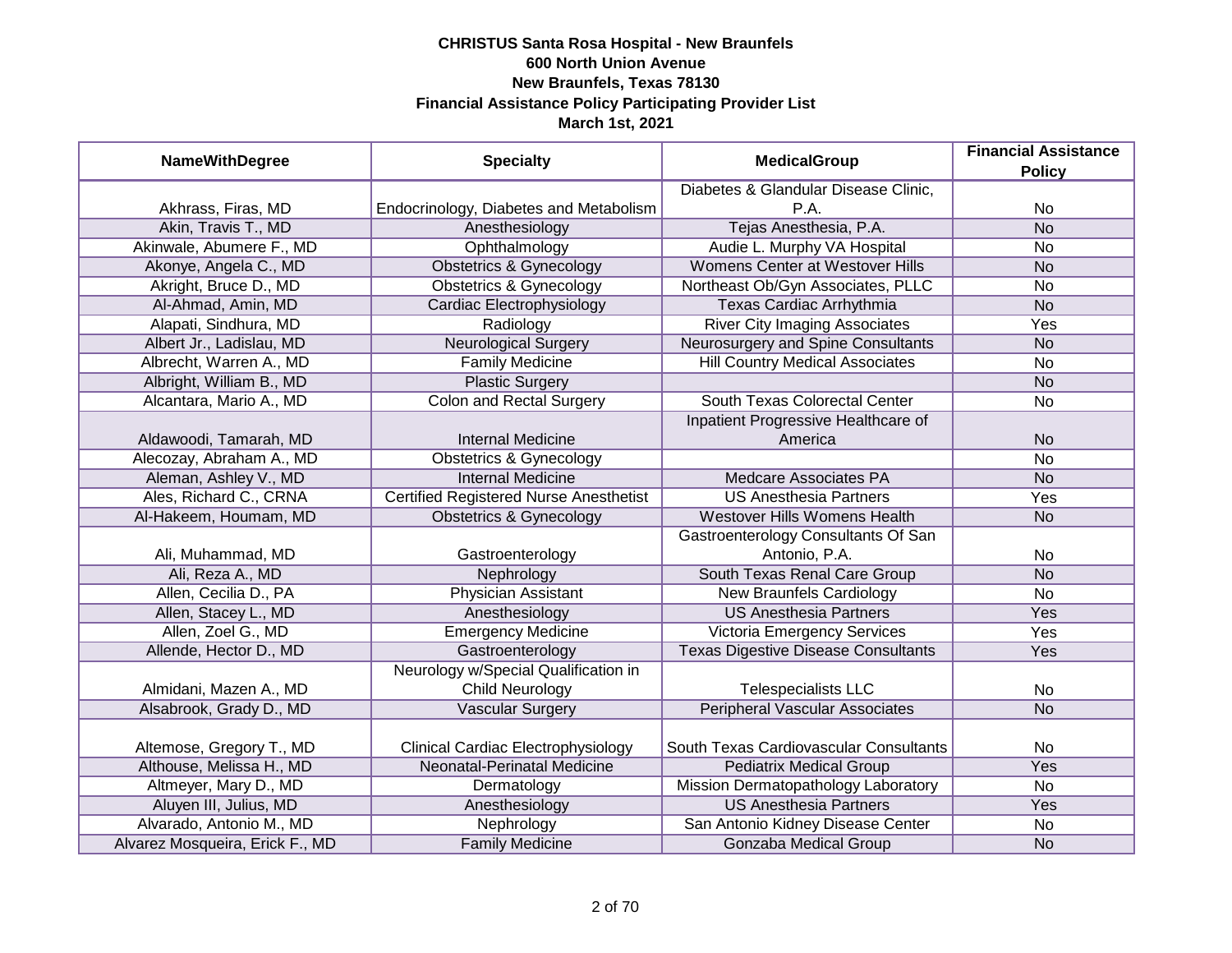| <b>NameWithDegree</b>          | <b>Specialty</b>                       | <b>MedicalGroup</b>                     | <b>Financial Assistance</b> |
|--------------------------------|----------------------------------------|-----------------------------------------|-----------------------------|
|                                |                                        |                                         | <b>Policy</b>               |
| Alvarez, Allen A., MD          | <b>General Surgery</b>                 | <b>SAGE Bariatric Institute</b>         | $\overline{No}$             |
| Alvarez, Flavio H., MD         | Nephrology                             | Renal Associates, P.A.                  | N <sub>o</sub>              |
|                                |                                        | San Antonio Preventative and Diagnostic |                             |
| Alves, Patrice, MD             | <b>Internal Medicine</b>               | Medicine                                | No                          |
| Alves, Tahira P., MD           | <b>Internal Medicine</b>               | San Antonio Kidney Disease Center       | N <sub>o</sub>              |
| Amante, Brigani G., MD         | <b>Internal Medicine</b>               | Renal Associates, P.A.                  | <b>No</b>                   |
| Amin, Shivani, PA              | Physician Assistant                    |                                         | Yes                         |
| Amir, Murtaza, MD              | Neurology                              | <b>Telespecialists LLC</b>              | No                          |
| Anaya Hoyos, Luis C., MD       | Endocrinology, Diabetes and Metabolism | Gomzaba Medical Group                   | <b>No</b>                   |
| Anderson, Clint K., MD         | <b>Family Medicine</b>                 | <b>Family Medical Home</b>              | <b>No</b>                   |
| Andrado, Deborah C., MD        | <b>Family Medicine</b>                 |                                         | <b>No</b>                   |
| Andrews, Clara M., MD          | Anesthesiology                         | Tejas Anesthesia, P.A.                  | No                          |
| Andry Sr., James M., MD        | Sleep Medicine                         |                                         | <b>No</b>                   |
|                                |                                        | Sleep Therapy And Research Center       |                             |
| Andry, Sarah, DO               | Sleep Medicine                         | <b>LLC</b>                              | No                          |
| Angulo-Pernett, Freddy, MD     | <b>Internal Medicine</b>               | <b>Inpatient Medicine Physicians</b>    | Yes                         |
| Aniemeke, Chidinma O., MD      | <b>Family Medicine</b>                 | <b>UTHSCSA</b>                          | No                          |
| Ansari, Shan N., MD            | <b>Internal Medicine</b>               | <b>Gonzaba Medical Group</b>            | <b>No</b>                   |
| Anschutz, Richard L., PA-C     | Physician Assistant                    | Victoria Emergency Associates           | Yes                         |
| Anson III, Byron H., MD        | Anesthesiology                         | <b>US Anesthesia Partners</b>           | Yes                         |
| Antosh, Ivan J., MD            | <b>Orthopedic Surgery</b>              | <b>BAMC</b>                             | <b>No</b>                   |
|                                |                                        | Cancer Care Network of South Texas,     |                             |
| Aponte, Emmalind, MD           | Hematology/Oncology                    | <b>PA</b>                               | <b>No</b>                   |
| Apsley-Ambriz, Sara J., DO     | <b>Family Medicine</b>                 | <b>DeZavala Family Practice</b>         | <b>No</b>                   |
| Araujo, Julio C., MD           | <b>Internal Medicine</b>               |                                         | <b>No</b>                   |
| Arbelaez, Gilberto, MD         | <b>Emergency Medicine</b>              | Victoria Emergency Associates           | Yes                         |
|                                |                                        | Health Texas Medical Group of San       |                             |
| Arevalo-Sosa, Ricardo A., MD   | <b>Family Medicine</b>                 | Antonio                                 | <b>No</b>                   |
| Arias, Carolina, MD            | <b>Internal Medicine</b>               | South Texas Renal Care Group            | No                          |
| Arizaca-Dileo, Patricia K., MD | <b>Internal Medicine</b>               | <b>Gonzaba Medical Group</b>            | <b>No</b>                   |
| Arizmendi, Alejandro, MD       | <b>Internal Medicine</b>               | <b>Helotes Pediatrics</b>               | No                          |
| Arkhipov, Alexei, MD           | <b>Internal Medicine</b>               | Alexei Arkhipov MD PA                   | <b>No</b>                   |
| Armstrong, Valerie J., AGNP    | <b>Family Nurse Practitioner</b>       | In Patient Progressive Healthcare       | No                          |
| Arnett, Adrian K., MD          | <b>Emergency Medicine</b>              | Victoria Emergency Associates           | Yes                         |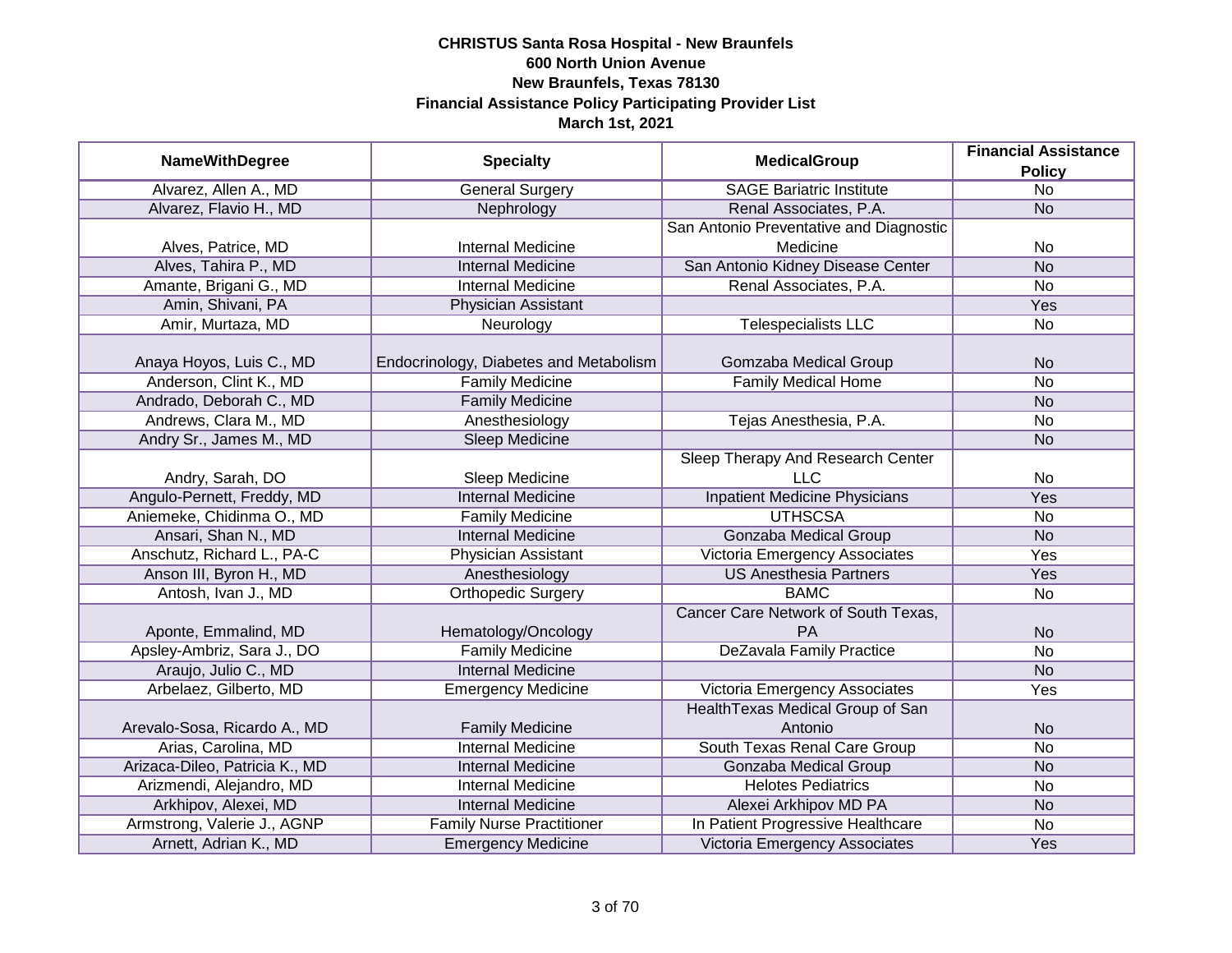|                               |                                           |                                            | <b>Financial Assistance</b> |
|-------------------------------|-------------------------------------------|--------------------------------------------|-----------------------------|
| <b>NameWithDegree</b>         | <b>Specialty</b>                          | <b>MedicalGroup</b>                        | <b>Policy</b>               |
| Arnold, James A., MD          | Anesthesiology                            | <b>US Anesthesia Partners</b>              | <b>Yes</b>                  |
|                               |                                           | San Antonio Infectious Disease             |                             |
| Arora, Suthep, MD             | <b>Infectious Disease</b>                 | Consultants                                | Yes                         |
| Arredondo, Esteban R., MD     | Anesthesiology                            | <b>US Anesthesia Partners</b>              | Yes                         |
| Arthur, Albert, MD            | <b>Family Medicine</b>                    | Sound Physicians                           | <b>Yes</b>                  |
|                               |                                           | San Antonio Vascular and Endovascular      |                             |
| Arthurs, Zachary M., MD       | <b>Vascular Surgery</b>                   | Surgery                                    | No                          |
|                               |                                           | Pulmonary Consultants of San Antonio,      |                             |
| Artiles Feliz, Cesar F., MD   | <b>Pulmonary Disease</b>                  | PA                                         | <b>No</b>                   |
| Asamoa, Joshua J., DO         | <b>Internal Medicine</b>                  | Medcare Associates, PA                     | <b>No</b>                   |
| Astilla, Thaddeus M., MD      | Anesthesiology                            | <b>US Anesthesia Partners</b>              | Yes                         |
| Atkins Jr., James H., MD      | Otolaryngology                            | <b>Texas Sinus Center</b>                  | <b>No</b>                   |
|                               |                                           |                                            |                             |
| Atkinson-Garza, Eloise L., MD | Dermatology                               | Dermatology Associates of San Antonio      | <b>No</b>                   |
| Attia, Ahmed S., MD           | Anesthesiology                            | <b>US Anesthesia Partners</b>              | Yes                         |
| Attreya, Akash K., DO         | <b>Family Medicine</b>                    | Sound Physicians                           | Yes                         |
| Aune, Christine N., MD        | <b>Pediatrics</b>                         | <b>Pediatrix Medical Group</b>             | Yes                         |
| Avila, Amanda J., MD          | Neurology                                 | TeleSpecialists, LLC                       | <b>No</b>                   |
|                               |                                           |                                            |                             |
| Ayala, John A., MD            | <b>Plastic Surgery</b>                    | Instiute Of Plastic Surgery in San Antonio | No                          |
| Ayala, Miguel A., MD          | <b>Internal Medicine</b>                  | South Alamo Medical Group                  | <b>No</b>                   |
|                               |                                           | San Antonio Endocrinology & Diabetes       |                             |
| Aziz, Shahid, MD              | Endocrinology, Diabetes and Metabolism    | Care                                       | No                          |
| Aziz, Wesam S., MD            | <b>Internal Medicine</b>                  | ApexMed, PLLC                              | <b>No</b>                   |
| Azizi, Aimel, MD              | <b>Internal Medicine</b>                  | <b>Sound Physicians</b>                    | Yes                         |
| Backenstose, Suzanne N., NNP  | <b>Neonatal Nurse Practitioner</b>        | <b>Pediatrix Medical Group</b>             | Yes                         |
| Baden, Eric Y., MD            | <b>Emergency Medicine</b>                 | Victoria Emergency Associates              | Yes                         |
| Badireddy, Madhu, MD          | <b>Internal Medicine</b>                  | <b>Sound Physicians</b>                    | Yes                         |
|                               |                                           | Kidney Hypertension & Transplant           |                             |
| Badran, Nidal J., MD          | <b>Internal Medicine</b>                  | <b>Specialists</b>                         | No                          |
|                               |                                           | Health Texas Medical Group of San          |                             |
| Bahr, Douglas F., MD          | <b>Internal Medicine</b>                  | Antonio                                    | <b>No</b>                   |
| Bailey, Shane M., MD          | <b>Clinical Cardiac Electrophysiology</b> | Texas Cardiac Arrhythmia                   | No                          |
| Bailey, Steven R., MD         | <b>Interventional Cardiology</b>          | <b>MARC Cardiothoracic Surgery</b>         | <b>No</b>                   |
| Baker, Whitney L., FNP        | <b>Family Nurse Practitioner</b>          | San Antonio Spine Center                   | No                          |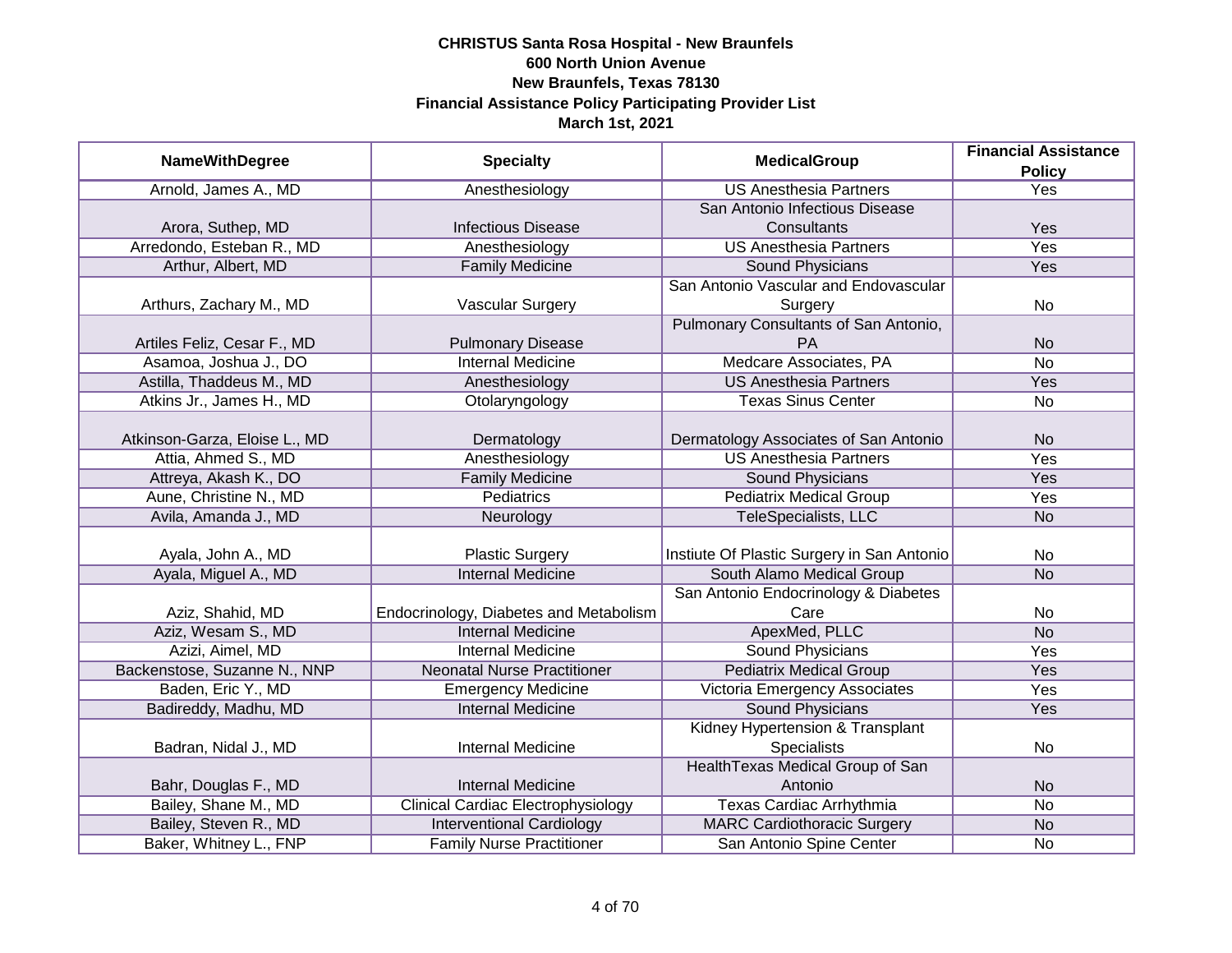| <b>NameWithDegree</b>         | <b>Specialty</b>                     | <b>MedicalGroup</b>                      | <b>Financial Assistance</b> |
|-------------------------------|--------------------------------------|------------------------------------------|-----------------------------|
|                               |                                      |                                          | <b>Policy</b>               |
|                               |                                      |                                          |                             |
| Balasingh, Alberta S., FNP    | <b>Family Nurse Practitioner</b>     | Next Generation Orthopadic & Spine Inst  | <b>No</b>                   |
|                               |                                      | Pediatrix Medical Group-SA               |                             |
| Baldizon, Eugenia, PNP        | <b>Pediatric Nurse Practitioner</b>  | Developmental                            | Yes                         |
| Balldin, Bjorn C., MD         | <b>Orthopedic Surgery</b>            | San Antonio Orthopaedic Group            | $\overline{No}$             |
| Ballester-Fiallo, Ana M., MD  | Rheumatology                         | Gonzaba Medical Group                    | <b>No</b>                   |
|                               |                                      | <b>CHRISTUS Santa Rosa Family Health</b> |                             |
| Ballesteros, Maria D., MD     | <b>Family Medicine</b>               | Center                                   | <b>No</b>                   |
| Baluja, Vivek, MD             | Neurology                            | <b>TeleSpecialists, LLC</b>              | <b>No</b>                   |
| Banks, Heather E., MD         | Nephrology                           | San Antonio Kidney Disease Center        | <b>No</b>                   |
| Banner, Jenna N., MD          | <b>Obstetrics &amp; Gynecology</b>   | <b>Alamo Womens OB/GYN</b>               | No                          |
| Barbaro III, Salvatore A., MD | <b>Cardiovascular Disease</b>        | Salvatore Barbaro III MD                 | <b>No</b>                   |
| Baribeau, Alan D., MD         | Ophthalmology                        |                                          | No                          |
| Barnard, Jami J., MD          | <b>Obstetrics &amp; Gynecology</b>   | Institute For Womens Health              | <b>No</b>                   |
| Barnett, Michael A., MD       | <b>Cardiovascular Disease</b>        | Patriot Heart & Vascular                 | <b>No</b>                   |
| Barnwell, Robert, MD          | <b>Emergency Medicine</b>            | Victoria Emergency Associates            | Yes                         |
| Barone, Constance M., MD      | <b>Plastic Surgery</b>               | constance M Barone MD PLLC               | No                          |
| Barrella, Amanda L., MD       | Anesthesiology                       | <b>US Anesthesia Partners</b>            | Yes                         |
| Barrera, Jose E., MD          | Otolaryngology                       | Texas Facial Plastic Surgery and ENT     | <b>No</b>                   |
| Barrett, Michael, DPM         | Podiatry                             | <b>Barrett Quality Medical</b>           | <b>No</b>                   |
| Bartay, James R., MD          | <b>Family Medicine</b>               | James Ray Bartay, MD                     | No                          |
| Barton, Paul E., MD           | Anesthesiology                       | South Texas Anesthesia Group, PLLC       | <b>No</b>                   |
| Basaldu-Prado, Isabel M., MD  | <b>Neonatal-Perinatal Medicine</b>   | <b>Pediatrix Medical Group</b>           | Yes                         |
| Basler, Joseph W., MD         | Urology                              | <b>UTHSCSA Department of Urology</b>     | <b>No</b>                   |
|                               |                                      | <b>CHRISTUS Santa Rosa Family Health</b> |                             |
| Bassiri, Troy, MD             | <b>Family Medicine</b>               | Center                                   | No                          |
| Bates III, John C., MD        | Anesthesiology                       | <b>US Anesthesia Partners</b>            | Yes                         |
| Batra, Dev, MD                | Radiology                            | <b>River City Imaging Associates</b>     | Yes                         |
| Battista, Michael A., MD      | <b>Neonatal-Perinatal Medicine</b>   | <b>Pediatrix Medical Group</b>           | Yes                         |
| Battle, Sandra, AGACNP        | <b>Acute Care Nurse Practitioner</b> | Sigma Physician Associates               | No                          |
| Bauman Jr., Wendall C., MD    | Ophthalmology                        | <b>Retinal Associates of South Texas</b> | <b>No</b>                   |
| Baumholtz, Michael A., MD     | <b>Plastic Surgery</b>               | <b>Baumholtz Plastic Surgery</b>         | No                          |
| Baylan, Salvador, MD          | Physical Medicine & Rehabilitation   | Salvador Pintado Baylan, M.D., P.A.      | <b>No</b>                   |
| Bazan, Fernando, MD           | Radiology                            | <b>River City Imaging Associates</b>     | Yes                         |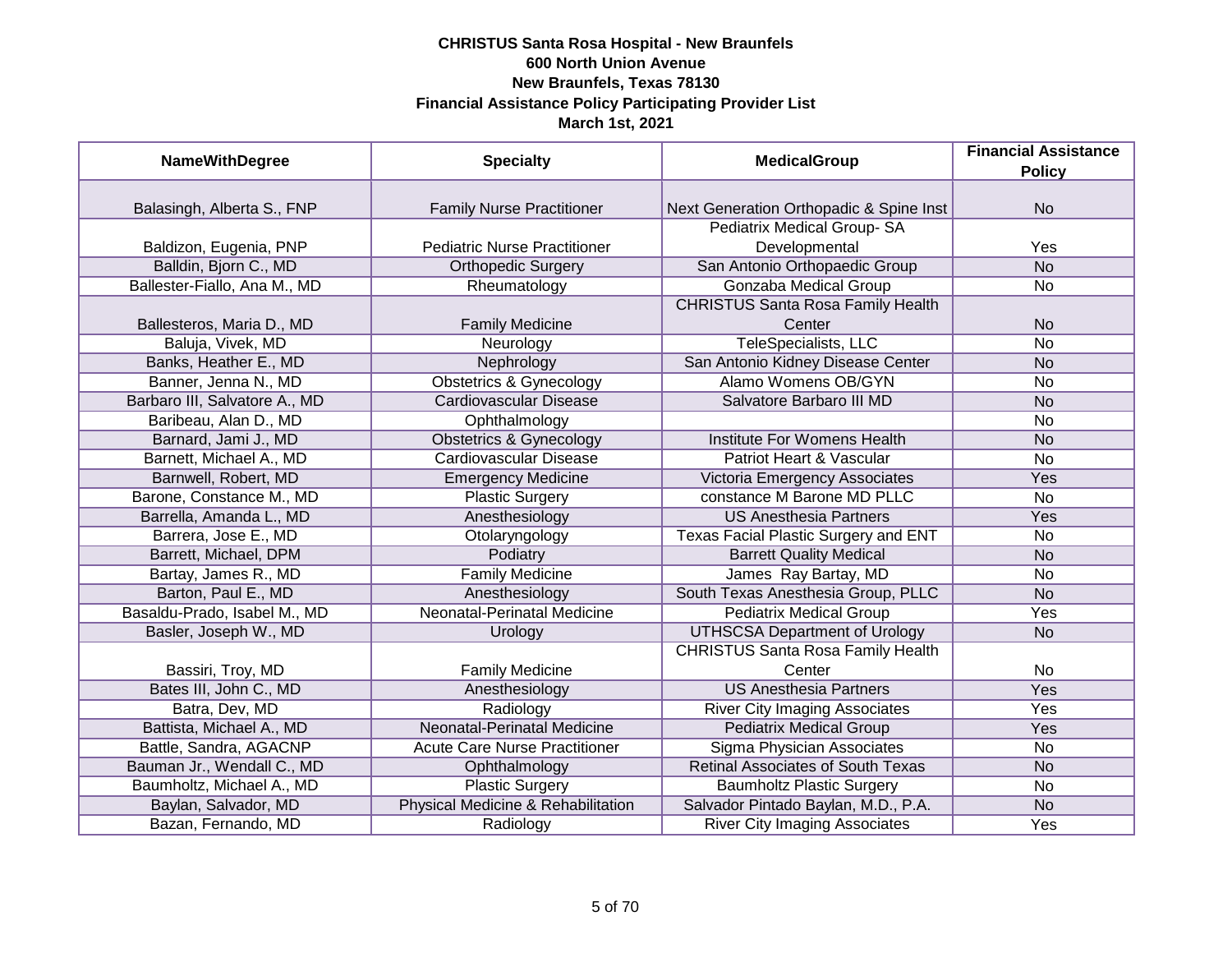| <b>NameWithDegree</b>        | <b>Specialty</b>                         | <b>MedicalGroup</b>                   | <b>Financial Assistance</b><br><b>Policy</b> |
|------------------------------|------------------------------------------|---------------------------------------|----------------------------------------------|
|                              |                                          |                                       |                                              |
| Beadle Jr., Thomas J., MD    | <b>Vascular Surgery</b>                  | Vascular & Endovascular Surgery of Tx | <b>No</b>                                    |
| Bearden, Aimee L., AGACNP    | <b>Acute Care Nurse Practitioner</b>     | Inpatient Medicine Physicians PA      | <b>Yes</b>                                   |
| Beauchamp, Kristine L., MD   | <b>Family Medicine</b>                   | MedCare Associates, P.A.              | <b>No</b>                                    |
| Becker, Emily M., MD         | Dermatology                              | <b>UTHSCSA</b>                        | <b>No</b>                                    |
|                              |                                          | South Texas Oncology & Hematology,    |                                              |
| Beeram, Muralidhar, MD       | <b>Medical Oncology</b>                  | <b>PLLC</b>                           | <b>No</b>                                    |
| Beeram, Sridhar, MD          | Hematology/Oncology                      | <b>Texas Oncology</b>                 | <b>No</b>                                    |
| Behravan, Vahid, MD          | Neurology                                | TeleSpecialists, LLC                  | <b>No</b>                                    |
| Beito, Steven B., DPM        | Podiatry                                 | New Braunfels Podiatry Associates     | <b>No</b>                                    |
| Belitsos, Theodore G., MD    | Anesthesiology                           | Tejas Anesthesia, P.A.                | <b>No</b>                                    |
| Bell, Randall C., MD         | <b>Pulmonary Disease</b>                 |                                       | <b>No</b>                                    |
| Bell, Stephen J., MD         | <b>Orthopedic Surgery</b>                | San Antonio Orthopedic Group          | <b>No</b>                                    |
|                              |                                          | San Antonio Podiatry Associates-San   |                                              |
| Bellacosa, Richard A., DPM   | Podiatry                                 | Pedro                                 | <b>No</b>                                    |
| Belz, Jessica M., MD         | <b>Plastic Surgery</b>                   | Jessica M. Belz, M.D., PLLC           | <b>No</b>                                    |
| Benavides, Lorenzo J., MD    | Anesthesiology                           | <b>US Anesthesia Partners</b>         | Yes                                          |
| Benavides, Philip J., MD     | Anesthesiology                           | <b>US Anesthesia Partners</b>         | Yes                                          |
| Benca, Michael J., MD        | <b>Cardiovascular Disease</b>            | Live Oak Health Partners              | <b>No</b>                                    |
| Benedikt, Amy C., MD         | Anesthesiology                           | Tejas Anesthesia, P.A.                | <b>No</b>                                    |
| Bengali, Raheel, MD          | Pain Medicine                            |                                       | <b>No</b>                                    |
| Benitez-Rupp, Deborah M., MD | Anesthesiology                           | <b>US Anesthesia Partners</b>         | Yes                                          |
| Bennett, Penny C., NNP       | <b>Neonatal Nurse Practitioner</b>       | <b>Pediatrix Medical Group</b>        | Yes                                          |
| Bennion, Kristopher K., DMD  | <b>Pediatric Dentistry</b>               | <b>Children's Dental Ark</b>          | <b>No</b>                                    |
| Berardo, Melora D., MD       | <b>Anatomic &amp; Clinical Pathology</b> | Pathology Associates of SA            | Yes                                          |
| Beras-Matos, Julio M., MD    | <b>Internal Medicine</b>                 | <b>CentroMed Southside Clinic</b>     | <b>No</b>                                    |
| Berg, Sarah R., MD           | <b>Obstetrics &amp; Gynecology</b>       | Northeast OB/GYN Associates, PLLC     | <b>No</b>                                    |
| Berios, Ioannis J., DO       | <b>Emergency Medicine</b>                | Victoria Emergency Associates         | Yes                                          |
|                              |                                          | San Antonio Infectious Diseases       |                                              |
| Berkowitz, Carl M., MD       | <b>Infectious Disease</b>                | Consultants                           | Yes                                          |
|                              |                                          | San Antonio Infectious Diseases       |                                              |
| Berlanga, Gemma A., MD       | <b>Internal Medicine</b>                 | Consultants                           | Yes                                          |
| Bernal, Nathan J., MD        | <b>Family Medicine</b>                   | Sound Physicians                      | Yes                                          |
|                              |                                          | Inpatient Progressive Healthcare of   |                                              |
| Bernardo, Kristine A., MD    | <b>Internal Medicine</b>                 | America                               | <b>No</b>                                    |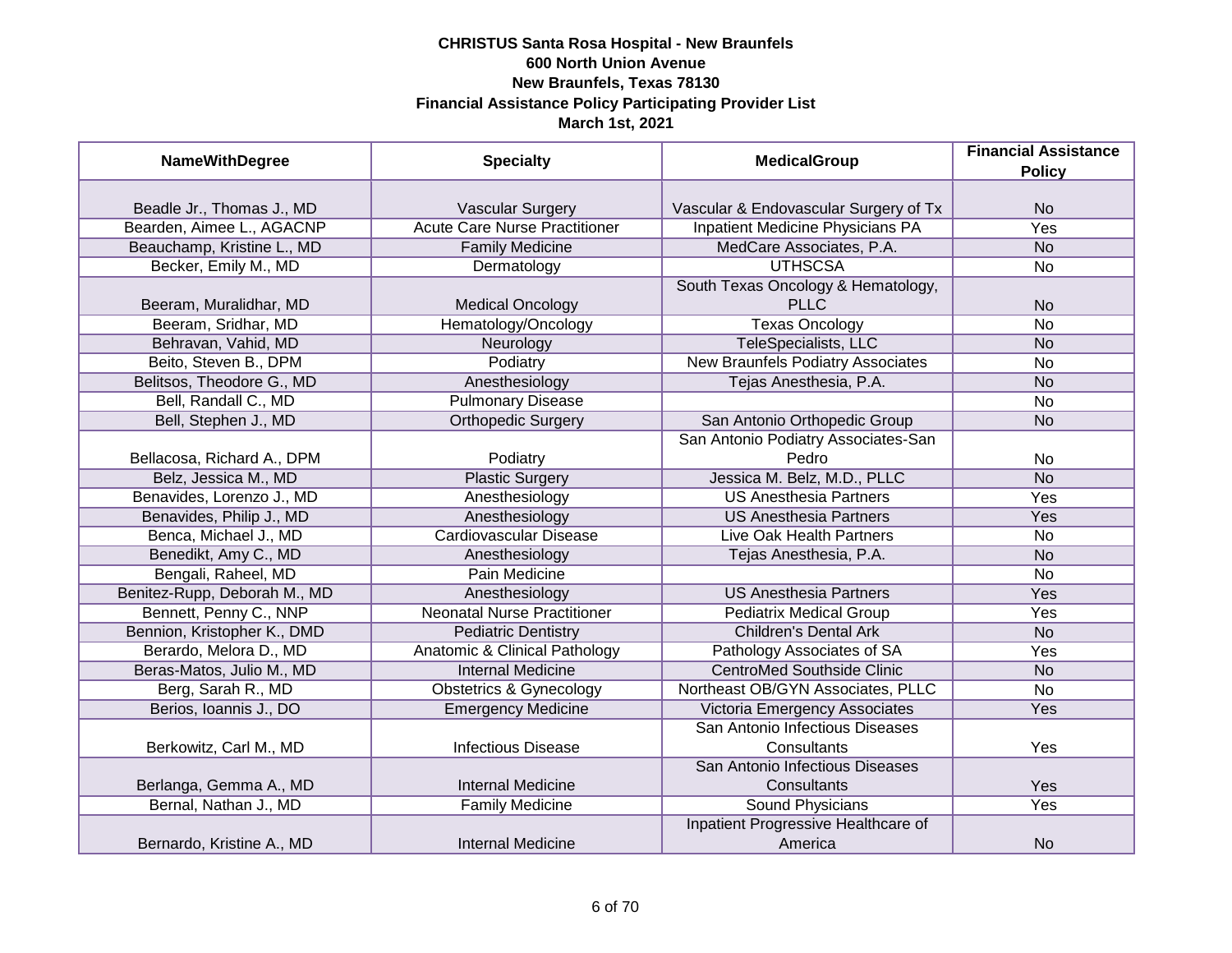| <b>Policy</b><br><b>Pediatrics</b><br>Bernardy, Michelle L., MD<br><b>New Braunfels Pediatric Group</b><br>No<br>Bernstein, Eric, MD<br><b>Family Medicine</b><br>San Antonio Family Physicians<br>N <sub>o</sub><br>Berry, Ronald L., DMD<br><b>Oral and Maxillofacial Surgery</b><br>$\overline{N}$<br>Betancourt, Eve M., MD<br><b>Anatomic &amp; Clinical Pathology</b><br>Pathology Associates of San Antonio<br>Yes<br>Bhachawat, Devendra K., MD<br><b>Medical Oncology</b><br>Lone Star Cancer & Blood Disorder, P.A.<br>No<br>Bhandari, Amitabh, MD<br>South Texas Anesthesia Group, PLLC<br>Anesthesiology<br><b>No</b><br>Bhatia, Neera, MD<br><b>Obstetrics &amp; Gynecology</b><br><b>No</b><br>Biediger, Charles P., MD<br>Otolaryngology<br><b>No</b><br>Alamo ENT Associates, P.A. (Stone Oak)<br><b>Neonatal-Perinatal Medicine</b><br>Biela, Timothy A., MD<br><b>Pediatrix Medical Group</b><br>Yes<br>New Braunfels Orthopedic Surgery and<br><b>Sports Medicine</b><br>Biernacki, Katrennah A., PA<br>Physician Assistant<br><b>No</b><br>Bietz, Gabriel J., MD<br>Peripheral Vascular Associates, P.A.<br><b>Vascular Surgery</b><br><b>No</b><br><b>Obstetrics &amp; Gynecology</b><br>Institute for Women's Health<br>Bilica, Paula, DO<br><b>No</b><br>MGB Plastic Surgery Associates of San<br>Bindewald, Matthew G., MD<br><b>Plastic Surgery</b><br>Antonio<br>No<br>Birdwell, Angela L., DO<br><b>Internal Medicine</b><br>Leonard E Deal MD PA<br><b>No</b><br>Bitar, Jamil N., MD<br><b>Cardiovascular Disease</b><br>Jamil N Bitar MD<br><b>No</b><br>Bjerk, Jessica A., ACNP<br><b>Acute Care Nurse Practitioner</b><br>Michael A Barnett MD PLLC<br><b>No</b><br>Blackstock, Briana, NNP<br><b>Neonatal Nurse Practitioner</b><br>No<br>Blair, Kevin D., MD<br><b>Obstetrics &amp; Gynecology</b><br><b>No</b><br>Blanck, Zalmen, MD<br><b>Clinical Cardiac Electrophysiology</b><br>Rivercity Cardiovascular of San Antonio<br>Yes<br>Blasko, Melissa W., MD<br><b>US Anesthesia Partners</b><br>Anesthesiology<br>Yes<br>San Antonio Kidney Disease Center<br>Physicians Group PLLP<br>Blond, Carl J., MD<br>Nephrology<br><b>No</b><br>Footprints Podiatric Medicine & Surgery<br>Bluhm, James M., DPM<br><b>PLLC</b><br>Podiatry<br><b>No</b><br>Boatman, Erik A., MD<br>Anesthesiology<br><b>US Anesthesia Partners</b><br>Yes<br>Bobbala, Govardhan R., MD<br><b>Family Medicine</b><br>Sound Physicians<br>Yes<br>Boecker, Anna M., MD<br>Pediatrics<br><b>Gruene Lake Medical</b><br><b>No</b><br>Bogaev, Christopher A., MD<br><b>Neurological Surgery</b><br>Neurosurgical Associates of San Antonio<br><b>No</b><br>Bolnick, Harold L., MD<br>Anesthesiology<br>EmeRgencHealth, LLC<br>$\overline{No}$ | <b>NameWithDegree</b> | <b>Specialty</b> | <b>MedicalGroup</b> | <b>Financial Assistance</b> |
|-----------------------------------------------------------------------------------------------------------------------------------------------------------------------------------------------------------------------------------------------------------------------------------------------------------------------------------------------------------------------------------------------------------------------------------------------------------------------------------------------------------------------------------------------------------------------------------------------------------------------------------------------------------------------------------------------------------------------------------------------------------------------------------------------------------------------------------------------------------------------------------------------------------------------------------------------------------------------------------------------------------------------------------------------------------------------------------------------------------------------------------------------------------------------------------------------------------------------------------------------------------------------------------------------------------------------------------------------------------------------------------------------------------------------------------------------------------------------------------------------------------------------------------------------------------------------------------------------------------------------------------------------------------------------------------------------------------------------------------------------------------------------------------------------------------------------------------------------------------------------------------------------------------------------------------------------------------------------------------------------------------------------------------------------------------------------------------------------------------------------------------------------------------------------------------------------------------------------------------------------------------------------------------------------------------------------------------------------------------------------------------------------------------------------------------------------------------------------------------------------------------------------------------------------------------------------------------------------------------------------------------------------------------------------------------------------------------------------------------------------------|-----------------------|------------------|---------------------|-----------------------------|
|                                                                                                                                                                                                                                                                                                                                                                                                                                                                                                                                                                                                                                                                                                                                                                                                                                                                                                                                                                                                                                                                                                                                                                                                                                                                                                                                                                                                                                                                                                                                                                                                                                                                                                                                                                                                                                                                                                                                                                                                                                                                                                                                                                                                                                                                                                                                                                                                                                                                                                                                                                                                                                                                                                                                                     |                       |                  |                     |                             |
|                                                                                                                                                                                                                                                                                                                                                                                                                                                                                                                                                                                                                                                                                                                                                                                                                                                                                                                                                                                                                                                                                                                                                                                                                                                                                                                                                                                                                                                                                                                                                                                                                                                                                                                                                                                                                                                                                                                                                                                                                                                                                                                                                                                                                                                                                                                                                                                                                                                                                                                                                                                                                                                                                                                                                     |                       |                  |                     |                             |
|                                                                                                                                                                                                                                                                                                                                                                                                                                                                                                                                                                                                                                                                                                                                                                                                                                                                                                                                                                                                                                                                                                                                                                                                                                                                                                                                                                                                                                                                                                                                                                                                                                                                                                                                                                                                                                                                                                                                                                                                                                                                                                                                                                                                                                                                                                                                                                                                                                                                                                                                                                                                                                                                                                                                                     |                       |                  |                     |                             |
|                                                                                                                                                                                                                                                                                                                                                                                                                                                                                                                                                                                                                                                                                                                                                                                                                                                                                                                                                                                                                                                                                                                                                                                                                                                                                                                                                                                                                                                                                                                                                                                                                                                                                                                                                                                                                                                                                                                                                                                                                                                                                                                                                                                                                                                                                                                                                                                                                                                                                                                                                                                                                                                                                                                                                     |                       |                  |                     |                             |
|                                                                                                                                                                                                                                                                                                                                                                                                                                                                                                                                                                                                                                                                                                                                                                                                                                                                                                                                                                                                                                                                                                                                                                                                                                                                                                                                                                                                                                                                                                                                                                                                                                                                                                                                                                                                                                                                                                                                                                                                                                                                                                                                                                                                                                                                                                                                                                                                                                                                                                                                                                                                                                                                                                                                                     |                       |                  |                     |                             |
|                                                                                                                                                                                                                                                                                                                                                                                                                                                                                                                                                                                                                                                                                                                                                                                                                                                                                                                                                                                                                                                                                                                                                                                                                                                                                                                                                                                                                                                                                                                                                                                                                                                                                                                                                                                                                                                                                                                                                                                                                                                                                                                                                                                                                                                                                                                                                                                                                                                                                                                                                                                                                                                                                                                                                     |                       |                  |                     |                             |
|                                                                                                                                                                                                                                                                                                                                                                                                                                                                                                                                                                                                                                                                                                                                                                                                                                                                                                                                                                                                                                                                                                                                                                                                                                                                                                                                                                                                                                                                                                                                                                                                                                                                                                                                                                                                                                                                                                                                                                                                                                                                                                                                                                                                                                                                                                                                                                                                                                                                                                                                                                                                                                                                                                                                                     |                       |                  |                     |                             |
|                                                                                                                                                                                                                                                                                                                                                                                                                                                                                                                                                                                                                                                                                                                                                                                                                                                                                                                                                                                                                                                                                                                                                                                                                                                                                                                                                                                                                                                                                                                                                                                                                                                                                                                                                                                                                                                                                                                                                                                                                                                                                                                                                                                                                                                                                                                                                                                                                                                                                                                                                                                                                                                                                                                                                     |                       |                  |                     |                             |
|                                                                                                                                                                                                                                                                                                                                                                                                                                                                                                                                                                                                                                                                                                                                                                                                                                                                                                                                                                                                                                                                                                                                                                                                                                                                                                                                                                                                                                                                                                                                                                                                                                                                                                                                                                                                                                                                                                                                                                                                                                                                                                                                                                                                                                                                                                                                                                                                                                                                                                                                                                                                                                                                                                                                                     |                       |                  |                     |                             |
|                                                                                                                                                                                                                                                                                                                                                                                                                                                                                                                                                                                                                                                                                                                                                                                                                                                                                                                                                                                                                                                                                                                                                                                                                                                                                                                                                                                                                                                                                                                                                                                                                                                                                                                                                                                                                                                                                                                                                                                                                                                                                                                                                                                                                                                                                                                                                                                                                                                                                                                                                                                                                                                                                                                                                     |                       |                  |                     |                             |
|                                                                                                                                                                                                                                                                                                                                                                                                                                                                                                                                                                                                                                                                                                                                                                                                                                                                                                                                                                                                                                                                                                                                                                                                                                                                                                                                                                                                                                                                                                                                                                                                                                                                                                                                                                                                                                                                                                                                                                                                                                                                                                                                                                                                                                                                                                                                                                                                                                                                                                                                                                                                                                                                                                                                                     |                       |                  |                     |                             |
|                                                                                                                                                                                                                                                                                                                                                                                                                                                                                                                                                                                                                                                                                                                                                                                                                                                                                                                                                                                                                                                                                                                                                                                                                                                                                                                                                                                                                                                                                                                                                                                                                                                                                                                                                                                                                                                                                                                                                                                                                                                                                                                                                                                                                                                                                                                                                                                                                                                                                                                                                                                                                                                                                                                                                     |                       |                  |                     |                             |
|                                                                                                                                                                                                                                                                                                                                                                                                                                                                                                                                                                                                                                                                                                                                                                                                                                                                                                                                                                                                                                                                                                                                                                                                                                                                                                                                                                                                                                                                                                                                                                                                                                                                                                                                                                                                                                                                                                                                                                                                                                                                                                                                                                                                                                                                                                                                                                                                                                                                                                                                                                                                                                                                                                                                                     |                       |                  |                     |                             |
|                                                                                                                                                                                                                                                                                                                                                                                                                                                                                                                                                                                                                                                                                                                                                                                                                                                                                                                                                                                                                                                                                                                                                                                                                                                                                                                                                                                                                                                                                                                                                                                                                                                                                                                                                                                                                                                                                                                                                                                                                                                                                                                                                                                                                                                                                                                                                                                                                                                                                                                                                                                                                                                                                                                                                     |                       |                  |                     |                             |
|                                                                                                                                                                                                                                                                                                                                                                                                                                                                                                                                                                                                                                                                                                                                                                                                                                                                                                                                                                                                                                                                                                                                                                                                                                                                                                                                                                                                                                                                                                                                                                                                                                                                                                                                                                                                                                                                                                                                                                                                                                                                                                                                                                                                                                                                                                                                                                                                                                                                                                                                                                                                                                                                                                                                                     |                       |                  |                     |                             |
|                                                                                                                                                                                                                                                                                                                                                                                                                                                                                                                                                                                                                                                                                                                                                                                                                                                                                                                                                                                                                                                                                                                                                                                                                                                                                                                                                                                                                                                                                                                                                                                                                                                                                                                                                                                                                                                                                                                                                                                                                                                                                                                                                                                                                                                                                                                                                                                                                                                                                                                                                                                                                                                                                                                                                     |                       |                  |                     |                             |
|                                                                                                                                                                                                                                                                                                                                                                                                                                                                                                                                                                                                                                                                                                                                                                                                                                                                                                                                                                                                                                                                                                                                                                                                                                                                                                                                                                                                                                                                                                                                                                                                                                                                                                                                                                                                                                                                                                                                                                                                                                                                                                                                                                                                                                                                                                                                                                                                                                                                                                                                                                                                                                                                                                                                                     |                       |                  |                     |                             |
|                                                                                                                                                                                                                                                                                                                                                                                                                                                                                                                                                                                                                                                                                                                                                                                                                                                                                                                                                                                                                                                                                                                                                                                                                                                                                                                                                                                                                                                                                                                                                                                                                                                                                                                                                                                                                                                                                                                                                                                                                                                                                                                                                                                                                                                                                                                                                                                                                                                                                                                                                                                                                                                                                                                                                     |                       |                  |                     |                             |
|                                                                                                                                                                                                                                                                                                                                                                                                                                                                                                                                                                                                                                                                                                                                                                                                                                                                                                                                                                                                                                                                                                                                                                                                                                                                                                                                                                                                                                                                                                                                                                                                                                                                                                                                                                                                                                                                                                                                                                                                                                                                                                                                                                                                                                                                                                                                                                                                                                                                                                                                                                                                                                                                                                                                                     |                       |                  |                     |                             |
|                                                                                                                                                                                                                                                                                                                                                                                                                                                                                                                                                                                                                                                                                                                                                                                                                                                                                                                                                                                                                                                                                                                                                                                                                                                                                                                                                                                                                                                                                                                                                                                                                                                                                                                                                                                                                                                                                                                                                                                                                                                                                                                                                                                                                                                                                                                                                                                                                                                                                                                                                                                                                                                                                                                                                     |                       |                  |                     |                             |
|                                                                                                                                                                                                                                                                                                                                                                                                                                                                                                                                                                                                                                                                                                                                                                                                                                                                                                                                                                                                                                                                                                                                                                                                                                                                                                                                                                                                                                                                                                                                                                                                                                                                                                                                                                                                                                                                                                                                                                                                                                                                                                                                                                                                                                                                                                                                                                                                                                                                                                                                                                                                                                                                                                                                                     |                       |                  |                     |                             |
|                                                                                                                                                                                                                                                                                                                                                                                                                                                                                                                                                                                                                                                                                                                                                                                                                                                                                                                                                                                                                                                                                                                                                                                                                                                                                                                                                                                                                                                                                                                                                                                                                                                                                                                                                                                                                                                                                                                                                                                                                                                                                                                                                                                                                                                                                                                                                                                                                                                                                                                                                                                                                                                                                                                                                     |                       |                  |                     |                             |
|                                                                                                                                                                                                                                                                                                                                                                                                                                                                                                                                                                                                                                                                                                                                                                                                                                                                                                                                                                                                                                                                                                                                                                                                                                                                                                                                                                                                                                                                                                                                                                                                                                                                                                                                                                                                                                                                                                                                                                                                                                                                                                                                                                                                                                                                                                                                                                                                                                                                                                                                                                                                                                                                                                                                                     |                       |                  |                     |                             |
|                                                                                                                                                                                                                                                                                                                                                                                                                                                                                                                                                                                                                                                                                                                                                                                                                                                                                                                                                                                                                                                                                                                                                                                                                                                                                                                                                                                                                                                                                                                                                                                                                                                                                                                                                                                                                                                                                                                                                                                                                                                                                                                                                                                                                                                                                                                                                                                                                                                                                                                                                                                                                                                                                                                                                     |                       |                  |                     |                             |
|                                                                                                                                                                                                                                                                                                                                                                                                                                                                                                                                                                                                                                                                                                                                                                                                                                                                                                                                                                                                                                                                                                                                                                                                                                                                                                                                                                                                                                                                                                                                                                                                                                                                                                                                                                                                                                                                                                                                                                                                                                                                                                                                                                                                                                                                                                                                                                                                                                                                                                                                                                                                                                                                                                                                                     |                       |                  |                     |                             |
|                                                                                                                                                                                                                                                                                                                                                                                                                                                                                                                                                                                                                                                                                                                                                                                                                                                                                                                                                                                                                                                                                                                                                                                                                                                                                                                                                                                                                                                                                                                                                                                                                                                                                                                                                                                                                                                                                                                                                                                                                                                                                                                                                                                                                                                                                                                                                                                                                                                                                                                                                                                                                                                                                                                                                     |                       |                  |                     |                             |
|                                                                                                                                                                                                                                                                                                                                                                                                                                                                                                                                                                                                                                                                                                                                                                                                                                                                                                                                                                                                                                                                                                                                                                                                                                                                                                                                                                                                                                                                                                                                                                                                                                                                                                                                                                                                                                                                                                                                                                                                                                                                                                                                                                                                                                                                                                                                                                                                                                                                                                                                                                                                                                                                                                                                                     |                       |                  |                     |                             |
|                                                                                                                                                                                                                                                                                                                                                                                                                                                                                                                                                                                                                                                                                                                                                                                                                                                                                                                                                                                                                                                                                                                                                                                                                                                                                                                                                                                                                                                                                                                                                                                                                                                                                                                                                                                                                                                                                                                                                                                                                                                                                                                                                                                                                                                                                                                                                                                                                                                                                                                                                                                                                                                                                                                                                     |                       |                  |                     |                             |
|                                                                                                                                                                                                                                                                                                                                                                                                                                                                                                                                                                                                                                                                                                                                                                                                                                                                                                                                                                                                                                                                                                                                                                                                                                                                                                                                                                                                                                                                                                                                                                                                                                                                                                                                                                                                                                                                                                                                                                                                                                                                                                                                                                                                                                                                                                                                                                                                                                                                                                                                                                                                                                                                                                                                                     |                       |                  |                     |                             |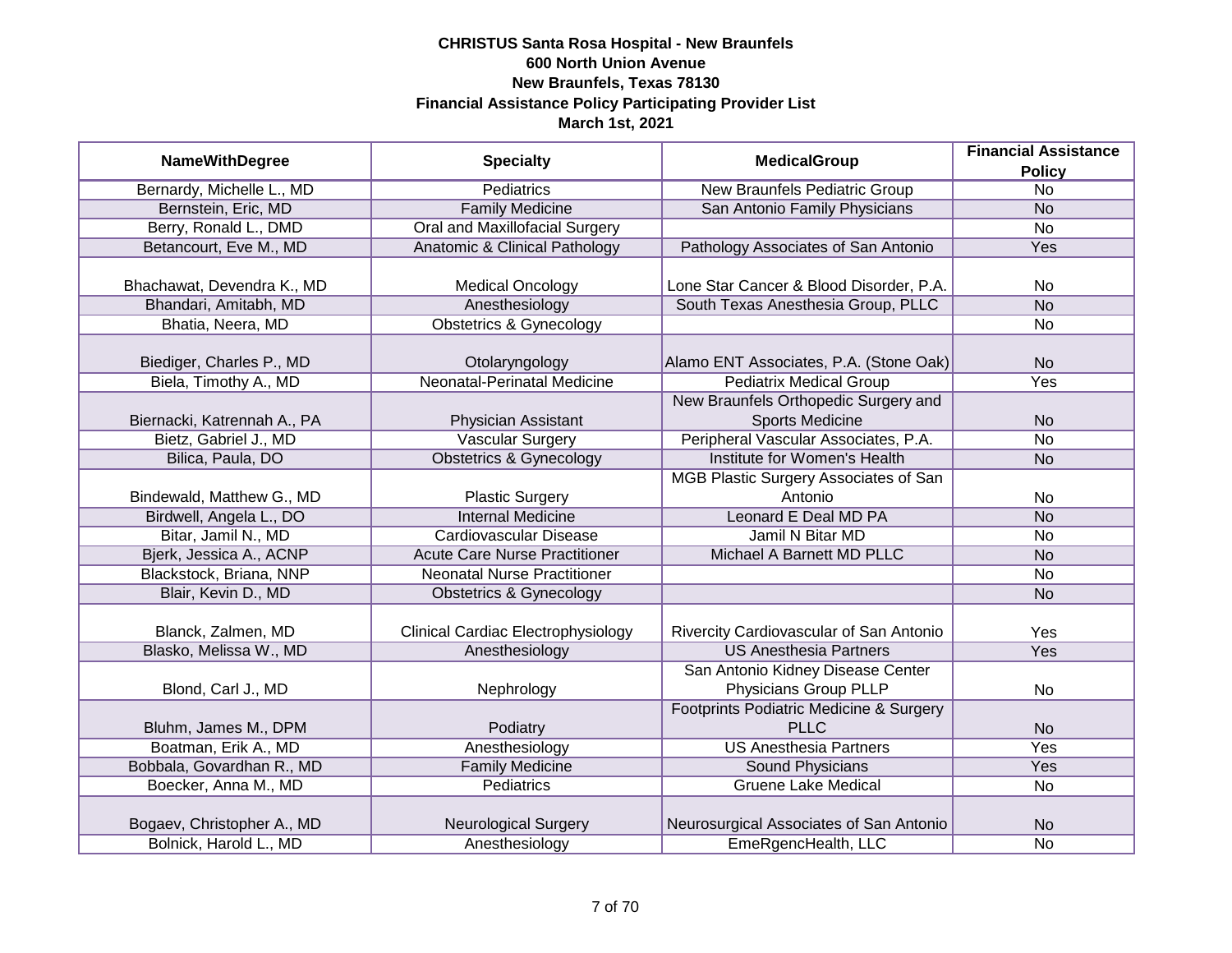|                             |                                    |                                             | <b>Financial Assistance</b> |
|-----------------------------|------------------------------------|---------------------------------------------|-----------------------------|
| <b>NameWithDegree</b>       | <b>Specialty</b>                   | <b>MedicalGroup</b>                         | <b>Policy</b>               |
| Bonilla, Jorge A., MD       | Anesthesiology                     | <b>US Anesthesia Partners</b>               | Yes                         |
|                             |                                    | <b>CHRISTUS Santa Rosa Specialty Clinic</b> |                             |
| Bordon, Anthony S., MD      | <b>General Surgery</b>             | <b>New Braunfels</b>                        | No                          |
| Borgman, Kristie Y., MD     | <b>Pediatric Cardiology</b>        | <b>Pediatrix Cardiology Associates</b>      | <b>No</b>                   |
| Borrego III, Robert A., MD  | <b>Internal Medicine</b>           | Robert A Borrego III MD                     | No                          |
| Borshch, Yurii D., MD       | Pain Medicine                      | Precision Spine & Pain Management           | <b>No</b>                   |
| Borte, Bernadette N., MD    | Neurology                          | Telespecialists, LLC                        | No                          |
| Bose, Rahul, MD             | Interventional Cardiology          | Lone Star Heart and Vascular Clinic PA      | <b>No</b>                   |
| Bosley, Veronica, FNP       | <b>Family Nurse Practitioner</b>   | Inpatient Profressive Healthcare America    | No                          |
| Botello, Sara M., NNP       | <b>Neonatal Nurse Practitioner</b> | <b>Pediatrix Medical Group</b>              | Yes                         |
| Bothwell, Nici E., MD       | Otolaryngology                     | <b>Endomir Surgical, PLLC</b>               | No                          |
| Botla, Ravi, MD             | Gastroenterology                   | <b>Texas Digestive Disease Consultants</b>  | Yes                         |
| Boucher, Jean-Denis, MD, MD | Dermatology                        | Lone Star State Dermatology Clinic          | No                          |
| Boudreau, Michelle M., DO   | Neurology                          | TeleSpecialists, LLC                        | <b>No</b>                   |
| Bouvier, Stephanie A., MD   | Anesthesiology                     |                                             | Yes                         |
| Bowe, Lisa M., MD           | Anesthesiology                     | <b>US Anesthesia Partners</b>               | Yes                         |
| Bowen, Stephanie, MD        | Anesthesiology                     | <b>US Anesthesia Partners</b>               | Yes                         |
| Bowers, Karen M., FNP       | <b>Family Nurse Practitioner</b>   | <b>Surgery Professionals</b>                | <b>No</b>                   |
| Bowser, Andrew N., MD       | <b>Vascular Surgery</b>            | <b>Texas Hills Vascular Specialists</b>     | <b>No</b>                   |
| Boyd, Daniel R., MD         | Anesthesiology                     | <b>US Anesthesia Partners</b>               | Yes                         |
| Boyd, Sherri Y., MD         | <b>Cardiovascular Disease</b>      | <b>New Braunfels Cardiology</b>             | <b>No</b>                   |
| Bradley, Nina G., DO        | Neurology                          | <b>Telespecialists LLC</b>                  | <b>No</b>                   |
| Bradley, Sandra K., NNP     | <b>Neonatal Nurse Practitioner</b> | <b>Pediatrix Medical Group</b>              | Yes                         |
| Bragan, John F., MD         | <b>Emergency Medicine</b>          | Victoria Emergency Associates               | Yes                         |
| Brahmbhatt, Reshma R., MD   | Vascular Surgery                   | <b>UTHSCSA</b>                              | No                          |
| Brandt, Katherine M., MD    | <b>Pediatrics</b>                  | <b>Pediatrix Medical Group</b>              | Yes                         |
| Bregman, Brandon, MD        | Anesthesiology                     | <b>US Anesthesia Partners</b>               | Yes                         |
|                             |                                    | The San Antonio Orthopaedic Group,          |                             |
| Brenman, Ephraim K., DO     | Physical Medicine & Rehabilitation | <b>LLP</b>                                  | <b>No</b>                   |
| Brenner, John R., DO        | Anesthesiology                     | <b>US Anesthesia Partners</b>               | <b>Yes</b>                  |
| Brewer, Raymond L., MD      | Anesthesiology                     | <b>US Anesthesia Partners</b>               | Yes                         |
| Bricco, Diane D., MD        | Radiology                          |                                             | No                          |
| Bridges, Bobbi J., AGACNP   |                                    | <b>Inpatient Consultants of Texas</b>       | <b>No</b>                   |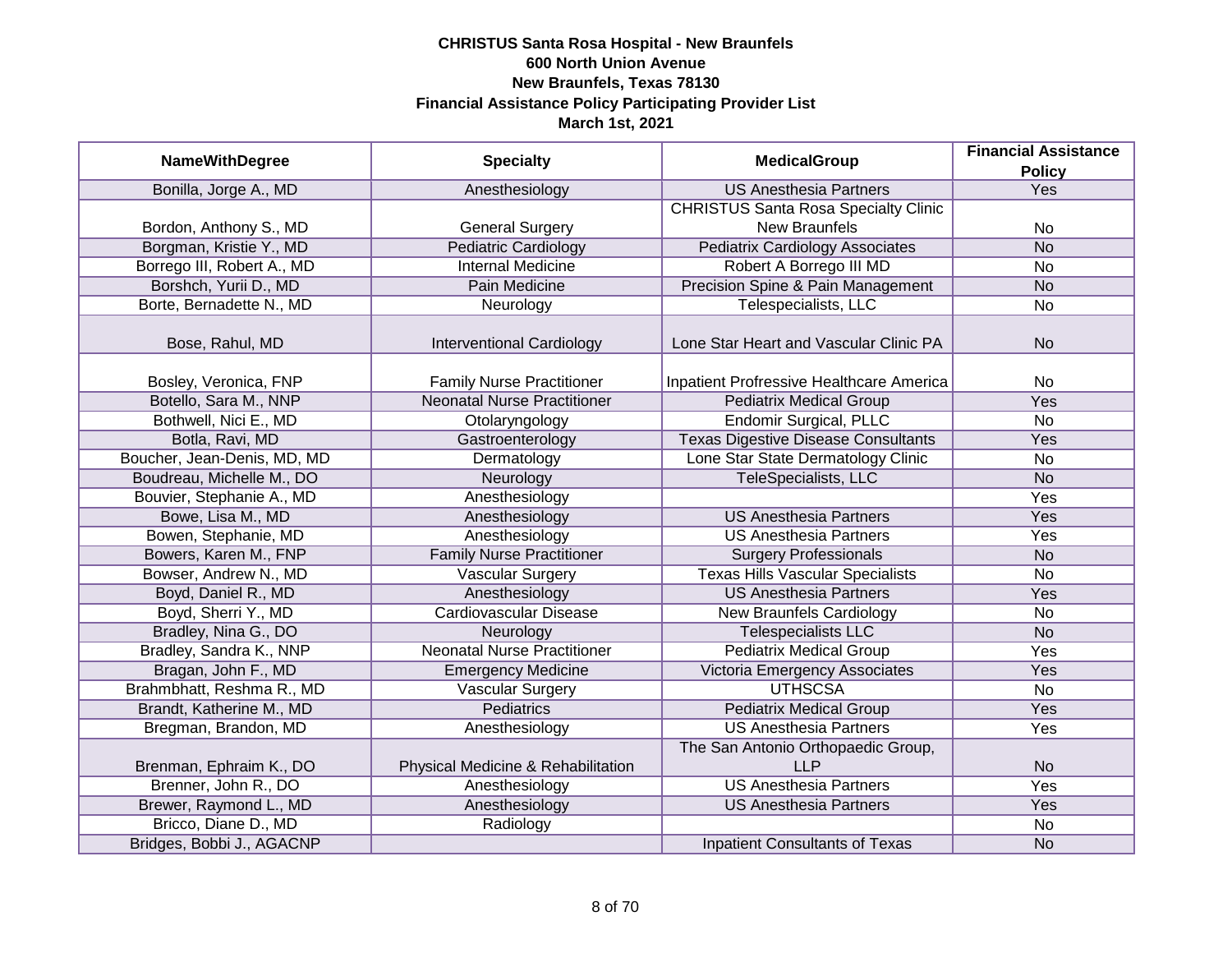|                               |                                                  |                                           | <b>Financial Assistance</b> |
|-------------------------------|--------------------------------------------------|-------------------------------------------|-----------------------------|
| <b>NameWithDegree</b>         | <b>Specialty</b>                                 | <b>MedicalGroup</b>                       | <b>Policy</b>               |
| Brietzke, Alessandra, NNP     | <b>Neonatal Nurse Practitioner</b>               | <b>Pediatrix Medical Group</b>            | <b>Yes</b>                  |
| Briggs, Edward D., MD         | Anesthesiology                                   | <b>US Anesthesia Partners</b>             | Yes                         |
| Briggs, Emily D., MD          | <b>Family Medicine</b>                           | <b>Briggs Family Medicine</b>             | $\overline{No}$             |
| Briggs, Jeffrey D., DO        | Psychiatry                                       | Asana Integrated Medical Group            | <b>No</b>                   |
| Brockway, Bruce A., MD        | Nephrology                                       | Kindney and Blood Pressure Clinic         | <b>No</b>                   |
| Brody, Jennifer D., MD        | <b>Pulmonary Disease</b>                         | Sonterra Pulmonary Consultants            | <b>No</b>                   |
| Brogan, Lisa, CNP             | <b>Family Nurse Practitioner</b>                 | <b>Medcede Physician Services</b>         | <b>No</b>                   |
| Brothers, Brenna J., DNP, FNP | <b>Family Nurse Practitioner</b>                 | Arrhythmia Associates of South Texas      | <b>No</b>                   |
| Broumand, Varshasb, MD        | Nephrology                                       |                                           | <b>No</b>                   |
| Brown Jr., Jeremiah, MD       | Ophthalmology                                    | <b>Brown Retina Institute</b>             | <b>No</b>                   |
|                               |                                                  | San Antonio Head And Neck Surgical        |                             |
| Brown, Patrick N., MD         | Otolaryngology                                   | Associates                                | <b>No</b>                   |
| Bruce, Helena D., PA          | <b>Physician Assistant</b>                       | <b>Precision Assist</b>                   | <b>No</b>                   |
| Bruggeman, Adam, MD           | <b>Orthopedic Surgery</b>                        |                                           | <b>No</b>                   |
|                               |                                                  | Aesthetic, Facial and Oculoplastic        |                             |
| Brundridge, Wesley, DO        | Ophthalmology                                    | Surgery                                   | <b>No</b>                   |
| Brune, Sonja D., CNS-CC       | <b>Clinical Nurse Specialist - Critical Care</b> |                                           | <b>No</b>                   |
|                               |                                                  | Inpatient Progressive Healthcare of       |                             |
| Buccellato, Divina G., AGACNP | <b>Acute Care Nurse Practitioner</b>             | America                                   | <b>No</b>                   |
| Buchanan, Clay T., MD         | <b>Family Medicine</b>                           | <b>MedCare Associates</b>                 | <b>No</b>                   |
|                               |                                                  |                                           |                             |
| Bucheit, Amanda D., MD        | Hematology/Oncology                              | South Texas Oncology and Hematology       | <b>No</b>                   |
| Bui, Christina M., MD         | Ophthalmology                                    | <b>Eye Associates</b>                     | <b>No</b>                   |
|                               |                                                  |                                           |                             |
| Bulengo, Stella M., MD        | Dermatology                                      | Dermatology Associates of San Antonio     | <b>No</b>                   |
| Bullock, Jeff S., MD          | Gastroenterology                                 | San Antonio Gastroenterology Assoc.       | <b>No</b>                   |
| Bunton, Paulette S., MD       | Anesthesiology                                   | <b>US Anesthesia Partners</b>             | Yes                         |
| Burgess, Megan M., MD         | <b>Plastic Surgery</b>                           |                                           | <b>No</b>                   |
| Burgos, Alejandro D., MD      | Anesthesiology                                   | <b>US Anesthesia Partners</b>             | Yes                         |
| Burguete, Sergio R., MD       | <b>Pulmonary Disease</b>                         | S Rodrigo Burguete MD PA                  | No                          |
|                               |                                                  | <b>CHRISTUS Orthopaedics &amp; Sports</b> |                             |
| Burns, Travis C., MD          | <b>Orthopedic Surgery</b>                        | Medicine-San Antonio                      | <b>No</b>                   |
|                               |                                                  | Vascular & Endovascular Surgery of        |                             |
| Busken, Christopher J., MD    | Vascular Surgery                                 | Texas, PLLC                               | No                          |
| Bustamante, Julia A., MD      | Anesthesiology                                   | <b>US Anesthesia Partners</b>             | Yes                         |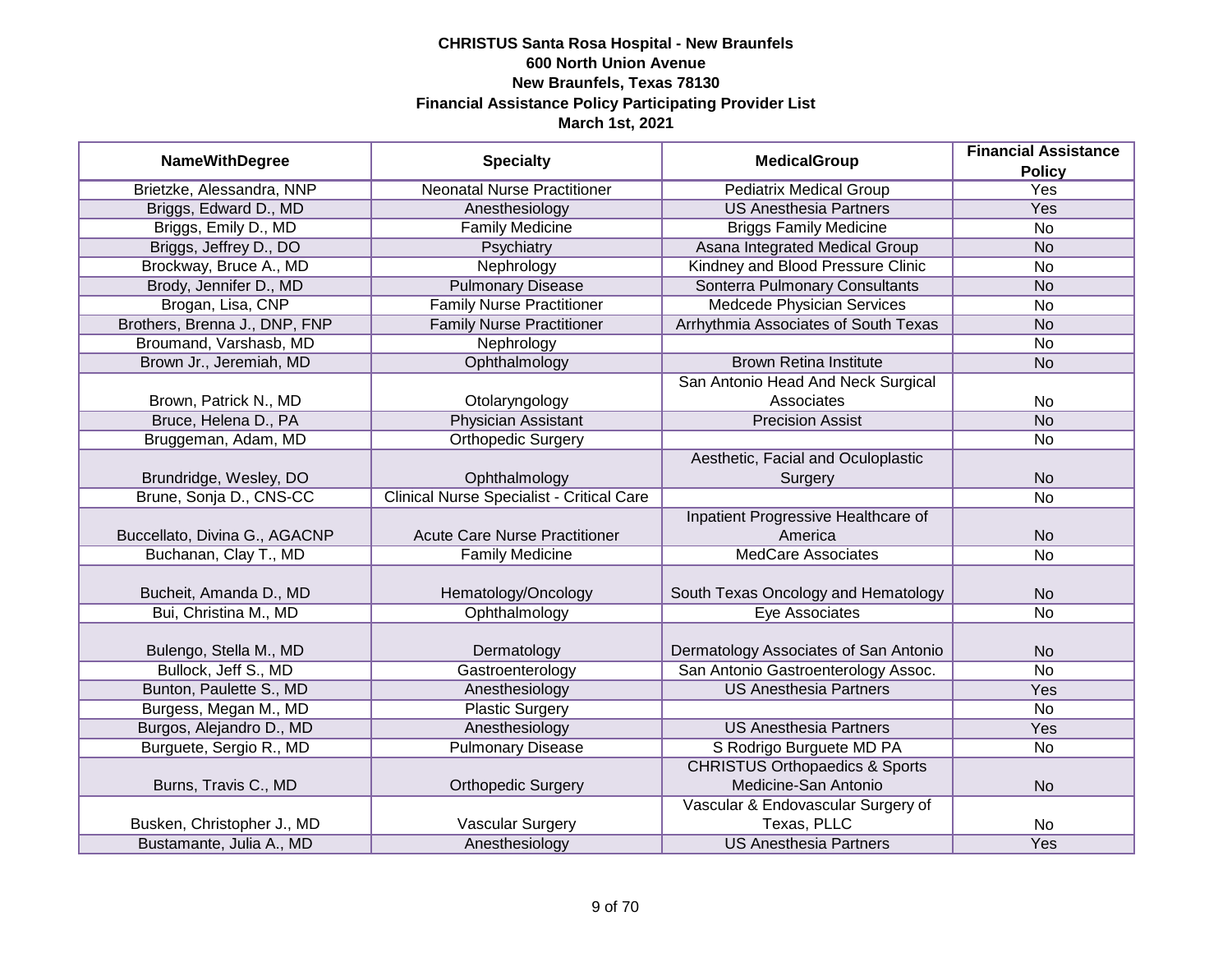| <b>NameWithDegree</b>         | <b>Specialty</b>                   |                                        | <b>Financial Assistance</b> |
|-------------------------------|------------------------------------|----------------------------------------|-----------------------------|
|                               |                                    | <b>MedicalGroup</b>                    | <b>Policy</b>               |
| Butler, Dimple T., MD         | <b>Family Medicine</b>             | <b>Sound Physicians</b>                | <b>Yes</b>                  |
| Butler, Jasmin S., PA         | Physician Assistant                | Vita Sana Clinic                       | <b>No</b>                   |
| Butt, Qasim A., MD            | <b>Internal Medicine</b>           | South Texas Renal Care Group           | <b>No</b>                   |
| Butter, Robert D., DO         | Undersea & Hyperbaric Medicine     | Wound Care and Hyperbaric Center       | <b>No</b>                   |
| Buzenas, Jessica, MD          | <b>Internal Medicine</b>           | <b>Inpatient Care of South Texas</b>   | Yes                         |
| Byrne, John J., MD            | <b>Obstetrics &amp; Gynecology</b> | <b>Baylor College</b>                  | <b>No</b>                   |
|                               |                                    | South Texas Continuum of Care          |                             |
| Cabello, Maria M., MD         | <b>Family Medicine</b>             | <b>Specialists</b>                     | No                          |
| Cabrera III, Timoteo, MD      | Nephrology                         | Renal Associates, PA                   | <b>No</b>                   |
| Caddell, Heather O., MD       | <b>Obstetrics &amp; Gynecology</b> | Northeast Ob/Gyn Associates            | No                          |
| Cajas, George W., MD          | <b>Obstetrics &amp; Gynecology</b> | Womens Center at Westover Hills        | <b>No</b>                   |
|                               |                                    | All American Allergy Asthma &          |                             |
| Calais, Charles J., DO, MS    | Allergy & Immunology               | Immunology Center                      | No                          |
| Caldarola, Vincent A., MD     | <b>General Surgery</b>             | <b>VR Surgical Associates</b>          | <b>No</b>                   |
| Calderon, Guido J., MD        | <b>Internal Medicine</b>           | Inpatient Medicine Physicians PA       | Yes                         |
| Calhoun, Wesley B., MD        | Nephrology                         | San Antonio Kidney Disease Center      | <b>No</b>                   |
| Camplen, Kathryn, CNM         | <b>Nurse Midwife</b>               | Alamo Womens OB/GYN                    | No                          |
| Campos, Carlos, MD            | <b>Family Medicine</b>             | Carlos Campos, M.D., P.A.              | <b>No</b>                   |
|                               |                                    | <b>CSR Family Medicine Residency</b>   |                             |
| Campos, Rebecca L., MD        | <b>Family Medicine</b>             | Program                                | No                          |
| Canales, John F., MD          | <b>Interventional Cardiology</b>   | Cardiology Clinic of San Antonio       | <b>No</b>                   |
|                               |                                    |                                        |                             |
| Canales, Mark L., MD          | Cardiovascular Disease             | Adult Cardiovascular Consultants, P.A. | <b>No</b>                   |
|                               |                                    | Gastroenterology Consultants of San    |                             |
| Canedo, Monica M., CNS        | <b>Clinical Nurse Specialist</b>   | Antonio                                | <b>No</b>                   |
| Cano, Oscar, MD               | Radiology                          | <b>River City Imaging Associates</b>   | Yes                         |
| Cantrill, Christopher H., MD  | <b>Urology</b>                     | Urology San Antonio, P.A.              | Yes                         |
| Cantu, Judy, MD               | <b>Internal Medicine</b>           | <b>Gonzaba Medical Group</b>           | <b>No</b>                   |
| Capella, Jose J., MD          | Anesthesiology                     | <b>US Anesthesia Partners</b>          | Yes                         |
| Capener, Dale C., MD          | Anesthesiology                     | <b>US Anesthesia Partners</b>          | Yes                         |
| Capps, Alicia M., PA          | Physician Assistant                | <b>Surgery Professionals</b>           | <b>No</b>                   |
| Carcamo, Gerardo E., MD       | <b>General Surgery</b>             | South Texas Surgeons PA                | No                          |
| Carcamo, Karen M., MD         | <b>Obstetrics &amp; Gynecology</b> | Institute for Women's Health           | <b>No</b>                   |
| Cardenas Rosales, Juan C., MD | <b>Internal Medicine</b>           | Gonzaba Medical Group                  | No                          |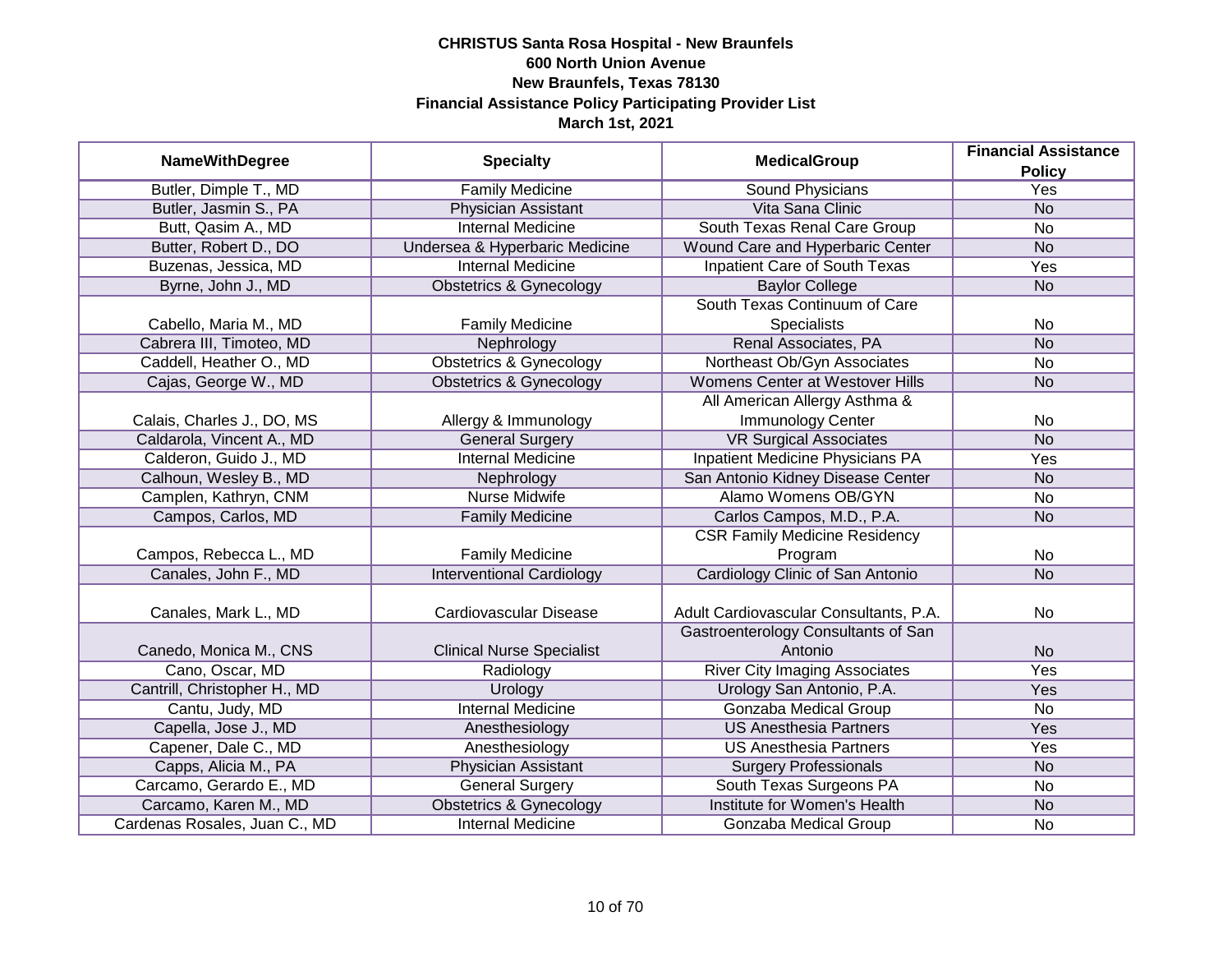| <b>NameWithDegree</b>            | <b>Specialty</b>                              | <b>MedicalGroup</b>                                | <b>Financial Assistance</b><br><b>Policy</b> |
|----------------------------------|-----------------------------------------------|----------------------------------------------------|----------------------------------------------|
|                                  |                                               | <b>Central Texas OB/GYN Associates PLLC</b>        |                                              |
| Cardenas, Carlos A., MD          | <b>Obstetrics &amp; Gynecology</b>            | dba Womens Health                                  | <b>No</b>                                    |
| Cardona Orellana, Iliana L., MD  | Nephrology                                    | Renal Associates, P.A.                             | $\overline{No}$                              |
| Carey, Stephen C., MD            | <b>Cardiovascular Disease</b>                 | <b>CCJ Cardiology</b>                              | <b>No</b>                                    |
| Carney, Jennifer E., NNP         | <b>Neonatal Nurse Practitioner</b>            | <b>Pediatrix Medical Group</b>                     | <b>Yes</b>                                   |
| Carrasco, Arnulfo T., MD         | Pain Medicine                                 | Carrasco Pain Institute                            | <b>No</b>                                    |
|                                  |                                               | <b>Synaptic Resources/Hill Country</b>             |                                              |
| Carrau, Jose L., MD              | Neurology                                     | <b>Monitoring LLC</b>                              | <b>No</b>                                    |
| Carren Simpson, Cristina P., MD  | <b>Obstetrics &amp; Gynecology</b>            | Riverwalk OBGYN, PLLC                              | Yes                                          |
| Carreras, Yuly D., MD            | Pediatrics                                    | <b>CentroMed Pediatrics</b>                        | <b>No</b>                                    |
| Carroll, Craig G., DO            | Neurology                                     | Rocky Mountain Neurodiagnostic                     | <b>No</b>                                    |
| Carroll, Elisa F., MD            | <b>Obstetrics &amp; Gynecology</b>            | Institute for Women's Health                       | <b>No</b>                                    |
| Carter, James C., CRNA           | <b>Certified Registered Nurse Anesthetist</b> |                                                    | <b>No</b>                                    |
| Carter-Rubenstein, Vaucheria, MD | Anesthesiology                                | <b>US Anesthesia Partners</b>                      | Yes                                          |
| Case, John R., MD                | Urology                                       | Urology San Antonio, P.A.                          | Yes                                          |
| Casmaer, Monica L., PA           | <b>Physician Assistant</b>                    | <b>Victoria Emergency Associates</b>               | Yes                                          |
| Castillo, Javier, MD             | Maternal-Fetal Medicine                       | <b>Pediatrix Medical Group</b>                     | Yes                                          |
| Castro Pena, Norys A., MD        | <b>Infectious Disease</b>                     | <b>Gonzaba Medical Group</b>                       | No                                           |
| Castro, David M., MD             | Pediatrics                                    | Caring for Kids Pediatrics, PA                     | <b>No</b>                                    |
| Catland, Deborah K., NNP         | <b>Neonatal Nurse Practitioner</b>            | <b>Pediatrix Medical Group</b>                     | Yes                                          |
| Caulfield, Christopher T., MD    | <b>Family Medicine</b>                        | Health Texas Medical Group Of SA                   | <b>No</b>                                    |
|                                  |                                               | San Antonio Vascular and Endovascular              |                                              |
| Causey, Marlin W., MD            | <b>Vascular Surgery</b>                       | <b>Clinic PLLC</b>                                 | <b>No</b>                                    |
| Cauthon, David, DPM              | Podiatry                                      | Robert Vranes, DPM                                 | <b>No</b>                                    |
| Cavazos, Jorge M., MD            | Gastroenterology                              | <b>Texas Digestive Disease Consultants</b>         | Yes                                          |
| Cavazos, Ramiro D., MD           | <b>General Surgery</b>                        | Sage Bariatric Institure                           | <b>No</b>                                    |
| Cecava, Nathan D., MD            | <b>Diagnostic Radiology</b>                   | <b>River City Imaging Associates</b>               | Yes                                          |
| Cecchini, Michelle M., MD        | <b>Neurological Surgery</b>                   | <b>Texas Neurosurgical Spine</b>                   | <b>No</b>                                    |
| Cecconi, Patricia P., MD         | Urology                                       | <b>Urology San Antonio</b>                         | Yes                                          |
| Cedillo-Couvert, Esteban A., MD  | Nephrology                                    | South Texas Renal Care Group                       | <b>No</b>                                    |
| Cena, Marek W., MD               | <b>Cardiovascular Disease</b>                 | Alamo Cardiovascular Consultants                   | Yes                                          |
| Cerda, Oscar J., MD              | <b>Family Medicine</b>                        |                                                    | <b>No</b>                                    |
| Cesta, Mark A., MD               | <b>Emergency Medicine</b>                     |                                                    | Yes                                          |
| Chalaby, Marc A., MD             | <b>Pulmonary Disease</b>                      | Pulmonary Consultants of San Antonio,<br><b>PA</b> | <b>No</b>                                    |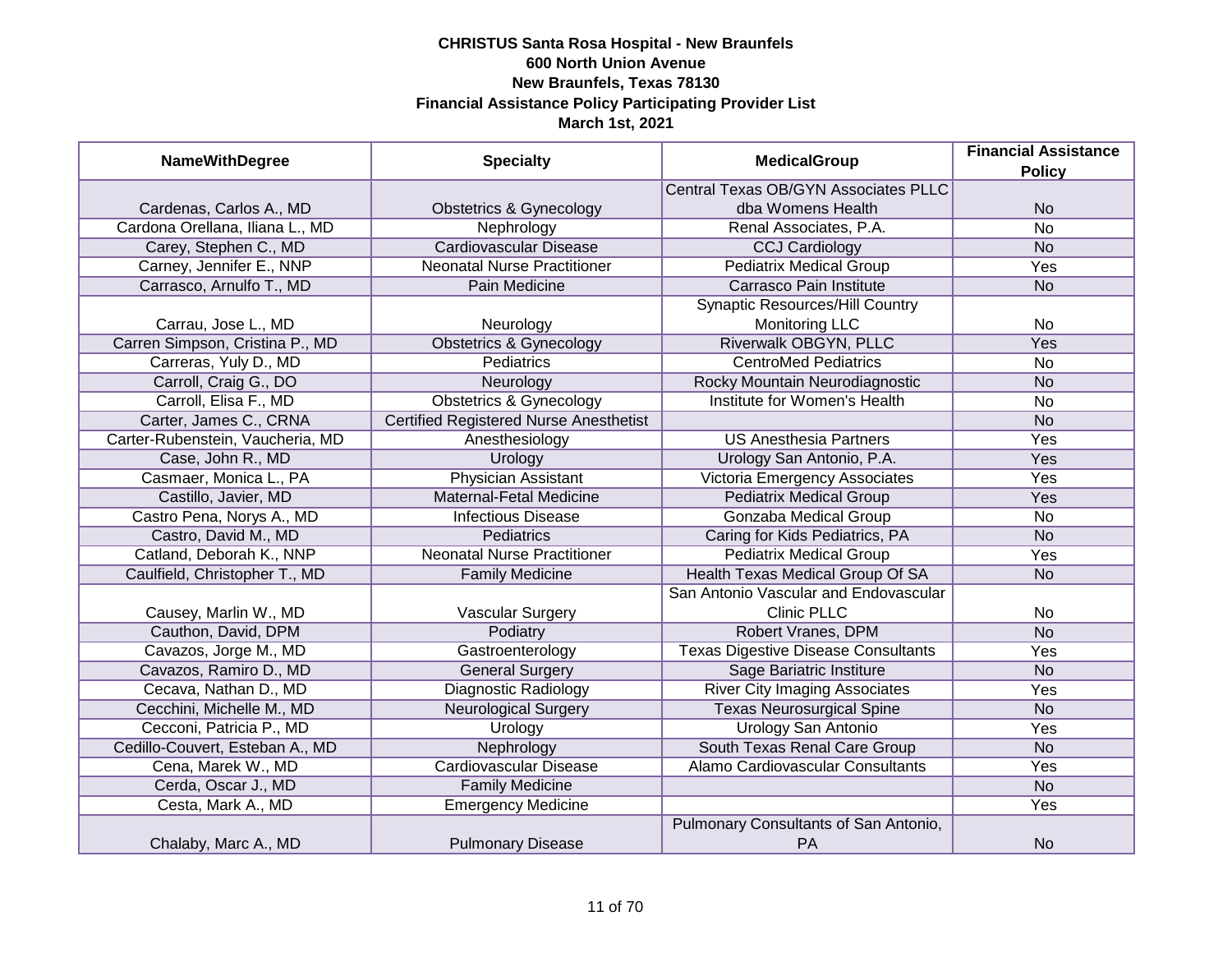| <b>NameWithDegree</b>          |                               | <b>MedicalGroup</b>                         | <b>Financial Assistance</b> |
|--------------------------------|-------------------------------|---------------------------------------------|-----------------------------|
|                                | <b>Specialty</b>              |                                             | <b>Policy</b>               |
| Chalasani, Meghana, MD         | <b>Internal Medicine</b>      | <b>SAKD Physician Group PLLC</b>            | <b>No</b>                   |
|                                |                               | Texas Oncology - San Antonio Medical        |                             |
| Challagundla, Suneetha, MD     | <b>Medical Oncology</b>       | Center                                      | <b>No</b>                   |
| Challapalli, Vishnu Prasad, MD | Psychiatry                    | Asana Integrated Medicla Group              | $\overline{No}$             |
| Chan, Rodney K., MD            | <b>Plastic Surgery</b>        | <b>STARS Plastic Surgery</b>                | <b>No</b>                   |
|                                |                               |                                             |                             |
| Chance III, John, MD           | <b>Orthopedic Surgery</b>     | Northeast Orthopedics & Sports Medicine     | No                          |
| Chaney, Dennis M., DPM         | Podiatry                      | San Antonio Podiatry Associates             | <b>No</b>                   |
| Chang, Kuang-Yu M., MD         | Anesthesiology                |                                             | Yes                         |
| Chapa IV, Luis, MD             | <b>Emergency Medicine</b>     | Victoria Emergency Associates               | Yes                         |
| Chapa, Maria D., MD            | <b>Internal Medicine</b>      | <b>Vivir with Salud</b>                     | <b>No</b>                   |
| Chapman, Monica E., PA         | <b>Physician Assistant</b>    | UT Medicine/UTHSCSA                         | <b>No</b>                   |
|                                |                               | South Texas Orthopaedic Speciality          |                             |
| Charlton, Michael T., MD       | <b>Orthopedic Surgery</b>     | Group                                       | <b>No</b>                   |
| Chattar-Cora, Deowall, MD      | <b>Plastic Surgery</b>        |                                             | <b>No</b>                   |
|                                |                               | San Antonio Infectious Diseases             |                             |
| Chee, David O., MD             | <b>Infectious Disease</b>     | Consultants                                 | Yes                         |
| Cheek, Jay M., MD              | <b>General Surgery</b>        |                                             | <b>No</b>                   |
| Cheleuitte, Elias R., DPM      | Podiatry                      | The Podiatry Group of South Texas           | <b>No</b>                   |
| Chen, Alexander, MD            | Anesthesiology                | Sigma Pain                                  | <b>No</b>                   |
|                                |                               | <b>Real Time Neuromonitoring Associates</b> |                             |
| Chen, Jonathan, MD             | Neurology                     | of California, PC                           | No                          |
| Chen, Ping-Sun K., MD          | Radiology                     | <b>River City Imaging Associates</b>        | <b>Yes</b>                  |
| Cheng, Jason A., MD            | Radiology                     | <b>River City Imaging Associates</b>        | Yes                         |
| Cheshire, Amanda L., MD        | Neurology                     | TeleSpecialists, LLC                        | <b>No</b>                   |
| Chiang, Eric, MD               | Anesthesiology                | <b>US Anesthesia Partners</b>               | Yes                         |
| Chica II, Gerardo A., MD       | Nephrology                    | San Antonio Kidney Disease Center           | <b>No</b>                   |
| Childers, Richard L., DPM      | Podiatry                      | The Pediatry Group South Texas PA           | <b>No</b>                   |
| Chilton, Robert, DO            | <b>Cardiovascular Disease</b> | <b>UTHSCSA Department of Medicine</b>       | <b>No</b>                   |
| Chinea, Eugenio R., MD         | Internal Medicine             | WellMed Medical Management                  | No                          |
|                                |                               |                                             |                             |
| Cho, Mickey S., MD             | <b>Orthopedic Surgery</b>     | South Texas Orthopedic Specialty Group      | <b>No</b>                   |
| Choi, Stephanie S., PA         | <b>Physician Assistant</b>    | Precision Assist of San Antonio, LLC        | No                          |
| Chou, Jui-Lien, MD             | <b>Radiation Oncology</b>     | <b>Radiation Oncology Associates</b>        | <b>No</b>                   |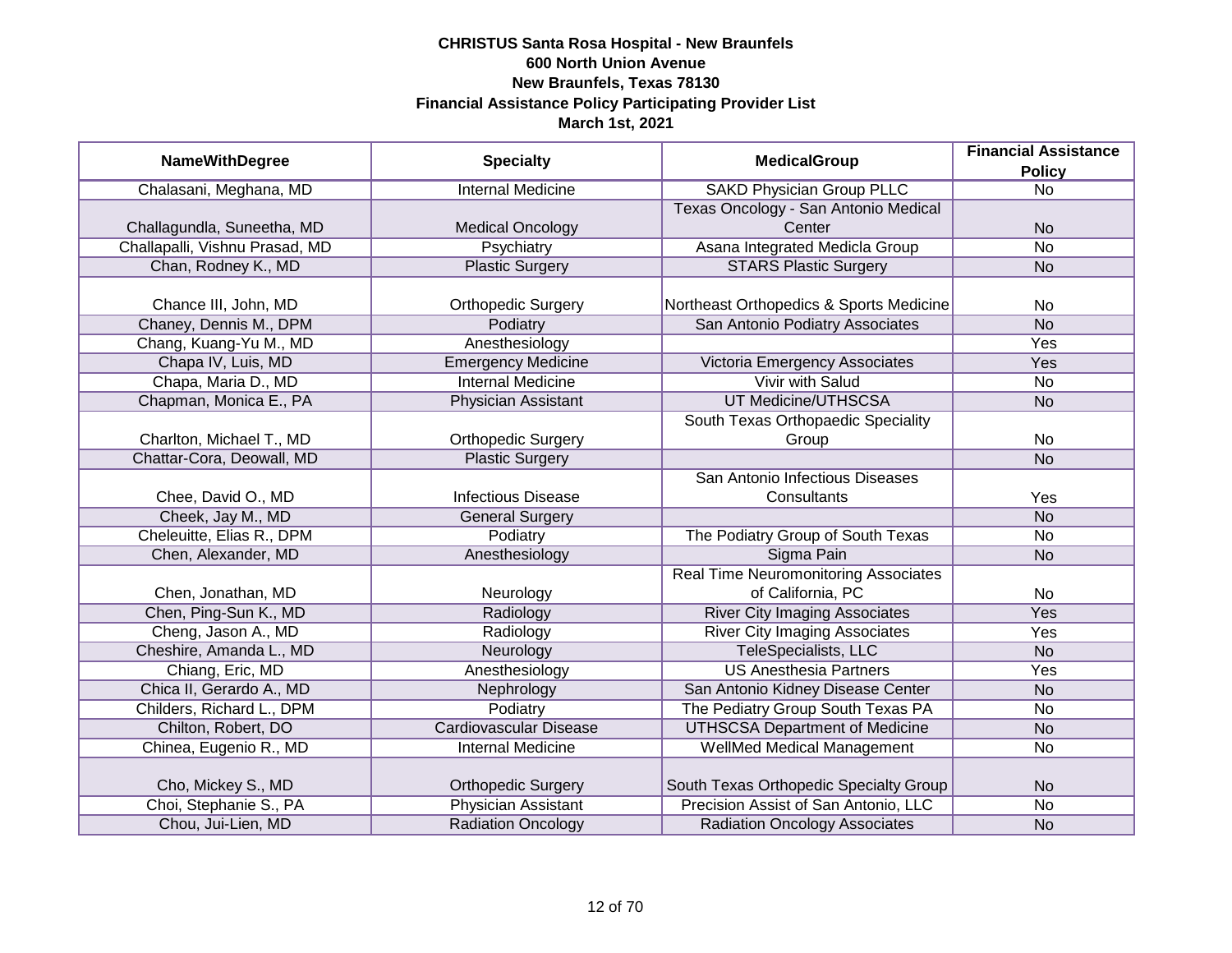| <b>NameWithDegree</b>              | <b>Specialty</b>                                 | <b>MedicalGroup</b>                      | <b>Financial Assistance</b><br><b>Policy</b> |
|------------------------------------|--------------------------------------------------|------------------------------------------|----------------------------------------------|
|                                    |                                                  | Heart & Rhythm Institute of South Texas, |                                              |
| Choucair, Wassim K., MD            | <b>Clinical Cardiac Electrophysiology</b>        | <b>PA</b>                                | <b>No</b>                                    |
| Christal, Jeffrey L., MD           | Anatomic & Clinical Pathology                    | Pathology Associates of San Antonio      | <b>Yes</b>                                   |
| Christodoulou, Christodoulos, MD   | Allergy & Immunology                             | <b>MedCare Associates</b>                | No                                           |
|                                    |                                                  | River City Cardiovascular of San Antonio |                                              |
| Christopherson, Chad R., MD        | Cardiovascular Disease                           | <b>PLLC</b>                              | Yes                                          |
| Chuang, Richard S., MD             | <b>Emergency Medicine</b>                        | Victoria Emergency Associates            | <b>Yes</b>                                   |
| Chumble, Shubhangi A., MD          | Neurology                                        | Telespecialists, LLC                     | <b>No</b>                                    |
| Church-Hajduk, Robin, MD           | Anesthesiology                                   | Tejas Anesthesia, P.A.                   | No                                           |
| Cigarroa, Francisco G., MD         | <b>General Surgery</b>                           | University Hospital/ Transplant Center   | <b>No</b>                                    |
|                                    |                                                  | San Antonio Infectious Disease           |                                              |
| Cisneros, Luis A., MD              | <b>Infectious Disease</b>                        | Consultants                              | Yes                                          |
| Clanton, David B., MD              | Anesthesiology                                   | <b>US Anesthesia Partners</b>            | Yes                                          |
|                                    |                                                  |                                          |                                              |
| Clanton, Elizabeth B., MD          | <b>Plastic Surgery</b>                           | Elizabeth Bohnenblust Clanton, MD, PA    | No                                           |
| Clark, Anthony E., MD              | Anesthesiology                                   | <b>US Anesthesia Partners</b>            | Yes                                          |
|                                    |                                                  | Clark and Gossett Implant & Oral         |                                              |
| Clark, Charles L., DDS             | Oral and Maxillofacial Surgery                   | Surgery                                  | No                                           |
| Clark, Kindra J., FNP              | <b>Family Nurse Practitioner</b>                 | <b>Wound Centrics</b>                    | <b>No</b>                                    |
| Clark, Kristi G., MD               | <b>Internal Medicine</b>                         | <b>Health Texas Medical Group</b>        | No                                           |
| Clayton, Sara M., MD               | <b>Diagnostic Radiology</b>                      | <b>River City Imaging Associates</b>     | Yes                                          |
| Clemons, Richard, MD               | <b>Internal Medicine</b>                         |                                          | No                                           |
| Clifton, J. C., MD                 | Anesthesiology                                   | <b>US Anesthesia Partners</b>            | Yes                                          |
| Clifton, John B., MD               | Anesthesiology                                   | <b>US Anesthesia Partners</b>            | Yes                                          |
| Clinkscales, Christopher P., MD    | Anesthesiology                                   | <b>US Anesthesia Partners</b>            | Yes                                          |
| Clinton-Jordan, Deborah A., CNS-CC | <b>Clinical Nurse Specialist - Critical Care</b> | Gonzaba Medical Group                    | <b>No</b>                                    |
| Cluley, John D., MD                | Gastroenterology                                 | Tx Digestive Disease Consultants         | <b>No</b>                                    |
| Cockerill, Katherine J., MD        | Urology                                          | Urology San Antonio, P.A.                | Yes                                          |
| Cockerill, Patrick, MD             | Urology                                          | <b>Urology San Antonio</b>               | Yes                                          |
|                                    |                                                  | San Antonio Pediatric Surgery            |                                              |
| Cofer, Barry R., MD                | <b>Pediatric Surgery</b>                         | Associates                               | No                                           |
| Cogburn, Robyn N., FNP             | <b>Family Nurse Practitioner</b>                 | <b>Physicians Unity PA</b>               | <b>No</b>                                    |
| Cohen, Gary R., MD                 | Anesthesiology                                   | <b>US Anesthesia Partners</b>            | Yes                                          |
| Cole, Joe L., MD                   | Rheumatology                                     | Adult & Pediatric Rheumatology           | <b>No</b>                                    |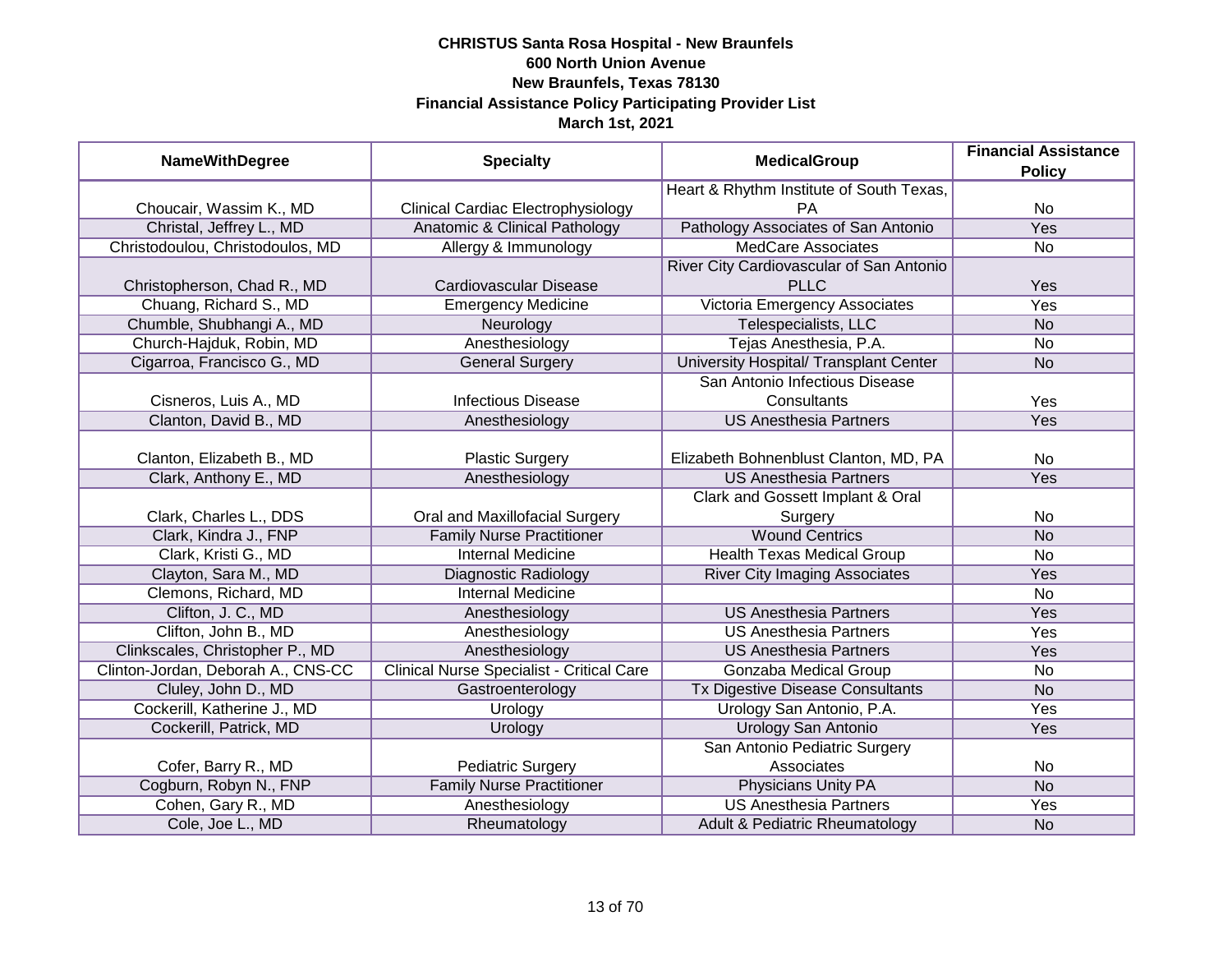| <b>NameWithDegree</b>               | <b>Specialty</b>                   | <b>MedicalGroup</b>                        | <b>Financial Assistance</b><br><b>Policy</b> |
|-------------------------------------|------------------------------------|--------------------------------------------|----------------------------------------------|
|                                     |                                    |                                            |                                              |
| Coleman, Woodward L., MD            | Surgery of the Hand                | The Hand and Thumb Specialty Centers       | <b>No</b>                                    |
| Coles, Edward F., MD                | Gastroenterology                   |                                            | <b>No</b>                                    |
|                                     |                                    | <b>CSR Family Medicine Residency</b>       |                                              |
| Collins, Claudia E., MD             | <b>Family Medicine</b>             | Program                                    | No                                           |
| Colon-Garcia, Patricia, MD          | Neurology                          | TeleSpecialists, LLC                       | <b>No</b>                                    |
| Conde, Alfredo E., MD               | <b>Pulmonary Disease</b>           |                                            | <b>Yes</b>                                   |
|                                     |                                    | South Texas Oncology & Hematology,         |                                              |
| Conde, Sara M., MD                  | Hematology/Oncology                | <b>PLLC</b>                                | <b>No</b>                                    |
| Conley, Carolyn M., MD              | Anesthesiology                     | <b>US Anesthesia Partners</b>              | Yes                                          |
| Conlin, Giselle M., MD              | Anesthesiology                     | <b>US Anesthesia Partners</b>              | Yes                                          |
| Connaughton, James C., MD           | <b>Colon and Rectal Surgery</b>    | South Texas Colorectal Center              | <b>No</b>                                    |
|                                     |                                    |                                            |                                              |
| Contreras Valdes, Fernando M., MD   | Clinical Cardiac Electrophysiology | Cardiology Clinic of San Antonio, PLLC     | <b>No</b>                                    |
|                                     |                                    | South Texas Oncology & Hematology,         |                                              |
| Contreras, Jeanne Y., FNP           | <b>Family Nurse Practitioner</b>   | <b>PLLC</b>                                | No                                           |
| Conway, Bruce E., MD                | <b>General Surgery</b>             | <b>Start Center Surgical Consultants</b>   | <b>No</b>                                    |
|                                     |                                    | <b>CHRISTUS Surgical Clinic - Westover</b> |                                              |
| Corneille, Michael G., MD           | <b>Surgical Critical Care</b>      | Hill                                       | No                                           |
| Cornejo Esquerra, Agustin, MD       | <b>Plastic Surgery</b>             |                                            | <b>No</b>                                    |
| Cornforth, Katherine E., MD         | <b>Obstetrics &amp; Gynecology</b> | Institute for Women's Health               | <b>No</b>                                    |
| Cortez, Cristina, MD                | <b>Family Medicine</b>             | <b>Health Texas</b>                        | <b>No</b>                                    |
| Coston, Amber D., PA                | Physician Assistant                | <b>Pediatrix Medical Group</b>             | Yes                                          |
| Couch, Linda S., MD                 | <b>Medical Oncology</b>            | Cancer Care Centers of South Texas, PA     | <b>No</b>                                    |
| Covey, Brenda K., MD                | Anesthesiology                     | <b>US Anesthesia Partners</b>              | Yes                                          |
| Covington, Andrea L., MD            | <b>Internal Medicine</b>           | Sound ED                                   | Yes                                          |
| Covington, Cody J., MD              | <b>Orthopedic Surgery</b>          | Orthopaedic San Antonio LLC                | <b>No</b>                                    |
| Craig, John A., MD                  | Anesthesiology                     | <b>US Anesthesia Partners</b>              | Yes                                          |
| Craig, William E., MD               | <b>Cardiovascular Disease</b>      | Craig Cardiovascular Center                | No                                           |
| Crawley, Melissa A., MD             | <b>Internal Medicine</b>           | <b>Texas Oncology</b>                      | <b>No</b>                                    |
|                                     |                                    | <b>CHRISTUS Santa Rosa Family Health</b>   |                                              |
| Criscuolo-Higgins, Christine D., MD | <b>Family Medicine</b>             | Center                                     | No                                           |
| Crittenden, Kimberly N., MD         | <b>Obstetrics &amp; Gynecology</b> | <b>Womens Center at Westover Hills</b>     | N <sub>o</sub>                               |
| Crockett, Richard W., MD            | Anesthesiology                     | <b>US Anesthesia Partners</b>              | Yes                                          |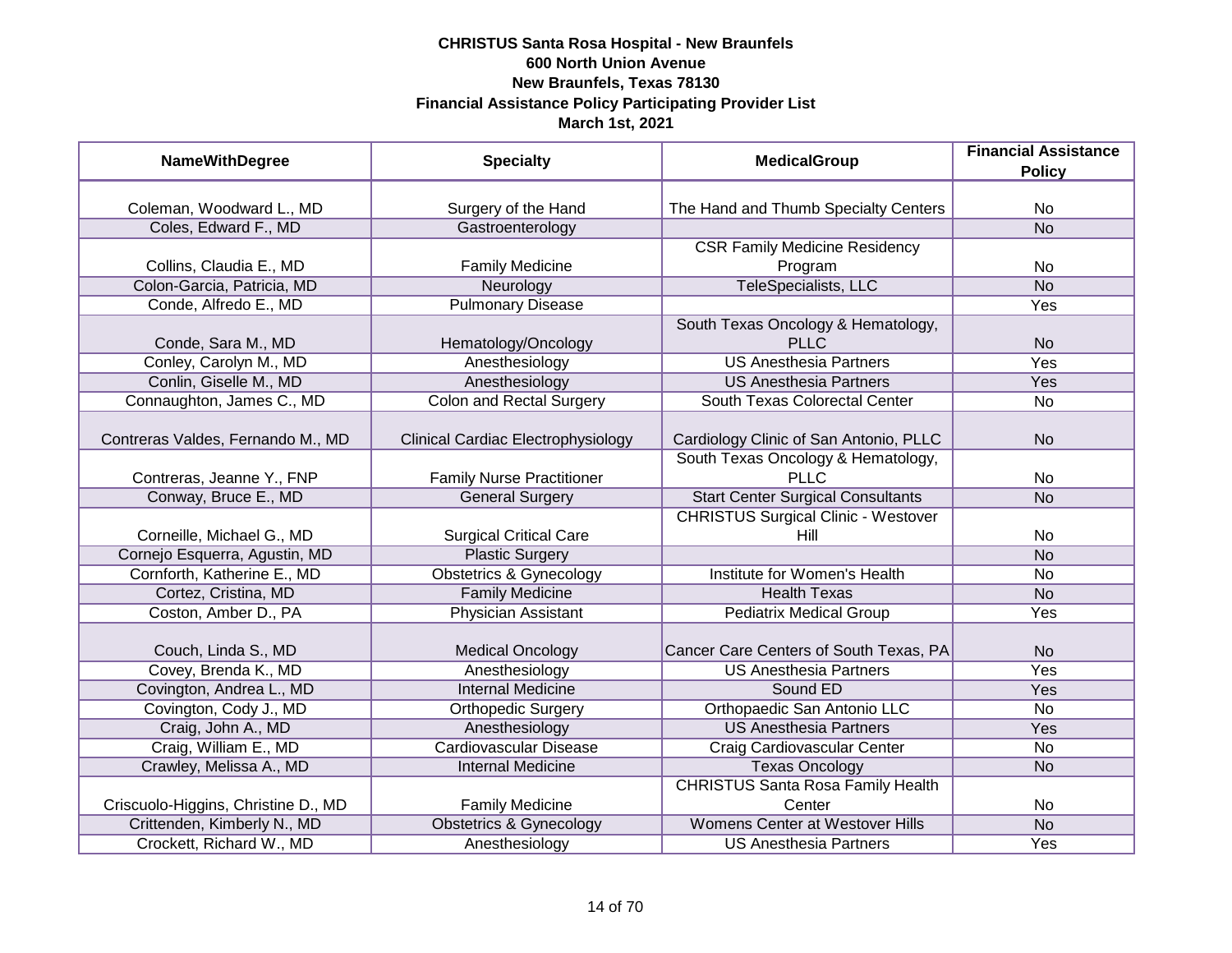| <b>NameWithDegree</b>     | <b>Specialty</b>                       | <b>MedicalGroup</b>                        | <b>Financial Assistance</b> |
|---------------------------|----------------------------------------|--------------------------------------------|-----------------------------|
|                           |                                        |                                            | <b>Policy</b>               |
| Cromack, Douglas T., MD   | <b>Plastic Surgery</b>                 | <b>UTHSCSA</b>                             | N <sub>o</sub>              |
| Cross, Criss C., MD       | <b>Emergency Medicine</b>              | Victoria Emergency Associates              | <b>Yes</b>                  |
| Crow, Gillian J., PA      | Physician Assistant                    | Victoria Emergency Associates              | Yes                         |
| Crownover, Richard L., MD | Radiation Oncology                     | <b>UTHSCSA at San Antonio</b>              | No                          |
| Crum, Mark, MD            | Anesthesiology                         | Tejas Anesthesia, P.A.                     | <b>No</b>                   |
| Cruz Jr., Amador, PA      | Physician Assistant                    | The San Antonio Orthopaedic Group          | No                          |
| Cruz, Daniel R., DPM      | Podiatry                               | <b>Gonzaba Medical Group</b>               | <b>No</b>                   |
|                           |                                        |                                            |                             |
| Cruz, Jaime O., MD        | Endocrinology, Diabetes and Metabolism | Diabetes and Endocrinology Consultants     | No                          |
| Cruz, Sarah K., PNP       | <b>Pediatric Nurse Practitioner</b>    | <b>Pediatrix Medical Group</b>             | <b>Yes</b>                  |
| Cubriel, Andres A., MD    | Anesthesiology                         | <b>US Anesthesia Partners</b>              | Yes                         |
| Cullinan, Patrick C., DO  | <b>Internal Medicine</b>               | Victoria Emergency Associates              | Yes                         |
|                           | Acute Care Adult-Gerontology Nurse     |                                            |                             |
| Cumming, Tara L., AGACNP  | Practitioner                           | Texas Urology Group, PA                    | No                          |
|                           |                                        | <b>Gastroenterology Consultants of San</b> |                             |
| Cunningham, John R., MD   | Gastroenterology                       | Antonio                                    | <b>No</b>                   |
| Curry, Mitchell R., MD    | <b>Internal Medicine</b>               | <b>Impact Physicans</b>                    | No                          |
|                           |                                        | Sports Medicine Associates of San          |                             |
| Curtis Jr., Ralph J., MD  | <b>Orthopedic Surgery</b>              | Antonio                                    | <b>No</b>                   |
| Dabbous, Ash M., MD       | <b>Obstetrics &amp; Gynecology</b>     |                                            | <b>No</b>                   |
| Daggubati, Sreedevi, MD   | <b>Medical Oncology</b>                | <b>Texas Oncology - New Braunfels</b>      | <b>No</b>                   |
| Dalton, Warren R., MD     | <b>Emergency Medicine</b>              | Victoria Emergency Associates              | Yes                         |
| Dao Campi, Haisar E., MD  | <b>Colon and Rectal Surgery</b>        | <b>UTHSCSA Department of Surgery</b>       | <b>No</b>                   |
| Dar, Urfan A., MD         | Pain Medicine                          | <b>Tricity Pain Associates PA</b>          | No                          |
| Dark, Foy E., DO          | <b>Emergency Medicine</b>              | Victoria Emergency Associates              | Yes                         |
|                           |                                        | Texas Digestive Disease Consultants,       |                             |
| Dasher, Kevin J., MD      | Gastroenterology                       | <b>PA</b>                                  | Yes                         |
| Davidson, James M., MD    | <b>Emergency Medicine</b>              | Victoria Emergency Associates              | Yes                         |
| Davidson, Joseph L., MD   | Anesthesiology                         | <b>US Anesthesia Partners</b>              | Yes                         |
| Davies, Mark G., MD       | <b>Vascular Surgery</b>                | <b>University Vascular Clinic</b>          | <b>No</b>                   |
| Davila, Angelica E., MD   | <b>Family Medicine</b>                 | UT Health Geriatric and Palliative Care    | No                          |
| Davis, David F., MD       | Anesthesiology                         | Tejas Anesthesia, P.A.                     | <b>No</b>                   |
| Davis, Kenneth M., MD     | <b>Internal Medicine</b>               | <b>CHRISTUS Health</b>                     | No                          |
|                           |                                        | San Antonio Kidney Disease Center          |                             |
| Davis, Larry R., MD       | Nephrology                             | Physicians Group, P.L.L.C.                 | <b>No</b>                   |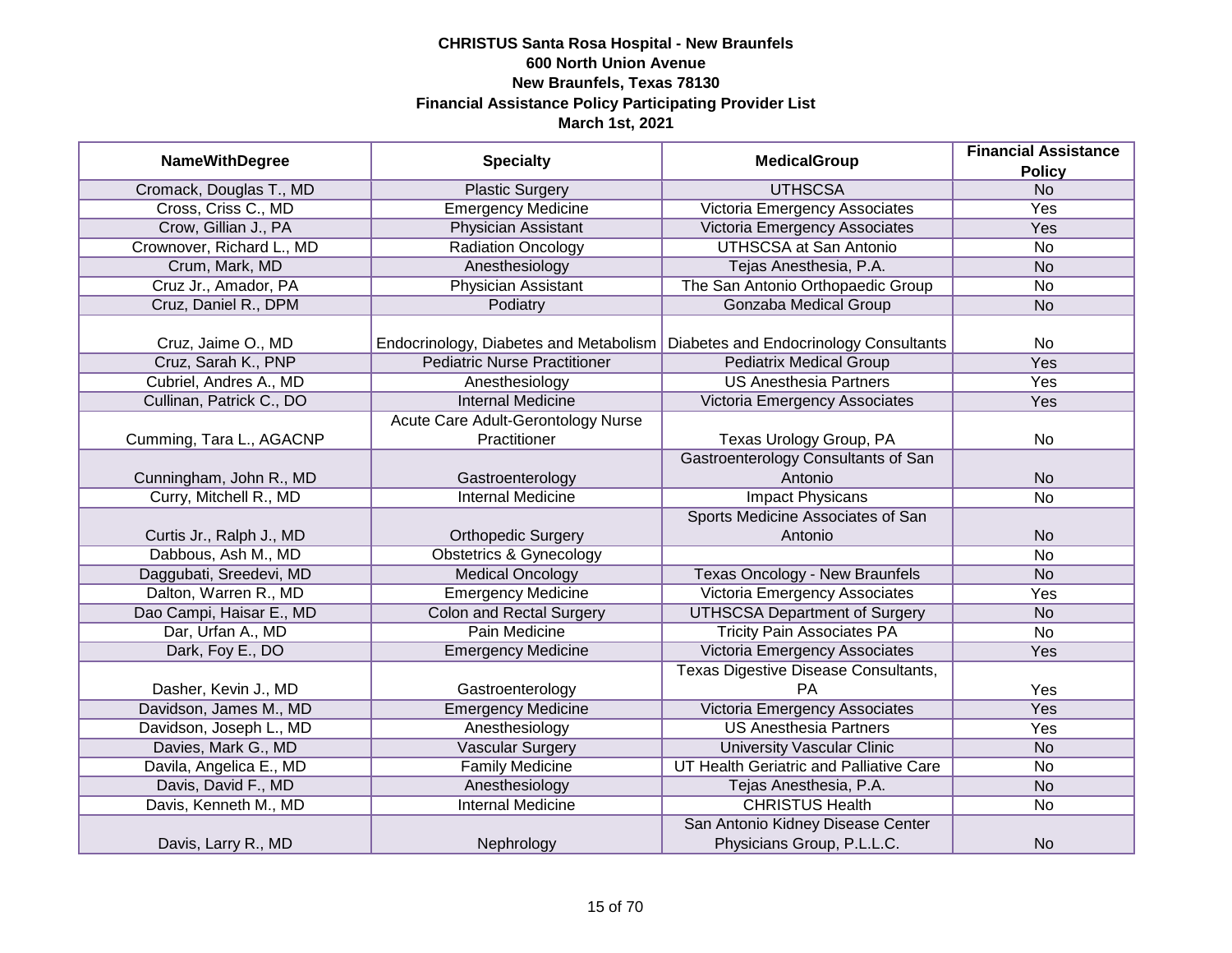|                              | <b>Specialty</b>                     | <b>MedicalGroup</b>                           | <b>Financial Assistance</b> |
|------------------------------|--------------------------------------|-----------------------------------------------|-----------------------------|
| <b>NameWithDegree</b>        |                                      |                                               | <b>Policy</b>               |
| Davis, Michael R., MD        | <b>Plastic Surgery</b>               | <b>STARS Plastic Surgery</b>                  | $\overline{No}$             |
| Davis, Sharon S., PA         | <b>Physician Assistant</b>           | <b>Surgery Professionals</b>                  | <b>No</b>                   |
|                              |                                      | South Texas Cardiothoracic & Vascular         |                             |
| Davis, William M., MD        | <b>Thoracic Surgery</b>              | <b>Surgical Associates</b>                    | No                          |
| Day, Sara M., NNP            | <b>Neonatal Nurse Practitioner</b>   | <b>Pediatrix Medical Group</b>                | <b>Yes</b>                  |
| De la Cerda III, Jose, MD    | Urology                              | Urology San Antonio                           | Yes                         |
| De La Garza, Joseph A., MD   | <b>Gynecologic Oncology</b>          |                                               | <b>No</b>                   |
| De La Rosa, Ralph A., MD     | <b>Family Medicine</b>               | Gonzaba Medical Group                         | $\overline{No}$             |
| De La Vega, Michael J., PA   | Physician Assistant                  | Victoria Emergency Associates                 | Yes                         |
|                              |                                      | <b>Pulmonary and Critical Care Associates</b> |                             |
| De Silva, Palla M., MD       | <b>Internal Medicine</b>             | of San Antonio                                | No                          |
|                              |                                      | San Antonio Infectious Disease                |                             |
| De Witt, Caroline C., MD     | <b>Infectious Disease</b>            | Consultants                                   | Yes                         |
| Deal, Leonard E., MD         | <b>Pulmonary Disease</b>             |                                               | <b>No</b>                   |
| Dean, Jeffrey A., MD         | <b>Orthopedic Surgery</b>            | <b>Westover Hills Orthopaedics</b>            | <b>No</b>                   |
| Dean, Lara C., MD            | <b>Emergency Medicine</b>            | Victoria Emergency Associates                 | Yes                         |
| Dean, Sarah R., FNP          | <b>Family Nurse Practitioner</b>     | Victoria Emergency Associates                 | Yes                         |
| DeArmond, Gregory M., MD     | <b>General Surgery</b>               | South Texas Surgical Group                    | No                          |
|                              |                                      | Facial & Oculoplastic Surgery Center of       |                             |
| DeBacker, Christopher M., MD | Ophthalmology                        | <b>Texas</b>                                  | <b>No</b>                   |
|                              |                                      |                                               |                             |
| DeBerardino, Thomas M., MD   | <b>Orthopedic Surgery</b>            | The San Antonio Orthopaedic Group LLC         | No                          |
|                              |                                      | South Texas Oncology & Hematology,            |                             |
| DeBerry, Brittany B., MD     | <b>General Surgery</b>               | <b>PLLC</b>                                   | <b>No</b>                   |
| Decena, Katie L., FNP        | <b>Family Nurse Practitioner</b>     | <b>WoundCentrics LLC</b>                      | <b>No</b>                   |
| Decherd, Michael E., MD      | <b>Plastic Surgery</b>               | San Antonio Plastic Surgery Insitute          | <b>No</b>                   |
| Deering, Shad, MD            | Maternal-Fetal Medicine              | <b>Baylor College of Medicine</b>             | No                          |
| DeGaetano, Michael V., DO    | Nephrology                           | Renal Associates, PA                          | <b>No</b>                   |
|                              |                                      | Inpatient Progressive Healthcare of           |                             |
| Del Rio, Manuel, AGACNP      | <b>Acute Care Nurse Practitioner</b> | America                                       | Yes                         |
| Delaney, Kevin T., MD        | Anesthesiology                       | Tejas Anesthesia, P.A.                        | N <sub>o</sub>              |
| Delaney, Todd A., MD         | Anesthesiology                       | Tejas Anesthesia, P.A.                        | No                          |
| Delcambre, Matthew J., MD    | Anesthesiology                       | <b>US Anesthesia Partners</b>                 | Yes                         |
| DeLee, Jesse C., MD          | <b>Orthopedic Surgery</b>            | Ortho San Antonio                             | No                          |
| DeLeon, Clarissa M., MD      | <b>Pediatrics</b>                    | <b>Pediatrix Medical Group</b>                | Yes                         |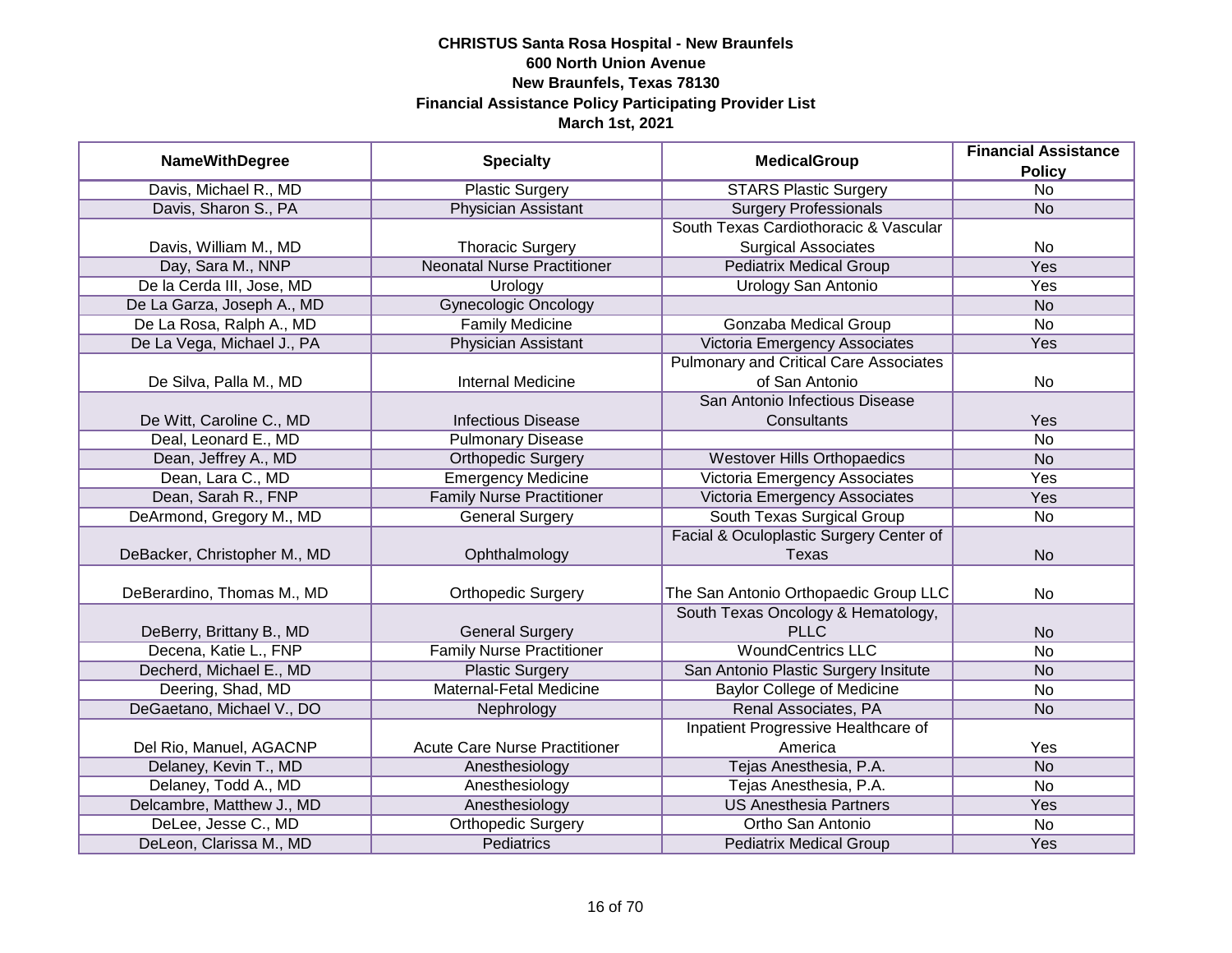|                               | <b>Specialty</b>                          | <b>MedicalGroup</b>                         | <b>Financial Assistance</b> |
|-------------------------------|-------------------------------------------|---------------------------------------------|-----------------------------|
| <b>NameWithDegree</b>         |                                           |                                             | <b>Policy</b>               |
| Demehri, Natasha, MD          | <b>Emergency Medicine</b>                 | Victoria Emergency Associates               | <b>Yes</b>                  |
| Denapoli, Thomas S., MD       | <b>Anatomic &amp; Clinical Pathology</b>  | Pathology Associates of San Antonio         | <b>Yes</b>                  |
| Denker, Adam J., MD           | <b>Clinical Cardiac Electrophysiology</b> | South Texas Cardiology Institute            | <b>No</b>                   |
| Dennis, Michael D., MD        | <b>Orthopedic Surgery</b>                 | South Texas Spinal Clinic, PA               | <b>No</b>                   |
|                               |                                           | San Antonio Head And Neck Surgical          |                             |
| Desai, Devang P., MD          | Otolaryngology - Head & Neck Surgery      | Associates                                  | No                          |
| Deschner, William K., MD      | Gastroenterology                          | <b>TX Digestive Disease Consultants</b>     | <b>No</b>                   |
|                               |                                           |                                             |                             |
| Devillena, Chantal B., MD     | Dermatology                               | Dermatology Associates of San Antonio       | <b>No</b>                   |
| Devries, Lindsay, MD          | <b>Neonatal-Perinatal Medicine</b>        | <b>Pediatrix Medical Group</b>              | Yes                         |
| Devulapally, Pavan, MD        | Nephrology                                | South Texas Renal Group                     | <b>No</b>                   |
| Dhadwal, Neetu, MD            | Neurology                                 | <b>TeleSpecialists, LLC</b>                 | <b>No</b>                   |
|                               |                                           | Cancer Care Network of South Texas,         |                             |
| Dham, Anu, MD                 | Hematology/Oncology                       | P.A.                                        | No                          |
| Diaz Rodriguez, Hector J., MD | Nephrology                                | San Antonio Kidney Disease Center           | <b>No</b>                   |
| Diaz Velez, Carlos J., MD     | <b>Internal Medicine</b>                  |                                             | No                          |
| Diaz Wong, Roque A., MD       | Nephrology                                |                                             | <b>No</b>                   |
| Diaz, Jaime A., MD            | <b>Internal Medicine</b>                  | <b>Inpatient Medicine Physicians</b>        | Yes                         |
| Diaz, Jose A., MD             | Cardiovascular Disease                    | <b>Texas Cardiovascular and Vein Center</b> | <b>No</b>                   |
| Diaz, Joseph D., MD           | Allergy & Immunology                      |                                             | No                          |
| Diaz, Paul M., MD             | Anesthesiology                            | Tejas Anesthesia, P.A.                      | <b>No</b>                   |
| Didier, Thomas J., MD         | Anesthesiology                            | Tejas Anesthesia, P.A.                      | No                          |
| Dimmitt, Dean B., MD          | Anesthesiology                            | <b>US Anesthesia Partners</b>               | Yes                         |
| Dinges, Ronald W., PA         | Physician Assistant                       | Victoria Emergency Associates               | Yes                         |
| Diocares, Juan P., MD         | <b>Internal Medicine</b>                  | TX Digestive Disease ConsItants, PA         | <b>No</b>                   |
| Dire, Daniel J., MD           | <b>Emergency Medicine</b>                 | Victoria Emergency Associates               | Yes                         |
| Dix-Emperador, Lisa M., MD    | <b>Internal Medicine</b>                  | Medcede Physician Services                  | <b>No</b>                   |
| Djenic, Brano, MD             | <b>Colon and Rectal Surgery</b>           |                                             | <b>No</b>                   |
| Doan, Chuck Q., MD            | Anesthesiology                            | <b>US Anesthesia Partners</b>               | Yes                         |
| Doane, Reena, PA              | <b>Physician Assistant</b>                | <b>Texas Digestive Disease Consultants</b>  | Yes                         |
| Dodd, Meagan G., MD           | Anesthesiology                            |                                             | Yes                         |
| Doles, Bradley R., DO         | <b>Pediatrics</b>                         |                                             | $\overline{No}$             |
| Donovan, Colin M., DO         | <b>Pediatric Anesthesiology</b>           |                                             | Yes                         |
| Donovan, Daniel J., MD        | <b>Interventional Cardiology</b>          | Cardiology Clinic of San Antonio            | <b>No</b>                   |
| Dorsey, Kathryn D., MD        | Anesthesiology                            | <b>US Anesthesia Partners</b>               | Yes                         |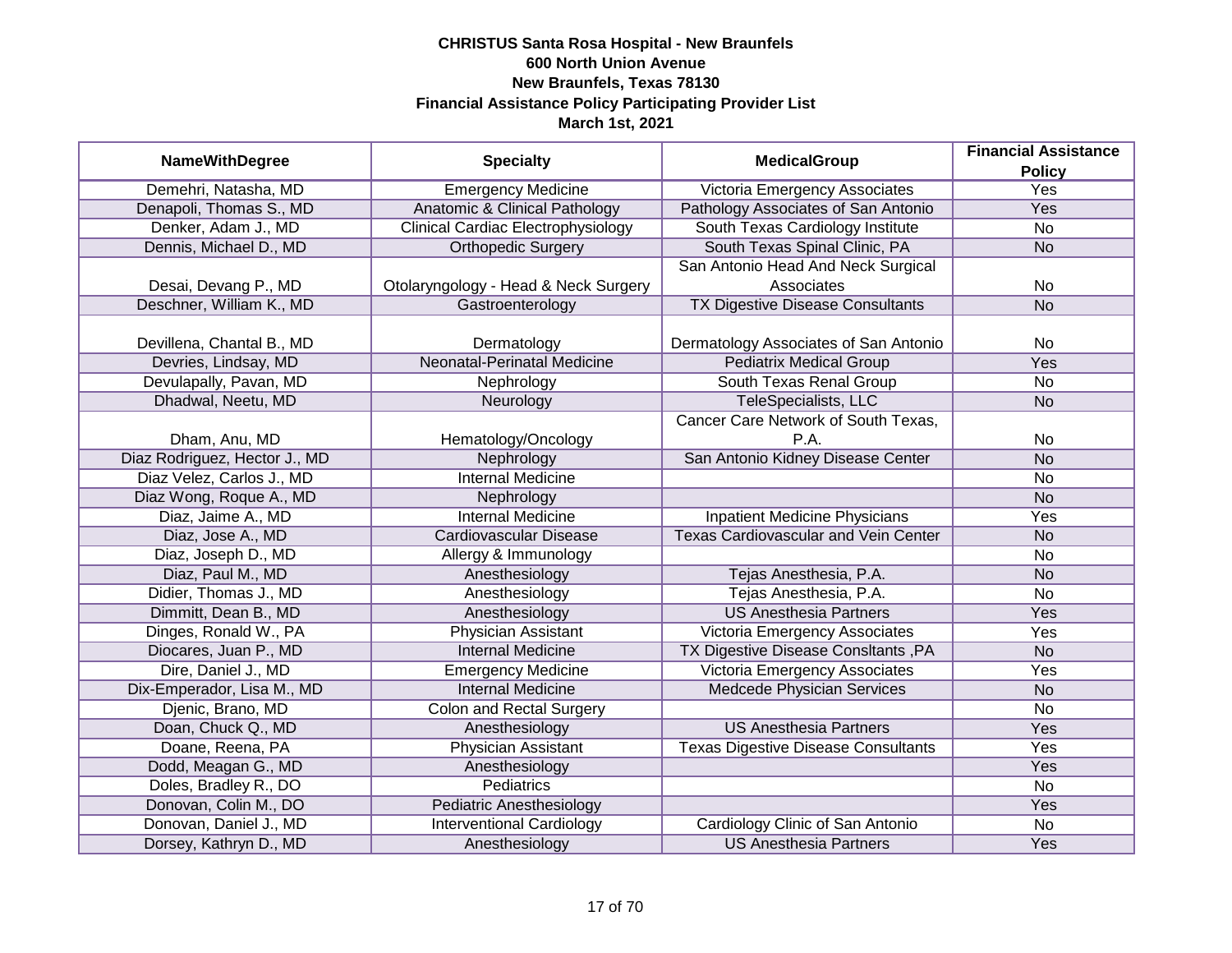| <b>NameWithDegree</b>              | <b>Specialty</b>                              | <b>MedicalGroup</b>                                  | <b>Financial Assistance</b><br><b>Policy</b> |
|------------------------------------|-----------------------------------------------|------------------------------------------------------|----------------------------------------------|
|                                    |                                               | San Antonio Pediatric Surgery                        |                                              |
| Doski, John J., MD                 | <b>General Surgery</b>                        | Associates                                           | No                                           |
| Dotzler, Susan A., MD              | <b>Neonatal-Perinatal Medicine</b>            | <b>Pediatrix Medical Group</b>                       | <b>Yes</b>                                   |
| Dougherty, Mylinh, PNP             | <b>Pediatric Nurse Practitioner</b>           | <b>Pediatrix Medical Group</b>                       | <b>Yes</b>                                   |
| Douglas, Allison L., CRNA          | <b>Certified Registered Nurse Anesthetist</b> | <b>US Anesthesia Partners</b>                        | Yes                                          |
| Dowell, Ginger D., AGACNP          | <b>Acute Care Nurse Practitioner</b>          | Renal Associates, P.A.                               | No                                           |
| Dreher, Daniel J., MD              | Anesthesiology                                | Tejas Anesthesia, P.A.                               | <b>No</b>                                    |
|                                    |                                               | South Texas Oncology & Hematology,                   |                                              |
| Drengler, Ronald L., MD            | Hematology/Oncology                           | <b>PLLC</b>                                          | No                                           |
| Drumm, Caitlin M., MD              | Neonatal-Perinatal Medicine                   | <b>Pediartix Medical Group</b>                       | <b>No</b>                                    |
| Duan, Michael, MD                  | Anesthesiology                                | <b>US Anesthesia Partners</b>                        | Yes                                          |
| DuBois, Jeffery C., MD             | Anesthesiology                                | Tejas Anesthesia, P.A.                               | <b>No</b>                                    |
| Dubois, Joshua, MD                 | Anesthesiology                                | Tejas Anesthesia, P.A.                               | <b>No</b>                                    |
| Duenes Jr., Aristeo S., MD         | <b>Family Medicine</b>                        | Victoria Emergency Associates                        | Yes                                          |
|                                    |                                               | Pulmonary Consultants of San Antonio,                |                                              |
| Duncan, Charles A., MD             | <b>Pulmonary Disease</b>                      | <b>PA</b>                                            | No                                           |
| Duncan, Ellen B., MD               | Anesthesiology                                | <b>US Anesthesia Partners</b>                        | Yes                                          |
| Duncan, Jonathan S., MD            | Orthopedic Surgery                            | The San Antonio Orthopaedic Group                    | No                                           |
|                                    |                                               | Pulmonary Consultants of San Antonio,                |                                              |
| Duncan, Maritza T., ACNP           | <b>Acute Care Nurse Practitioner</b>          | <b>PA</b>                                            | <b>No</b>                                    |
| Dunn, Bryan M., MD                 | <b>Emergency Medicine</b>                     | Victoria Emergency Associates                        | Yes                                          |
| Duperier, Frank D., MD             | <b>General Surgery</b>                        | Bariatric Medical Institute of Texas, PLLC           | <b>No</b>                                    |
| Duran Jr., Cresencio, DO           | <b>Family Medicine</b>                        |                                                      | $\overline{No}$                              |
| Duron Jr., Adolfo, NNP             | <b>Neonatal Nurse Practitioner</b>            | <b>Pediatrix Medical Group</b>                       | Yes                                          |
| Dutta, Ritu, MD                    | <b>Obstetrics &amp; Gynecology</b>            | Institute for Womens Health                          | No                                           |
| Dwivedi, Sunil K., MD              | Gastroenterology                              | Gastroenterology Consultants Of San<br>Antonio, P.A. | <b>No</b>                                    |
| Dwyer, Matthew M., MD              | <b>Orthopedic Surgery</b>                     |                                                      | <b>No</b>                                    |
| Dwyer, Megan, MD                   | <b>Emergency Medicine</b>                     | Victoria Emergency Associates                        | Yes                                          |
| Dyer, Gawain, MD                   | Ophthalmology                                 | San Antonio Eye Center PA                            | No                                           |
| Eads, Shawna L., NNP               | <b>Neonatal Nurse Practitioner</b>            | <b>Pediatrix Medical Group</b>                       | Yes                                          |
| Eaton, Alesia A., NNP              | <b>Neonatal Nurse Practitioner</b>            | <b>Pediatrix Medical Group</b>                       | Yes                                          |
| Eby, Steven P., CRNA               | <b>Certified Registered Nurse Anesthetist</b> | <b>US Anesthesia Partners</b>                        | Yes                                          |
| Edwards Kolasinski, Jessica P., MD | Anesthesiology                                | Tejas Anesthesia, P.A.                               | No                                           |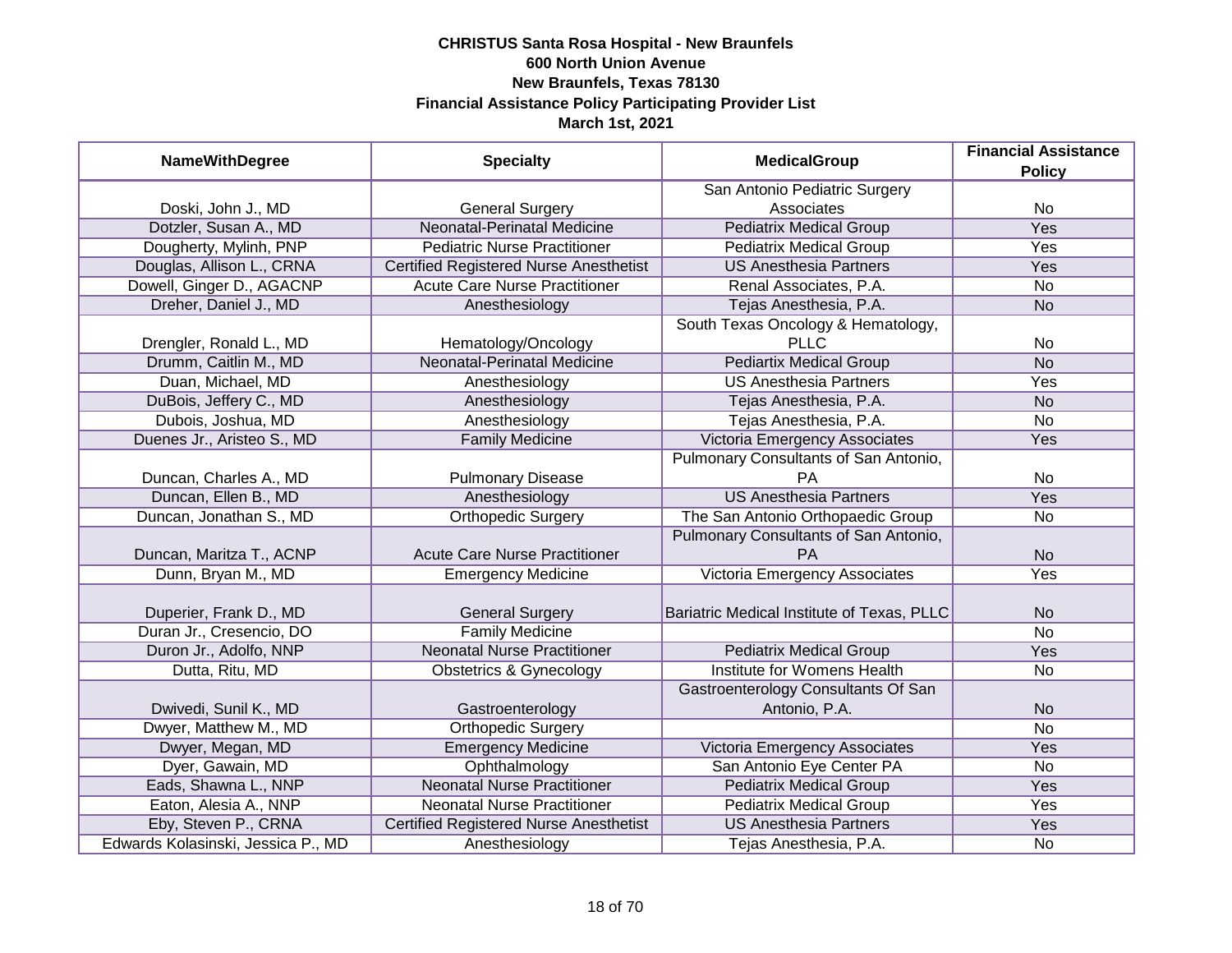| <b>NameWithDegree</b>         | <b>Specialty</b>                   | <b>MedicalGroup</b>                         | <b>Financial Assistance</b> |
|-------------------------------|------------------------------------|---------------------------------------------|-----------------------------|
|                               |                                    |                                             | <b>Policy</b>               |
| Edwards, Jessica I., DO       | <b>Family Medicine</b>             | <b>Zara Medical Aesthetics</b>              | $\overline{N}$              |
| El Maraghy, Hala R., MD       | Pediatrics                         | <b>Almouie Pediatrics</b>                   | <b>No</b>                   |
|                               |                                    | Heart Endovascular and Rhythm of            |                             |
| El-Bash, Salah M., MD         | <b>Cardiovascular Disease</b>      | <b>Texas</b>                                | Yes                         |
| Elizalde, Lisa M., NNP        | <b>Neonatal Nurse Practitioner</b> | <b>Pediatrix Medical Group</b>              | Yes                         |
| Elizondo, Emma M., MD         | <b>Family Medicine</b>             | Emma M Elizondo, M.D.                       | <b>No</b>                   |
| Elkenany, Ahmed M., MD        | Urology                            |                                             | $\overline{No}$             |
| Elliott, Jehan D., MD         | Anesthesiology                     | Tejas Anesthesia, PA                        | <b>No</b>                   |
|                               | Acute Care Adult-Gerontology Nurse | Inpatient Progressive Healthcare of         |                             |
| Elliott, Jennifer K., AGACNP  | Practitioner                       | America                                     | No                          |
|                               |                                    | <b>Central Texas OB/GYN Associates PLLC</b> |                             |
| Ellis, Viviana S., MD         | <b>Obstetrics &amp; Gynecology</b> | dba Womens Health                           | <b>No</b>                   |
|                               |                                    |                                             |                             |
| Elmer, Kathleen B., MD        | Dermatology                        | Dermatology Associates of San Antonio       | No                          |
| Emery, Carmen R., MD          | <b>Pediatric Radiology</b>         | <b>River City Imaging Associates</b>        | <b>Yes</b>                  |
|                               |                                    | <b>CHRISTUS Santa Rosa Med Grp Alamo</b>    |                             |
| Emmons, Marisa E., MD         | <b>Family Medicine</b>             | <b>Heights Family Medicine</b>              | No                          |
| Encarnacion, Orlando J., MD   | <b>Emergency Medicine</b>          | Victoria Emergency Associates               | Yes                         |
| Eng, David R., MD             | Anesthesiology                     | Tejas Anesthesia, P.A.                      | <b>No</b>                   |
| English, William P., MD       | <b>Vascular Surgery</b>            | <b>Peripheral Vascular Associates</b>       | <b>No</b>                   |
| Erian, Jennifer L., MD        | Anesthesiology                     | <b>Consultants in Pain Medicine PA</b>      | <b>No</b>                   |
| Erian, Ralph F., MD           | Anesthesiology                     | <b>US Anesthesia Partners</b>               | Yes                         |
| Erikson, John M., MD          | <b>Cardiovascular Disease</b>      | <b>University Health System</b>             | <b>No</b>                   |
| Escobar Vasco, Maria A., MD   | <b>Internal Medicine</b>           | Gonzaba Medical Group                       | <b>No</b>                   |
| Esparza, Gina M., MD          | <b>Family Medicine</b>             | Gonzaba Medical Group                       | <b>No</b>                   |
|                               |                                    | Gastroenterology Consultants of San         |                             |
| Espinoza, Alfredo A., MD      | Gastroenterology                   | Antonio                                     | <b>No</b>                   |
| Esquivel, Linda I., MD        | <b>Family Medicine</b>             | Linda I Esquivel, M.D., PA                  | <b>No</b>                   |
| Estrada-Goodell, Barbara, FNP | <b>Family Nurse Practitioner</b>   | Medcede Physician Services                  | <b>No</b>                   |
| Estronza, Nordeli, MD         | Neurology                          | TeleSpecialists, LLC                        | No                          |
| Ethridge, Jacob D., PA        | <b>Physician Assistant</b>         | <b>Westover Hills Orthopaedics</b>          | <b>No</b>                   |
| Ethridge, Jeff D., MD         | <b>Family Medicine</b>             | <b>Bulverde Family Medicine</b>             | <b>No</b>                   |
| Etlinger, John E., MD         | <b>General Surgery</b>             |                                             | <b>No</b>                   |
| Evans, Carl R., MD            | Anatomic & Clinical Pathology      | Pathology Associates of San Antonio         | <b>Yes</b>                  |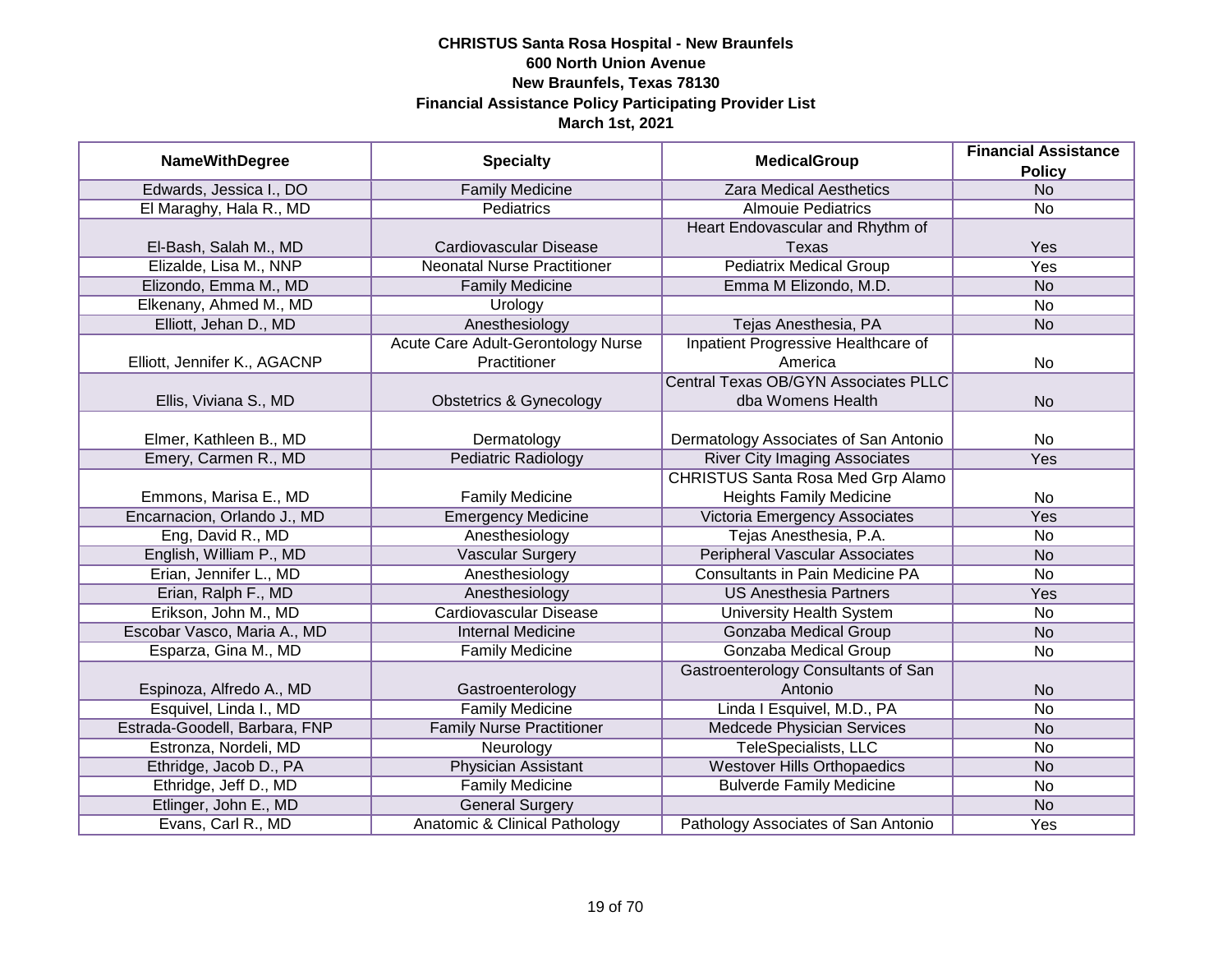| <b>NameWithDegree</b>          | <b>Specialty</b>                          | <b>MedicalGroup</b>                       | <b>Financial Assistance</b> |
|--------------------------------|-------------------------------------------|-------------------------------------------|-----------------------------|
|                                |                                           |                                           | <b>Policy</b>               |
|                                |                                           | Santa Rosa-Alamo CHRISTUS Heights         |                             |
| Evans, John A., MD             | <b>Orthopedic Surgery</b>                 | Orth HOPD                                 | <b>No</b>                   |
|                                |                                           | South Texas Oncology & Hematology,        |                             |
| Eyre, Keith E., MD             | <b>Radiation Oncology</b>                 | <b>PLLC</b>                               | No                          |
| Faiz, Mohammadullah, MD        | <b>Family Medicine</b>                    | Wellmed (at Ingram Park)                  | <b>No</b>                   |
| Falebita, Opeyemi A., MD       | <b>Family Medicine</b>                    | <b>HovaCare Clinic</b>                    | No                          |
| Farber II, Robert B., DPM      | Podiatry                                  | San Antonio Podiatry Associates PC        | <b>No</b>                   |
| Farias, Judy A., MD            | Urology                                   | <b>Urology San Antonio</b>                | Yes                         |
| Farivar-Mohseni, Mirhassan, MD | <b>Cardiovascular Disease</b>             | Mirhassan M. Farivar-Mohseni MD           | <b>No</b>                   |
| Farooq, Malik U., MD           | Psychiatry                                | Asana Integrated Medical Group            | <b>No</b>                   |
| Farra, Yasser M., MD           | <b>Internal Medicine</b>                  | <b>New Braunfels Cardiology</b>           | <b>No</b>                   |
| Favazza, Terence, MD           | Urology                                   | <b>Urology San Antonio</b>                | Yes                         |
|                                |                                           | Rivercity Cardiovascular of San Antonio   |                             |
| Faz, Gabriel T., MD            | Cardiovascular Disease                    | <b>PLLC</b>                               | Yes                         |
| Fearmonti, Regina M., MD       | <b>Plastic Surgery</b>                    |                                           | <b>No</b>                   |
| Fehlis, Kyle H., MD            | <b>Family Medicine</b>                    |                                           | <b>No</b>                   |
| Feldman, Marc D., MD           | <b>Interventional Cardiology</b>          | <b>UTHSCSA Cardiology</b>                 | No                          |
| Felton, Heidi N., PA           | <b>Physician Assistant</b>                | <b>Texas Urology Group PA</b>             | <b>No</b>                   |
|                                |                                           | Rivercity Cardiovascular of San Antonio,  |                             |
| Fenton, Alexis M., MD          | <b>Clinical Cardiac Electrophysiology</b> | <b>PLLC</b>                               | Yes                         |
| Ferenz, Gregory J., DO         | Neurology                                 | <b>Rocky Mountain Neurodiagnostics</b>    | <b>No</b>                   |
|                                |                                           |                                           |                             |
| Ferguson III, Earl E., MD      | <b>Plastic Surgery</b>                    | Dermatology Associates Of San Antonio     | No                          |
| Fernandez, Mario B., MD        | <b>Emergency Medicine</b>                 | Victoria Emergency Associates, LLC        | Yes                         |
| Fernando, Chaminda, DO         | Hospitalist                               | <b>Sound Physicians</b>                   | Yes                         |
| Ferrer, Aracely I., MD         | Pediatrics                                | Caring for Kids Pediatrics, PA            | <b>No</b>                   |
| Fetchick, Richard J., MD       | <b>Infectious Disease</b>                 | <b>SA Infectious Diseases Consultants</b> | Yes                         |
| Fiala, Lois A., MD             | <b>Vascular Surgery</b>                   |                                           | <b>No</b>                   |
| Fiallo, Alfredo J., MD         | Nephrology                                | San Antonio Kidney Disease Center         | No                          |
| Fichtel, Frank M., MD          | <b>Neurological Surgery</b>               | Frank M. Fichtel, MD, P.A.                | <b>No</b>                   |
|                                |                                           | South Texas Oncology and Hematology,      |                             |
| Fichtel, Lisa M., MD           | <b>Medical Oncology</b>                   | PA                                        | No                          |
| Fidellow, Rebecca E., MD       | <b>Family Medicine</b>                    | <b>UT Health</b>                          | N <sub>o</sub>              |
| Fields, Aaron, MD              | Anesthesiology                            | <b>US Anesthesia Partners</b>             | <b>Yes</b>                  |
| Fields, Rachel D., NNP         | <b>Neonatal Nurse Practitioner</b>        | <b>Pediatrix Medical Group</b>            | Yes                         |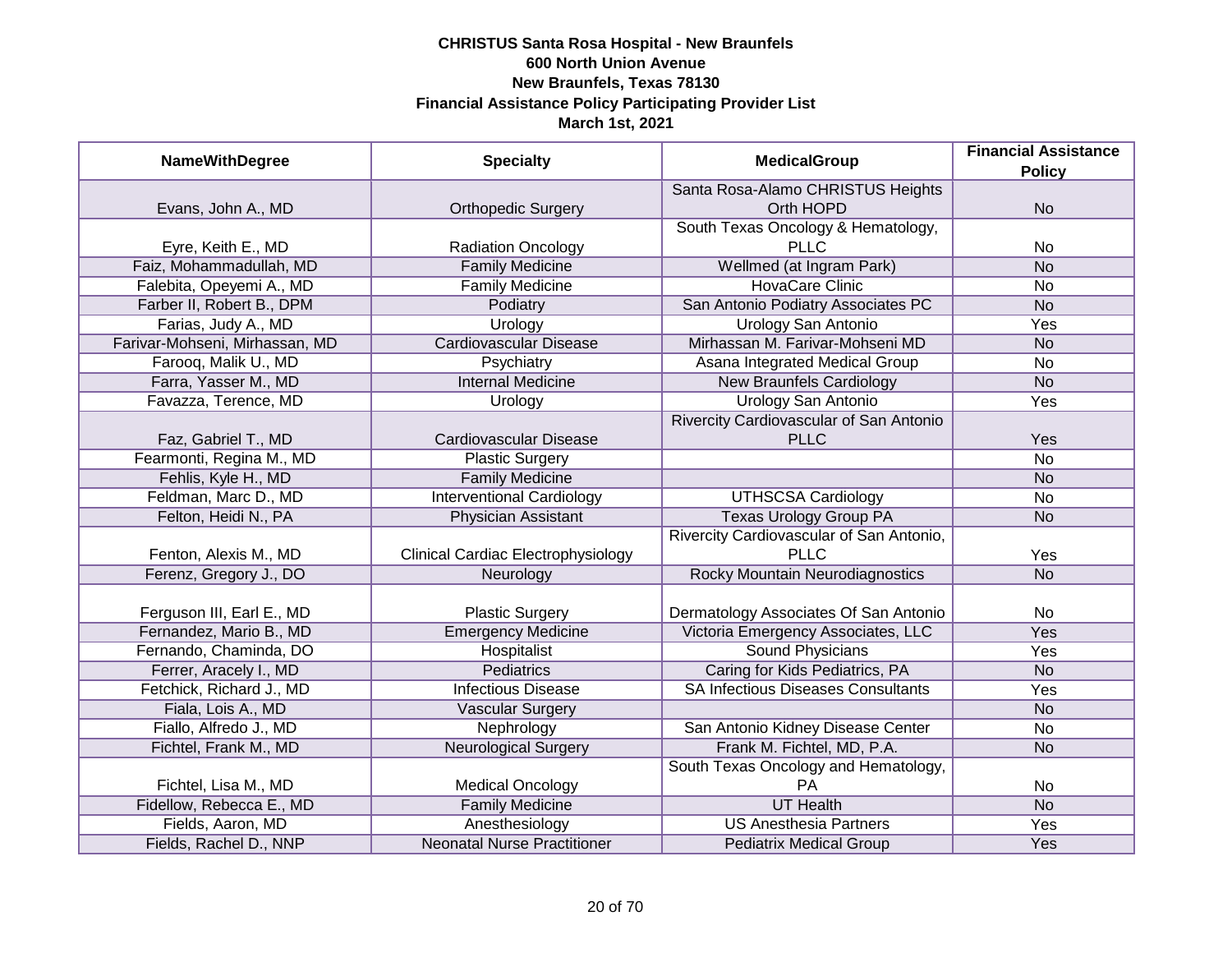|                                   |                                       | <b>MedicalGroup</b>                          | <b>Financial Assistance</b> |
|-----------------------------------|---------------------------------------|----------------------------------------------|-----------------------------|
| <b>NameWithDegree</b>             | <b>Specialty</b>                      |                                              | <b>Policy</b>               |
| Fierro, Mario A., MD              | Developmental - Behavioral Pediatrics | <b>Pediatrix Medical Group</b>               | Yes                         |
| Figueroa, Ramon L., MD            | <b>Family Medicine</b>                | WellMed @ Crockett                           | N <sub>o</sub>              |
| Figueroa-Garcia, Alberto R., MD   | Neurology                             | TeleSpecialists, LLC                         | <b>No</b>                   |
|                                   |                                       |                                              |                             |
| Finley, Margaret R., MD           | <b>Geriatric Medicine</b>             | <b>UTHSC Family &amp; Community Medicine</b> | <b>No</b>                   |
| Finnie, Mitchell F., MD           | <b>Family Medicine</b>                | Shavano Family Practice, P.A.                | No                          |
|                                   |                                       | Cancer Care Network of South Texas,          |                             |
| Fisher, Thomas D., MD             | Hematology/Oncology                   | P.A.                                         | <b>No</b>                   |
|                                   |                                       |                                              |                             |
| Fisk, Bryan A., MD                | <b>Critical Care Medicine</b>         | Christus Santa Rosa Intensive Care Unit      | <b>No</b>                   |
| Fitzgerald, Brian M., MD          | Anesthesiology                        | <b>US Anesthesia Partners</b>                | Yes                         |
| Flanagan, John R., MD             | <b>Emergency Medicine</b>             | Victoria Emergency Associates                | Yes                         |
| Fleischer, Lauren B., MD          | <b>Internal Medicine</b>              | <b>Sound Physicians</b>                      | <b>Yes</b>                  |
| Fleischer, Raymond A., MD         | <b>Internal Medicine</b>              | <b>Sound Physicians</b>                      | Yes                         |
| Fleming, Christine L., MD         | Anesthesiology                        | Tejas Anesthesia, P.A.                       | <b>No</b>                   |
|                                   |                                       | San Antonio Head and Neck Surgical           |                             |
| Fleming, Daniel J., MD            | Otolaryngology                        | Associates PA                                | No                          |
| Fletcher Jr, Jeffrey C., DO       | <b>Cardiovascular Disease</b>         | Cardiology Clinic of San Antonio             | <b>No</b>                   |
|                                   |                                       | Pulmonary Consultants of San Antonio,        |                             |
| Flores Guardado, Francisco J., MD | <b>Pulmonary Disease</b>              | PA                                           | <b>No</b>                   |
| Flores, Carlos A., PA             | <b>Physician Assistant</b>            | <b>Victoria Emergency Services</b>           | Yes                         |
|                                   |                                       | San Antonio Gastroenterology                 |                             |
| Flores, Eddie, MD                 | Gastroenterology                      | Associates, P.A.                             | No                          |
| Floyd, Jessica P., MD             | Neurology                             | TeleSpecialists, LLC                         | <b>No</b>                   |
| Flynn, William J., MD             | Ophthalmology                         | William J Flynn                              | No                          |
| Fogel, Guy R., MD                 | <b>Orthopedic Surgery</b>             | <b>Guy R Fogel MD</b>                        | <b>No</b>                   |
| Foldes, Andrea E., MD             | Pediatrics                            |                                              | No                          |
|                                   |                                       | Inpatient Progressive Healthcare of          |                             |
| Fonteneaux, Nina P., FNP          | <b>Family Nurse Practitioner</b>      | America                                      | <b>No</b>                   |
| Ford, Renata B., MD               | <b>Thoracic Surgery</b>               |                                              | No                          |
| Forzani, Brian, MD                | Physical Medicine & Rehabilitation    | Irvin Sahni MD, PA                           | <b>No</b>                   |
| Fowler, Darrah D., NNP            | <b>Neonatal Nurse Practitioner</b>    | <b>Pediatrix Medical Group</b>               | Yes                         |
| Fox, Christina A., MD             | <b>Diagnostic Radiology</b>           | <b>River City Imaging Associates</b>         | Yes                         |
| Fox, David L., MD                 | <b>Orthopedic Surgery</b>             | Northeast Orthopedics & Sports Medicine      | No                          |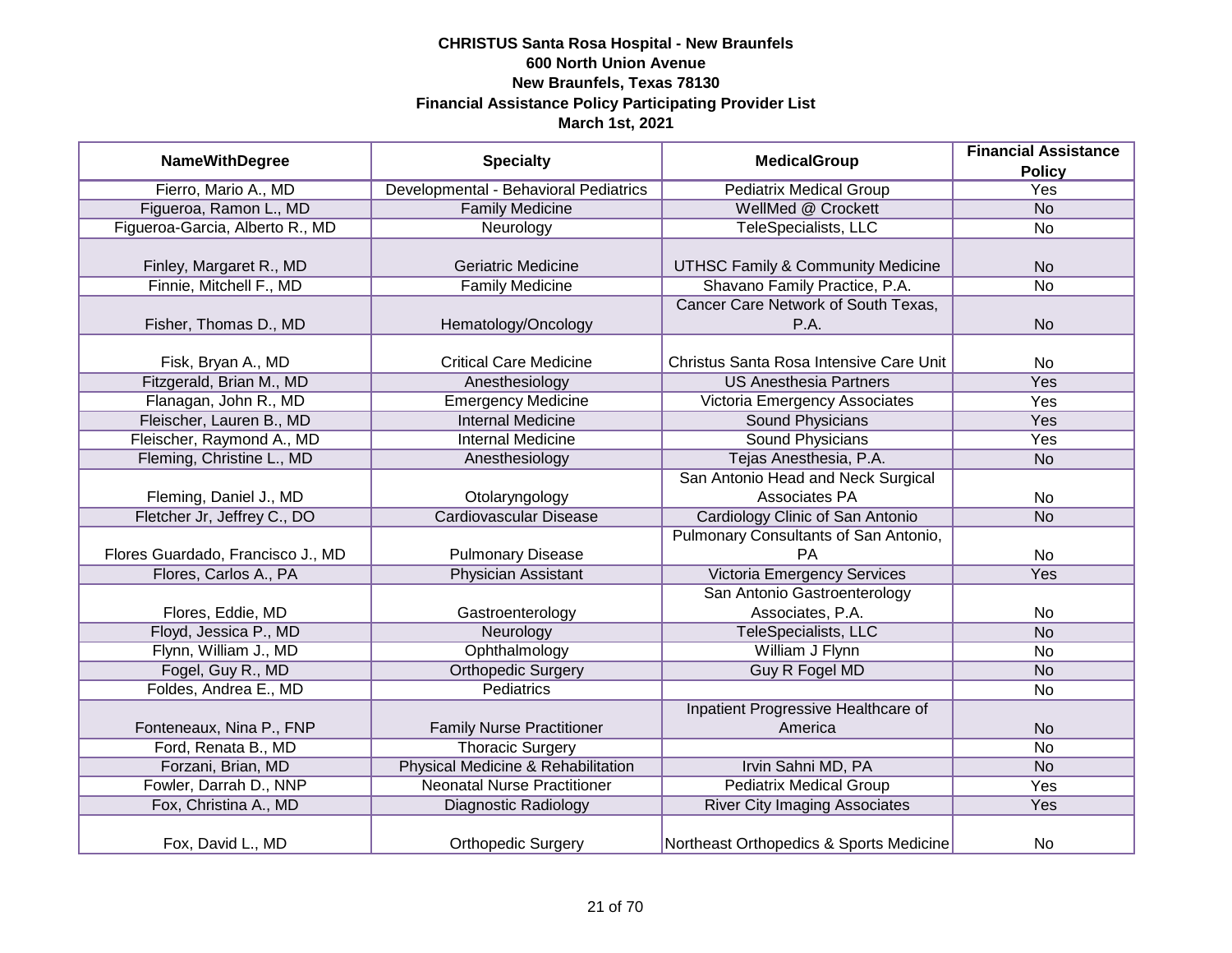|                                    |                                           | <b>MedicalGroup</b>                         | <b>Financial Assistance</b> |
|------------------------------------|-------------------------------------------|---------------------------------------------|-----------------------------|
| <b>NameWithDegree</b>              | <b>Specialty</b>                          |                                             | <b>Policy</b>               |
| Franck, Laurel A., MD              | <b>Pediatrics</b>                         | Caring for Kids Pediatrics, PA              | <b>No</b>                   |
| Franklin, Gerald M., MD            | Otolaryngology                            | The ENT Center of New Braunfels             | No                          |
|                                    |                                           | San Antonio Gastroenterology                |                             |
| Franklin, Kevin J., MD             | Gastroenterology                          | Associates, P.A.                            | <b>No</b>                   |
| Fred-Miranda, Iliana, MD           | Nephrology                                | Renal Associates, P.A.                      | <b>No</b>                   |
| Freiha, Ghassan S., MD             | Urology                                   | Comal Urology, PA                           | <b>No</b>                   |
| Frey, Charlotte S., PA             | <b>Physician Assistant</b>                | <b>Pediatrix Medical Group</b>              | <b>Yes</b>                  |
| Freytag, Jennifer, ACNP            | <b>Acute Care Nurse Practitioner</b>      | <b>Inpatient Medicine Physicians</b>        | <b>No</b>                   |
| Friedman, David J., MD             | Hematology/Oncology                       | <b>Texas Oncology</b>                       | <b>No</b>                   |
|                                    |                                           | Rivercity Cardiovascular Of San Antonio     |                             |
| Frierson, John H., MD              | Cardiovascular Disease                    | <b>PLLC</b>                                 | Yes                         |
|                                    |                                           | New Braunfels Orthopedics Surgery and       |                             |
| Friesenhahn, Britney A., PA        | Physician Assistant                       | Sports                                      | No                          |
| Fritcher, Seth H., MD              | <b>Vascular Surgery</b>                   | <b>Peripheral Vascular Associates</b>       | <b>No</b>                   |
| Fuentes, Leonel M., MD             | Anesthesiology                            | <b>US Anesthesia Partners</b>               | Yes                         |
| Fuentez Jr., Jose E., PA           | Physician Assistant                       | Precision Assist of San Antonio             | <b>No</b>                   |
| Furman, Jaime, MD                  | Anatomic & Clinical Pathology             | Pathology Associates of San Antonio         | Yes                         |
|                                    |                                           | <b>Real Time Neuromonitoring Associates</b> |                             |
| Fussner, Steven, MD                | Neurology                                 | of California, PC                           | <b>No</b>                   |
| Gaiennie, Cyril C., DNP, BSN       | <b>Family Nurse Practitioner</b>          | <b>IPHA</b>                                 | <b>No</b>                   |
| Gallagher, Margaret, MD            | <b>Pediatric Surgery</b>                  | <b>Pediatrix Medical Group</b>              | Yes                         |
| Gallegos, Jennifer J., MD          | Anesthesiology                            | Tejas Anesthesia, P.A.                      | No                          |
| Gallinghouse Jr., Gerald J., MD    | <b>Clinical Cardiac Electrophysiology</b> | Texas Cardiac Arrhythmia                    | <b>No</b>                   |
| Galvan, George M., MD              | <b>Neurological Surgery</b>               |                                             | No                          |
| Gampala, Ranjitha, MD              | <b>Family Medicine</b>                    | <b>Sound Physicians</b>                     | Yes                         |
|                                    |                                           | Texas Digestive Disease Consultants,        |                             |
| Gancayco, John G., MD              | Gastroenterology                          | <b>PA</b>                                   | Yes                         |
|                                    |                                           | San Antonio Kidney Disease Center           |                             |
| Gandhi, Jeet, MD                   | <b>Internal Medicine</b>                  | Physicians Group                            | <b>No</b>                   |
| Ganeshappa, Ravi L., MD            | Gastroenterology                          | <b>Texas Digestive Disease Consultants</b>  | Yes                         |
| Gantz, Annette J., FNP             | <b>Family Nurse Practitioner</b>          | South Texas Spinal Clinic                   | <b>No</b>                   |
| Garcia de Mitchell, Cecilia A., MD | <b>Plastic Surgery</b>                    | San Antonio Pediatric Surgery Center        | No                          |
|                                    |                                           | Pulmonary Consultants of San Antonio,       |                             |
| Garcia Plaza, Monica J., AGCNS     | Adult-Gerontological Nurse Practitioner   | PA                                          | <b>No</b>                   |
| Garcia, Andrea, MD                 | <b>General Surgery</b>                    | South Texas Surgical Group                  | No                          |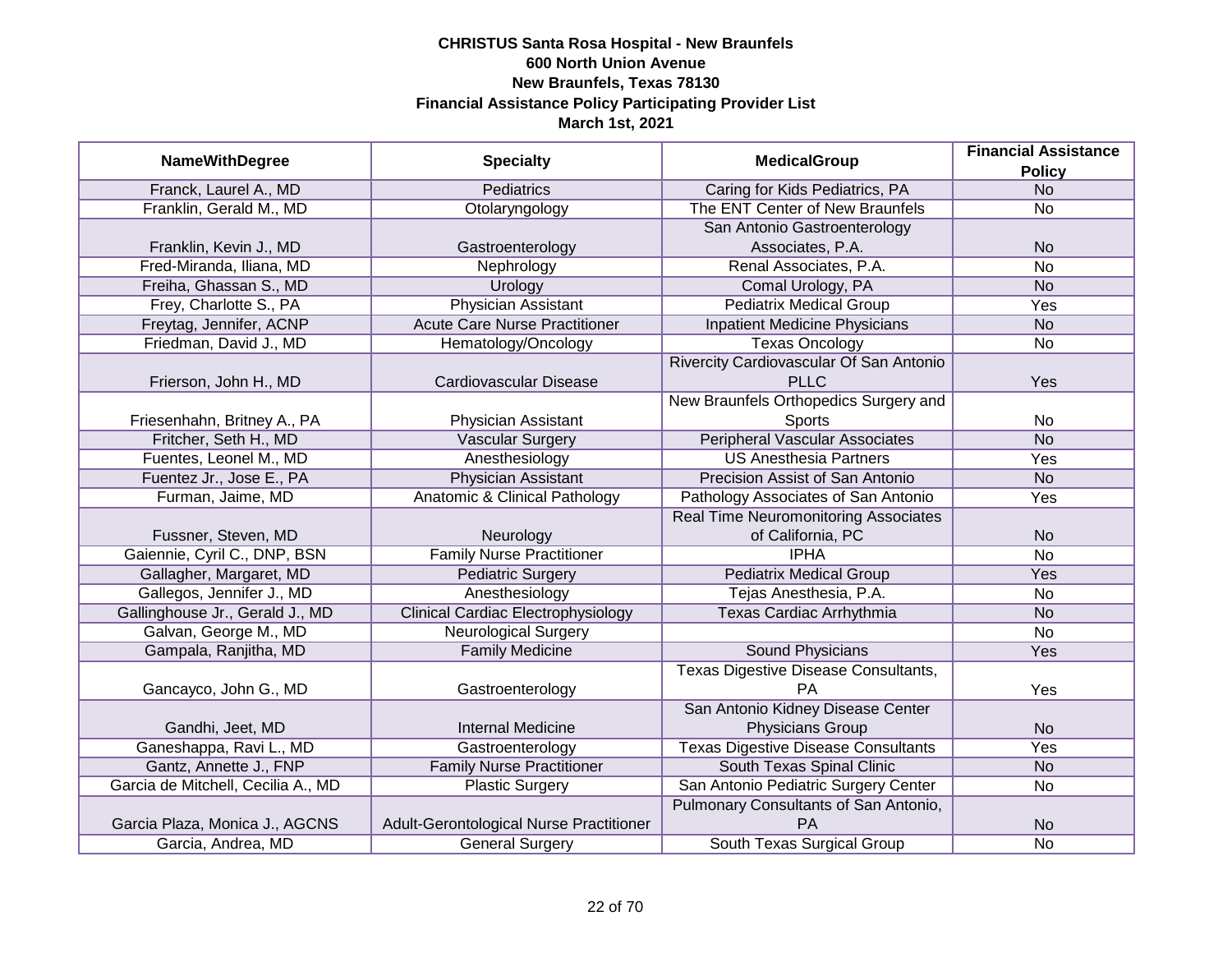|                               |                                               |                                          | <b>Financial Assistance</b> |
|-------------------------------|-----------------------------------------------|------------------------------------------|-----------------------------|
| <b>NameWithDegree</b>         | <b>Specialty</b>                              | <b>MedicalGroup</b>                      | <b>Policy</b>               |
| Garcia, Daniel V., MD         | <b>Emergency Medicine</b>                     | Victoria Emergency Services              | <b>Yes</b>                  |
| Garcia, Dorothea, CRNA        | <b>Certified Registered Nurse Anesthetist</b> | <b>US Anesthesia Partners</b>            | Yes                         |
|                               |                                               | The San Antonio Orthopaedic Group,       |                             |
| Garcia, Francisco J., MD      | <b>Orthopedic Surgery</b>                     | <b>LLP</b>                               | <b>No</b>                   |
| Garcia, Jacob M., MD          | Obstetrics & Gynecology                       | <b>Institute For Woman's Health</b>      | <b>No</b>                   |
| Garcia, Nickolas B., PA       | Physician Assistant                           | EVT, Inc.                                | <b>No</b>                   |
| Garcia, Ronnie L., MD         | Cardiovascular Disease                        | <b>New Braunfels Cardiology</b>          | <b>No</b>                   |
| Garcia, Sergio A., MD         | Anesthesiology                                | <b>US Anesthesia Partners</b>            | Yes                         |
| Garcia, Stephen D., MD        | Anesthesiology                                | Tejas Anesthesia, P.A.                   | No                          |
| Garcia-Gallegos, Jesus G., MD | <b>Family Medicine</b>                        | Gonzaba Medical Group, P.A.              | <b>No</b>                   |
| Garcia-Gil, Maurilio, MD      | Urology                                       | Urology San Antonio PA                   | Yes                         |
| Garoutte, M G., MD            | <b>Cardiovascular Disease</b>                 | <b>Max Garoutte MD</b>                   | <b>No</b>                   |
| Garrett, Zackary C., PA       | <b>Physician Assistant</b>                    | <b>Surgery Professionals</b>             | <b>No</b>                   |
|                               |                                               | South Texas Cardiothoracic and           |                             |
| Garrison Jr., James R., MD    | <b>Thoracic Surgery</b>                       | <b>Vascular Surgical Associates</b>      | <b>No</b>                   |
| Garza II, Romeo N., FNP       | <b>Family Nurse Practitioner</b>              | Victoria Emergency Associates            | Yes                         |
| Garza, Angela, NNP            | <b>Neonatal Nurse Practitioner</b>            | Pediatrix                                | Yes                         |
| Garza, David E., MD           | <b>Obstetrics &amp; Gynecology</b>            |                                          | No                          |
| Garza, Jaime R., MD           | Otolaryngology                                |                                          | <b>No</b>                   |
| Garza, Joseph A., MD          | <b>Obstetrics &amp; Gynecology</b>            | NE Ob/Gyn Associates, PLLC               | No                          |
| Garza, Joseph R., MD          | <b>Obstetrics &amp; Gynecology</b>            |                                          | <b>No</b>                   |
| Garza, Ralph Z., MD           | <b>Orthopedic Surgery</b>                     | South Texas Spinal Clinic, PA            | No                          |
| Garza-Cox, Sanjuanita, MD     | Neonatal-Perinatal Medicine                   | <b>Pediatrix Medical Group</b>           | Yes                         |
|                               |                                               | Pulmonary Consultants of San Antonio,    |                             |
| Garza-Gutierrez, Gerardo, MD  | <b>Pulmonary Disease</b>                      | PA                                       | No                          |
| Gaspard Jr., James J., MD     | <b>Family Medicine</b>                        | Partner in Primary Care PA/ Conviva      | <b>No</b>                   |
| Gates Jr, Cameron H., DO      | <b>Diagnostic Radiology</b>                   | <b>River City Imaging Assiociates</b>    | Yes                         |
| Gaynor, Caroline D., DPM      | Podiatry                                      | San Antonio Foot and Ankle Center        | <b>No</b>                   |
| Gee, Michelle L., MD          | Anesthesiology                                | Tejas Anesthesia, PA                     | No                          |
| Geldernick, Mary E., MD       | <b>Obstetrics &amp; Gynecology</b>            |                                          | <b>No</b>                   |
|                               |                                               |                                          |                             |
| Genosa, Bernadette, AGACNP    | Adult-Gerontological Nurse Practitioner       | Medcede Physician Services               | <b>No</b>                   |
|                               |                                               | <b>CHRISTUS Santa Rosa Family Health</b> |                             |
| Georges, Rebekah L., MD       | <b>Family Medicine</b>                        | Center                                   | <b>No</b>                   |
| Gerges, Anwar S., MD          | Nephrology                                    | <b>I-Vascular Center</b>                 | $\overline{No}$             |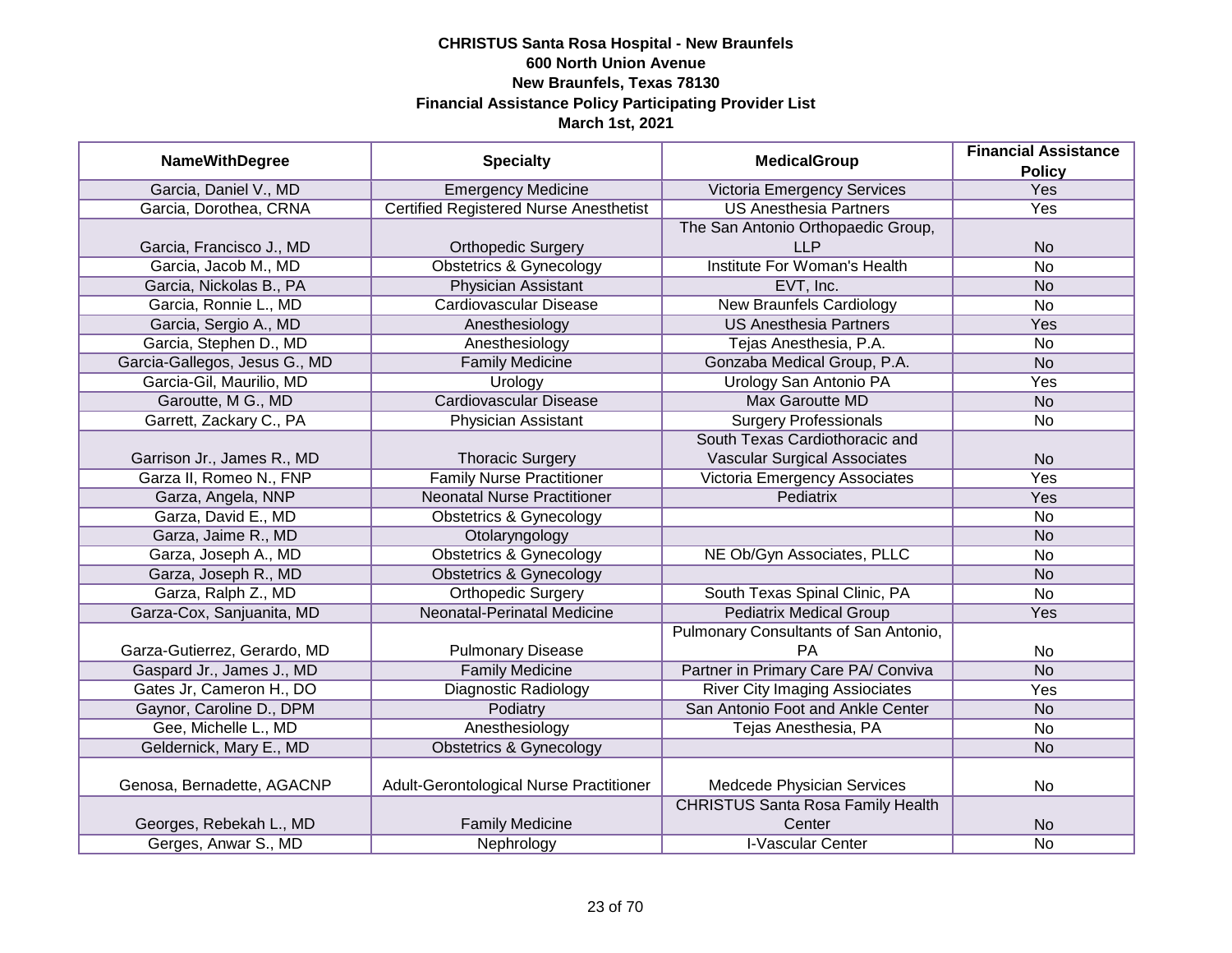|                               |                                           | <b>MedicalGroup</b>                            | <b>Financial Assistance</b> |
|-------------------------------|-------------------------------------------|------------------------------------------------|-----------------------------|
| <b>NameWithDegree</b>         | <b>Specialty</b>                          |                                                | <b>Policy</b>               |
| Gerhardt, Robert T., MD       | <b>Emergency Medicine</b>                 |                                                | N <sub>o</sub>              |
| Gerken, Nicholas E., MD       | <b>Orthopedic Surgery</b>                 | Alamo Orthopedics                              | No                          |
|                               |                                           |                                                |                             |
| Ghamarian, Yusef, FNP         | <b>Family Nurse Practitioner</b>          | <b>SPOHN EMCARE Emergency Medicine</b>         | Yes                         |
| Ghattamaneni, Swapna, MD      | <b>Internal Medicine</b>                  | <b>Health Texas Medical Group</b>              | $\overline{No}$             |
| Ghitis, Leon, MD              | Anesthesiology                            | <b>US Anesthesia Partners</b>                  | Yes                         |
|                               |                                           | Vascular and Endovacular Surgery of            |                             |
| Giardina, Amanda R., FNP      | <b>Family Nurse Practitioner</b>          | Texas                                          | No                          |
| Gibbs, Matthew P., MD         | <b>Family Medicine</b>                    | <b>HealthTexas Medical Group</b>               | <b>No</b>                   |
| Gilliam, Christine L., MD     | Otolaryngology                            | Everyones ENT and Sinus Center                 | No                          |
|                               | <b>Acute Care Adult-Gerontology Nurse</b> | San Antoino Kidney Disease Center              |                             |
| Gilliam, Rebecca R., AGACNP   | Practitioner                              | Physicians Group, PLLC                         | <b>No</b>                   |
| Gips, Colleen M., NNP         | <b>Neonatal Nurse Practitioner</b>        | <b>Pediatrix Medical Group</b>                 | Yes                         |
|                               |                                           | Good Hands Family Medicine-Westover            |                             |
| Girgis, George, MD            | <b>Family Medicine</b>                    | Hills                                          | <b>No</b>                   |
| Girgis, Hanaa, MD             | <b>Family Medicine</b>                    | El Centro Del Barrio Inc                       | No                          |
| Gitterle, Marcus L., MD       | Undersea & Hyperbaric Medicine            | <b>Wound Care Specialists</b>                  | <b>No</b>                   |
|                               |                                           |                                                |                             |
| Glanton, Christopher W., MD   | Nephrology                                | SA Kidney Disease Ctr Physicians Group         | No                          |
| Glass, Jeffrey L., MD         | <b>General Surgery</b>                    | <b>Southeast Surgical Associates</b>           | <b>No</b>                   |
| Glassinger, Michael C., MD    | <b>Emergency Medicine</b>                 |                                                | Yes                         |
| Gleinser, David M., MD        | Otolaryngology                            | <b>ENT Clinics of San Antonio, PA</b>          | <b>No</b>                   |
| Glick, Jonathan M., MD        | <b>Emergency Medicine</b>                 | <b>Victoria Emergency Services</b>             | Yes                         |
| Goedecke, Elizabeth A., PA    | <b>Physician Assistant</b>                | <b>Surgery Professionals</b>                   | <b>No</b>                   |
| Goetz, Jessica T., DO         | <b>Pediatric Urology</b>                  | <b>UTHSCSA Dept of Urology</b>                 | <b>No</b>                   |
| Goh, Daryl, MD                | <b>Internal Medicine</b>                  | <b>Sound Physicians</b>                        | Yes                         |
| Gonima, Camilo A., MD         | <b>Obstetrics &amp; Gynecology</b>        | Institute for Women's Health                   | No                          |
| Gonzaba, Gillian G., NNP      | <b>Neonatal Nurse Practitioner</b>        | <b>Pediatrix Medical Group</b>                 | Yes                         |
| Gonzaba, Vincent G., MD       | <b>Internal Medicine</b>                  | Gonzaba Medical Group                          | No                          |
| Gonzaba, William T., MD       | <b>Internal Medicine</b>                  | Gonzaba Medical Group                          | <b>No</b>                   |
| Gonzales, Amy J., MD          | <b>Obstetrics &amp; Gynecology</b>        | Alamo Womens OB/GYN                            | No                          |
| Gonzales, Michael R., MD      | <b>Cardiovascular Disease</b>             | South Texas Cardiology Institute               | <b>No</b>                   |
| Gonzalez Jr., Filomeno P., MD | <b>Family Medicine</b>                    | New Braunfels Pak Medical Group                | No                          |
|                               |                                           | <b>Texas Center for Medical &amp; Surgical</b> |                             |
| Gonzalez Jr., John J., MD     | <b>General Surgery</b>                    | <b>Weight Loss</b>                             | <b>No</b>                   |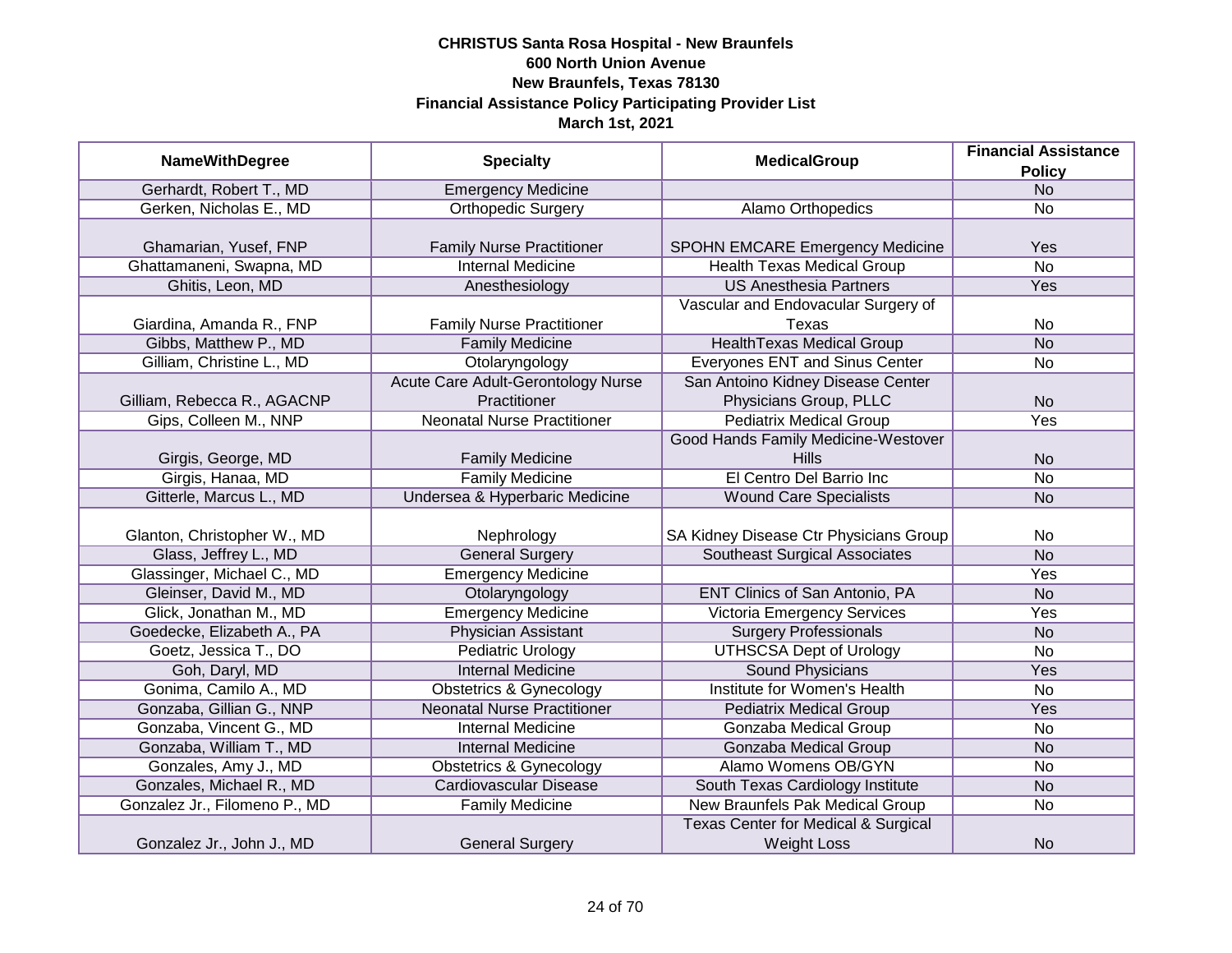|                                     |                                    | <b>MedicalGroup</b>                        | <b>Financial Assistance</b> |
|-------------------------------------|------------------------------------|--------------------------------------------|-----------------------------|
| <b>NameWithDegree</b>               | <b>Specialty</b>                   |                                            | <b>Policy</b>               |
| Gonzalez, Abelardo G., MD           | Anesthesiology                     | <b>US Anesthesia Partners</b>              | <b>Yes</b>                  |
|                                     |                                    | Texas Oaks Orhtopaedic and Sports          |                             |
| Gonzalez, David M., MD              | <b>Orthopedic Surgery</b>          | Med.                                       | <b>No</b>                   |
| Gonzalez, David, MD                 | <b>Emergency Medicine</b>          | Victoria Emergency Services                | <b>Yes</b>                  |
| Gonzalez, Valeska S., MD            | <b>Pediatrics</b>                  | PediDocs, PLLC                             | <b>No</b>                   |
| Gonzalez-Marrero, Virnalisis M., MD | Dermatology                        | The Skin Center of San Antonio, PLLC       | No                          |
|                                     |                                    | Pathology Associates of San Antonio,       |                             |
| Goodman, Steven, MD                 | Anatomic & Clinical Pathology      | <b>LLP</b>                                 | Yes                         |
| Gordon Jr., Gregory D., MD          | <b>Orthopedic Surgery</b>          |                                            | <b>No</b>                   |
|                                     |                                    | Inpatient Progressive Healthcare of        |                             |
| Gorospe Yadao, Edralin E., AGACNP   |                                    | America                                    | Yes                         |
| Gorospe, Maria E., MD               | Pathology                          | Pathology Associates of San Antonio        | Yes                         |
|                                     |                                    | Clark & Gossett Implant and Oral           |                             |
| Gossett, James D., DDS              | Oral and Maxillofacial Surgery     | Surgery, PA                                | <b>No</b>                   |
| Goswami, Sushanta K., MD            | <b>Internal Medicine</b>           | Kidney & Hypertension Specialists          | <b>No</b>                   |
| Gotimukula, Anupama, MD             | Anesthesiology                     | <b>US Anesthesia Partners</b>              | Yes                         |
| Goyal, Abhijeet, MD                 | Nephrology                         | South Texas Renal Care Center              | No                          |
|                                     |                                    | <b>Texas Digestive Disease Consultants</b> |                             |
| Goyal, Amit, MD                     | Gastroenterology                   | <b>PLLC</b>                                | Yes                         |
| Grabow, Maria T., MD                | Anesthesiology                     | <b>US Anesthesia Partners</b>              | Yes                         |
| Graebe, Robert S., MD               | <b>Obstetrics &amp; Gynecology</b> | New Braunfels OB/GYN                       | <b>No</b>                   |
| Graham, Christopher W., MD          | Urology                            | Urology San Antonio, P.A.                  | Yes                         |
| Grant, Andrine K., MD               | <b>Family Medicine</b>             | <b>Health Texas Medical Group</b>          | <b>No</b>                   |
| Grantham, Krista A., PA             | <b>Physician Assistant</b>         | EVT, Inc                                   | No                          |
| Gray, Martha A., MD                 | Anesthesiology                     | <b>US Anesthesia Partners</b>              | Yes                         |
| Graydon, Robert D., PA-C            | <b>Physician Assistant</b>         |                                            | Yes                         |
| Greenfield Jr., Gerald Q., MD       | <b>Orthopedic Surgery</b>          | South Texas Spinal Clinic                  | <b>No</b>                   |
|                                     |                                    | South Texas Aesthetic and                  |                             |
| Gronet, Edward M., MD               | <b>Plastic Surgery</b>             | Reconstructuve Surgery, PLLC               | No                          |
| Gross, Glenn W., MD                 | Gastroenterology                   | University Health Systems UTHSCSA          | <b>No</b>                   |
| Grove Dominguez, Leah, FNP          |                                    | <b>Inpatient Progressive Health</b>        | No                          |
| Gruhlkey, Jay L., MD                | <b>Family Medicine</b>             | <b>Lone Star Medical</b>                   | <b>No</b>                   |
| Grun, Tanya R., MD                  | <b>Family Medicine</b>             |                                            | No                          |
| Grunberg, Wendie I., DO             | <b>General Surgery</b>             | <b>Decherd Plastic Surgery</b>             | <b>No</b>                   |
| Grunspan, Avie A., MD               | <b>Internal Medicine</b>           | <b>Texas Medical and Sleep Specialists</b> | No                          |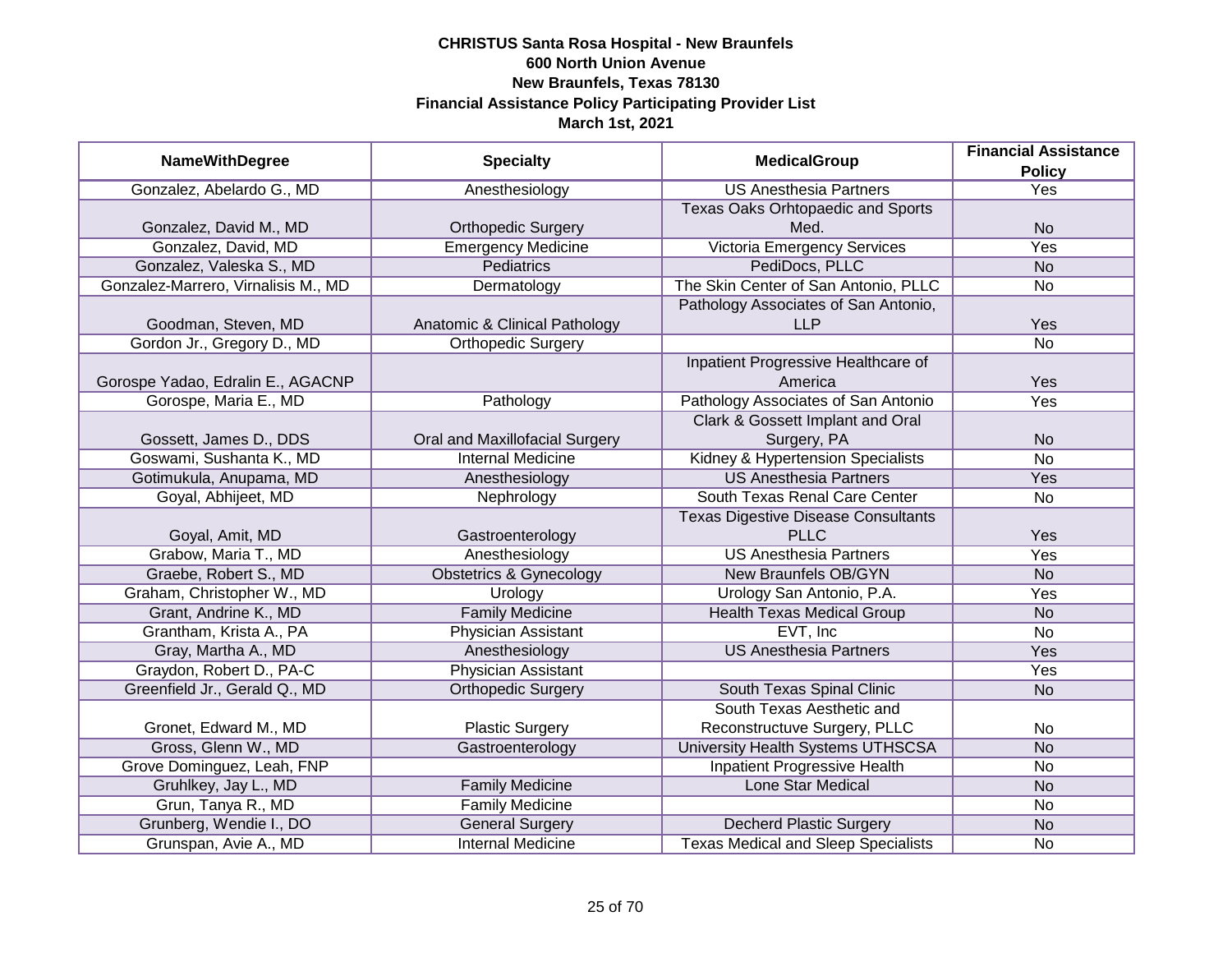|                                   |                                          | <b>MedicalGroup</b>                   | <b>Financial Assistance</b> |
|-----------------------------------|------------------------------------------|---------------------------------------|-----------------------------|
| <b>NameWithDegree</b>             | <b>Specialty</b>                         |                                       | <b>Policy</b>               |
| Guerra Jr., Ernesto, MD           | Gastroenterology                         |                                       | <b>No</b>                   |
| Guerrero, Jessica D., MD          | <b>Obstetrics &amp; Gynecology</b>       | Institute for Women's Health          | $\overline{No}$             |
| Guerrero, Jorge A., MD            | Anesthesiology                           | <b>US Anesthesia Partners</b>         | <b>Yes</b>                  |
|                                   |                                          |                                       |                             |
| Guerrero, Karen T., MD            | Dermatology                              | Dermatology Associates of San Antonio | No                          |
| Gug, Ionela M., FNP               |                                          | Gastroenterology Consultants of SA    | <b>No</b>                   |
| Guler, Rebecca L., PA             | Physician Assistant                      | New Braunfels Surgical Associates     | <b>No</b>                   |
| Gunuganti, Vijay K., MD           | <b>Medical Oncology</b>                  | Texas Oncology- San Antonio           | <b>No</b>                   |
| Gupta, Priyanka, MD               | Allergy & Immunology                     | Central Texas Allergy & Asthma        | No                          |
| Gupta, Raina S., MD               | Neurology                                | TeleSpecialists, LLC                  | <b>No</b>                   |
| Gupta, Sambit, MD                 | <b>Emergency Medicine</b>                | Victoria Emergency Associates         | Yes                         |
|                                   |                                          |                                       |                             |
| Gurgiolo-Romero, Cassandra M., MD | <b>Internal Medicine</b>                 | Complete Care Medical Associates PLLC | N <sub>o</sub>              |
| Gurram, Nandkishore R., MD        | <b>Interventional Cardiology</b>         | Heart and Vascular Institute of Texas | <b>No</b>                   |
| Gurwitz, Brad W., MD              | <b>General Surgery</b>                   |                                       | <b>No</b>                   |
| Gutenberg, Larina V., DO          | Pain Medicine                            | Premier Pain Consultants, P.A.        | No                          |
| Gutierrez, Daniel E., DO          | <b>Neurological Surgery</b>              | Dr. Daniel Gutierrez                  | <b>No</b>                   |
| Gutzman, Dennis R., MD            | <b>Orthopedic Surgery</b>                |                                       | <b>No</b>                   |
| Guzley, Gregory J., MD            | Hematology                               | <b>Texas Oncology</b>                 | <b>No</b>                   |
| Guzman Jr., Alonzo, MD            | <b>Hospice &amp; Palliative Medicine</b> | <b>Methodist Ministries</b>           | <b>No</b>                   |
| Gwosdz-Gilman, Elaine M., MD      | <b>Family Medicine</b>                   |                                       | <b>No</b>                   |
| Ha, Chul S., MD                   | <b>Radiation Oncology</b>                | <b>UTHSCSA Radiation Oncology</b>     | <b>No</b>                   |
| Haedge, Philip W., MD             | Anesthesiology                           | <b>US Anesthesia Partners</b>         | Yes                         |
| Haerens, Olaf J., DDS             | Dentistry                                | <b>Olaf Haerens DDS</b>               | No                          |
| Hagl, Dianna J., CNM              | <b>Nurse Midwife</b>                     | Westover Hill Women's Health          | <b>No</b>                   |
| Hailparn, Troy R., MD             | <b>Obstetrics &amp; Gynecology</b>       |                                       | <b>No</b>                   |
| Haines, David N., DO              | <b>Emergency Medicine</b>                | Victoria Emergency Associates         | Yes                         |
| Haischer-Rollo, Gayle, MD         | Neonatal-Perinatal Medicine              | <b>Pediatrix Medical Group</b>        | Yes                         |
| Hakim, Samuel, MD                 | Urology                                  | <b>Urology San Antonio</b>            | Yes                         |
| Hale, Tyson D., MD                | Radiology                                | <b>River City Imaging Associates</b>  | Yes                         |
|                                   |                                          | San Antonio Head and Neck Surgical    |                             |
| Hales, Nathan W., MD              | Otolaryngology - Head & Neck Surgery     | Associates                            | <b>No</b>                   |
| Hall, Gary M., MD                 | <b>General Surgery</b>                   | <b>Alamo City Surgeons</b>            | $\overline{No}$             |
| Halsell, Jeffrey S., DO           | Physical Medicine & Rehabilitation       | Electrodiagnostic Medicine of Tulsa   | <b>No</b>                   |
| Hambric, Bryan W., MD             | <b>General Surgery</b>                   |                                       | <b>No</b>                   |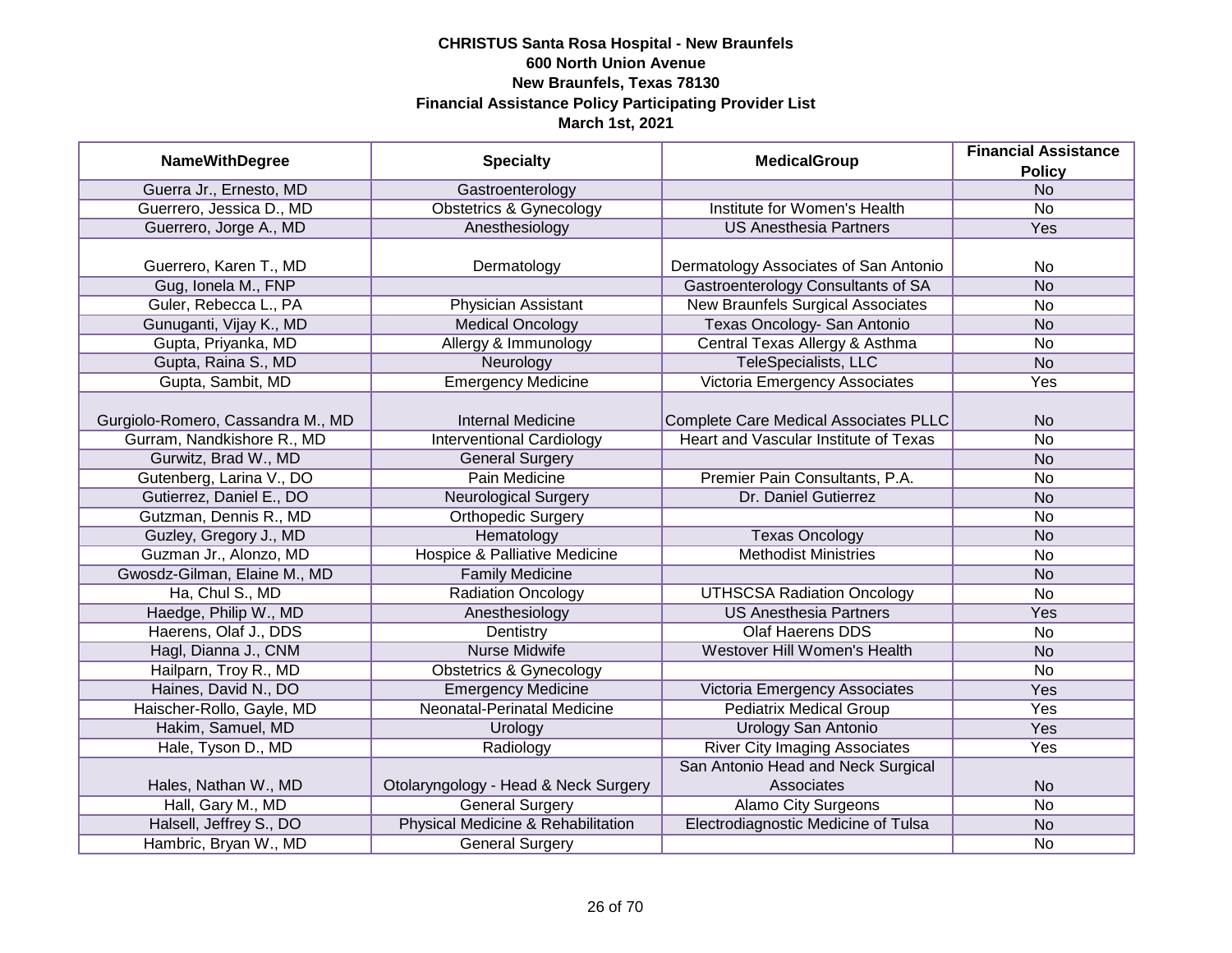|                                |                                    | <b>MedicalGroup</b>                         | <b>Financial Assistance</b> |
|--------------------------------|------------------------------------|---------------------------------------------|-----------------------------|
| <b>NameWithDegree</b>          | <b>Specialty</b>                   |                                             | <b>Policy</b>               |
| Hamby, Philip M., MD           | <b>General Surgery</b>             | <b>Southeast Surgical Associates</b>        | N <sub>o</sub>              |
| Hamilton, Kathryn R., MD       | Anesthesiology                     | Tejas Anesthesia, P.A.                      | No                          |
| Hamner III, Lawrence R., MD    | <b>Thoracic Surgery</b>            |                                             | N <sub>o</sub>              |
| Hamon, Gregory A., MD          | <b>General Surgery</b>             |                                             | No                          |
| Hans, Sartaj S., MD            | <b>Interventional Cardiology</b>   | BHS Physician's Network Inc.                | <b>No</b>                   |
| Hardee, Steven, MD             | Pathology                          | Pathology Associates of San Antonio         | <b>Yes</b>                  |
| Harhara, Haleema F., MD        | <b>Internal Medicine</b>           | Sound Inpatient Physicians of Texas 1       | Yes                         |
| Harle, Mark A., MD             | Anesthesiology                     | Tejas Anesthesia, P.A.                      | <b>No</b>                   |
| Harmon, William J., MD         | Urology                            | Urology San Antonio                         | Yes                         |
| Harney, Travis C., FNP         | <b>Family Nurse Practitioner</b>   | Physicians Unity PA                         | No                          |
|                                |                                    |                                             |                             |
| Harnisch, Michael C., MD       | <b>General Surgery</b>             | <b>Comprehensive Center for Weight Loss</b> | <b>No</b>                   |
| Harrington, Erin, MD           | Anesthesiology                     | South Texas Anethesia Group                 | <b>No</b>                   |
| Harris, Elizabeth S., MD       | <b>Plastic Surgery</b>             | <b>Elizabeth Harris MD</b>                  | <b>No</b>                   |
| Harrison, Corey D., MD         | <b>Emergency Medicine</b>          | <b>Victoria Emergency Services</b>          | Yes                         |
| Harroff, Allyson L., MD        | Hematology                         | <b>Texas Oncology</b>                       | <b>No</b>                   |
| Harshman Olson, Leeanne K., MD | Radiology                          | <b>River City Imaging Associates</b>        | Yes                         |
| Hartman, Janna L., MD          | Anesthesiology                     | <b>US Anesthesia Partners</b>               | Yes                         |
| Hartmann, Helena M., FNP       | <b>Family Nurse Practitioner</b>   | Medcede                                     | No                          |
| Hartmann, Molly M., MD         | <b>General Surgery</b>             | <b>UTHSCSA Med Arts &amp; Research Ctr</b>  | <b>No</b>                   |
| Hartsell, P A., MD             | <b>Vascular Surgery</b>            | Peripheral Vascular Associates, PA          | No                          |
| Hartzler, Robert U., MD        | <b>Orthopedic Surgery</b>          | The San Antonio Orthopaedic Group           | <b>No</b>                   |
| Hasmukh, Neeta, DPM            | Podiatry                           | <b>Total Podiatry</b>                       | <b>No</b>                   |
| Hatchett, Tiffany, NNP         | <b>Neonatal Nurse Practitioner</b> | <b>Pediatrix Medical Group</b>              | Yes                         |
| Hatem, Hatem, MD               | <b>Obstetrics &amp; Gynecology</b> | <b>BHS Physician's Network Inc.</b>         | <b>No</b>                   |
| Hau, Horacio G., MD            | <b>Family Medicine</b>             |                                             | <b>No</b>                   |
| Hauser, Joshua M., MD          | Anesthesiology                     | <b>US Anesthesia Partners</b>               | Yes                         |
| Havalda, Diane I., DO          | Anesthesiology                     | <b>US Anesthesia Partners</b>               | Yes                         |
| Haverkorn, Rashel T., MD       | Urology                            | Urology San Antonio, P.A.                   | Yes                         |
| Haworth, Brian J., MD          | Anesthesiology                     | South Texas Anesthesia Group                | <b>No</b>                   |
| Haws, Andrea L., MD            | Anatomic & Clinical Pathology      | Pathology Associates of San Antonio         | Yes                         |
| Healy, Betty J., MD            | Anesthesiology                     | <b>US Anesthesia Partners</b>               | Yes                         |
| Healy, John P., MD             | Anesthesiology                     | <b>US Anesthesia Partners</b>               | Yes                         |
| Helbling, Antonia R., MD       | <b>Emergency Medicine</b>          | Victoria Emergency Associates               | Yes                         |
| Heller, Adam L., MD            | Neurology                          | <b>TeleSpecialists, LLC</b>                 | No                          |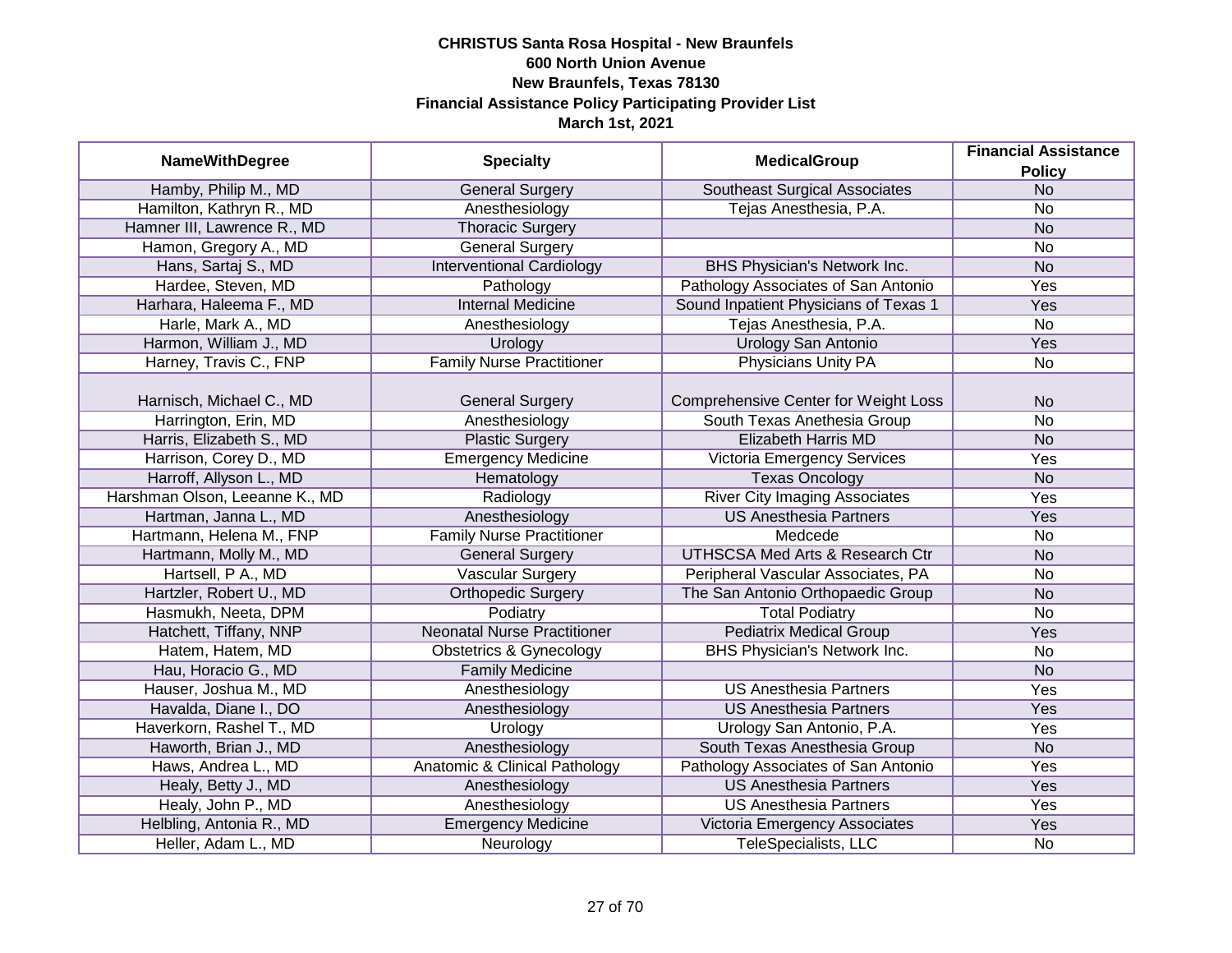|                              |                                          | <b>Financial Assistance</b>                  |                 |
|------------------------------|------------------------------------------|----------------------------------------------|-----------------|
| <b>NameWithDegree</b>        | <b>Specialty</b>                         | <b>MedicalGroup</b>                          | <b>Policy</b>   |
| Helm, Cole, MD               | Anesthesiology                           | <b>UTHSCSA</b>                               | Yes             |
| Heltzel, Sarah J., FNP       | <b>Family Nurse Practitioner</b>         | Solo Practice                                | $\overline{No}$ |
| Hemachandra, Loren A., MD    | Anesthesiology                           | <b>US Anesthesia Partners</b>                | <b>Yes</b>      |
|                              |                                          | <b>CHRISTUS Santa Rosa Family Health</b>     |                 |
| Henderson II, James H., MD   | <b>Pulmonary Disease</b>                 | Center                                       | <b>No</b>       |
| Henderson, Cody L., MD       | Neonatal-Perinatal Medicine              | <b>Pediatrix Medical Group</b>               | <b>Yes</b>      |
| Henderson, Jonathan, MD      | <b>Emergency Medicine</b>                | Victoria Emergency Associates                | <b>Yes</b>      |
| Hendrickson, Karla, AGACNP   | <b>Acute Care Nurse Practitioner</b>     | <b>AAST</b>                                  | <b>No</b>       |
| Henkes, David N., MD         | Anatomic & Clinical Pathology            | Pathology Associates of San Antonio          | Yes             |
| Hensley, Hank H., FNP        | <b>Family Nurse Practitioner</b>         |                                              | <b>No</b>       |
|                              |                                          |                                              |                 |
| Hensley, Justin P., MD       | <b>Emergency Medicine</b>                | <b>SPOHN EMCARE Emergency Medicine</b>       | Yes             |
| Hensley, Richard G., MD      | <b>Anatomic &amp; Clinical Pathology</b> | Pathology Associates of San Antonio          | Yes             |
| Hernandez Jr., Fransisco, MD | <b>Hospitalist</b>                       | Inpatient Medicine Physicians, P.A.          | Yes             |
| Hernandez Jr., Jesse, MD     | Anesthesiology                           | <b>US Anesthesia Partners</b>                | Yes             |
| Hernandez, Carlos O., MD     | <b>Internal Medicine</b>                 | WellMed @ NW 410                             | No              |
|                              |                                          | Alamo Osteopathic Physicians &               |                 |
| Hernandez, Harry, DO         | <b>Family Medicine</b>                   | Surgeons                                     | <b>No</b>       |
| Hernandez, Javier, MD        | Urology                                  |                                              | <b>No</b>       |
| Hernandez, Jo Anna C., WHNP  | <b>Women's Health Nurse Practitioner</b> | <b>Texas Perinatal Group</b>                 | <b>No</b>       |
| Hernandez, Judith, MD        | Nephrology                               | Renal Associates, PA                         | <b>No</b>       |
| Hernandez, Tania F., MD      | <b>Pediatrics</b>                        | <b>Magella Medical Associates</b>            | <b>No</b>       |
| Herrera, Daniela G., FNP     | <b>Family Nurse Practitioner</b>         | <b>WoundCentrics LLC</b>                     | <b>No</b>       |
| Herring, Keith G., MD        | Anesthesiology                           | <b>US Anesthesia Partners</b>                | Yes             |
|                              |                                          |                                              |                 |
| Herzik, Michael A., MD       | <b>Internal Medicine</b>                 | <b>Complete Care Medical Associates PLLC</b> | No              |
| Hesita, Edsel L., MD         | <b>Medical Oncology</b>                  | <b>Texas Oncology</b>                        | <b>No</b>       |
|                              |                                          | The San Antonio Orthopaedic Group,           |                 |
| Hibberd, Alan E., MD         | <b>Orthopedic Surgery</b>                | <b>LLP</b>                                   | No              |
| Hickey, Darryl L., PA        | <b>Physician Assistant</b>               | <b>River City Imaging Associates</b>         | Yes             |
| Hidalgo, Raul, DPM           | Podiatry                                 |                                              | No              |
| Hilburn, Steven, MD          | <b>Pulmonary Disease</b>                 | <b>Leonard Deal MD PA</b>                    | <b>No</b>       |
| Hill, Barry T., MD           | Physical Medicine & Rehabilitation       | South Texas PM & R                           | $\overline{No}$ |
| Hill, Christina C., MD       | <b>Maternal-Fetal Medicine</b>           | <b>BCM</b>                                   | <b>No</b>       |
| Hill, James B., MD           | Maternal-Fetal Medicine                  | <b>Baylor College of Medicine</b>            | No              |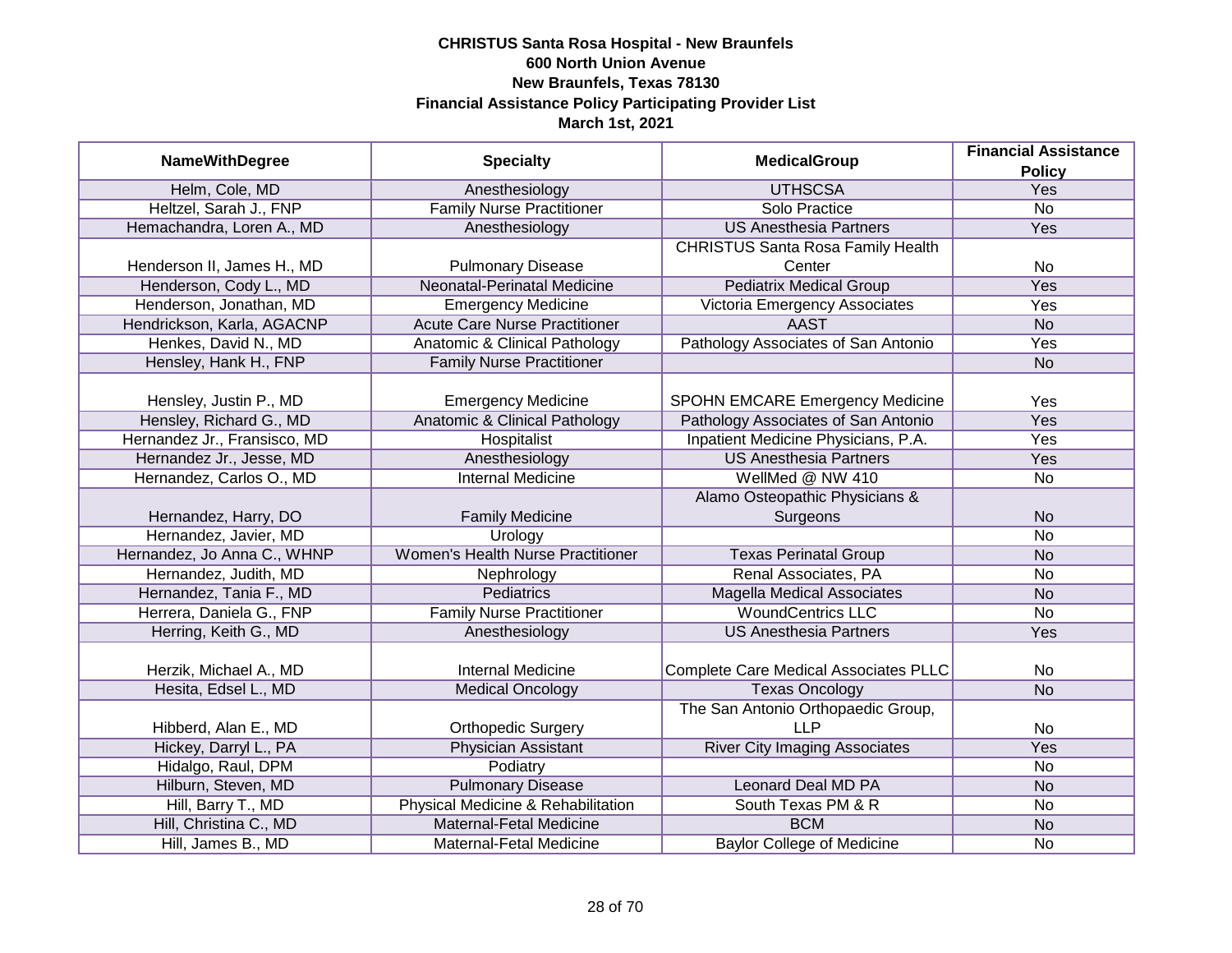|                            |                                           |                                          | <b>Financial Assistance</b> |
|----------------------------|-------------------------------------------|------------------------------------------|-----------------------------|
| <b>NameWithDegree</b>      | <b>Specialty</b>                          | <b>MedicalGroup</b>                      | <b>Policy</b>               |
| Hilsabeck, Janet S., NNP   | <b>Neonatal Nurse Practitioner</b>        | <b>Pediatrix Medical Group</b>           | Yes                         |
| Hinchey, John W., MD       | <b>Orthopedic Surgery</b>                 |                                          | $\overline{No}$             |
| Hinchey, William W., MD    | <b>Anatomic &amp; Clinical Pathology</b>  | Pathology Associates of San Antonio      | <b>Yes</b>                  |
| Hindman, Michael G., MD    | <b>Family Medicine</b>                    | <b>Hill Country Medical Associates</b>   | $\overline{No}$             |
| Hines, Aisha, DO           | Psychiatry                                |                                          | <b>No</b>                   |
|                            |                                           | <b>CHRISTUS Santa Rosa Family Health</b> |                             |
| Hinojosa II, Jose R., MD   | <b>Family Medicine</b>                    | Center                                   | <b>No</b>                   |
| Hinton, Mark Allan, MD     | Psychiatry                                | Asana Integrated Medical Group           | <b>No</b>                   |
| Hirsch, David M., DO       | Physical Medicine & Rehabilitation        | South Texas Spinal Clinic PA             | <b>No</b>                   |
| Hirsch, John V., MD        | Anesthesiology                            | Tejas Anesthesia, P.A.                   | <b>No</b>                   |
|                            |                                           |                                          |                             |
| Hivnor, Chad M., MD        | Dermatology                               | Dermatology Associates of San Antonio    | No                          |
| Hockley III, Alfred J., MD | Dermatology                               | <b>Elect Dermatology</b>                 | <b>No</b>                   |
| Hoelscher, Jay M., MD      | <b>Internal Medicine</b>                  | Jay M. Hoelscher, MD P.A.                | No                          |
| Hofer, Matthias D., MD     | Urology                                   | Urology San Antonio, P.A.                | Yes                         |
| Hoffman, Michael R., MD    | Anesthesiology                            | <b>US Anesthesia Partners</b>            | Yes                         |
|                            |                                           | South Texas Oncology & Hematology,       |                             |
| Holahan, Joseph R., MD     | Hematology                                | <b>PLLC</b>                              | <b>No</b>                   |
|                            |                                           | Aesthetic, Facial and Oculoplastic       |                             |
| Holck, David E., MD        | Ophthalmology                             | Surgery                                  | No                          |
| Holder, Allen D., MD       | <b>Emergency Medicine</b>                 | Victoria Emergency Associates            | Yes                         |
| Holets, Heidi A., DPM      | Podiatry                                  | <b>Barrett Quality Medical</b>           | No                          |
| Hollimon, Peter W., MD     | <b>General Surgery</b>                    |                                          | <b>No</b>                   |
| Holloway, Kathryn S., MD   | <b>Obstetrics &amp; Gynecology</b>        | <b>Institute for Women's Health</b>      | <b>No</b>                   |
| Holloway, Travis L., MD    | <b>General Surgery</b>                    |                                          | <b>No</b>                   |
| Holmgreen, Kimberly A., MD | Anesthesiology                            | <b>US Anesthesia Partners</b>            | Yes                         |
| Holub, Robert A., MD       | Nephrology                                | Renal Associates, PA.                    | <b>No</b>                   |
| Homas, Dallas W., MD       | <b>Plastic Surgery</b>                    | <b>New Image Plastic Surgery</b>         | No                          |
|                            |                                           | Pulmonary Consultants of San Antonio,    |                             |
| Homma, Arturo, MD          | <b>Pulmonary Disease</b>                  | PA                                       | <b>No</b>                   |
| Hope, Donald N., MD        | <b>Orthopedic Surgery</b>                 | <b>Brooke Army Medical Center</b>        | $\overline{No}$             |
| Horan, Terri T., MD        | Rheumatology                              |                                          | <b>No</b>                   |
| Horton, Rodney P., MD      | <b>Clinical Cardiac Electrophysiology</b> | Texas Cardiac Arrhythmia                 | No                          |
| Hospenthal, Duane R., MD   | <b>Infectious Disease</b>                 |                                          | <b>Yes</b>                  |
| Houser II, Philip T., MD   | Anesthesiology                            | <b>US Anesthesia Partners</b>            | Yes                         |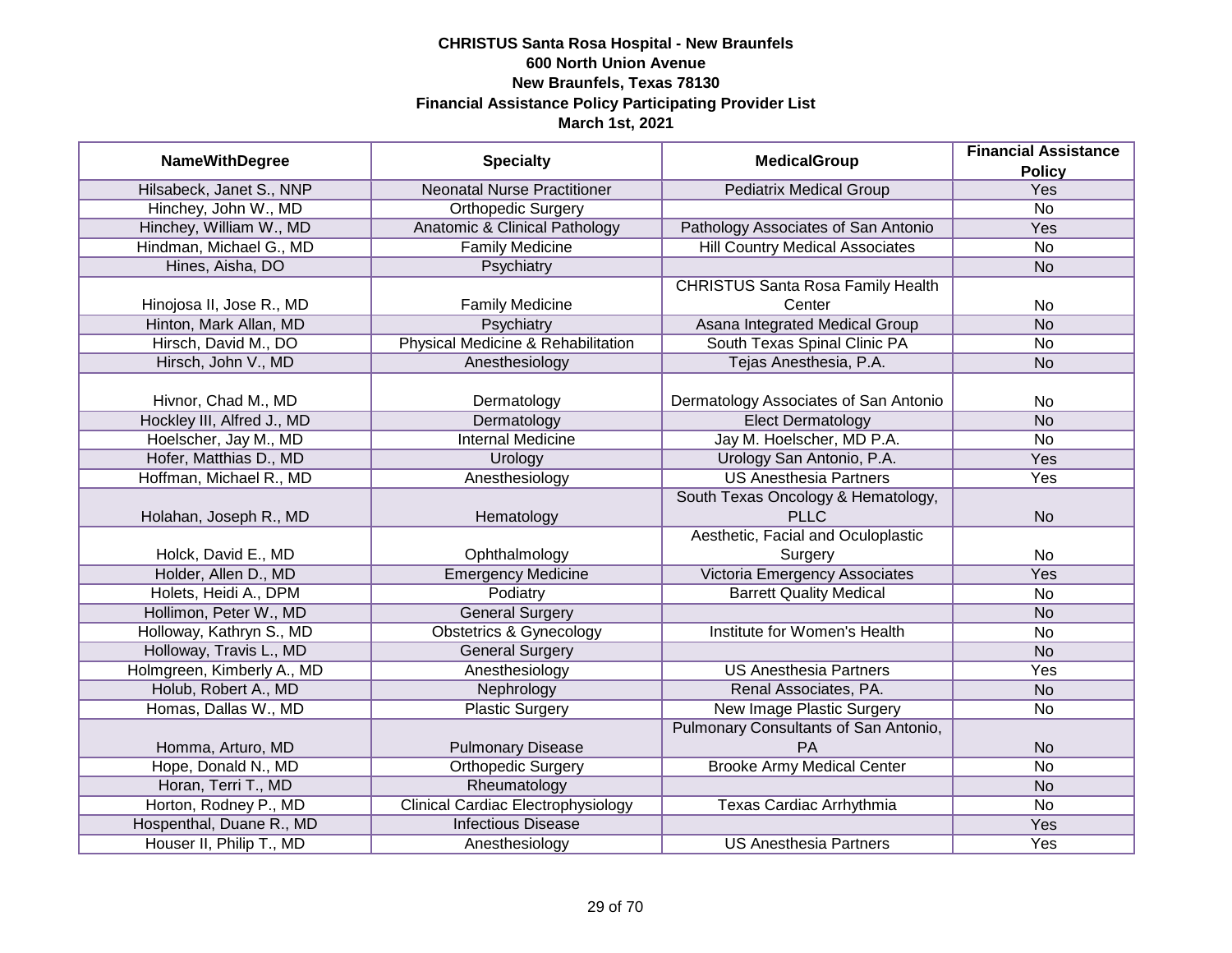| <b>NameWithDegree</b>          | <b>Specialty</b>                   | <b>MedicalGroup</b>                        | <b>Financial Assistance</b> |
|--------------------------------|------------------------------------|--------------------------------------------|-----------------------------|
|                                |                                    |                                            | <b>Policy</b>               |
| Howard Jr., Robert L., MD      | Anesthesiology                     | <b>US Anesthesia Partners</b>              | Yes                         |
| Howard, Jonathan M., MD        | Anesthesiology                     | <b>US Anesthesia Partners</b>              | Yes                         |
| Hranitzky, Patrick M., MD      | <b>Cardiac Electrophysiology</b>   | Texas Cardiac Arrhythmia, PLLC             | N <sub>o</sub>              |
| Hrdlicka, Christine A., NNP    | <b>Neonatal Nurse Practitioner</b> | <b>Pediatrix Medical Group</b>             | Yes                         |
|                                |                                    | South Texas Oncology and Hematology,       |                             |
| Hsieh, George R., MD           | <b>General Surgery</b>             | <b>PLLC</b>                                | <b>No</b>                   |
| Hsiung, Grace E., MD           | <b>General Surgery</b>             | <b>General Surgical Associates</b>         | $\overline{No}$             |
| Hubbard, Lael D., MD           | <b>Emergency Medicine</b>          | <b>Victoria Emergency Services</b>         | <b>Yes</b>                  |
| Hudnall, Clayton H., MD        | Urology                            | Urology San Antonio, P.A.                  | Yes                         |
|                                |                                    | <b>CHRISTUS Family Medical Group - New</b> |                             |
| Huff, Tammy R., CNM            | Nurse Midwife                      | <b>Braunfels</b>                           | <b>No</b>                   |
| Hussain, Akhtar, MD            | <b>Internal Medicine</b>           | ProCare Internal Medicine Associates       | <b>No</b>                   |
| Hutchins, Michael W., MD       | Anesthesiology                     | <b>US Anesthesia Partners</b>              | Yes                         |
| Hutting, Haley G., MD          | Anesthesiology                     | Tejas Anesthesia, PLLC                     | No                          |
| Huynh, Mylien, MD              | <b>Family Medicine</b>             | Victoria Emergency Associates              | Yes                         |
| Hyams, Darren G., MD           | <b>Emergency Medicine</b>          | Victoria Emergency Associates              | Yes                         |
| Hyams, Jessica M., MD          | <b>Emergency Medicine</b>          | Victoria Emergency Associates              | Yes                         |
| Ibilibor, Christine, MD        | Urology                            | <b>UTHSCSA - Department of Urology</b>     | No                          |
| Ibrahim, Badreldin A., MD      | Neurology                          | Rocky Mountain Neurodiagnostics            | <b>No</b>                   |
| Iglehart, Elena I., MD         | <b>Internal Medicine</b>           | <b>Inpatient Consultants of Texas PLLC</b> | <b>No</b>                   |
| Inam, Fahad, MD                | <b>Internal Medicine</b>           | Victoria Emergency Medicine                | Yes                         |
| Iorember, Franca M., MD        | <b>Pediatrics</b>                  | <b>Baylor College of Medicine</b>          | No                          |
| Isaac, John, MD                | Neonatal-Perinatal Medicine        | <b>Pediatrix Medical Group</b>             | Yes                         |
| Isbell, Melissa R., MD         | Nephrology                         | Renal Associates, PA                       | <b>No</b>                   |
|                                |                                    |                                            |                             |
| Isiguzo, Obinna G., MD         | Cardiovascular Disease             | South Texas Cardiovascular Consultants     | <b>No</b>                   |
| Iskander, Nader G., MD         | Ophthalmology                      |                                            | No                          |
| Iturbe, Jose M., MD            | <b>Cardiovascular Disease</b>      | Cardiology Clinic of San Antonio           | <b>No</b>                   |
| Izfar, Seema, MD               | <b>Colon and Rectal Surgery</b>    | South Texas Colorectal Center              | No                          |
| Iznaola-Esquivel, Oscar A., MD | Nephrology                         | Sound Physicians                           | Yes                         |
| Jacks, Randal K., MD           | <b>Family Medicine</b>             | <b>Hill Country Medical Associates</b>     | No                          |
| Jackson III, James F., MD      | Gastroenterology                   | <b>Texas Digestive Disease Consultants</b> | Yes                         |
| Jackson, Lindsey A., MD        | <b>Obstetrics &amp; Gynecology</b> | Urogynecology of San Antonio               | No                          |
| Jackson, Richard B., MD        | <b>Colon and Rectal Surgery</b>    | <b>Texas Oncology</b>                      | <b>No</b>                   |
| Jackson, Shaun C., MD          | Pain Medicine                      | Consultants in Pain Medicine, PA           | No                          |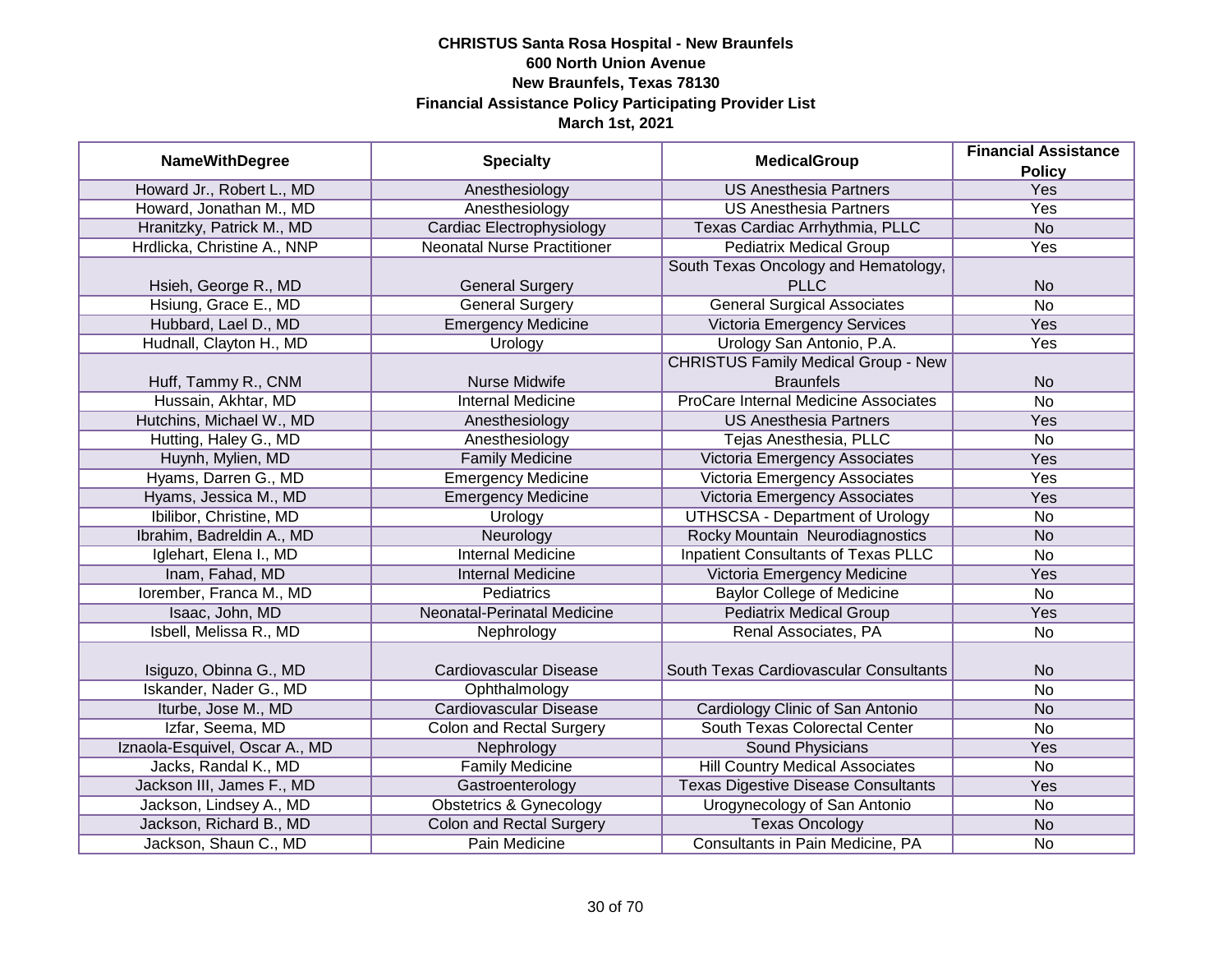| <b>NameWithDegree</b>             | <b>Specialty</b>                   | <b>MedicalGroup</b>                        | <b>Financial Assistance</b> |
|-----------------------------------|------------------------------------|--------------------------------------------|-----------------------------|
|                                   |                                    |                                            | <b>Policy</b>               |
| Jackson, Vadean L., MD            | <b>Family Medicine</b>             | Wellmed at NW 410                          | <b>No</b>                   |
| Jacobs, Philip M., MD             | <b>Orthopedic Surgery</b>          | <b>UT Health San Antonio</b>               | $\overline{No}$             |
| Jaime, Sonia P., FNP              | <b>Family Nurse Practitioner</b>   | <b>Medcare Associates</b>                  | <b>No</b>                   |
|                                   |                                    |                                            |                             |
| James, Brandon R., DPM            | Podiatry                           | Foot & Ankle Surgery of New Braunfels      | No                          |
| James, Brian D., DO               | <b>Emergency Medicine</b>          | Victoria Emergency Associates              | Yes                         |
|                                   |                                    |                                            |                             |
| James, Sarah J., DPM              | Podiatry                           | Foot & Ankle Surgery of New Braunfels      | <b>No</b>                   |
| Janes, William W., MD             | Physical Medicine & Rehabilitation | South Texas PM&R Group                     | <b>No</b>                   |
| Jansa, Kimberly A., FNP           | <b>Family Nurse Practitioner</b>   | Medcare Associates of Castroville          | No                          |
| Jardeleza, Maria Stephanie R., MD | Ophthalmology                      | San Antonio Eye Center, PA                 | <b>No</b>                   |
| Jatoi, Ismail, MD                 | <b>General Surgery</b>             | <b>UTHSCSA Dept. Surgery</b>               | <b>No</b>                   |
| Jatskiv, Andrew, MD               | <b>Internal Medicine</b>           | Inpatient Medicine Physicians PA           | Yes                         |
| Jayakumar, Lalithapriya, MD       | <b>Vascular Surgery</b>            |                                            | <b>No</b>                   |
| Jeneby, Thomas T., MD             | <b>Plastic Surgery</b>             |                                            | <b>No</b>                   |
| Jenkins, Sherri L., WHNP          | Women's Health Nurse Practitioner  | <b>Pediatrix TX Perinatal Group</b>        | Yes                         |
|                                   |                                    | South Texas Cardiothoracic & Vascular      |                             |
| Jenne, Ashley A., PA              | Physician Assistant                | Surg                                       | <b>No</b>                   |
| Jenne, Joel W., MD                | <b>Orthopedic Surgery</b>          | South Texas Spinal Clinic, PA              | <b>No</b>                   |
| Jeppson, Corinne N., DO           | <b>Gynecologic Oncology</b>        | <b>Texas Oncology</b>                      | <b>No</b>                   |
| Jetton, Shannon M., FNP           | <b>Family Nurse Practitioner</b>   | Physicians Untiy, PA                       | No                          |
| Jimenez, John L., MD              | Anesthesiology                     | <b>US Anesthesia Partners</b>              | Yes                         |
| Jimenez-Sanders, Rebecca, MD      | Neurology                          |                                            | No                          |
| Joe, Roger G., MD                 | Psychiatry                         | Asana Integrated Medical Group             | <b>No</b>                   |
| John, Bijo K., MD                 | Gastroenterology                   | <b>Texas Digestive Disease Consultants</b> | Yes                         |
| Johnson, Corine N., FNP           | <b>Family Nurse Practitioner</b>   |                                            | <b>No</b>                   |
| Johnson, Durkee P., MD            | Anesthesiology                     | <b>US Anesthesia Partners</b>              | Yes                         |
|                                   |                                    | The San Antonio Orthopaedic Group,         |                             |
| Johnson, Jordan K., PA            | Physician Assistant                | <b>LLP</b>                                 | <b>No</b>                   |
| Johnson, Katharine M., MD         | Neonatal-Perinatal Medicine        | <b>Pediatrix Medical Group</b>             | Yes                         |
|                                   |                                    | San Antonio Kidney Disease Center          |                             |
| Johnson, Lin Z., MD               | Nephrology                         | Physicians Group, P.L.L.C.                 | <b>No</b>                   |
| Johnson, Natasha L., FNP          | <b>Family Nurse Practitioner</b>   | Homer C. Reyes, MD                         | $\overline{No}$             |
|                                   |                                    |                                            |                             |
| Johnson, Rinna C., MD             | Dermatology                        | Dermatology Associates of San Antonio      | <b>No</b>                   |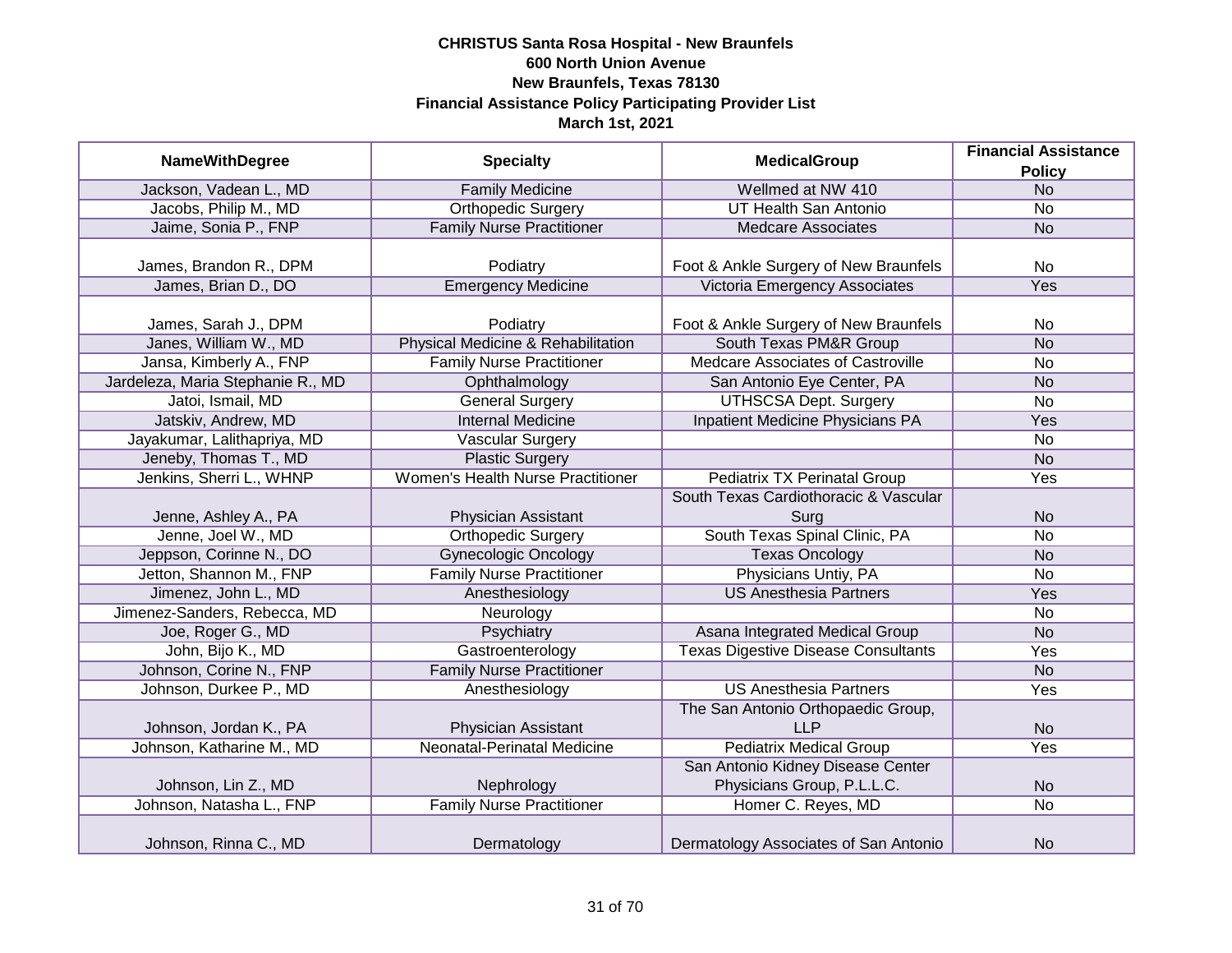| <b>NameWithDegree</b>       | <b>Specialty</b>                 | <b>MedicalGroup</b>                       | <b>Financial Assistance</b><br><b>Policy</b> |
|-----------------------------|----------------------------------|-------------------------------------------|----------------------------------------------|
| Johnston, Cindy L., MD      | <b>Family Medicine</b>           | <b>WellMed at Centerview</b>              | $\overline{No}$                              |
|                             |                                  | South Texas Oncology and Hematology,      |                                              |
| Johnston, Joe E., MD        | <b>General Surgery</b>           | <b>PLLC</b>                               | <b>No</b>                                    |
| Jones Jr., Leroy A., MD     | Urology                          | Urology San Antonio, P.A.                 | <b>Yes</b>                                   |
| Jones, David L., FNP        | <b>Family Nurse Practitioner</b> | <b>WoundCentrics</b>                      | <b>No</b>                                    |
| Jones, Jeffrey C., MD       | <b>Infectious Disease</b>        | <b>SA Infectious Diseases Consultants</b> | Yes                                          |
| Jones, McClure K., MD       | Anesthesiology                   | <b>US Anesthesia Partners</b>             | Yes                                          |
| Jones, Michael L., MD       | Surgery of the Hand              | Center for Ortho Surg & Sports Med        | <b>No</b>                                    |
| Jones, Monique, MD          | Anesthesiology                   | <b>US Anesthesia Partners</b>             | Yes                                          |
| Jonke, Judith A., DPM       | Podiatry                         | Judith Jonke, DPM                         | <b>No</b>                                    |
| Jordan, Jason S., PA        | <b>Physician Assistant</b>       | <b>Precision Assist</b>                   | <b>No</b>                                    |
| Jordan, Yekaterina A., MD   | <b>General Surgery</b>           | Texas Urology Group, PA                   | <b>No</b>                                    |
| Jorgensen, Anton, MD        | <b>Orthopedic Surgery</b>        | Orthopedic San Antonio                    | <b>No</b>                                    |
| Joshi, Ajeya P., MD         | <b>Orthopedic Surgery</b>        | South Texas Spinal Clinic, PA             | No                                           |
|                             |                                  | Inpatient Progressive Healthcare of       |                                              |
| Jowlaei, Sousan, FNP        | <b>Family Nurse Practitioner</b> | America                                   | <b>No</b>                                    |
| Joyner, Robert W., MD       | Anesthesiology                   | <b>US Anesthesia Partners</b>             | Yes                                          |
| Jumao-as, Ramil C., MD      | <b>Internal Medicine</b>         | Ramil C. Jumao-As, PLLC                   | <b>No</b>                                    |
| Jung, Mark, MD              | <b>Family Medicine</b>           | Sports and Family Medicine of Boerne      | <b>No</b>                                    |
| Juro, David H., MD          | Anesthesiology                   | Tejas Anesthesia, P.A.                    | <b>No</b>                                    |
|                             |                                  | The San Antonio Orthopaedic Group,        |                                              |
| Kaiser, Bryan W., MD        | <b>Orthopedic Surgery</b>        | <b>LLP</b>                                | <b>No</b>                                    |
|                             |                                  | South Texas Oncology & Hematology,        |                                              |
| Kalter, Steven P., MD       | Hematology/Oncology              | <b>PLLC</b>                               | <b>No</b>                                    |
| Kanatzar, Brian M., DO      | <b>Emergency Medicine</b>        | Victoria Emergency Services               | Yes                                          |
| Kane, Scott T., MD          | Anesthesiology                   | Tejas Anesthesia, P.A.                    | <b>No</b>                                    |
| Kanz, Brian N., MD          | <b>Orthopedic Surgery</b>        | <b>Westover Hills Orthopaedics</b>        | <b>No</b>                                    |
| Kapadia, Pankaj, MD         | <b>Critical Care Medicine</b>    | <b>Southwest General Hospital</b>         | <b>No</b>                                    |
| Kapoor, Rohit, MD           | <b>Internal Medicine</b>         |                                           | No                                           |
|                             |                                  | San Antonio Kidney Disease Center         |                                              |
| Kapturczak, Matthias H., MD | Nephrology                       | Physicians Group, P.L.L.C.                | <b>No</b>                                    |
| Karam, Harold J., DO        | Anesthesiology                   | <b>US Anesthesia Partners</b>             | Yes                                          |
| Karam, Joseph R., MD        | <b>General Surgery</b>           |                                           | <b>No</b>                                    |
| Kardys, Clark M., MD        | <b>Colon and Rectal Surgery</b>  | <b>Texas Oncology</b>                     | No                                           |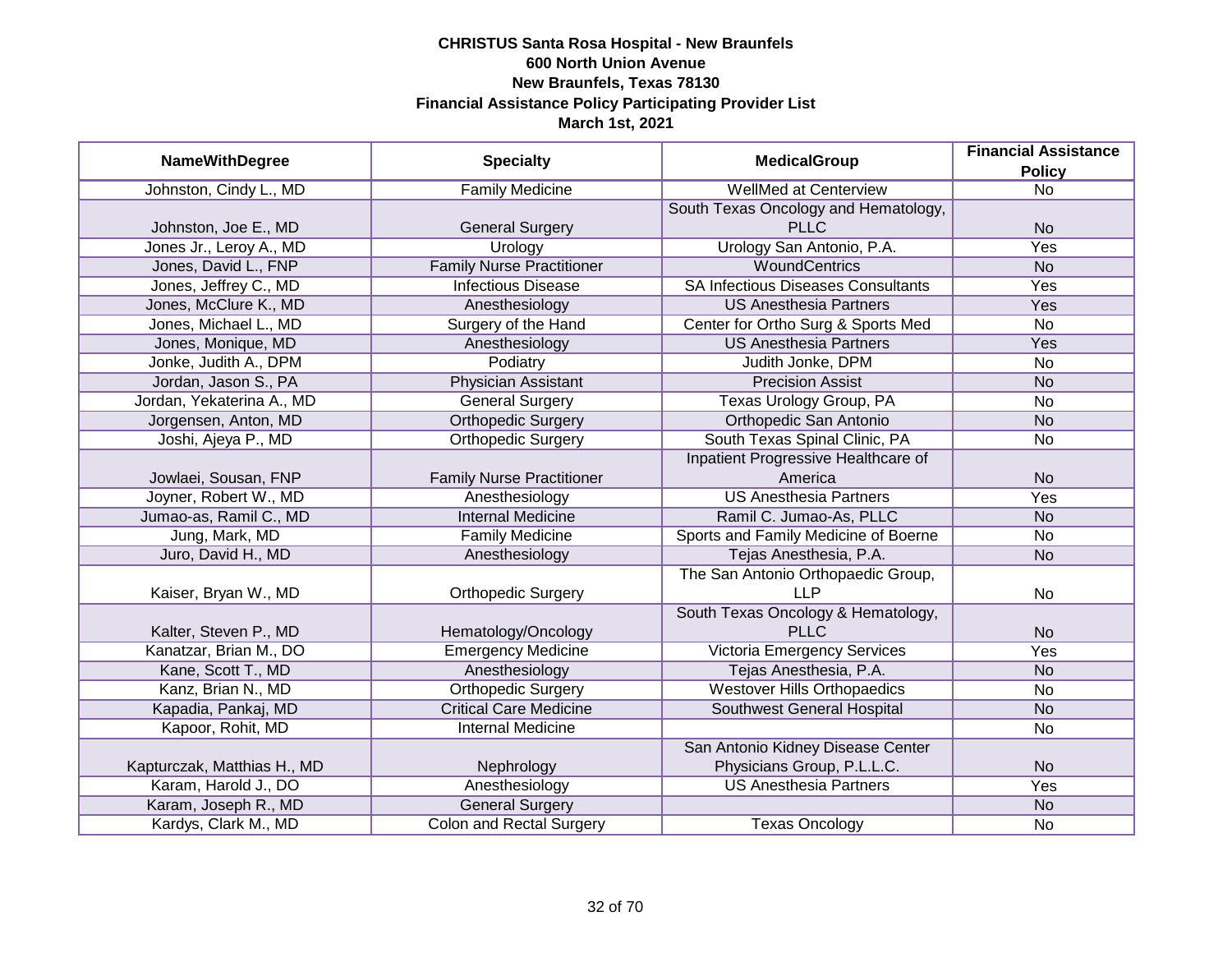| <b>NameWithDegree</b>     | <b>Specialty</b>                          | <b>MedicalGroup</b>                                                              | <b>Financial Assistance</b> |
|---------------------------|-------------------------------------------|----------------------------------------------------------------------------------|-----------------------------|
|                           |                                           |                                                                                  | <b>Policy</b>               |
|                           |                                           | University of Texas Health Science                                               |                             |
| Karia, Ravi A., MD        | <b>Orthopedic Surgery</b>                 | Center at San Antonio                                                            | <b>No</b>                   |
| Karp, Lisa A., NNP        | <b>Neonatal Nurse Practitioner</b>        | <b>Pediatrix Medical Group</b>                                                   | Yes                         |
|                           |                                           | <b>CHRISTUS Santa Rosa Family Health</b>                                         |                             |
| Karrh, Larry R., MD       | <b>Family Medicine</b>                    | Center                                                                           | <b>No</b>                   |
| Karulak, Bryce J., DPM    | Podiatry                                  | Alamo Family Foot and Ankle Care                                                 | <b>No</b>                   |
| Kathen, Charmaine M., NNP | <b>Neonatal Nurse Practitioner</b>        | <b>Pediatrix Medical Group</b>                                                   | Yes                         |
| Kaushik, Dharam, MD       | Urology                                   | <b>UTHSCSA Department of Urology</b>                                             | <b>No</b>                   |
|                           |                                           |                                                                                  |                             |
| Kazhdan, Irene, MD        | <b>Internal Medicine</b>                  | Cancer Care Centers of South Texas, PA                                           | <b>No</b>                   |
| Keh, Richard A., DPM      | Podiatry                                  |                                                                                  | <b>No</b>                   |
| Kella, Naveen, MD         | Urology                                   | Medicine & Radiation Oncology                                                    | <b>No</b>                   |
| Keller, Michael A., MD    | <b>Colon and Rectal Surgery</b>           | <b>Texas Oncology</b>                                                            | <b>No</b>                   |
| Kelley, Chelsea S., FNP   | <b>Family Nurse Practitioner</b>          | <b>WoundCentrics, LLC</b>                                                        | <b>No</b>                   |
| Kellum, John H., MD       | <b>Obstetrics &amp; Gynecology</b>        | Kellum Physician Partners                                                        | <b>No</b>                   |
| Kempenich, Jason W., MD   | <b>General Surgery</b>                    | <b>UTHSCSA General Surgery</b>                                                   | <b>No</b>                   |
| Kempf, Kevin J., MD       | Rheumatology                              |                                                                                  | <b>No</b>                   |
| Kendrick, Kerri A., PA    | <b>Physician Assistant</b>                | <b>UTHSCSA Department of Urology</b>                                             | <b>No</b>                   |
| Kennedy, Bruce D., MD     | Anesthesiology                            | <b>US Anesthesia Partners</b>                                                    | Yes                         |
|                           |                                           | San Antonio Preventive & Diagnostic                                              |                             |
| Kennedy, Bryan C., MD     | <b>Internal Medicine</b>                  | Medcine PA                                                                       | <b>No</b>                   |
| Kenton, Alexander B., MD  | Pediatrics                                | <b>Pediatrix Medical Group</b>                                                   | Yes                         |
| Kepczyk, Thomas, MD       | Gastroenterology                          | <b>Texas Digestive Disease Consultants</b>                                       | Yes                         |
| Kerby, Paul G., MD        | Anesthesiology                            | <b>US Anesthesia Partners</b>                                                    | Yes                         |
| Kessler, David J., MD     | <b>Clinical Cardiac Electrophysiology</b> | Texas Cardiac Arrhythmia                                                         | <b>No</b>                   |
|                           |                                           | Inpatient Progressive Healthcare of                                              |                             |
| Khan, Mehmood H., MD      | <b>Internal Medicine</b>                  | America                                                                          | <b>No</b>                   |
| Khan, Saadat A., MD       | Neurology                                 | Head & Spine Institute of Texas                                                  | <b>No</b>                   |
| Khan, Sanober M., MD      | <b>Internal Medicine</b>                  | Sound Physicians                                                                 | Yes                         |
| Khangura, Sajneet K., MD  | <b>Internal Medicine</b>                  | <b>Texas Digestive Disease Consultants</b>                                       | Yes                         |
| Khateeb, Fahad N., MD     | <b>Family Medicine</b>                    | <b>Sound Physicians</b>                                                          | Yes                         |
| Kholeif, Clark T., MD     | Radiology                                 | <b>River City Imaging Assiociates</b>                                            | Yes                         |
| Khowaja, Ameer A., MD     |                                           | Endocrinology, Diabetes and Metabolism   Diabetes & Glandular Disease Clinic, PA | No                          |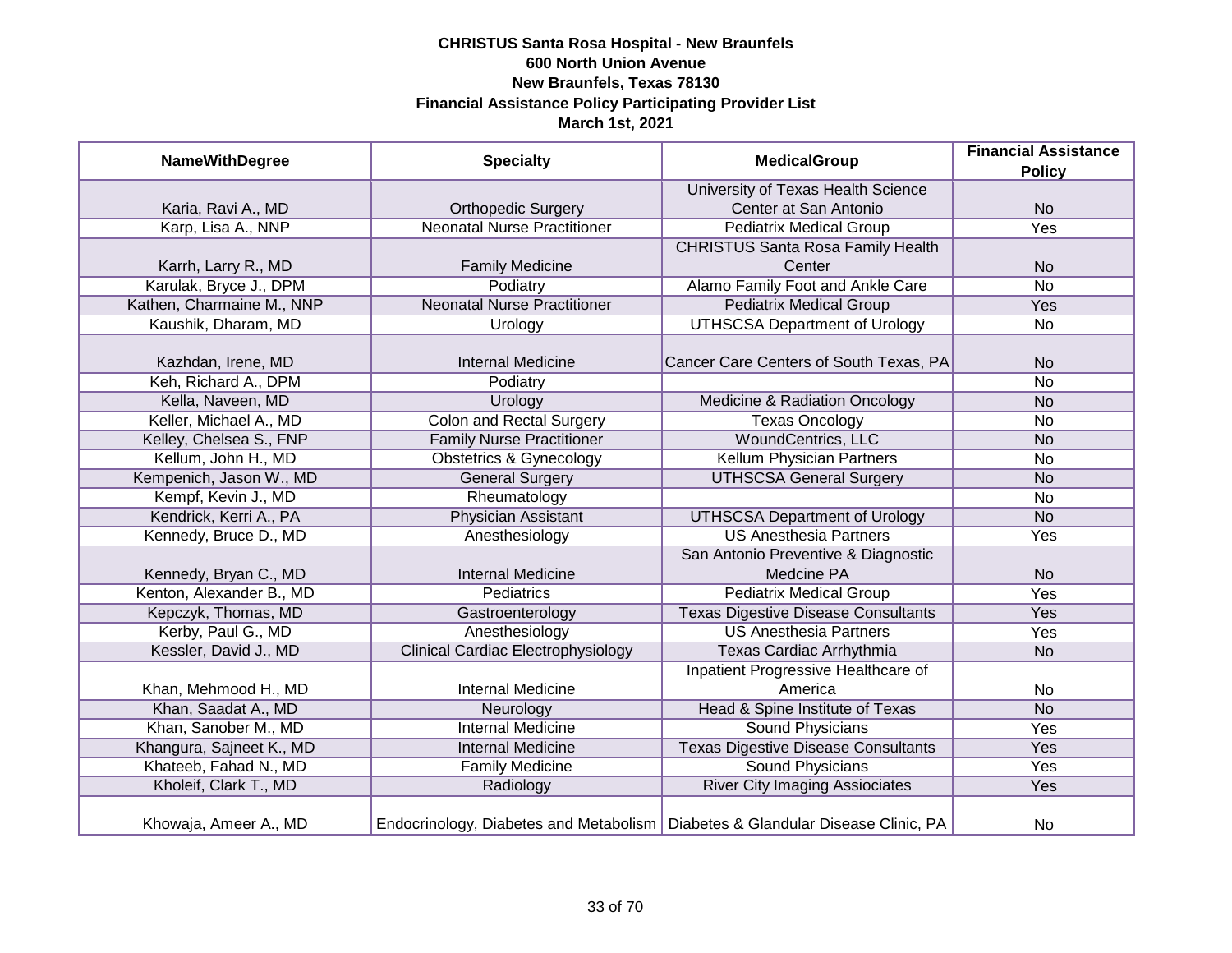| <b>NameWithDegree</b>      | <b>Specialty</b>                       | <b>MedicalGroup</b>                      | <b>Financial Assistance</b> |
|----------------------------|----------------------------------------|------------------------------------------|-----------------------------|
|                            |                                        |                                          | <b>Policy</b>               |
|                            |                                        | San Antonio Pediatric Surgery            |                             |
| Kidd Jr., Joseph N., MD    | <b>Pediatric Surgery</b>               | Associates                               | <b>No</b>                   |
|                            |                                        | San Antonio Endovascular and Heart       |                             |
| Kiesz, Radoslaw S., MD     | Cardiovascular Disease                 | Institute                                | No                          |
| Kim, Catherine L., MD      | Anesthesiology                         | Tejas Anesthesia, P.A.                   | <b>No</b>                   |
| Kim, Dean D., DPM          | Podiatry                               |                                          | <b>No</b>                   |
| Kim, Michael, MD           | Anesthesiology                         | Tejas Anesthesia, P.A.                   | <b>No</b>                   |
| King, Debra A., FNP        | <b>Family Nurse Practitioner</b>       | <b>UT Health</b>                         | No                          |
| King, Elizabeth A., MD     | <b>Obstetrics &amp; Gynecology</b>     | Northeast OB/GYN Associates, PLLC        | <b>No</b>                   |
| King, Kevin M., MD         | <b>Emergency Medicine</b>              | Victoria Emergency Services              | Yes                         |
| King, Ronald B., MD        | Anesthesiology                         | <b>US Anesthesia Partners</b>            | Yes                         |
|                            |                                        | Diabetes & Glandular Disease Clinic,     |                             |
| Kipnes, Mark S., MD        | Endocrinology, Diabetes and Metabolism | P.A.                                     | <b>No</b>                   |
| Kiprono, Luissa V., DO     | <b>Obstetrics &amp; Gynecology</b>     | <b>Texas Perinatal Group</b>             | <b>No</b>                   |
| Kirk, Kevin L., DO         | <b>Orthopedic Surgery</b>              | The San Antonio Orthopaedic Group        | No                          |
| Kirk, William O., MD       | <b>Vascular Surgery</b>                | Peripheral Vascular Associates PA        | <b>No</b>                   |
| Kirn, Terri L., MD         | <b>Family Medicine</b>                 | Gonzaba Medical Group                    | No                          |
| Klem Jr., Samuel A., MD    | Anesthesiology                         | <b>US Anesthesia Partners</b>            | Yes                         |
| Klinger, Daniel R., MD     | <b>Neurological Surgery</b>            | <b>Frank Fichtel PA</b>                  | No                          |
| Klinger, Jonathan E., MD   | Anesthesiology                         |                                          | <b>No</b>                   |
| Klinger, Leilani C., MD    | <b>Emergency Medicine</b>              | <b>Victoria Emergency Services</b>       | Yes                         |
| Kneuper, Mark F., MD       | <b>General Surgery</b>                 | <b>New Braunfels Surgical Associates</b> | <b>No</b>                   |
| Knudsen, Joshua T., PA-C   | Physician Assistant                    | <b>Victoira Emergency Associates</b>     | Yes                         |
|                            |                                        | San Antonio Kidney Disease Center        |                             |
| Kobert, John E., DO        | Nephrology                             | Physicians Group, P.L.L.C.               | <b>No</b>                   |
| Koeck, William K., MD      | <b>Orthopedic Surgery</b>              | <b>Baylor College of Medicine</b>        | <b>No</b>                   |
| Koehler, Michelle Z., MD   | Anesthesiology                         | <b>US Anesthesia Partners</b>            | Yes                         |
| Kohli, Parmish L., MD      | <b>Internal Medicine</b>               | <b>Renal Associates</b>                  | No                          |
| Kolkebeck, Thomas E., MD   | <b>Emergency Medicine</b>              | Victoria Emergency Services              | Yes                         |
| Kollars, Joshua P., MD     | Anesthesiology                         | Tejas Anesthesia, P.A.                   | No                          |
| Kolluri, Sangeetha L., DO  | <b>General Surgery</b>                 | <b>Texas Oncology</b>                    | <b>No</b>                   |
|                            |                                        | Advanced Concepts in Plastic Surgery,    |                             |
| Koneru, Suresh, MD         | <b>Plastic Surgery</b>                 | <b>PA</b>                                | No                          |
| Konkol Jr., John E., DPM   | Podiatry                               | John Konkol JR, DPM                      | N <sub>o</sub>              |
| Kopchinski, Bernard J., MD | <b>Plastic Surgery</b>                 | <b>Prestige Cosmetic Surgery</b>         | No                          |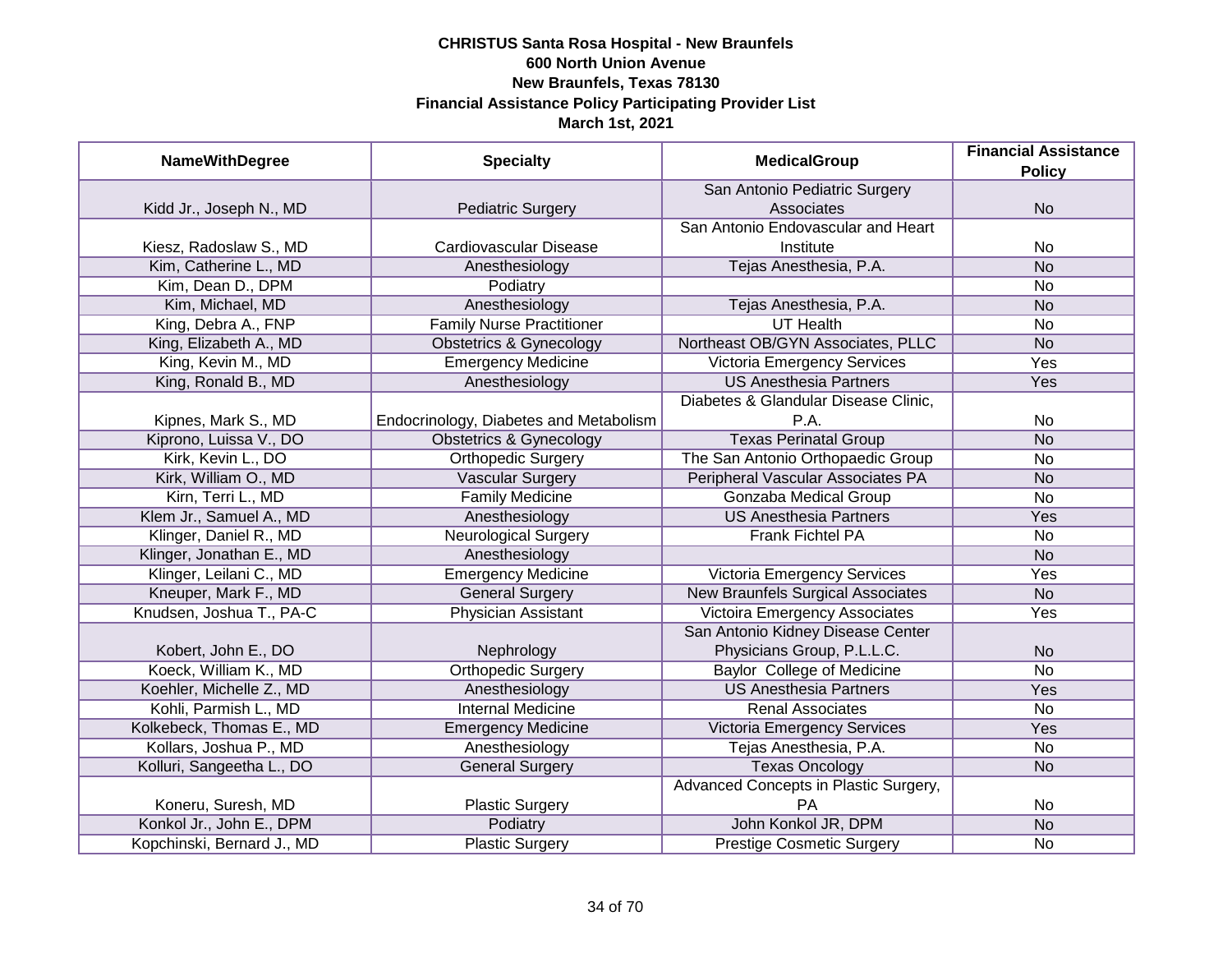| <b>NameWithDegree</b>          | <b>Specialty</b>                   | <b>MedicalGroup</b>                                 | <b>Financial Assistance</b> |
|--------------------------------|------------------------------------|-----------------------------------------------------|-----------------------------|
|                                |                                    |                                                     | <b>Policy</b>               |
| Koretsky, Stela, MD            | <b>Family Medicine</b>             | <b>Westover Primary Care</b>                        | N <sub>o</sub>              |
| Koster, Kim R., MD             | Anesthesiology                     | Tejas Anesthesia, P.A.                              | No                          |
| Kraus, Stephen R., MD, MBA     | Urology                            | <b>UTHSCSA Department of Urology</b>                | N <sub>o</sub>              |
| Krause, Pamela R., NNP         | <b>Neonatal Nurse Practitioner</b> | <b>Pediatrix Medical Group</b>                      | <b>Yes</b>                  |
| Krebsbach, Jennifer, NNP       | <b>Neonatal Nurse Practitioner</b> | <b>Pediatrix Medical Group</b>                      | <b>Yes</b>                  |
| Kreidel, Kerry L., MD          | Anesthesiology                     | <b>US Anesthesia Partners</b>                       | Yes                         |
|                                |                                    | South Texas Orthopedic Speciatly                    |                             |
| Kreines, Alexander B., DO      | <b>Sports Medicine</b>             | Group, PLLC                                         | <b>No</b>                   |
| Kretschmann, Richard J., MD    | <b>Emergency Medicine</b>          | Victoria Emergency Associates                       | Yes                         |
| Kroger, Jared, MD              | Anesthesiology                     | <b>US Anesthesia Partners</b>                       | Yes                         |
|                                |                                    | <b>CVK General &amp; Pediatric Anesthesia &amp;</b> |                             |
| Kruger, Cynthia V., MD         | Anesthesiology                     | Pain                                                | <b>No</b>                   |
| Kujawa, Ples L., MD            | <b>Orthopedic Surgery</b>          | Ples L Kujawa M.D. PA                               | <b>No</b>                   |
| Kukkar, Nitin, MD              | <b>Orthopedic Surgery</b>          | <b>Quantum Pain and Orthopaedics</b>                | No                          |
| Kuklinski, Piotr P., MD        | Hospitalist                        |                                                     | <b>No</b>                   |
|                                |                                    | Inpatient Progressive Helathcare of                 |                             |
| Kumar, Sanjay, MD              | <b>Internal Medicine</b>           | America                                             | No                          |
| Kumarashekhara, Varuni H., DPM | Podiatry                           |                                                     | <b>No</b>                   |
|                                |                                    | Sono Bello Body Contouring and Facial               |                             |
| Kunasz, Markian G., MD         | <b>Plastic Surgery</b>             | Aesthetics                                          | No                          |
| Kunavarapu, Chandra R., MD     | <b>Cardiovascular Disease</b>      | <b>Texas Transplant Physician Group</b>             | <b>No</b>                   |
|                                |                                    |                                                     |                             |
| Kuo, Tzy-Shiuan B., MD         | <b>Interventional Cardiology</b>   | Cardiovascular Institute of South Texas             | No                          |
| Kura, Karthik K., MD           | Anesthesiology                     | Tejas Anesthesia, P.A.                              | <b>No</b>                   |
| Kuwamura III, Frank K., MD     | <b>Orthopedic Surgery</b>          | <b>Innovative Spine</b>                             | <b>No</b>                   |
|                                |                                    | San Antonio Kidney Disease Center                   |                             |
| Kwan, Hana K., MD              | Nephrology                         | Physicians Group, LLC                               | <b>No</b>                   |
| Kwan, Michael D., MD           | <b>Cardiovascular Disease</b>      | <b>Texas Transplant Physician Group</b>             | $\overline{No}$             |
| Kwee, Jason W., MD             | Anesthesiology                     | <b>US Anesthesia Partners</b>                       | Yes                         |
| Laborde, Alfred L., MD         | <b>Vascular Surgery</b>            | <b>Peripheral Vascular Associates</b>               | No                          |
| Lai, Bryan, MD                 | Anesthesiology                     | Consultants in Pain Medicine, PLLC                  | N <sub>o</sub>              |
| Lai, Victor T., MD             | Anesthesiology                     | <b>US Anesthesia Partners</b>                       | Yes                         |
| Lam, David T., MD              | Neonatal-Perinatal Medicine        | <b>Pediatrix Medical Group</b>                      | Yes                         |
|                                |                                    | South Texas Cardiothoracic & Vascular               |                             |
| Lamkin, Christina M., PA       | <b>Physician Assistant</b>         | Surgical                                            | No                          |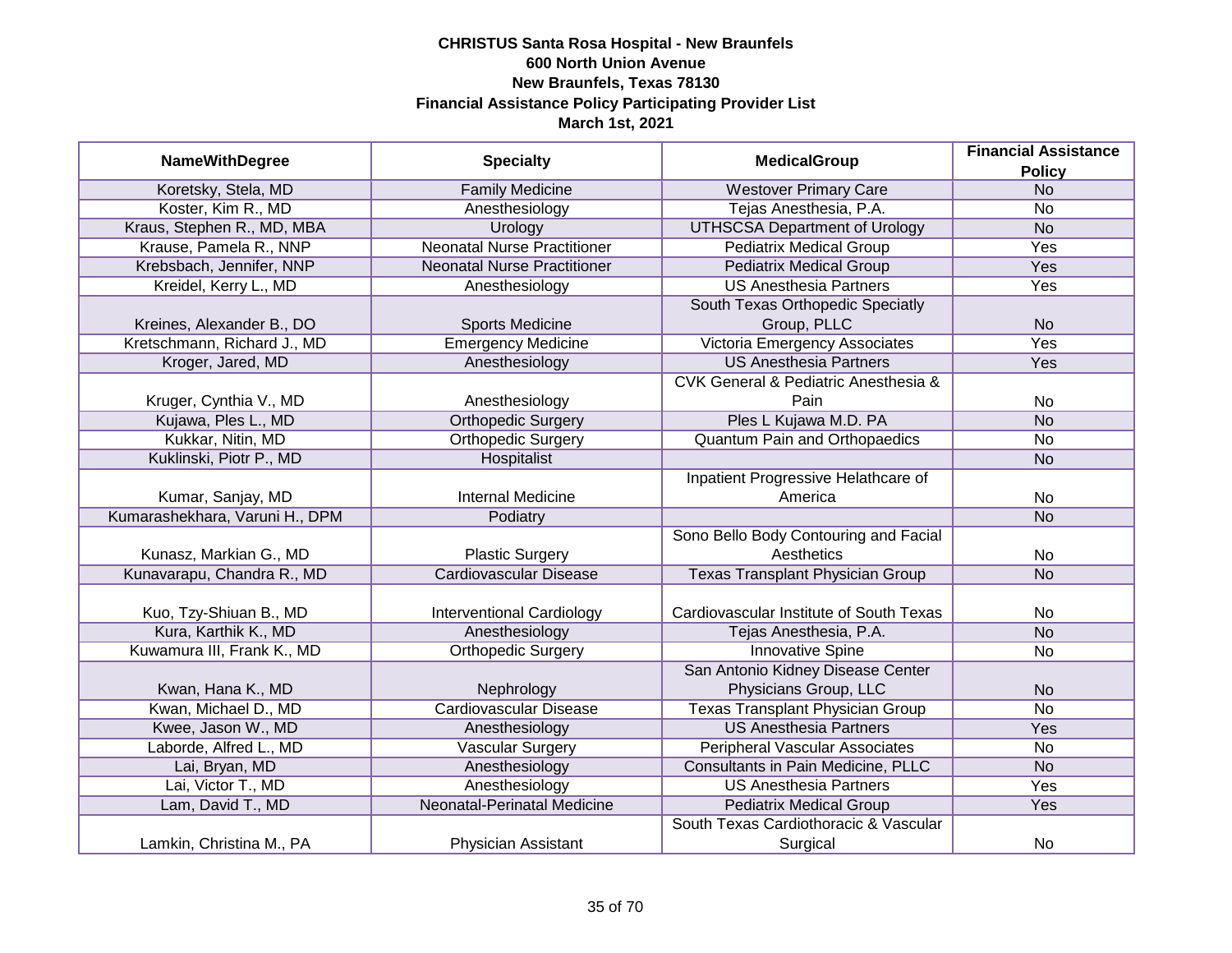|                            |                                    |                                               | <b>Financial Assistance</b> |
|----------------------------|------------------------------------|-----------------------------------------------|-----------------------------|
| <b>NameWithDegree</b>      | <b>Specialty</b>                   | <b>MedicalGroup</b>                           | <b>Policy</b>               |
| Landers, Jacobie N., DNP   |                                    | Arrythmia Associates of South Texas           | <b>No</b>                   |
| Landesman, Barbara A., MD  | <b>Clinical Neurophysiology</b>    |                                               | No                          |
|                            |                                    | South Texas Oncology & Hematology,            |                             |
| Lang, Amy S., MD           | Hematology/Oncology                | <b>PLLC</b>                                   | <b>No</b>                   |
| Lano Jr, Charles F., MD    | Otolaryngology                     | Hill Country Ear, Nose & Throat, PA           | <b>No</b>                   |
| Lara, Mallory A., MD       | <b>General Surgery</b>             | <b>UTHSCSA</b>                                | <b>No</b>                   |
| Lavin, John E., MD         | Urology                            | <b>Urology San Antonio</b>                    | <b>Yes</b>                  |
| Lawitz, Eric J., MD        | Gastroenterology                   | <b>Texas Liver Insititue</b>                  | <b>No</b>                   |
| Lawler, Gregory T., MD     | Anesthesiology                     | Tejas Anesthesia, P.A.                        | No                          |
| Lawrence, Leonard M., MD   | Anesthesiology                     | <b>US Anesthesia Partners</b>                 | Yes                         |
| Lawson, Richard S., MD     | <b>Radiation Oncology</b>          | <b>Texas Oncology</b>                         | <b>No</b>                   |
|                            |                                    | <b>Real Time Neuromonitoring Associates</b>   |                             |
| Le, Chuong M., MD          | Neurology                          | of California                                 | <b>No</b>                   |
| Le, David, MD              | <b>Emergency Medicine</b>          | Victoria Emergency Associates                 | Yes                         |
| Leal, Maria C., PA         | <b>Physician Assistant</b>         | Sound Physician's                             | Yes                         |
| Lebens, Kaylen, PA         | <b>Physician Assistant</b>         | Neurosurgery and Spine Consultants            | No                          |
|                            |                                    | Texas Oncology - San Antonio Medical          |                             |
| Lee, Jennifer C., MD       | <b>Radiation Oncology</b>          | Center                                        | <b>No</b>                   |
| Lee, John Y., MD           | <b>Family Medicine</b>             |                                               | No                          |
| Lee, Regina K., MD         | <b>Family Medicine</b>             | Family Health of South Texas                  | <b>No</b>                   |
| Lehmann, James D., MD      | Ophthalmology                      | <b>Focal Point Vision</b>                     | <b>No</b>                   |
| Leist, Doris M., MD        | <b>General Surgery</b>             |                                               | <b>No</b>                   |
| Lenderman, Lawrence L., MD | <b>Orthopedic Surgery</b>          |                                               | <b>No</b>                   |
|                            |                                    | San Antonio State Supported Living            |                             |
| Leonard, Ellen I., MD      | Physical Medicine & Rehabilitation | Center                                        | <b>No</b>                   |
| Leonard, Michael A., MD    | <b>Neurological Surgery</b>        | Alamo Neurosurgical Institute, PA             | No                          |
|                            |                                    | Inpatient Progressive Healthcare of           |                             |
| LeSaint, Jane M., MD       | <b>Internal Medicine</b>           | America                                       | <b>No</b>                   |
|                            |                                    |                                               |                             |
| Leslie, Jeffrey A., MD     | Pediatric Urology                  | Pediatric Urology of San Antonio, PLLC        | No                          |
| Levan, Jaclyn, DO          | <b>Pediatrics</b>                  | <b>Pediatrix Medical Group</b>                | Yes                         |
| Lew, David C., MD          | Anesthesiology                     | <b>US Anesthesia Partners</b>                 | Yes                         |
| Lewis, Don M., MD          | <b>Plastic Surgery</b>             |                                               | <b>No</b>                   |
| Lewis, Laura L., PA        | <b>Physician Assistant</b>         | EVT, Inc                                      | No                          |
| Lewis, Spencer R., MD      | <b>Family Medicine</b>             | <b>CentroMed Health &amp; Wellness Center</b> | <b>No</b>                   |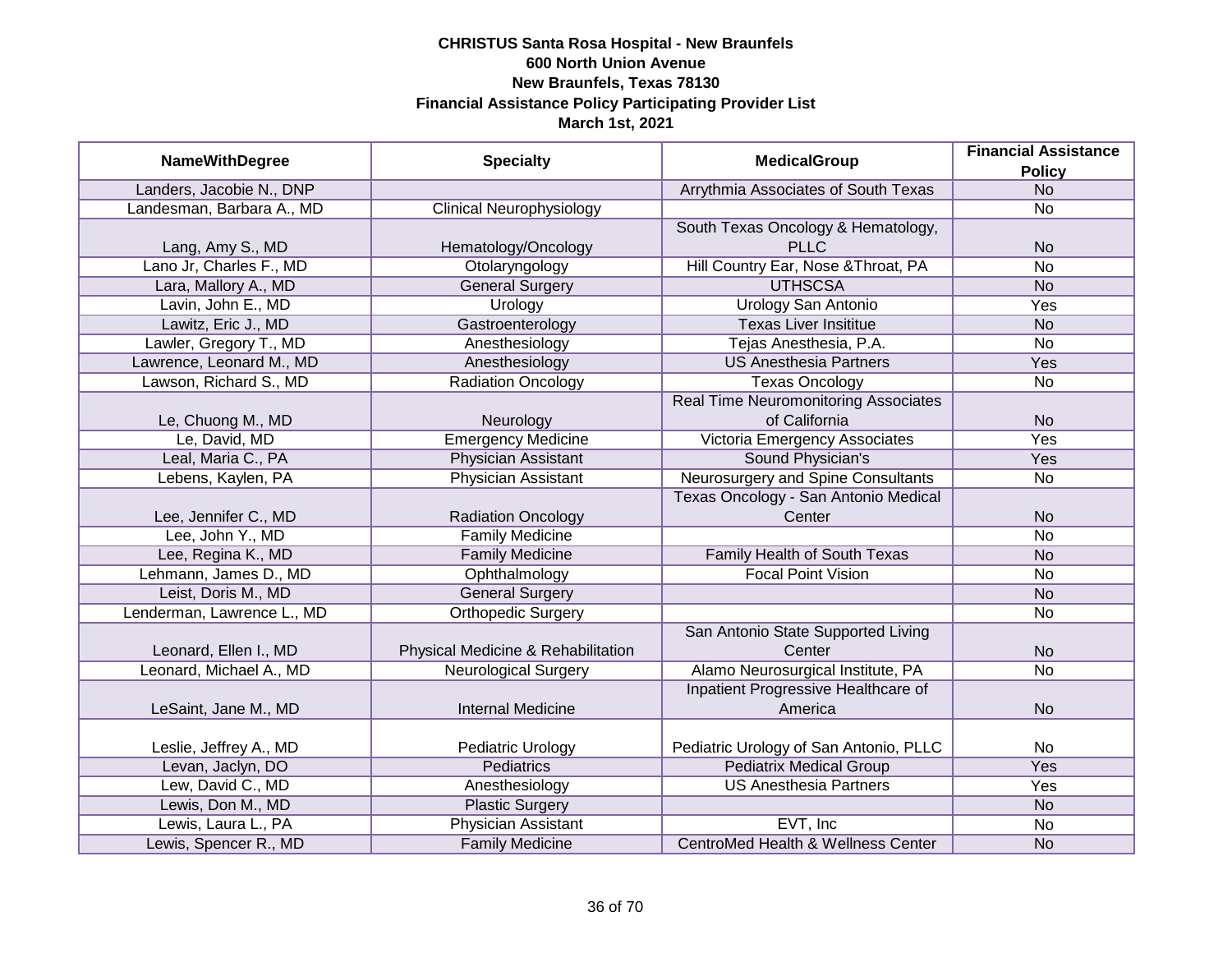| <b>NameWithDegree</b>       | <b>Specialty</b>                              | <b>MedicalGroup</b>                        | <b>Financial Assistance</b><br><b>Policy</b> |
|-----------------------------|-----------------------------------------------|--------------------------------------------|----------------------------------------------|
|                             |                                               | South Texas Oncology and Hematology,       |                                              |
| Lewis, William C., MD       | <b>General Surgery</b>                        | <b>PLLC</b>                                | No                                           |
| Lilly, Gregory L., MD       | Anesthesiology                                | <b>US Anesthesia Partners</b>              | <b>Yes</b>                                   |
| Lin, Bryan C., MD           | <b>Radiation Oncology</b>                     | Texas Oncology San Antonio                 | <b>No</b>                                    |
| Lin, Ellen W., MD           | Physical Medicine & Rehabilitation            | <b>Advanced Spine and Pain Center</b>      | <b>No</b>                                    |
| Lin, Robin F., MD           | Psychiatry                                    | <b>Health Link Now</b>                     | No                                           |
|                             |                                               | San Antonio Gastroenterology               |                                              |
| Lindner, Michael S., MD     | Gastroenterology                              | Associates, P.A.                           | <b>No</b>                                    |
| Lindsey, Gregory R., CRNA   | <b>Certified Registered Nurse Anesthetist</b> | <b>US Anesthesia Partners</b>              | Yes                                          |
| Lindsey, Sara S., MD        | Diagnostic Radiology                          | <b>River City Imaging Associates</b>       | Yes                                          |
| Liss, Michael A., MD        | Urology                                       | <b>UTHSCSA Department of Urology</b>       | No                                           |
| Liu, Enchun M., MD          | Ophthalmology                                 | Retina Associates of South Texas           | <b>No</b>                                    |
| Liu, Grace, PA              | Physician Assistant                           | Victoria Emergency Associates              | Yes                                          |
| Liu, Mark, MD               | Anesthesiology                                | <b>US Anesthesia Partners</b>              | Yes                                          |
| Livingston, Joshua C., MD   | Anesthesiology                                | <b>US Anesthesia Partners</b>              | Yes                                          |
| LLamas, Luis L., MD         | Anesthesiology                                | <b>USAP Texas South</b>                    | <b>No</b>                                    |
| Lloyd, Timothy H., MD       | Anesthesiology                                | <b>US Anesthesia Partners</b>              | Yes                                          |
| Logue, Alicia J., MD        | <b>Colon and Rectal Surgery</b>               | <b>UTHSCA</b>                              | <b>No</b>                                    |
| Lomba, Maria R., MD         | Physical Medicine & Rehabilitation            |                                            | No                                           |
| Lopez Morra, Hernan A., MD  | Gastroenterology                              | <b>Texas Digestive Disease Consultants</b> | Yes                                          |
| Lopez, Eva J., MD           | Hospitalist                                   | <b>Sound Physicians</b>                    | Yes                                          |
| Lopez, Jessica A., MD       | <b>Emergency Medicine</b>                     | Victoria Emergency Associates              | Yes                                          |
| Lopez, Jesus A., MD         | <b>Family Medicine</b>                        |                                            | <b>No</b>                                    |
| Lopez, Manuel A., MD        | Otolaryngology                                | Lopez Plastic Surgery                      | <b>No</b>                                    |
| Lopez, Marc A., MD          | Anesthesiology                                | South Texas Anesthesia Group               | <b>No</b>                                    |
| Lopez, Rene B., MD          | <b>Emergency Medicine</b>                     | Victoria Emergency Associates              | Yes                                          |
| Lopez-Llado, Sara M., MD    | <b>Internal Medicine</b>                      | <b>Healing Wounds LLC</b>                  | <b>No</b>                                    |
| Lopez-Toro, Alwin H., MD    | <b>Internal Medicine</b>                      | Renal Associates, PA                       | <b>No</b>                                    |
| Lorbieski, Pamela L., NNP   | <b>Neonatal Nurse Practitioner</b>            | <b>Pediatrix Medical Group</b>             | Yes                                          |
| Lough, Nancy S., ACNP       | <b>Acute Care Nurse Practitioner</b>          | <b>Inpatient Medicine Physicians</b>       | Yes                                          |
| Love, Sue L., PA            | Physician Assistant                           | Victoria Emergency Associates              | Yes                                          |
| Lowry, Madison D., MD       | <b>Family Medicine</b>                        | Madison Lowry, MD, PA                      | <b>No</b>                                    |
| Lozada Plazas, Pablo A., MD | <b>Internal Medicine</b>                      | <b>Inpatient Care of South Texas</b>       | No                                           |
| Lozano, Michael E., MD      | <b>Internal Medicine</b>                      | <b>Impact Physicians of Texas</b>          | N <sub>o</sub>                               |
| Lozoya, Maria L., NNP       | <b>Neonatal Nurse Practitioner</b>            | <b>Pediatrix Medical Group</b>             | Yes                                          |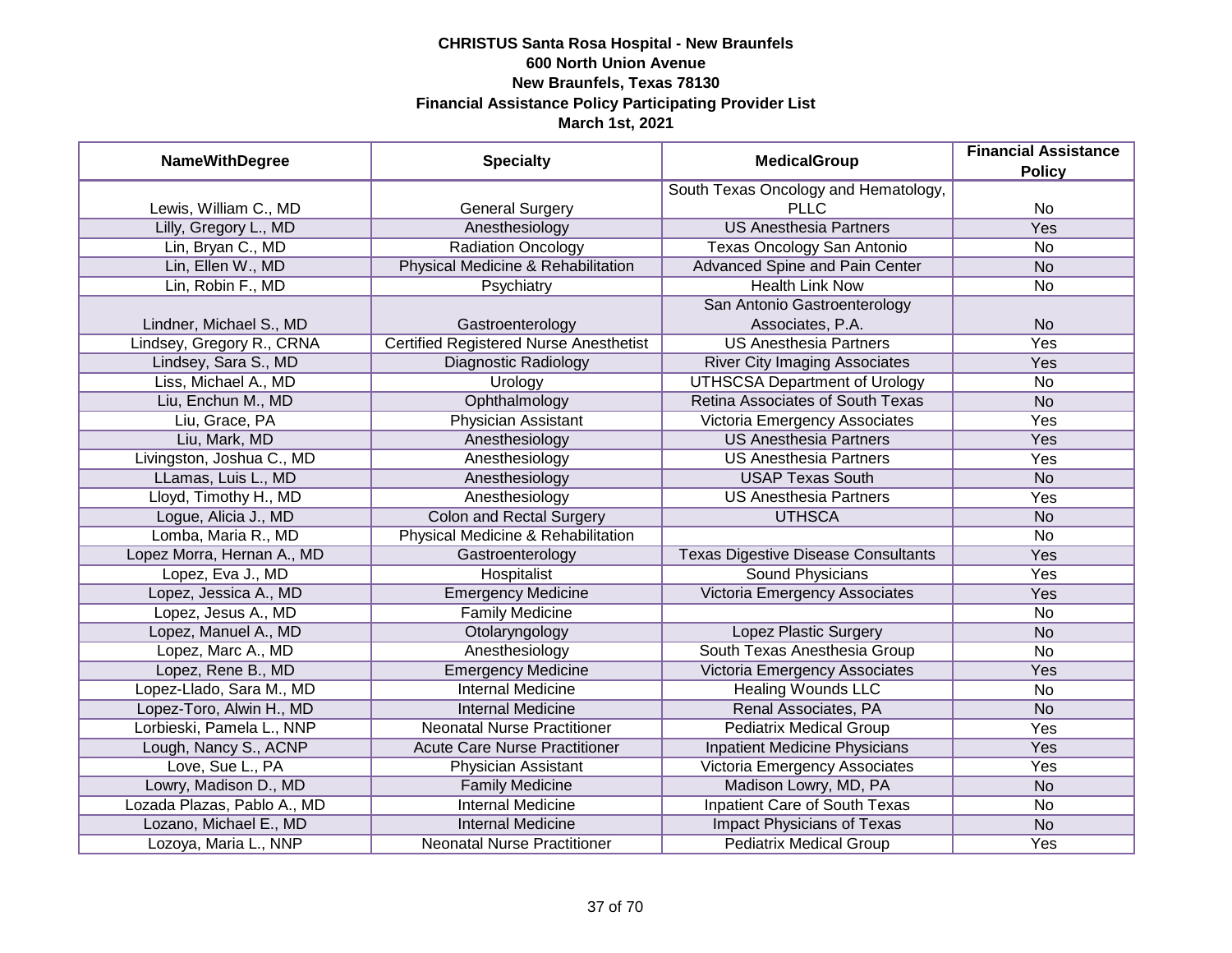| <b>NameWithDegree</b>      | <b>Specialty</b>                              | <b>MedicalGroup</b>                                     | <b>Financial Assistance</b><br><b>Policy</b> |
|----------------------------|-----------------------------------------------|---------------------------------------------------------|----------------------------------------------|
| Lucas, Peter B., MD        | Psychiatry                                    | <b>Health Link Now</b>                                  | <b>No</b>                                    |
| Ludlam, Louis C., CRNA     | <b>Certified Registered Nurse Anesthetist</b> |                                                         | <b>No</b>                                    |
| Lue, Stanley G., MD        | Neurology                                     | TeleSpecialists, LLC                                    | <b>No</b>                                    |
| Luna, Maria G., MD         | Nephrology                                    | San Antonio Kidney Disease Center                       | <b>No</b>                                    |
| Lunke, Roger J., MD        | <b>Orthopedic Surgery</b>                     | Roger J. Lunke, MD, PA                                  | N <sub>o</sub>                               |
| Luo, Ma, MD                | Anesthesiology                                | Advanced Spine and Pain Center                          | <b>No</b>                                    |
| Luz, Teresa A., CRNA       | <b>Certified Registered Nurse Anesthetist</b> | <b>US Anesthesia Partners</b>                           | Yes                                          |
|                            |                                               | <b>CHRISTUS Santa Rosa Specialty Clinic</b>             |                                              |
| Lyda, Timothy S., MD       | <b>Thoracic Surgery</b>                       | New Braunfels                                           | <b>No</b>                                    |
| Lyon, Tracy, MD            | <b>Obstetrics &amp; Gynecology</b>            | <b>Baylor College of Medicine</b>                       | <b>No</b>                                    |
| Lyons, Robert D., MD       | Anesthesiology                                | Tejas Anesthesia, P.A.                                  | <b>No</b>                                    |
| Lyons, Roger M., MD        | Hematology                                    |                                                         | <b>No</b>                                    |
| Machell, Charles H., MD    | <b>Clinical Cardiac Electrophysiology</b>     | South Texas Cardiovascular Consultants                  | <b>No</b>                                    |
| Macias, Blanca A., GNP     | <b>Acute Care Nurse Practitioner</b>          | Sound Physicians                                        | Yes                                          |
| Macias-Rodriguez, Rene, MD | Anesthesiology                                | <b>US Anesthesia Partners</b>                           | Yes                                          |
| Mackie, Emily L., MD       | <b>Emergency Medicine</b>                     | Victoria Emergency Associates                           | Yes                                          |
| Macris, Demetrios N., MD   | <b>Vascular Surgery</b>                       | <b>Peripheral Vascular Associates</b>                   | <b>No</b>                                    |
| Maddry, Joseph K., MD      | <b>Emergency Medicine</b>                     | Victoria Emergency Associates                           | Yes                                          |
| Maddux, David, NNP         | <b>Neonatal Nurse Practitioner</b>            | <b>Pediatrix Medical Group</b>                          | Yes                                          |
| Magallon, Jorge C., MD     | <b>Interventional Cardiology</b>              | River City Cardiovascular of San Antonio<br><b>PLLC</b> | Yes                                          |
| Mahan, Stephanie A., NNP   | <b>Neonatal Nurse Practitioner</b>            | <b>Pediatrix Medical Group</b>                          | Yes                                          |
| Mahnke, Nina, MD           | Anesthesiology                                | <b>US Anesthesia Partners</b>                           | Yes                                          |
| Makin, Catherine E., DO    | Ophthalmology                                 |                                                         | <b>No</b>                                    |
| Maknojia, Sonia E., AGACNP | Adult-Gerontological Nurse Practitioner       | Inpatient Progressive Healthcare of<br>America          | <b>No</b>                                    |
| Malave, David, MD          | <b>Thoracic Surgery</b>                       | <b>Surgical Specialist of San Antonio</b>               | <b>No</b>                                    |
| Maldonado, Jorge L., MD    | Psychiatry                                    | Maldonado Psychiatric, P.A                              | <b>No</b>                                    |
| Malek, Farbod, MD          | <b>Orthopedic Surgery</b>                     | Bone and Joint Surgery Associates                       | <b>No</b>                                    |
| Malik, Aamir S., MD        | <b>Pulmonary Disease</b>                      |                                                         | <b>No</b>                                    |
| Malik, Jamil A., MD        | <b>Interventional Cardiology</b>              |                                                         | <b>No</b>                                    |
| Malik, Shazli N., MD       | Anatomic & Clinical Pathology                 | Pathology Associates of San Antonio                     | Yes                                          |
| Malkowski, Richard S., MD  | Anesthesiology                                | <b>US Anesthesia Partners</b>                           | Yes                                          |
| Maloy Jr., Michael J., MD  | <b>Internal Medicine</b>                      | Sigma Physician Associates, PLLC                        | <b>No</b>                                    |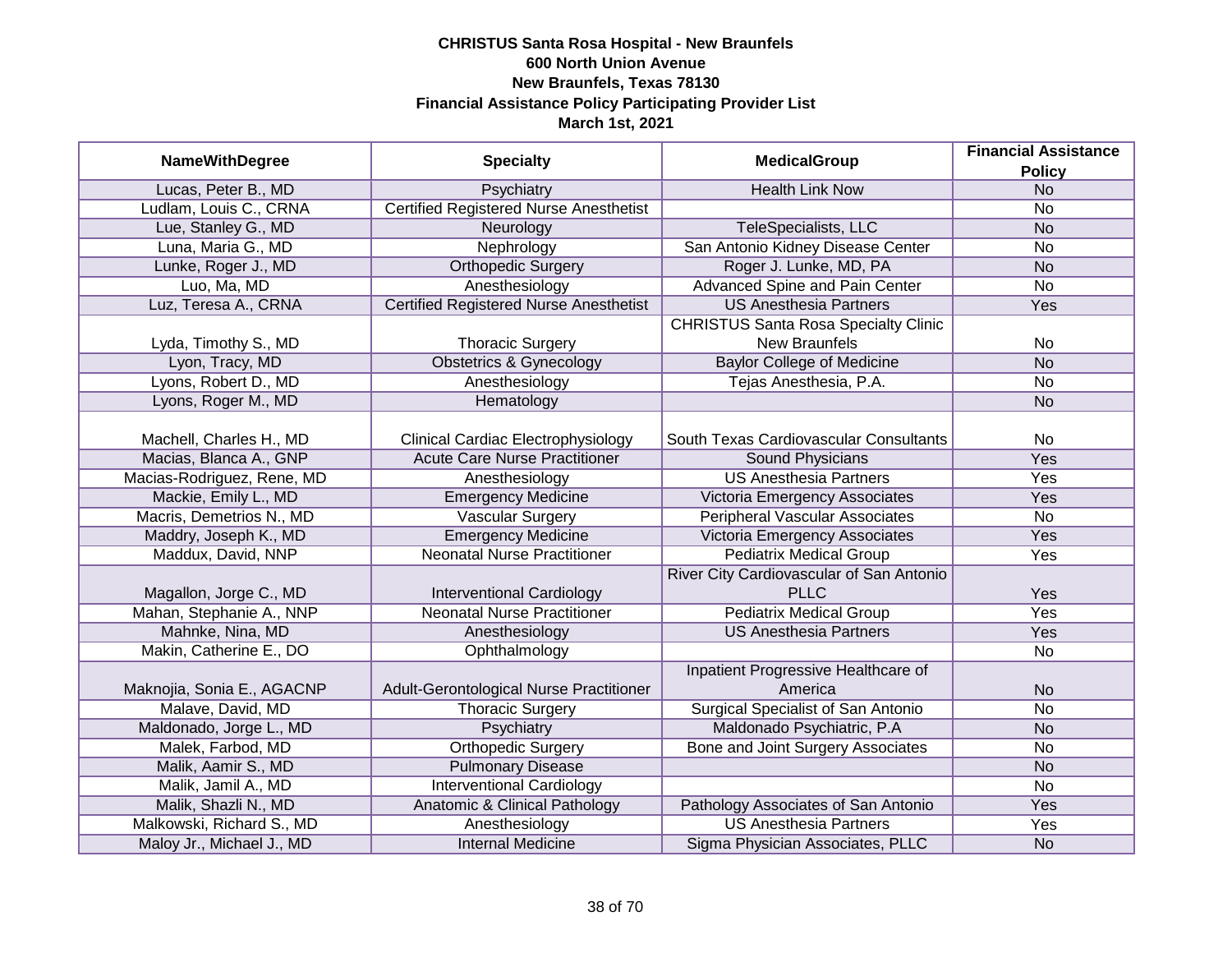| <b>NameWithDegree</b>             | <b>Specialty</b>                         | <b>MedicalGroup</b>                         | <b>Financial Assistance</b> |
|-----------------------------------|------------------------------------------|---------------------------------------------|-----------------------------|
|                                   |                                          |                                             | <b>Policy</b>               |
| Malphrus, Amy D., MD              | Neurology                                | <b>National Neuromonitoring Services</b>    | $\overline{No}$             |
| Mamidi, Murali K., MD             | <b>Pediatric Anesthesiology</b>          | Tejas Anesthesia, P.A.                      | N <sub>o</sub>              |
| Mancuso, James J., MD             | <b>Cardiovascular Disease</b>            |                                             | <b>No</b>                   |
| Mangiafico, Anna M., NNP          | <b>Neonatal Nurse Practitioner</b>       | <b>Pediatrix Medical Group</b>              | <b>Yes</b>                  |
| Mann, Michael W., MD, MA, BA      | <b>Family Medicine</b>                   |                                             | <b>No</b>                   |
| Manocha, Jahnavi R., MD           | Physical Medicine & Rehabilitation       | The Rehabilitation Group, PA                | <b>No</b>                   |
| Mantravadi, Krishana M., MD       | Anesthesiology                           | <b>US Anesthesia Partners</b>               | Yes                         |
| Manuel, Shayna A., FNP            | <b>Family Nurse Practitioner</b>         | <b>Wound Care Specialists</b>               | <b>No</b>                   |
| Marek, Shannon J., MD             | Gastroenterology                         | <b>Texas Digestive Disease Consultants</b>  | Yes                         |
| Marin, Amy L., PNP                | <b>Pediatric Nurse Practitioner</b>      | <b>Pediatrix Medical Group</b>              | Yes                         |
|                                   |                                          | South Texas Oncology & Hematology,          |                             |
| Mark, James E., MD                | <b>Obstetrics &amp; Gynecology</b>       | <b>PLLC</b>                                 | <b>No</b>                   |
|                                   |                                          | South Texas Oncology & Hematology,          |                             |
| Mark, Jaron E., MD                | Obstetrics & Gynecology                  | <b>PLLC</b>                                 | <b>No</b>                   |
| Marks, Andrew J., MD              | <b>Pediatric Urology</b>                 | Pediatric Urology of San Antonio            | <b>No</b>                   |
| Marks, David A., MD               | <b>Pulmonary Disease</b>                 | David Marks, MD PA                          | <b>No</b>                   |
| Marouf, Lina M., MD               | Ophthalmology                            | Retina Associates of South Texas, PA        | <b>No</b>                   |
| Martin, Amy R., MD                | <b>Emergency Medicine</b>                | Victoria Emergency Associates               | Yes                         |
| Martin, Matthew A., MD            | <b>Anatomic &amp; Clinical Pathology</b> | <b>Pathology Associates</b>                 | Yes                         |
| Martinez III, Joaquin, MD         | Anesthesiology                           | <b>US Anesthesia Partners</b>               | Yes                         |
|                                   |                                          |                                             |                             |
| Martinez Rumayor, Abelardo A., MD | Cardiovascular Disease                   | Cardiology Clinic of San Antonio, PLLC      | <b>No</b>                   |
| Martinez, Jeffrey M., MD          | <b>Vascular Surgery</b>                  | <b>National IR Partners</b>                 | <b>No</b>                   |
|                                   |                                          |                                             |                             |
| Martinez, Jennifer A., PA         | Physician Assistant                      | San Antonio Gastroenterlogy Associates      | No                          |
| Martinez, Juan D., MD             | <b>Internal Medicine</b>                 |                                             | <b>No</b>                   |
| Martinez, Manuel, MD              | Internal Medicine                        | <b>Gonzaba Medical Group</b>                | <b>No</b>                   |
| Martinez, Rafael H., MD           | <b>Family Medicine</b>                   | <b>CentroMed Santa Rosa Pavilion Clinic</b> | <b>No</b>                   |
| Martinez, Raul G., MD             | Pain Medicine                            | Consultants in Pain Medicine, PA            | <b>No</b>                   |
| Martinez, Rogelio A., MD          | Anesthesiology                           | <b>US Anesthesia Partners</b>               | Yes                         |
| Martinez-Ugarte, Maria L., MD     | <b>General Surgery</b>                   | San Antonio Colon and Rectal Clinic         | <b>No</b>                   |
|                                   |                                          | Gastroenterology Consultants Of San         |                             |
| Masters, Patrick A., MD           | Gastroenterology                         | Antonio, P.A.                               | <b>No</b>                   |
| Mastrovich, John D., MD           | Allergy & Immunology                     |                                             | <b>No</b>                   |
| Masud, Muhammad W., MD            | Neurology                                | TeleSpecialists, LLC                        | <b>No</b>                   |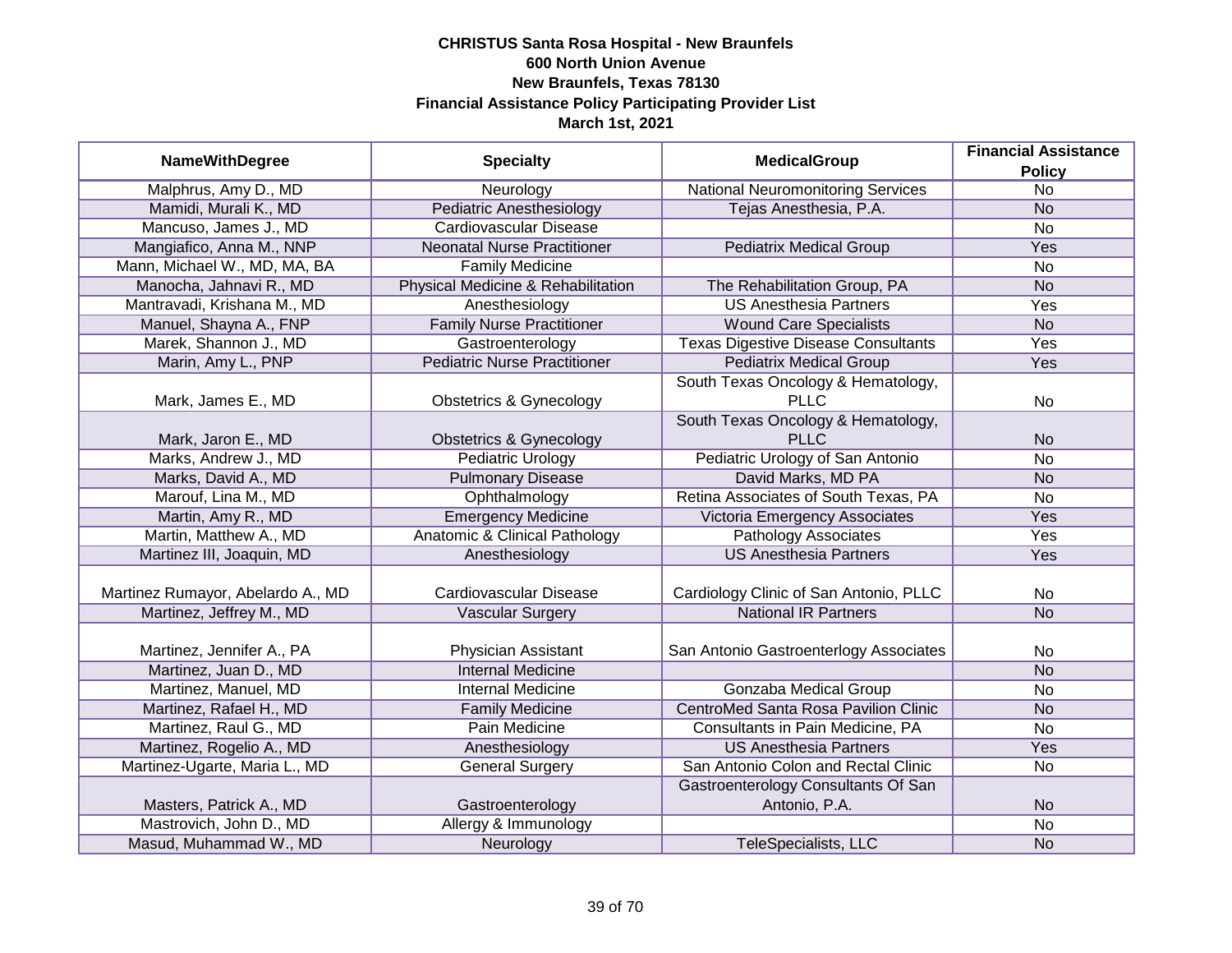|                                    |                                           | <b>MedicalGroup</b>                      | <b>Financial Assistance</b> |
|------------------------------------|-------------------------------------------|------------------------------------------|-----------------------------|
| <b>NameWithDegree</b>              | <b>Specialty</b>                          |                                          | <b>Policy</b>               |
| Maszak, Gary J., MD                | <b>Interventional Cardiology</b>          | South Texas Cardiology Institute         | $\overline{No}$             |
| Matalon, Ralph G., MD              | Anesthesiology                            | Tejas Anesthesia, P.A.                   | N <sub>o</sub>              |
| Mathew, Ruby, ACNP                 | <b>Acute Care Nurse Practitioner</b>      | <b>Geriatric Ace Unit</b>                | $\overline{No}$             |
|                                    |                                           | <b>CHRISTUS Family Medical Group -</b>   |                             |
| Mathewson, Kristyn M., DO          | <b>Family Medicine</b>                    | <b>North New Braunfels</b>               | <b>No</b>                   |
| May, Stephen, MD                   | <b>Clinical Cardiac Electrophysiology</b> | Arrhythmia Associates of South Texas     | <b>No</b>                   |
| Mayhua, Primo A., MD               | <b>Internal Medicine</b>                  | Inpatient Medicine Physicians, PA        | Yes                         |
| Maynard, Duane W., MD              | Anesthesiology                            |                                          | <b>No</b>                   |
| Mayoral, Jaime L., MD              | Colon and Rectal Surgery                  | San Antonio Colon and Rectal Clinic      | <b>No</b>                   |
|                                    |                                           | San Antonio Oral and Maxillofacial       |                             |
| Mazock, James B., DDS              | Oral and Maxillofacial Surgery            | <b>Surgery Associates</b>                | No                          |
| Mazumdar, Bhaskar, MD              | Anesthesiology                            | <b>US Anesthesia Partners</b>            | Yes                         |
| Mazza, Francis G., MD              | <b>Pulmonary Disease</b>                  | Frank Mazza, MD PA                       | <b>No</b>                   |
| McBurney, Terrance A., MD          | <b>Anatomic &amp; Clinical Pathology</b>  | Pathology Associates of San Antonio      | Yes                         |
| McCarty, Kathren D., DPM           | Reconstructive Rearfoot/Ankle Surgery     | Sports Occupational & Knee Surgery       | No                          |
| McCurley, Charles W., MD           | <b>Family Medicine</b>                    | Sports & Family Medicine of Boerne       | <b>No</b>                   |
| McCutchen, Deidra, PA              | <b>Physician Assistant</b>                | The San Antonio Orthopaedic Group        | <b>No</b>                   |
| McDaniel, Joseph L., MD            | <b>Emergency Medicine</b>                 | Victoria Emergency Associates            | Yes                         |
|                                    |                                           | Perinatal & Fertility Specialists of San |                             |
| McFarland, Melinda B., MD          | Maternal-Fetal Medicine                   | Antonio, PA                              | No                          |
| McGehee, Jarrett T., MD            | <b>Interventional Cardiology</b>          | Cardiology Clinic of San Antonio         | <b>No</b>                   |
| McInnis, Kathleen M., NNP          | <b>Neonatal Nurse Practitioner</b>        | <b>Pediatrix Medical Group</b>           | Yes                         |
| McLaren, Barbara, MD               | Obstetrics & Gynecology                   | Northeast OB/GYN Associates, PLLC        | <b>No</b>                   |
| McLendon, Dominica J., FNP         | <b>Family Nurse Practitioner</b>          | Peripheral Vascular Associates, PA       | No                          |
| McMurtrie-Jayaram, Elzbieta B., MD | Nephrology                                | San Antonio Kidney Disease Center        | <b>No</b>                   |
| McMyler, Donna M., MD              | Gastroenterology                          | Gastroenterology Consultants Of SA       | No                          |
| McWilliams, Sara F., MD            | Anesthesiology                            | <b>US Anesthesia Partners</b>            | Yes                         |
| Meadows, Gilbert R., MD            | <b>Orthopedic Surgery</b>                 | South Texas Spinal Clinic, P.A.          | No                          |
| Meaney, John T., MD                | Anesthesiology                            | <b>US Anesthesia Partners</b>            | Yes                         |
| Measom, Marianna E., NNP           | <b>Neonatal Nurse Practitioner</b>        | <b>Pediatrix Medical Group</b>           | Yes                         |
| Mechell, Ruben J., DPM             | Podiatry                                  | San Antonio Podiatry Associates          | <b>No</b>                   |
| Medarametla, Srikanth, MD          | Radiology                                 | <b>River City Imaging Associates</b>     | Yes                         |
| Medellin, Gustavo J., MD           | <b>Internal Medicine</b>                  |                                          | N <sub>o</sub>              |
|                                    |                                           | Cancer Care Network of South Texas,      |                             |
| Medellin, Jesse E., MD             | Hematology/Oncology                       | P.A.                                     | No                          |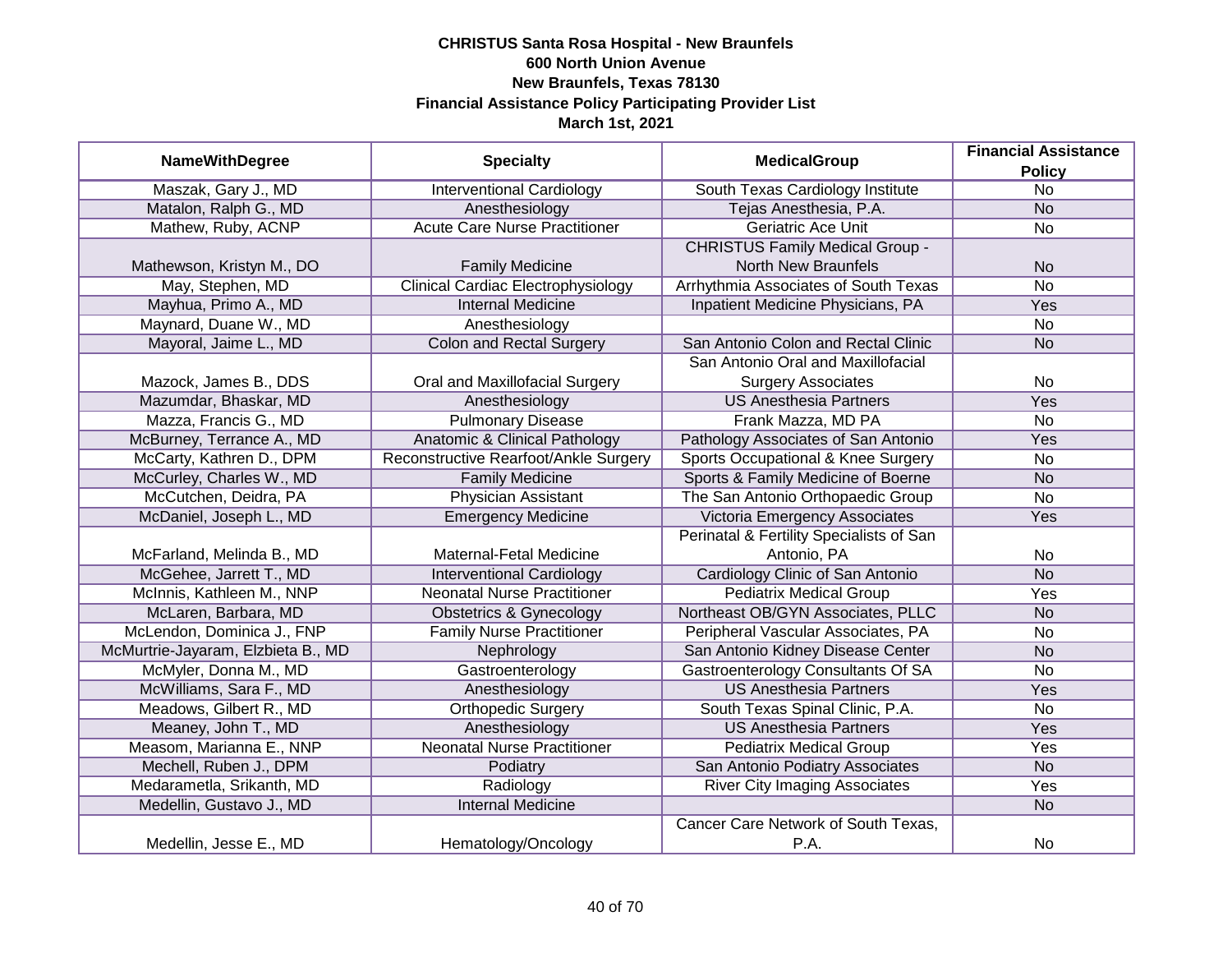|                             |                                    | <b>MedicalGroup</b>                     | <b>Financial Assistance</b> |
|-----------------------------|------------------------------------|-----------------------------------------|-----------------------------|
| <b>NameWithDegree</b>       | <b>Specialty</b>                   |                                         | <b>Policy</b>               |
| Medellin, Roland A., MD     | <b>Family Medicine</b>             | Victoria Emergency Associates           | <b>Yes</b>                  |
| Medina Jr., Salvador D., MD | Anesthesiology                     | <b>US Anesthesia Partners</b>           | <b>Yes</b>                  |
| Medina, Gilbert A., MD      | Anesthesiology                     | <b>US Anesthesia Partners</b>           | <b>Yes</b>                  |
|                             |                                    | Texas Digestive Disease Consultants,    |                             |
| Medina, Melissa A., FNP     | <b>Family Nurse Practitioner</b>   | <b>PLLC</b>                             | Yes                         |
| Mehari, Tigist Girmy, MD    | Neurology                          | <b>Telespecialists LLC</b>              | <b>No</b>                   |
| Mehta, Paresh P., MD        | Gastroenterology                   |                                         | <b>No</b>                   |
| Mehta, Praful R., MD        | <b>Internal Medicine</b>           |                                         | <b>No</b>                   |
| Meier, Primrose C., MD      | Neonatal-Perinatal Medicine        | <b>Pediatrix Medical Group</b>          | Yes                         |
| Meisamy, Sina, MD           | Radiology                          | <b>River City Imaging Associates</b>    | Yes                         |
| Meissner, Kurt G., MD       | Urology                            | Urology San Antonio, P.A.               | Yes                         |
| Melamed, Matthew J., MD     | <b>Emergency Medicine</b>          | Victoria Emergency Associates           | Yes                         |
| Melgarejo, Nicolas A., MD   | <b>Infectious Disease</b>          | S.A. Infectious Disease Consultants     | Yes                         |
| Melish, Mark A., MD         | Anesthesiology                     | <b>Mark Melish MD</b>                   | <b>No</b>                   |
| Mella, Kimberly, NNP        | <b>Neonatal Nurse Practitioner</b> | <b>Pediatrix Medical Group</b>          | Yes                         |
|                             |                                    |                                         |                             |
| Melton, Charles M., DPM     | Podiatry                           | The Podiatry Group of South Texas, P.A. | <b>No</b>                   |
| Melvin, Lissa M., MD        | <b>Maternal-Fetal Medicine</b>     | <b>Baylor College of Medicine</b>       | <b>No</b>                   |
| Menendez, Jorge L., MD      | <b>Plastic Surgery</b>             |                                         | <b>No</b>                   |
| Meng, Yan, MD               | <b>Internal Medicine</b>           | <b>Sound Physicians</b>                 | Yes                         |
| Mennite, Bridgit, MD        | <b>Emergency Medicine</b>          | Victoria Emergency Associates           | Yes                         |
| Mercado-Deane, Maria G., MD | <b>Pediatric Radiology</b>         | <b>River City Imaging Associates</b>    | Yes                         |
| Mercier, Susan M., NNP      | <b>Neonatal Nurse Practitioner</b> | <b>Pediatrix Medical Group</b>          | Yes                         |
| Metta, Ramesh, MD           | <b>Internal Medicine</b>           | <b>Sound Physicians</b>                 | Yes                         |
| Meyers, Clifford W., MD     | Neurology                          | Telespecialists, LLC                    | <b>No</b>                   |
| Meza, Mario A., MD          | Anesthesiology                     | <b>US Anesthesia Partners</b>           | Yes                         |
| Meza, Michelle M., MD       | <b>Neonatal-Perinatal Medicine</b> | <b>Pediatrix Medical Group</b>          | Yes                         |
| Mielke, Arthur R., MD       | Anesthesiology                     | <b>US Anesthesia Partners</b>           | Yes                         |
|                             |                                    |                                         |                             |
| Mieras, Thomas W., MD       | <b>Internal Medicine</b>           | S.A. Preventative & Diagnostic Medicine | <b>No</b>                   |
| Miles, Christopher A., PA   | <b>Physician Assistant</b>         | <b>Precision Assist</b>                 | $\overline{No}$             |
|                             |                                    | South Texas Oncology & Hematology,      |                             |
| Miller, Alexander R., MD    | <b>General Surgery</b>             | <b>PLLC</b>                             | <b>No</b>                   |
|                             |                                    | Pulmonary Consultants of San Antonio,   |                             |
| Miller, Bradley E., MD      | <b>Pulmonary Disease</b>           | PA                                      | No                          |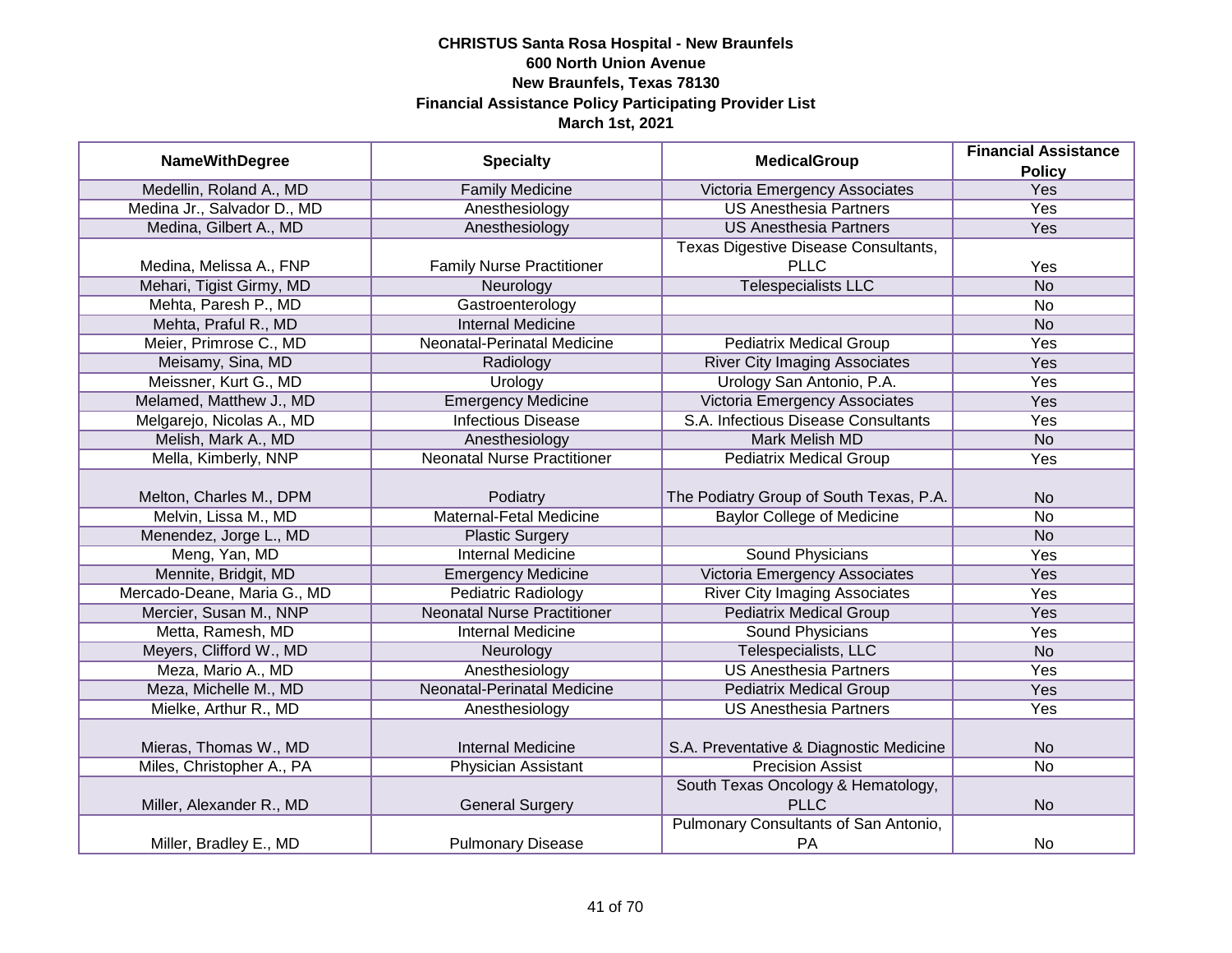|                                    |                                      |                                              | <b>Financial Assistance</b> |
|------------------------------------|--------------------------------------|----------------------------------------------|-----------------------------|
| <b>NameWithDegree</b>              | <b>Specialty</b>                     | <b>MedicalGroup</b>                          | <b>Policy</b>               |
| Miller, Eric J., MD                | <b>Pain Medicine</b>                 | <b>Central Texas Pain Center</b>             | N <sub>o</sub>              |
| Miller, Eugenia M., PA             | <b>Physician Assistant</b>           | <b>University Health Systems</b>             | <b>No</b>                   |
|                                    |                                      |                                              |                             |
| Miller, Nessa E., MD               | <b>Vascular Surgery</b>              | Vascular & Endovascular Surgery of TX        | <b>No</b>                   |
| Millican, Geoffrey M., MD          | <b>Orthopedic Surgery</b>            | Center for Ortho Surg & Sports Med           | $\overline{No}$             |
| Mimari, Damon A., MD               | <b>General Surgery</b>               |                                              | <b>No</b>                   |
| Mina, Maged M., MD                 | Anesthesiology                       | <b>US Anesthesia Partners</b>                | Yes                         |
|                                    |                                      | South Texas Oncology & Hematology,           |                             |
| Mira, Joaquin G., MD               | Radiology                            | <b>PLLC</b>                                  | <b>No</b>                   |
| Miramontes, David A., MD           | <b>Emergency Medicine</b>            | UT Health San Antonio Physicians             | <b>No</b>                   |
| Mireles, Jason E., DPM             | Podiatry                             | At Home Foot Care, PLLC                      | <b>No</b>                   |
| Miserlis, Dimitrios, MD            | <b>General Surgery</b>               | <b>UHS Vascular Surgery Clinic</b>           | <b>No</b>                   |
| Mishra, Vijayendra, MD             | Anesthesiology                       | <b>US Anesthesia Partners</b>                | Yes                         |
| Misra, Sanjay, MD                  | <b>Orthopedic Surgery</b>            | Sanjay Misra, M.D.                           | No                          |
|                                    |                                      |                                              |                             |
| Mitchell Hernandez, Sherryl D., MD | <b>Internal Medicine</b>             | <b>Complete Care Medical Associates PLLC</b> | <b>No</b>                   |
|                                    |                                      | San Antonio Pediatric Surgery                |                             |
| Mitchell, Ian C., MD               | <b>Pediatric Surgery</b>             | Associates                                   | No                          |
|                                    |                                      | Inpatient Progressive Healthcare of          |                             |
| Mitchell, Joseph, FNP              | <b>Family Nurse Practitioner</b>     | America                                      | <b>No</b>                   |
|                                    |                                      | Rivercity Cardiovascular of San Antonio,     |                             |
| Mitchell, Mark A., ACNP            | <b>Acute Care Nurse Practitioner</b> | <b>PLLC</b>                                  | Yes                         |
| Mitromaras, Christopher, MD        | <b>General Surgery</b>               | <b>UTHSCSA Dept of Surgery</b>               | <b>No</b>                   |
| Mizani, Mohammad R., MD            | Nephrology                           | South Texas Renal Care Group                 | <b>No</b>                   |
| Moe Jr, Roderick D., MD            | Pediatric Otolaryngology             | Pedi ENT of South Texas                      | <b>No</b>                   |
| Mogarala, Indraneel, MD            | Nephrology                           | South Texas Renal Care Group                 | No                          |
| Mogga, Noela, MD                   | Anesthesiology                       | <b>US Anesthesia Partners</b>                | Yes                         |
| Mohammadi, Milad, MD               | <b>Vascular Surgery</b>              | Peripheral Vascular Associates, PA           | No                          |
| Mohan, Sowmya S., MD               | Pediatrics                           | <b>Pediatrix Medical Group</b>               | Yes                         |
| Mok, William L., MD                | Anesthesiology                       | <b>US Anesthesia Partners</b>                | Yes                         |
|                                    |                                      | River City Cardiovascular of San Antonio     |                             |
| Mokwe, Evan O., MD                 | Cardiovascular Disease               | <b>PLLC</b>                                  | Yes                         |
| Molina, Blanca C., MD              | <b>Pediatrics</b>                    | <b>Pediatrix Medical Group</b>               | <b>Yes</b>                  |
| Molitoriz-Hester, Andrea M., NNP   | <b>Neonatal Nurse Practitioner</b>   | <b>Pediatrix Medical Group</b>               | Yes                         |
| Mondal, Utpal, MD                  | <b>Internal Medicine</b>             | <b>Inpatient Care of South Texas</b>         | No                          |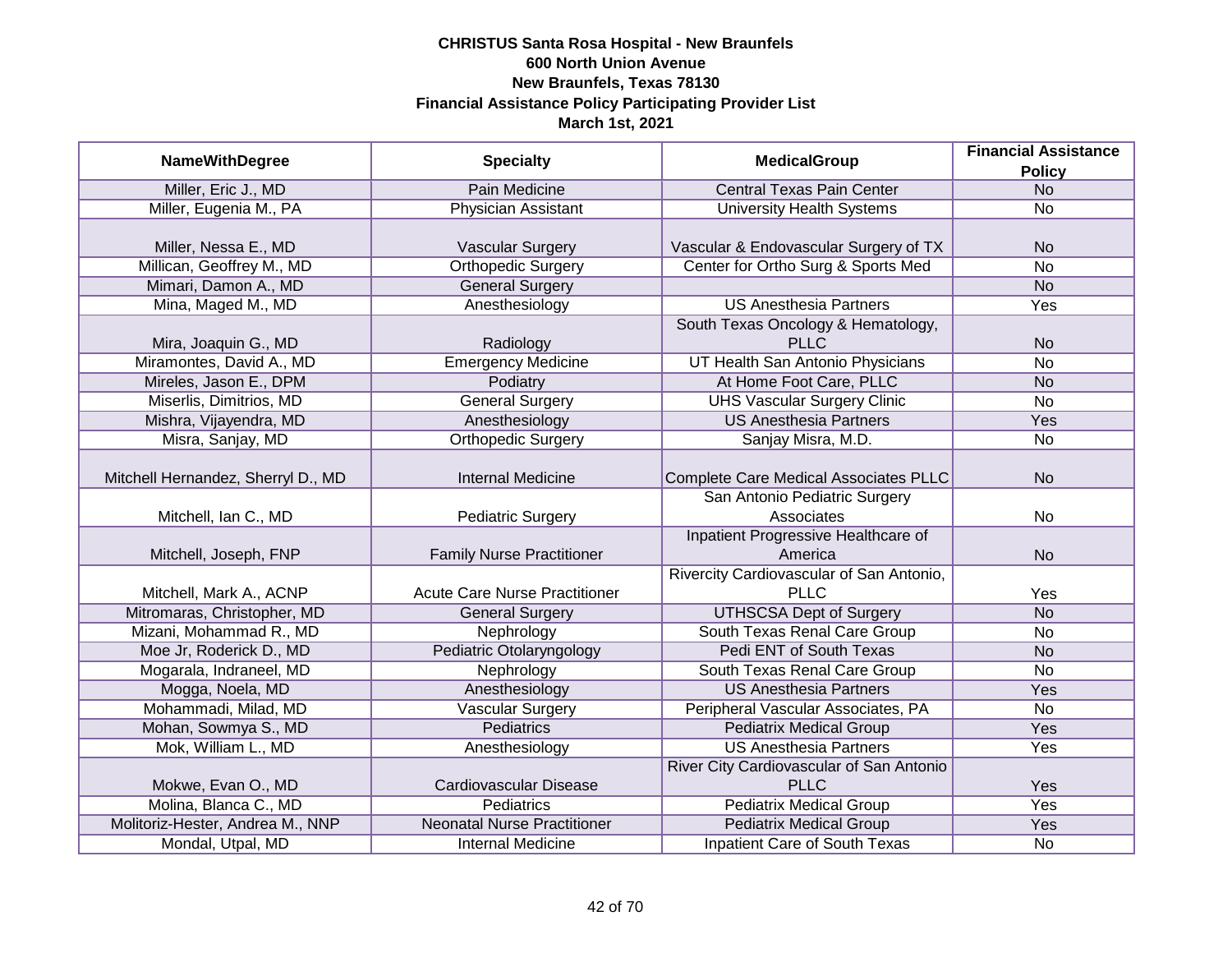| <b>NameWithDegree</b>             | <b>Specialty</b>                   | <b>MedicalGroup</b>                         | <b>Financial Assistance</b> |
|-----------------------------------|------------------------------------|---------------------------------------------|-----------------------------|
|                                   |                                    |                                             | <b>Policy</b>               |
| Monis, Kanishka, MD               | Pain Medicine                      |                                             | <b>No</b>                   |
| Montelongo, Saul, MD              | <b>Family Medicine</b>             | <b>Gonzaba Medical Group</b>                | $\overline{No}$             |
|                                   |                                    | Health Texas Medical Group of San           |                             |
| Montemayor, Lenibet M., MD        | <b>Internal Medicine</b>           | Antonio                                     | <b>No</b>                   |
| Montes, Crystal M., FNP           | <b>Family Nurse Practitioner</b>   | <b>Peripheral Vascular Associates</b>       | $\overline{No}$             |
| Montoya, Juan D., MD              | <b>Emergency Medicine</b>          | Victoria Emergency Associates               | Yes                         |
| Moore, Chance C., MD              | <b>Orthopedic Surgery</b>          | Ortho San Antonio                           | No                          |
| Moore, Lauren B., MD              | Anesthesiology                     | <b>US Anesthesia Partners</b>               | Yes                         |
|                                   |                                    | <b>Real Time Neuromonitoring Associates</b> |                             |
| Mora, Michelle, DO                | Neurology                          | of California, PC                           | No                          |
| Morales Mendez, Jacobo S., MD     | <b>Family Medicine</b>             | Gonzaba Medical Group                       | <b>No</b>                   |
| Morales, John M., MD              | <b>Thoracic Surgery</b>            | J. Mark Morales MD, PA                      | No                          |
| Moran, Kimberly A., MD            | <b>Infectious Disease</b>          |                                             | <b>No</b>                   |
| Morgan, Maribel M., MD            | Neonatal-Perinatal Medicine        | <b>Pediatrix Medical Group</b>              | Yes                         |
| Morgan, Whitney R., MD            | Pediatrics                         | Dr Kathleen Ethridge                        | <b>No</b>                   |
| Morrey Sr., Bernard F., MD        | <b>Orthopedic Surgery</b>          | <b>UT Health San Antonio</b>                | No                          |
| Morrey, Matthew C., MD            | <b>Orthopedic Surgery</b>          |                                             | <b>No</b>                   |
| Morton, Ryan, MD                  | <b>Neurological Surgery</b>        |                                             | No                          |
|                                   |                                    | San Antonio Preventive & Diagnostic         |                             |
| Mosqueda, Albert, MD              | <b>Internal Medicine</b>           | Medicine, P.A.                              | <b>No</b>                   |
| Moss Jr., Jesse, MD               | Otolaryngology                     |                                             | <b>No</b>                   |
| Moszkowicz, Arie, MD              | <b>Diagnostic Radiology</b>        | <b>River City Imaging Associates</b>        | Yes                         |
| Motta, Cheryl L., MD              | <b>Neonatal-Perinatal Medicine</b> |                                             | <b>No</b>                   |
| Mourad, Shadi, MD                 | Nephrology                         |                                             | <b>No</b>                   |
| Moussaoui, Ali M., MD             | Neurology                          | Head & Spine Institute of Texas             | No                          |
| Mowzoon, Nima, MD                 | Neurology                          | <b>TeleSpecialists, LLC</b>                 | <b>No</b>                   |
| Moyo, Sarah G., AGACNP            |                                    | <b>Sound Physicians</b>                     | Yes                         |
|                                   |                                    | San Antonio Endocrinology & Diabetes        |                             |
| Mroueh, Gabriela, MD              | <b>Internal Medicine</b>           | Care                                        | <b>No</b>                   |
| Mu, Thornton S., MD               | Neonatal-Perinatal Medicine        | <b>Pediatrix Medical Group</b>              | Yes                         |
| Muck, Andrew E., MD               | <b>Emergency Medicine</b>          | Victoria Emergency Associates               | Yes                         |
| Mudipalli, Vasudeva Ranjit S., MD | Hospitalist                        | <b>Sound Physicians</b>                     | Yes                         |
| Mudrick, Jessica, MD              | Anesthesiology                     | <b>Tejas Anesthesia</b>                     | <b>No</b>                   |
| Mudrick, Tucker R., MD            | Anesthesiology                     | <b>Tejas Anesthesia</b>                     | No                          |
| Muldrow, Michelle J., DO          | <b>Obstetrics &amp; Gynecology</b> | <b>Consultants In Womens Health</b>         | <b>No</b>                   |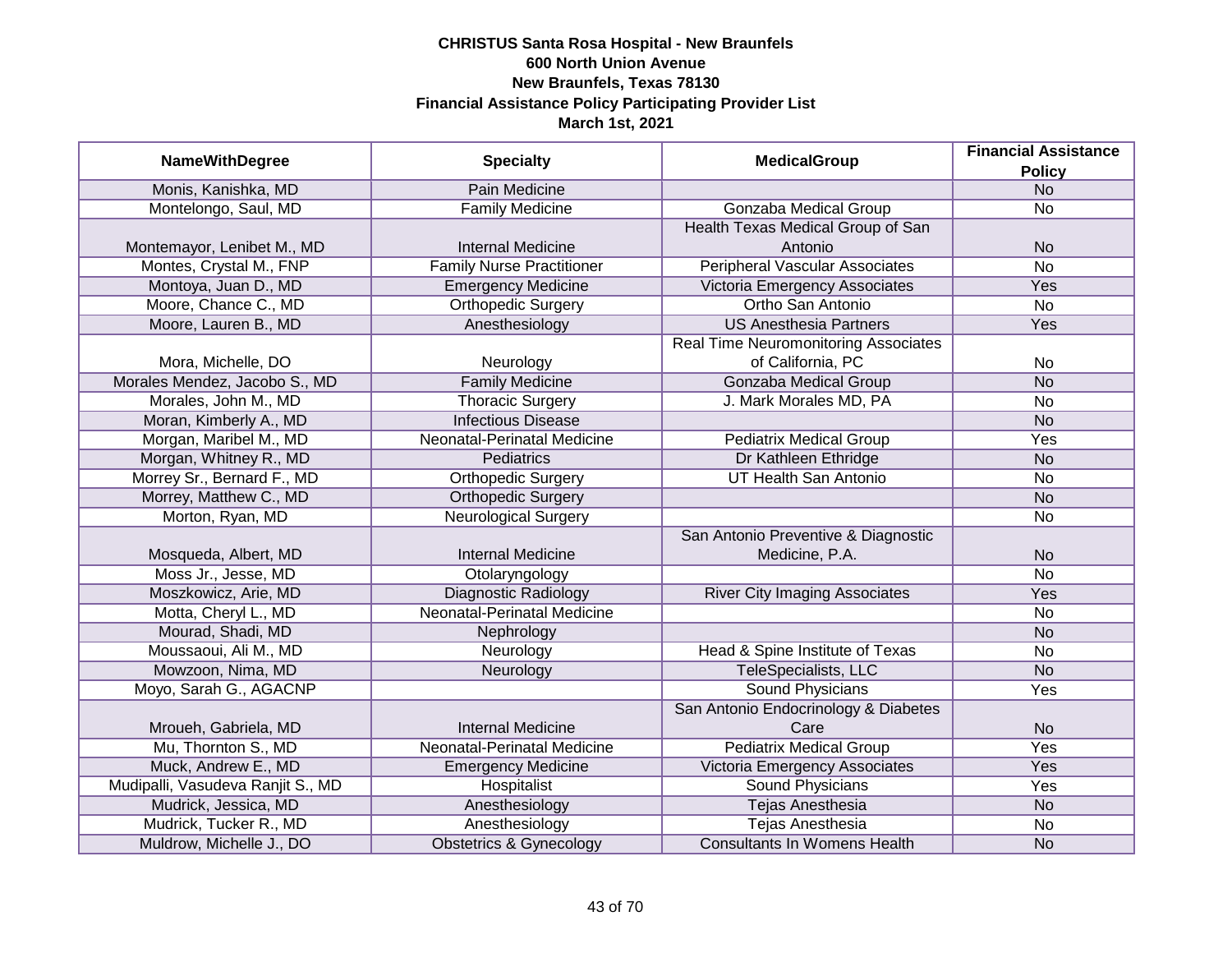|                                 |                                    | <b>MedicalGroup</b>                       | <b>Financial Assistance</b> |
|---------------------------------|------------------------------------|-------------------------------------------|-----------------------------|
| <b>NameWithDegree</b>           | <b>Specialty</b>                   |                                           | <b>Policy</b>               |
| Mulherin, Patrick J., MD        | <b>Emergency Medicine</b>          | <b>Schumacher Clinical Partners</b>       | <b>Yes</b>                  |
| Mullican, David R., MD          | <b>Family Medicine</b>             | South Alamo Medical Group                 | <b>No</b>                   |
| Mullins, Janice N., DO          | <b>Medical Oncology</b>            | <b>Texas Oncology</b>                     | $\overline{No}$             |
| Mun, Sandra J., MD              | Radiology                          | <b>River City Imaging Assiociates</b>     | Yes                         |
| Munoz III, Elizandro, MD        | Anesthesiology                     | <b>US Anesthesia Partners</b>             | <b>Yes</b>                  |
| Munton, Daniel L., MD           | Physical Medicine & Rehabilitation | NATIONAL NEUROMONITORING                  | <b>No</b>                   |
| Murgo, Joseph P., MD, MPH       | Cardiovascular Disease             | <b>MARC</b>                               | No                          |
|                                 |                                    | <b>CHRISTUS Orthopaedics &amp; Sports</b> |                             |
| Murray, Matthew C., MD          | <b>Orthopedic Surgery</b>          | Medicine-San Antonio                      | <b>No</b>                   |
|                                 | Acute Care Adult-Gerontology Nurse | Rivercity Cardiovascular Of San Antonio   |                             |
| Musquiz, Sabrina C., AGACNP     | Practitioner                       | <b>PLLC</b>                               | Yes                         |
| Myers, Auston J., MD            | <b>Internal Medicine</b>           | <b>Medcare Associates</b>                 | <b>No</b>                   |
|                                 |                                    |                                           |                             |
| Naeem, Muhammad, MD             | Gastroenterology                   | Advanced Gastroenterology Assoc of SA     | No                          |
| Nagaraja, Harsha G., MD         | Neurology                          | <b>TeleSpecialists, LLC</b>               | <b>No</b>                   |
| Najera, Maria D., MD            | <b>Internal Medicine</b>           | <b>Novara Primary Care</b>                | No                          |
| Najera, Rodrigo I., MD          | <b>Family Medicine</b>             | <b>Gonzaba Medical Group</b>              | <b>No</b>                   |
| Nall, Christina M., NNP         | <b>Neonatal Nurse Practitioner</b> | Pediatrix                                 | Yes                         |
| Nallagatla, Sasikanth, MD       | <b>Pulmonary Disease</b>           | Westover Hills Lung Center                | <b>No</b>                   |
| Nallapaneni, Nagalakshmi K., MD | <b>Internal Medicine</b>           | <b>Health Texas Medical Group</b>         | No                          |
| Nancherla, Prakash R., MD       | <b>Internal Medicine</b>           | San Antonio Kidney Disease Center         | <b>No</b>                   |
| Nancherla, Swarnalatha, MD      | Anesthesiology                     | <b>US Anesthesia Partners</b>             | Yes                         |
| Nandyala, Ramavathi, MD         | Cardiovascular Disease             | Cardiology Clinic of San Antonio          | <b>No</b>                   |
|                                 |                                    | New Braunfels Orthopaedic Surgery &       |                             |
| Napier, Cassandra Y., PA        | Physician Assistant                | Sports Medicine                           | No                          |
|                                 |                                    | Inpatient Progressive Healthcare of       |                             |
| Naqvi, Syed U., MD              | <b>Internal Medicine</b>           | America                                   | <b>No</b>                   |
| Narayan, Rajeev, MD             | Nephrology                         | San Antonio Kidney Disease Center         | <b>No</b>                   |
| Nash, Zack, MD                  | Vascular Surgery                   | <b>New Braunfels Cardiology</b>           | <b>No</b>                   |
| Nau, Thomas W., MD              | Otolaryngology                     | Alamo ENT Associates, PA                  | No                          |
| Naugher, Gregory L., MD         | <b>Orthopedic Surgery</b>          | The San Antonio Orthopaedic Group         | <b>No</b>                   |
| Navarro, Carlos A., PA          | <b>Physician Assistant</b>         | The San Antonio Orthopaedic Group         | No                          |
| Navarro, Rodolfo R., MD         | <b>Sports Medicine</b>             |                                           | <b>No</b>                   |
| Nayar, Scheel, DO               | <b>Obstetrics &amp; Gynecology</b> | <b>Barlite Women's Health Care</b>        | No                          |
| Ndi, Julius S., MD              | <b>Emergency Medicine</b>          | Victoria Emergency Associates             | Yes                         |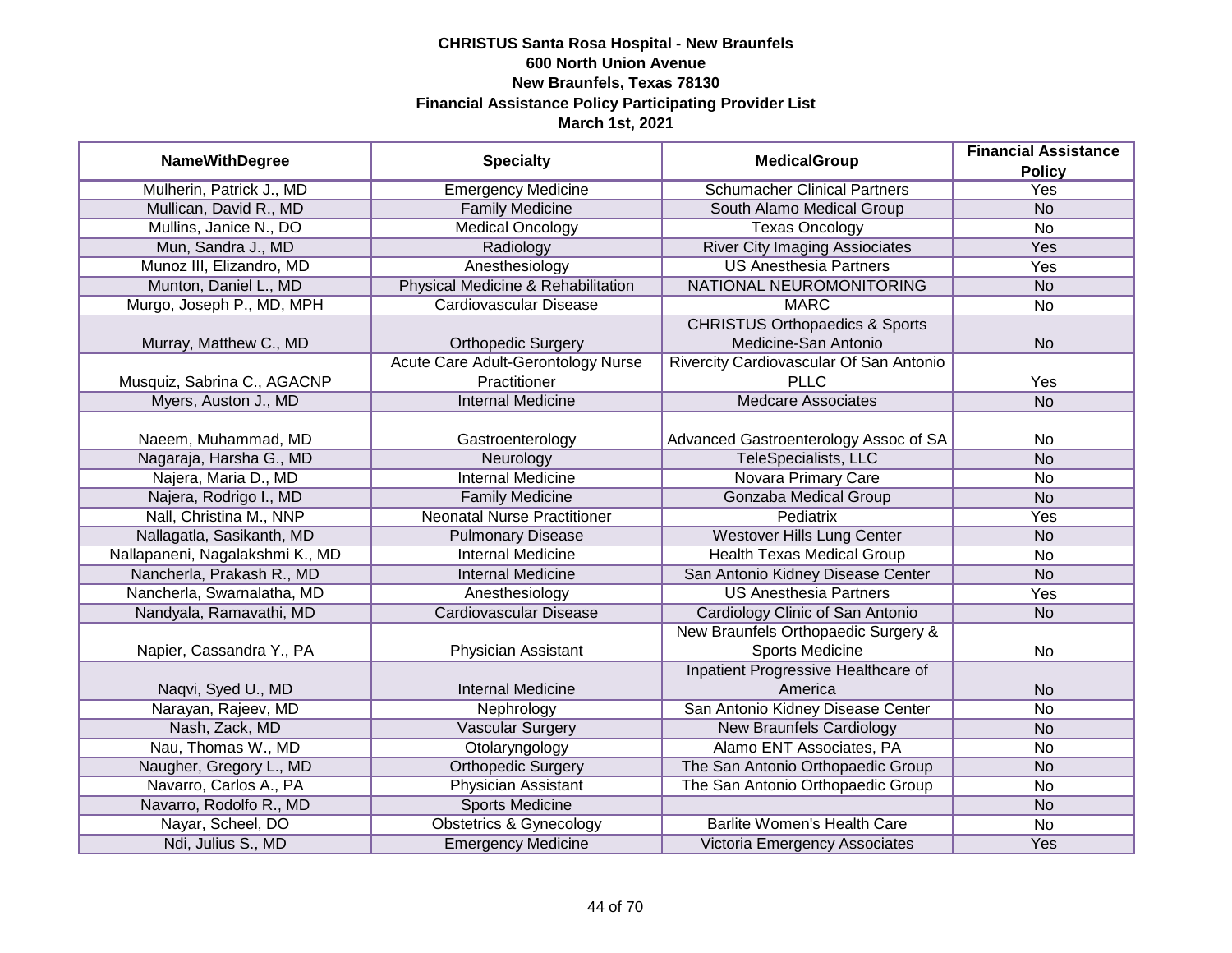| <b>NameWithDegree</b>        |                                        | <b>MedicalGroup</b>                     | <b>Financial Assistance</b> |
|------------------------------|----------------------------------------|-----------------------------------------|-----------------------------|
|                              | <b>Specialty</b>                       |                                         | <b>Policy</b>               |
| Neghme, Carlos A., MD        | Gastroenterology                       | <b>Tx Digestive Disease Consultants</b> | $\overline{No}$             |
|                              |                                        |                                         |                             |
| Negron, Roberto A., MD       | <b>Neurological Surgery</b>            | Neurosurgical Associates of San Antono  | <b>No</b>                   |
| Nelson, Gregory, FNP         | <b>Family Nurse Practitioner</b>       | Irvin Sahni MD, PA                      | $\overline{No}$             |
| Nelson, Jason, MD            | <b>Family Medicine</b>                 | <b>Hill Country Medical Associates</b>  | <b>No</b>                   |
| Nemarugommula, Vishal, MD    | <b>Family Medicine</b>                 | Alamo Physician Services, PLLC          | No                          |
| Nesbitt, Michael E., PA      | <b>Physician Assistant</b>             | <b>BAMC - Emergency Medicine</b>        | Yes                         |
|                              |                                        | South Texas Cardiothoracic and          |                             |
| New, Ronald B., MD           | <b>General Surgery</b>                 | <b>Vascular Associates</b>              | No                          |
| Newberry, Ryan K., DO, MPH   | <b>Emergency Medicine</b>              | Victoria Emergency Associates           | Yes                         |
| Newman, Richard K., MD       | Otolaryngology                         | ENT Clinics of San Antonio, PA          | No                          |
| Newman, Richard P., MD       | Neurology                              | TeleSpecialists, LLC                    | <b>No</b>                   |
| Newton, Lisa M., FNP         | <b>Family Nurse Practitioner</b>       | Vita Sana Clinic                        | <b>No</b>                   |
| Nguyen, Hinh D., MD          | <b>Cardiovascular Disease</b>          | South Texas Cardiology Institute        | <b>No</b>                   |
| Nguyen, Mary S., MD          | <b>Family Medicine</b>                 | <b>Medina Valley Family Practice</b>    | No                          |
| Nguyen, Nam-Vinh, MD         | Anesthesiology                         | <b>US Anesthesia Partners</b>           | Yes                         |
| Nguyen, Patrick, MD          | <b>General Surgery</b>                 | <b>UTHSCSA Department of Surgery</b>    | No                          |
|                              |                                        | San Antonio Pediatric Surgery           |                             |
| Nice, Tate, MD               | <b>General Surgery</b>                 | Associates                              | <b>No</b>                   |
| Nielsen, Peter E., MD        | Maternal-Fetal Medicine                | <b>BCM Physicians of San Antonio</b>    | No                          |
| Nieto Fonseca, Carlos A., MD | <b>Internal Medicine</b>               | Sound Physicians                        | Yes                         |
| Noack, Dana M., ACNP         | <b>Acute Care Nurse Practitioner</b>   |                                         | <b>No</b>                   |
| Nolan, Jamie L., DO          | <b>Obstetrics &amp; Gynecology</b>     | Institute for Women's Health            | <b>No</b>                   |
| Noland Jr., Robert E., MD    | <b>Family Medicine</b>                 | WellMed at Boerne                       | <b>No</b>                   |
| Noormohammadi, Omid, MD      | Anesthesiology                         | <b>US Anesthesia Partners</b>           | Yes                         |
|                              |                                        | Pedro Nosnik, MD/Head and Spine         |                             |
| Nosnik, Pedro, MD            | Neurology                              | Institute of Texas, PA                  | No                          |
| Notini, Jillian M., MD       | <b>Emergency Medicine</b>              | Victoria Emergency Associates           | Yes                         |
|                              |                                        | San Antonio Skin Care and Dermatology   |                             |
| Nutt, Terri J., MD           | Dermatology                            | Clinic                                  | No                          |
| Obeng, Kwame B., MD          | <b>Internal Medicine</b>               | <b>Envision Physician Services</b>      | N <sub>o</sub>              |
|                              |                                        |                                         |                             |
| Ocampo, Gloria L., MD        | Endocrinology, Diabetes and Metabolism | <b>DCOA Physician Associates</b>        | No                          |
| Ochoa Jr., Eloy, MD          | <b>Orthopedic Surgery</b>              | The San Antonio Orthopaedic Group       | N <sub>o</sub>              |
| Ochoa, Lyssa N., MD          | <b>Vascular Surgery</b>                |                                         | No                          |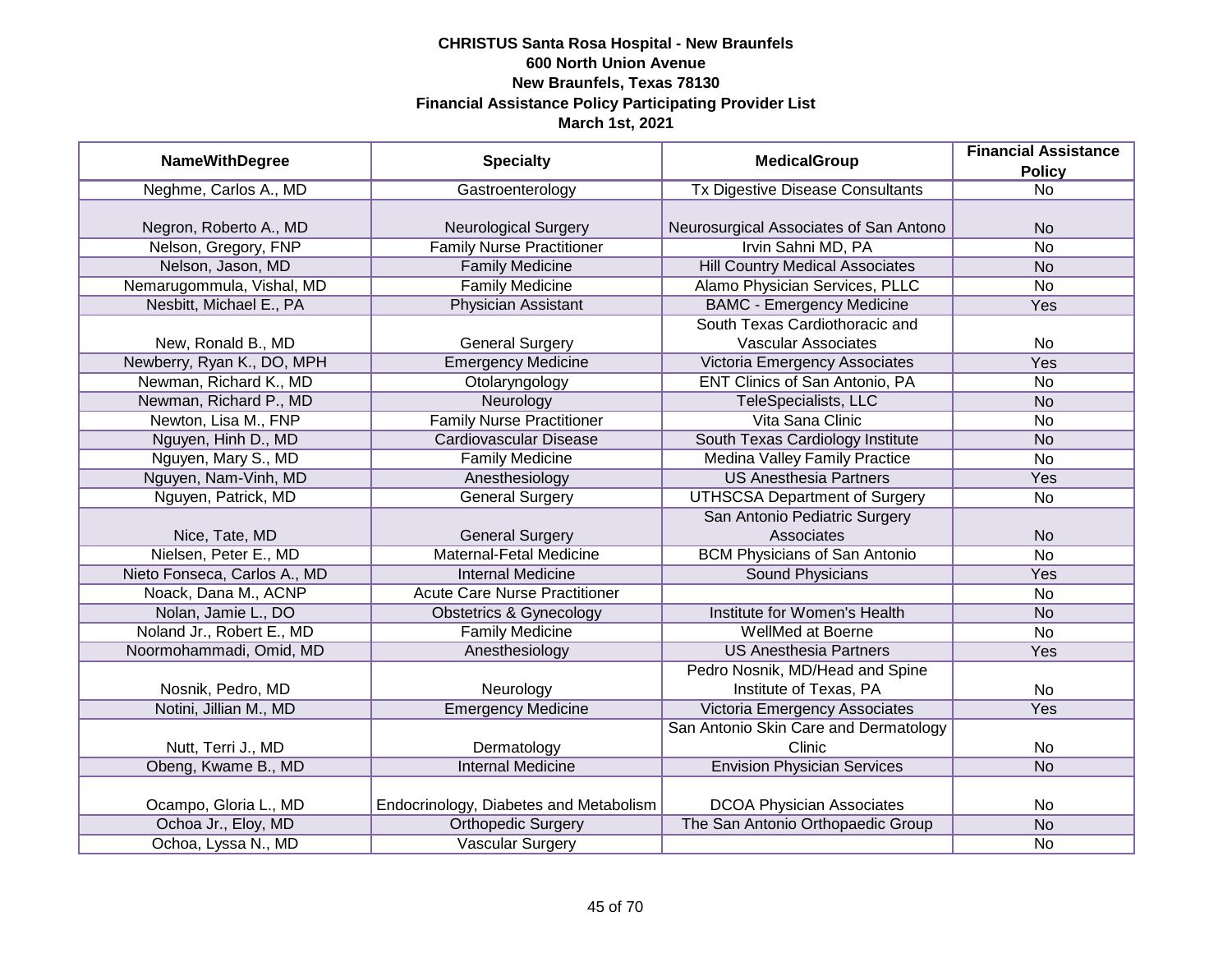|                              |                                            |                                            | <b>Financial Assistance</b> |
|------------------------------|--------------------------------------------|--------------------------------------------|-----------------------------|
| <b>NameWithDegree</b>        | <b>Specialty</b>                           | <b>MedicalGroup</b>                        | <b>Policy</b>               |
| Ogden, James D., DPM         | Podiatry                                   |                                            | N <sub>o</sub>              |
| Ogogor, Nkechi S., MD        | <b>Obstetrics &amp; Gynecology</b>         | River City Women's Health                  | <b>Yes</b>                  |
| O'Gorman, Gerald V., MD      | Anesthesiology                             | <b>US Anesthesia Partners</b>              | Yes                         |
| Ogunwole, Olabode C., MD     | Anesthesiology                             | <b>US Anesthesia Partners</b>              | <b>Yes</b>                  |
| Okolo, Ekene I., MD          | <b>Internal Medicine</b>                   | Sound Physicians                           | <b>Yes</b>                  |
| Olabiyi, Olawale, MD         | Pediatric Cardiology                       |                                            | No                          |
| Olarte Merida, Karen E., MD  | <b>Internal Medicine</b>                   | <b>Gonzaba Medical Group</b>               | <b>No</b>                   |
| Olsen, John J., MD           | Anesthesiology                             | <b>US Anesthesia Partners</b>              | <b>Yes</b>                  |
| Ombaba, Siang King, MD       | Anesthesiology                             | <b>US Anesthesia Partners</b>              | <b>Yes</b>                  |
| Omidvar, Kamran, MD          | <b>Internal Medicine</b>                   | Sound Physicians                           | Yes                         |
|                              |                                            | Inpatient Progressive Healthcare of        |                             |
| Ong, EE Sing A., ACNP        | <b>Acute Care Nurse Practitioner</b>       | America                                    | <b>No</b>                   |
|                              |                                            | River City Cardiovascular of San Antonio   |                             |
| Ontiveros, Margaret M., MD   | Cardiovascular Disease                     | <b>PLLC</b>                                | Yes                         |
| Opeola, Mobolaji M., MD      | Dermatology                                | <b>Westover Hills Dermatology</b>          | <b>No</b>                   |
| Oppeltz, Richard, MD         | <b>General Surgery</b>                     | <b>New Braunfels Specialty Clinic</b>      | No                          |
| Ortegon, Delio P., MD        | <b>Plastic Surgery</b>                     | San Antonio Cosmetic Surgery, PA           | <b>No</b>                   |
| Ortiz, Amil U., MD           | <b>Pediatrics</b>                          | <b>Pediatrix Medical Group</b>             | Yes                         |
| Ortiz, Gabriel, MD           | <b>Family Medicine</b>                     | <b>Health Texas Medical Group</b>          | <b>No</b>                   |
| Ortiz, Mauro, MD             | Cardiovascular Disease                     | Cardiology Clinic of San Antonio           | <b>No</b>                   |
| Ortiz-Romero, Sara E., MD    | <b>Diagnostic Radiology</b>                | <b>River City Imaging Associates</b>       | Yes                         |
| Ortiz-Varela, Gabriel C., MD | <b>Internal Medicine</b>                   | MedCede Physician Services, PLLC           | No                          |
| Osborne, John R., MD         | Radiology                                  | <b>River City Imaging Associates</b>       | Yes                         |
| Osuji, Nonyerem N., MD       | <b>Family Medicine</b>                     | CentroMed Noemi Galvan Eling Clinic        | No                          |
| Otero, Carmelo, MD           | Thoracic & Cardiac Surgery                 | <b>Surgical Specialists of San Antonio</b> | <b>No</b>                   |
| O'Toole, Megan C., DO        | <b>General Surgery</b>                     | <b>STARS Plastic Surgery</b>               | No                          |
| Ottesen, Alexander S., MD    | Anesthesiology                             | <b>USAP Texas South</b>                    | <b>No</b>                   |
|                              | Dentistry - Oral and Maxillofacial Surgery |                                            |                             |
| Ouellette, Albert L., DDS    | (Archived)                                 | Sonterra Pulmonary Consultants             | No                          |
| Overley, Scott H., MD        | Anesthesiology                             | <b>US Anesthesia Partners</b>              | Yes                         |
| Overman, Dorothy N., MD      | <b>Family Medicine</b>                     | <b>Hill Country Medical Associates</b>     | No                          |
|                              |                                            |                                            |                             |
| Owusu Jr., Anthony, MD       | <b>Orthopedic Surgery</b>                  | Next Generation Orthopadic & Spine Inst    | <b>No</b>                   |
| Oxford, Diana L., MD         | Anesthesiology                             | Tejas Anesthesia, P.A.                     | $\overline{No}$             |
| Paddock, Clark S., MD        | <b>Emergency Medicine</b>                  | Victoria Emergency Associates              | Yes                         |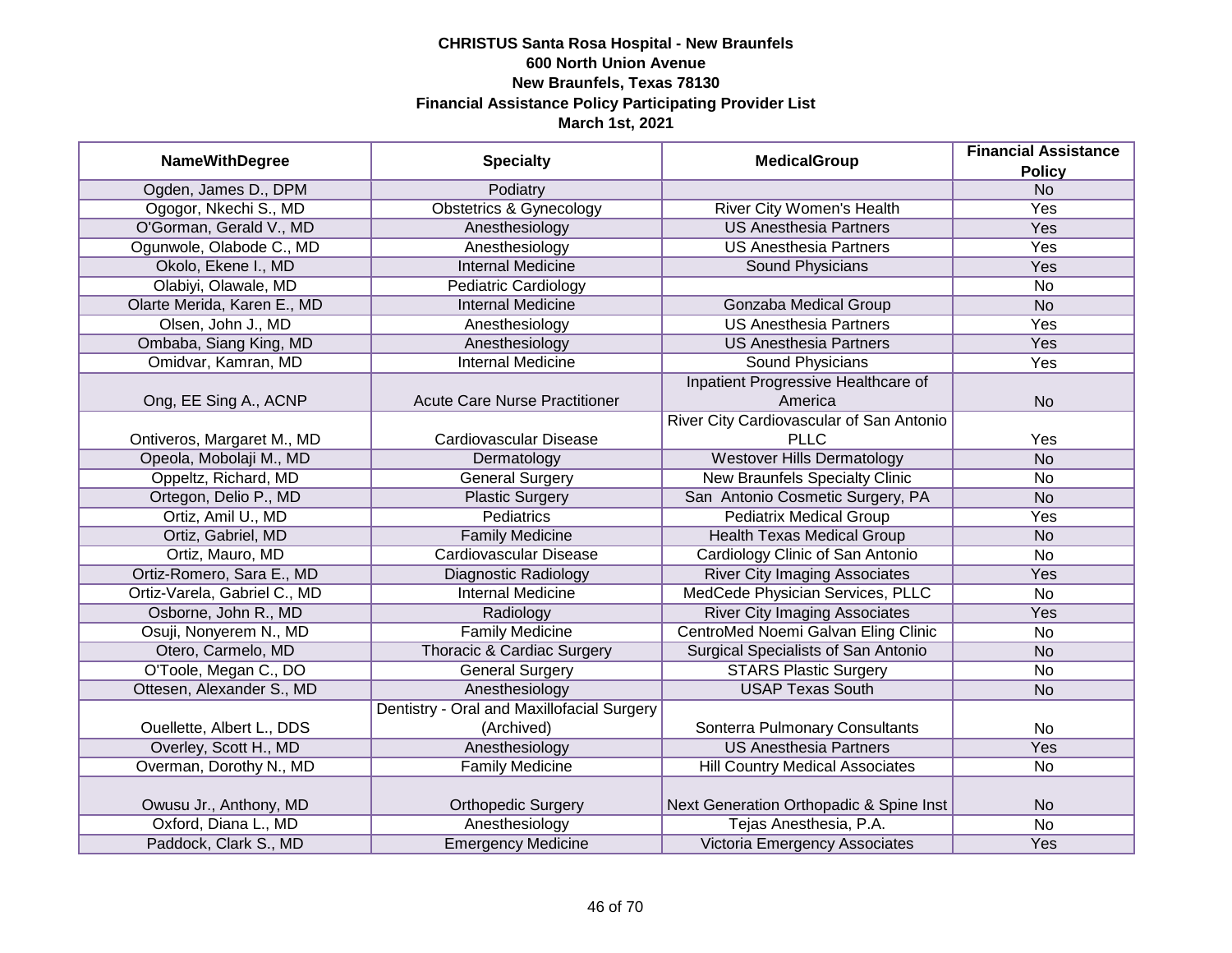| <b>NameWithDegree</b>           | <b>Specialty</b>                          | <b>MedicalGroup</b>                         | <b>Financial Assistance</b> |
|---------------------------------|-------------------------------------------|---------------------------------------------|-----------------------------|
|                                 |                                           |                                             | <b>Policy</b>               |
| Padilla, Adrian, MD             | <b>Internal Medicine</b>                  | <b>Sound Physicians</b>                     | <b>Yes</b>                  |
| Paez, Vladimir, MD              | <b>Internal Medicine</b>                  | <b>Inpatient Medicine Physicians PA</b>     | Yes                         |
| Pahlajani, Niraj H., MD         | <b>Radiation Oncology</b>                 | The START Center for Cancer Care            | $\overline{No}$             |
| Pak, Ho S., DO                  | <b>Internal Medicine</b>                  |                                             | <b>No</b>                   |
| Palacio, Carlos A., MD          | <b>Internal Medicine</b>                  | <b>Inpatient Care of South Texas</b>        | $\overline{No}$             |
| Palasota, Joseph A., MD         | Anesthesiology                            | <b>US Anesthesia Partners</b>               | Yes                         |
| Palmer, Richard D., MD          |                                           | Richard D Palmer, M.D.                      | No                          |
| Palomino, George, MD            | Cardiovascular Disease                    | Cardiology Clinic of San Antonio            | <b>No</b>                   |
|                                 |                                           | Diabetes & Glandular Disease Clinic,        |                             |
| Pamar, Vijayveer S., MD         | Endocrinology, Diabetes and Metabolism    | P.A.                                        | No                          |
| Panday, Manoj M., MD            | <b>Clinical Cardiac Electrophysiology</b> | <b>UTHSCSA Cardiology</b>                   | <b>No</b>                   |
| Pandey, Aashish K., MD          | Nephrology                                | Renal Associates, PA                        | No                          |
| Pandya, Mayank, MD              | <b>Obstetrics &amp; Gynecology</b>        | Pandya Medical PA                           | <b>No</b>                   |
| Pandya, Vrunda, MD              | Anesthesiology                            | Alliance Spine and Pain Management          | No                          |
| Panicco, Preston J., DPM        | Podiatry                                  | San Antonio Podiatry Associates             | <b>No</b>                   |
| Panther, Randy L., MD           | <b>Internal Medicine</b>                  |                                             | No                          |
|                                 |                                           | South Texas Oncology & Hematology,          |                             |
| Papadopoulos, Kyriakos P., MD   | Hematology                                | <b>PLLC</b>                                 | <b>No</b>                   |
| Pappoe, Timothy A., MD          | Neonatal-Perinatal Medicine               | Pediatrix Medical Group- Mednax             | Yes                         |
| Parente, Lynn T., MD            | <b>Obstetrics &amp; Gynecology</b>        |                                             | <b>No</b>                   |
| Parente, William T., MD         | <b>Emergency Medicine</b>                 | Victoria Emergency Associates               | Yes                         |
| Parikh, Pratik K., MD           | <b>Pediatrics</b>                         | <b>Pediatrix Medical Group</b>              | Yes                         |
| Parikh, Valay, MD               | <b>Clinical Cardiac Electrophysiology</b> | <b>BHS Physician Network</b>                | <b>No</b>                   |
|                                 |                                           | <b>Real Time Neuromonitoring Associates</b> |                             |
| Parker, John A., MD             | Neurology                                 | of CA                                       | <b>No</b>                   |
| Parodi, Aldo A., MD             | <b>Critical Care Medicine</b>             | Aldo Ambrosio Parodi MD, PA                 | <b>No</b>                   |
| Parra, Ernesto O., MD           | <b>Family Medicine</b>                    | <b>CentroMed South Park Clinic</b>          | <b>No</b>                   |
| Parra, Norma G., MD             | <b>Family Medicine</b>                    | <b>CentroMed South Park Clinic</b>          | <b>No</b>                   |
|                                 |                                           |                                             |                             |
| Parsons, William T., MD         | Dermatology                               | Dermatology Associates of San Antonio       | <b>No</b>                   |
|                                 |                                           | <b>Texas Digestive Disease Consultants,</b> |                             |
| Pascual-Gonzales, Hazel V., FNP | <b>Family Nurse Practitioner</b>          | <b>PLLC</b>                                 | Yes                         |
| Patel, Amit I., MD              | <b>Obstetrics &amp; Gynecology</b>        |                                             | <b>No</b>                   |
| Patel, Chirag M., MD            | <b>Internal Medicine</b>                  | <b>Texas Digestive Disease Consultants</b>  | Yes                         |
| Patel, Jatin N., DO             | <b>Pediatric Cardiology</b>               | Alamo Childrens Heart Center                | <b>No</b>                   |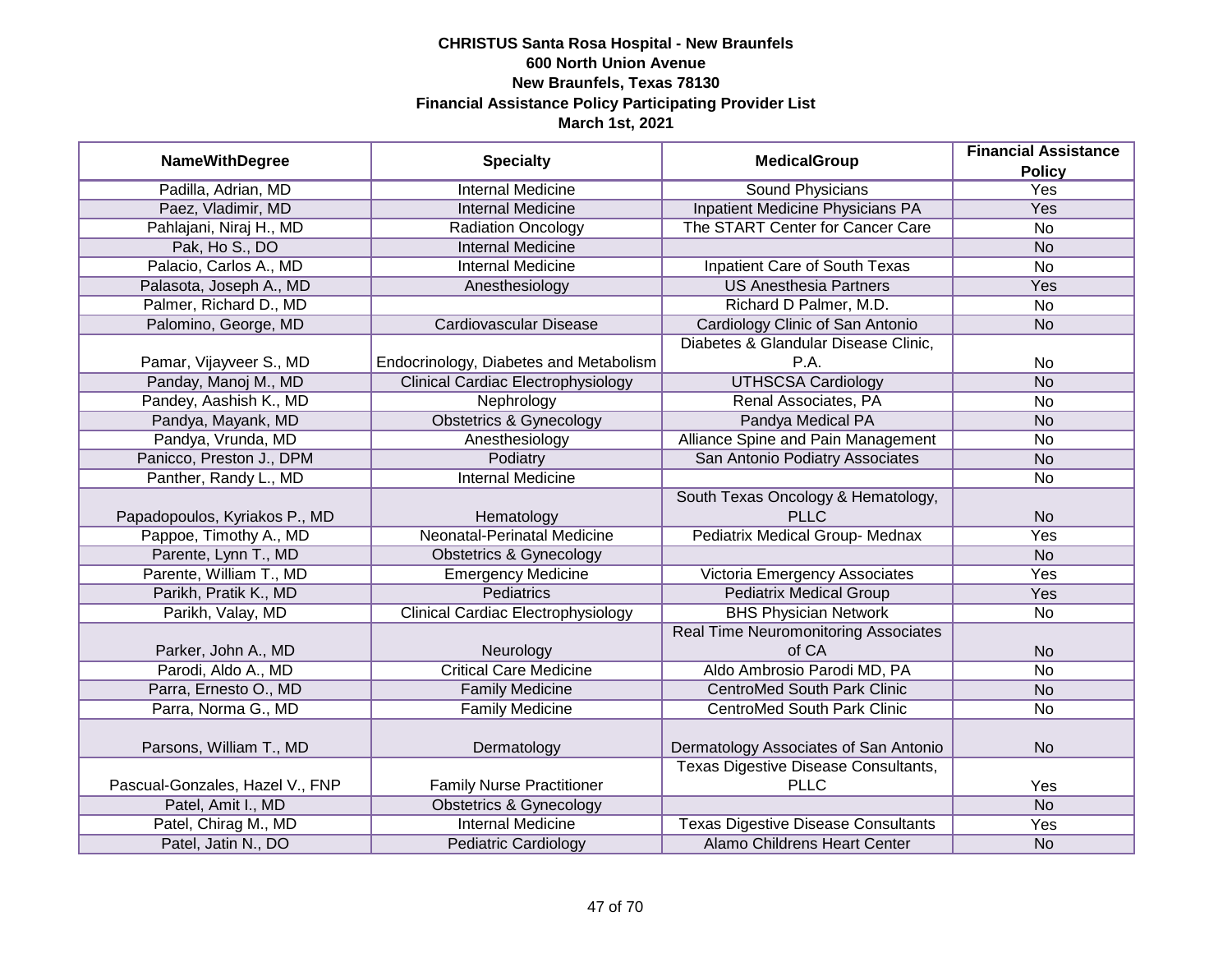| <b>NameWithDegree</b>      | <b>Specialty</b>                     | <b>MedicalGroup</b>                        | <b>Financial Assistance</b> |
|----------------------------|--------------------------------------|--------------------------------------------|-----------------------------|
|                            |                                      |                                            | <b>Policy</b>               |
| Patel, Jigar, MD           | <b>Internal Medicine</b>             | MedCare Associates, PA                     | $\overline{No}$             |
| Patel, Kirtan R., MD       | Psychiatry                           |                                            | <b>No</b>                   |
| Patel, Lajja J., MD        | <b>Internal Medicine</b>             | Medcede Physician Services                 | <b>No</b>                   |
| Patel, Mihir V., MD        | <b>Internal Medicine</b>             | <b>Sound Physicians</b>                    | Yes                         |
| Patel, Neela K., MD        | <b>Family Medicine</b>               | <b>UT Medicine Senior Health</b>           | No                          |
|                            |                                      |                                            |                             |
| Patel, Neil A., MD         | <b>Internal Medicine</b>             | Complete Care Medical Associates PLLC      | <b>No</b>                   |
| Patel, Neil J., MD         | Neurology                            | Telespecialists                            | <b>No</b>                   |
| Patel, Roshni M., DO       | <b>Internal Medicine</b>             |                                            | <b>No</b>                   |
| Patel, Sandeep N., DO      | Gastroenterology                     | UT Health- Transplant Center               | No                          |
|                            |                                      | Rivercity Cardiovascular of San Antonio,   |                             |
| Patel, Shalin S., MD       | Cardiovascular Disease               | <b>PLLC</b>                                | Yes                         |
| Pathapati, Raja S., MD     | <b>Internal Medicine</b>             | <b>Envision Physician Services</b>         | <b>No</b>                   |
| Pattabiraman, Pavithra, MD | <b>Internal Medicine</b>             | <b>Sound Physicians</b>                    | Yes                         |
| Patterson, Jerry W., DPM   | Podiatry                             |                                            | <b>No</b>                   |
| Paul, Jeffrey V., MD       | Neonatal-Perinatal Medicine          | <b>Pediatrix Medical Group</b>             | Yes                         |
| Paulson, Stephen M., MD    | <b>Emergency Medicine</b>            | <b>Victoria Emergency Associates</b>       | Yes                         |
| Payne, Miles N., MD        | Anesthesiology                       | <b>US Anesthesia Partners</b>              | Yes                         |
|                            |                                      | Inpatient Progressive Healthcare of        |                             |
| Paz, Jesica B., FNP        | <b>Family Nurse Practitioner</b>     | America                                    | No                          |
| Pearce, Steven G., MD      | Gastroenterology                     | <b>Texas Digestive Disease Consultatns</b> | Yes                         |
| Pecha, Marc D., MD         | Physical Medicine & Rehabilitation   | The Rehabilitation Group, PA               | No                          |
| Peck, Michael, MD          | <b>Vascular Surgery</b>              | <b>Peripheral Vascular Assoicates</b>      | <b>No</b>                   |
| Pelzl, Jon T., MD          | <b>General Surgery</b>               | <b>General Surgical Associates</b>         | No                          |
| Pena, Fernando J., MD      | Anesthesiology                       | Tejas Anesthesia, P.A.                     | <b>No</b>                   |
|                            |                                      | San Antonio Kidney Disese Center           |                             |
| Penagaluru, Neena M., MD   | Nephrology                           | Physicians Group, P.L.L.C.                 | No                          |
| Pendon, Joseph D., MD      | <b>Emergency Medicine</b>            | Victoria Emergency Associates              | Yes                         |
| Penshorn, Duane A., MD     | <b>Emergency Medicine</b>            | Victoria Emergency Associates              | Yes                         |
| Pequeno, Michael A., ACNP  | <b>Acute Care Nurse Practitioner</b> | <b>River City Cardiovasular Group</b>      | Yes                         |
| Perches, David, MD         | Anesthesiology                       | <b>US Anesthesia Partners</b>              | Yes                         |
| Percival, Thomas J., MD    | <b>Cardiothoracic Surgery</b>        | South Texas Cadiothoracic                  | <b>No</b>                   |
| Perez Jr., Rolando, MD     | <b>Family Medicine</b>               | <b>Alon Family Health</b>                  | No                          |
| Perez, Cristobal E., PA    | Physician Assistant                  | Victoria Emergency Associates              | Yes                         |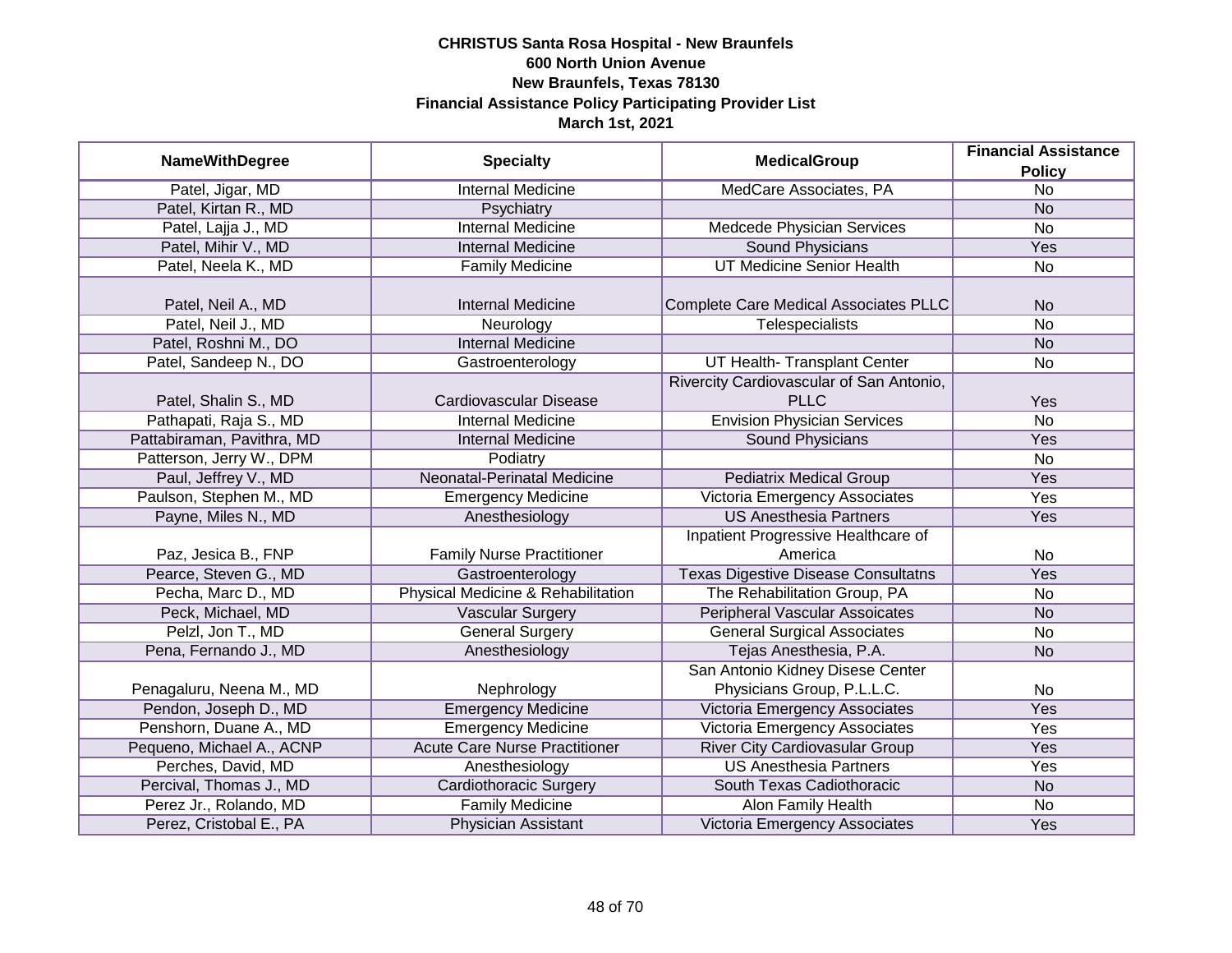| <b>NameWithDegree</b>          | <b>Specialty</b>                   | <b>MedicalGroup</b>                         | <b>Financial Assistance</b><br><b>Policy</b> |
|--------------------------------|------------------------------------|---------------------------------------------|----------------------------------------------|
|                                |                                    | The San Antonio Orthopaedic Group,          |                                              |
| Perez, Luis D., PA             | Physician Assistant                | <b>LLP</b>                                  | <b>No</b>                                    |
| Perez, Rene, MD                | <b>Obstetrics &amp; Gynecology</b> | Alamo Women's OB/GYN                        | $\overline{No}$                              |
| Perez, Richard R., DPM         | Podiatry                           | San Antonio Podiatry Associates             | <b>No</b>                                    |
| Pergola, Pablo E., MD          | Nephrology                         | Renal Associates, PA                        | <b>No</b>                                    |
| Perretta, Peter T., MD         | Anesthesiology                     | <b>US Anesthesia Partners</b>               | Yes                                          |
| Peterson, Richard M., MD       | <b>General Surgery</b>             | UT Medicine San Antonio                     | N <sub>o</sub>                               |
| Pettyjohn, Edward W., MD       | <b>Orthopedic Surgery</b>          | South Texas Spinal Clinic, PA               | <b>No</b>                                    |
| Peveto, Rodney V., MD          | Radiology                          | <b>River City Imaging Associates</b>        | Yes                                          |
| Pham, Kim, MD                  | Anesthesiology                     | <b>US Anesthesia Partners</b>               | Yes                                          |
| Pham, Viet H., MD              | Otolaryngology                     |                                             | <b>No</b>                                    |
| Phelps, Christopher I., MD     | <b>Orthopedic Surgery</b>          | Orthopaedic Performance Institute, PLLC     | <b>No</b>                                    |
| Phillips, Christopher W., MD   | <b>Emergency Medicine</b>          | Victoria Emergency Associates               | Yes                                          |
|                                |                                    | Alamo Brain and Spine Neurosurgery          |                                              |
| Phillips, Scott B., MD         | <b>Neurological Surgery</b>        | Center                                      | No                                           |
|                                |                                    | Rivercity Cardiovascular Of San Antonio     |                                              |
| Pickett, Christopher, MD       | <b>Internal Medicine</b>           | <b>PLLC</b>                                 | Yes                                          |
| Pierce, Jessica L., MD         | Nephrology                         | Renal Associates, PA                        | <b>No</b>                                    |
| Pierce, Maria R., MD           | <b>Neonatal-Perinatal Medicine</b> | <b>Pediatrix Medical Group</b>              | Yes                                          |
| Pilcher Jr., John A., MD       | <b>General Surgery</b>             | Sage Bariatric                              | <b>No</b>                                    |
| Pina, Daniel N., MD            | Anesthesiology                     | <b>US Anesthesia Partners</b>               | Yes                                          |
| Pinkston, Sheila R., MD        | <b>Family Medicine</b>             | <b>Family Medical Home</b>                  | <b>No</b>                                    |
| Pipkin III, Charles S., MD     | <b>Orthopedic Surgery</b>          | So. Tx. Spinal Clinic, PA                   | <b>No</b>                                    |
| Pirmohamed, Fermina A., MD     | Neurology                          | Telespecialists                             | <b>No</b>                                    |
| Plancher, Joao Mc-Oneil N., MD | Neurology                          | <b>Telespecialists LLC</b>                  | <b>No</b>                                    |
| Platt, Phillip L., NNP         | <b>Neonatal Nurse Practitioner</b> | <b>Pediatrix Medical Group</b>              | Yes                                          |
| Pola, Bharath, DO              | <b>Internal Medicine</b>           | <b>HealthTexas Medical Group</b>            | <b>No</b>                                    |
| Polanco, Alexandria T., FNP    | <b>Family Nurse Practitioner</b>   | <b>Texas Neurosurgical Spine</b>            | <b>No</b>                                    |
| Pollak, Richard A., DPM        | Podiatry                           | San Antonio Podiatry Associates, P.C.       | <b>No</b>                                    |
| Pollard, Trevor G., MD         | Anesthesiology                     | Tejas Anesthesia, P.A.                      | <b>No</b>                                    |
| Pollono, Eduardo N., MD        | <b>Cardiovascular Disease</b>      | <b>Heart and Vascular Institue of Texas</b> | N <sub>o</sub>                               |
| Poole Jr., Rex D., MD          | <b>Family Medicine</b>             | Victoria Emergency Associates               | Yes                                          |
| Poordad, Fred F., MD           | <b>Transplant Hepatology</b>       | <b>Texas Liver Insititue</b>                | <b>No</b>                                    |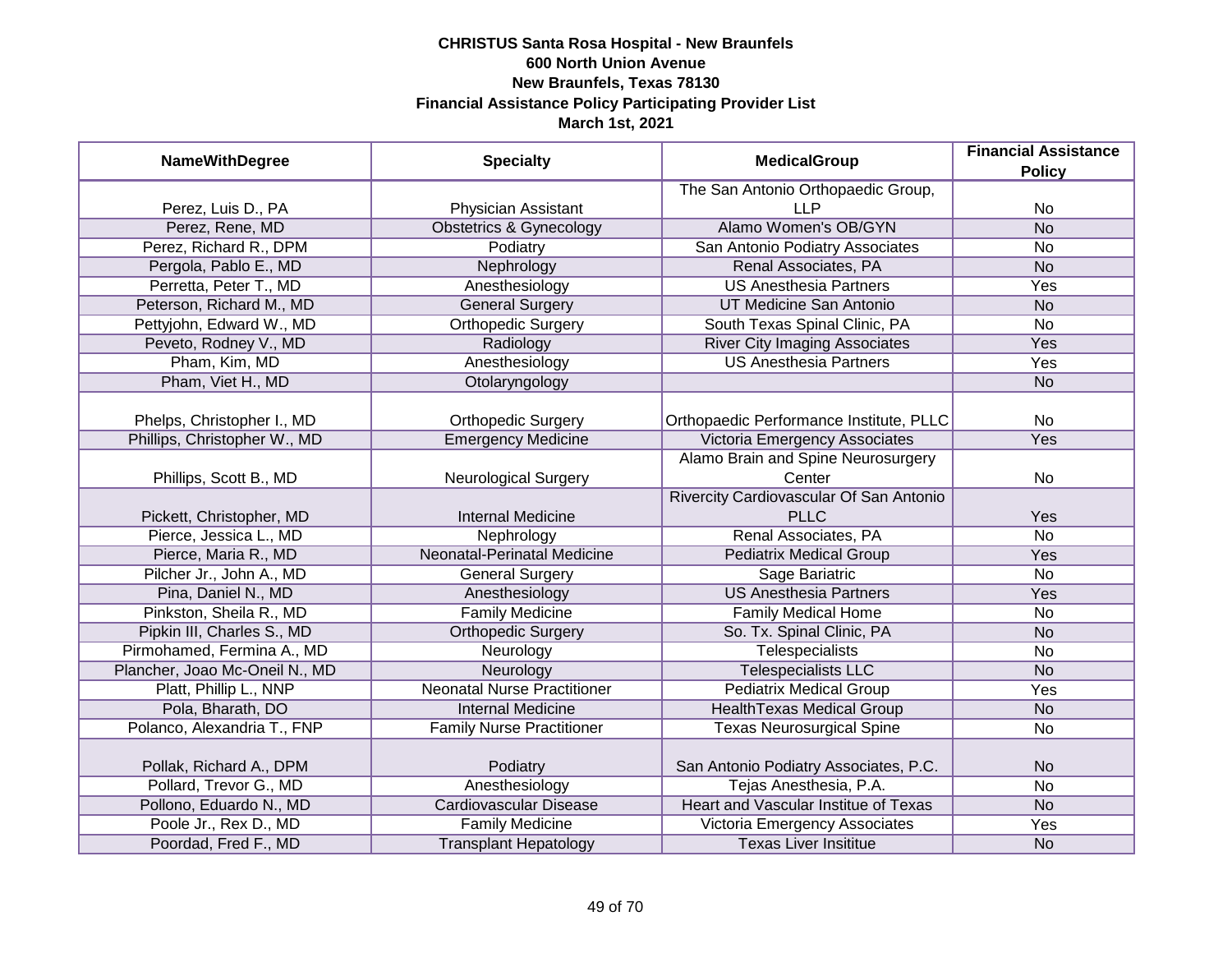| <b>NameWithDegree</b>               |                                    | <b>MedicalGroup</b>                         | <b>Financial Assistance</b> |
|-------------------------------------|------------------------------------|---------------------------------------------|-----------------------------|
|                                     | <b>Specialty</b>                   |                                             | <b>Policy</b>               |
| Porisch, Mary E., MD                | <b>Pediatric Cardiology</b>        | <b>Pediatric Cardiology Associates</b>      | $\overline{No}$             |
| Porres Aguilar, Mateo, MD           | <b>Internal Medicine</b>           | <b>Sound Physicians</b>                     | Yes                         |
| Porter, Carlos, MD                  | <b>Family Medicine</b>             | <b>Porter Medical Associates</b>            | No                          |
|                                     |                                    | <b>Real Time Neuromonitoring Associates</b> |                             |
| Porter, Douglas, MD                 | Neurology                          | of CA                                       | <b>No</b>                   |
| Portillo, Raul M., MD               | <b>Medical Oncology</b>            | <b>Texas Oncology</b>                       | <b>No</b>                   |
|                                     |                                    | New Braunfels Orthopaedic & Sports          |                             |
| Post, Richard J., MD                | <b>Orthopedic Surgery</b>          | Medicine                                    | <b>No</b>                   |
| Postell, Autumn F., PA              | <b>Physician Assistant</b>         | Victoria Emergency Associates               | Yes                         |
| Pounds, Lori C., MD                 | <b>Vascular Surgery</b>            | <b>UTHSCSA Surgery Department</b>           | <b>No</b>                   |
| Powers, George C., MD               | Neonatal-Perinatal Medicine        | <b>Pediatrix Medical Group</b>              | Yes                         |
| Prado, Stephanie M., MD             | Physical Medicine & Rehabilitation | <b>BAPTIST HEALTH</b>                       | <b>No</b>                   |
|                                     |                                    | Digestive Diseases Center of South          |                             |
| Prazak, Jan C., MD                  | Gastroenterology                   | Texas                                       | No                          |
| Prezas, Richard, MD                 | <b>Family Medicine</b>             | <b>WellMed Medical Management</b>           | <b>No</b>                   |
| Prieto, James H., MD                | <b>General Surgery</b>             |                                             | No                          |
| Prieto, Luis G., MD                 | <b>Obstetrics &amp; Gynecology</b> |                                             | <b>No</b>                   |
| Propper, Brandon W., MD             | Vascular Surgery                   | <b>Peripheral Vascular Assoicates</b>       | No                          |
|                                     |                                    | Gastroenterology Consultants Of San         |                             |
| Pruitt, Alejandro, MD               | Gastroenterology                   | Antonio, P.A.                               | <b>No</b>                   |
| Pruthi, Deepak K., MD               | Urology                            | <b>UTHSCSA</b>                              | <b>No</b>                   |
| Puckett, James A., NNP              | <b>Neonatal Nurse Practitioner</b> | <b>Pediatrix Medical Group</b>              | Yes                         |
| Puente-Cuellar, Napoleon A., MD     | <b>Pulmonary Disease</b>           | <b>Texas IPC PLLC</b>                       | No                          |
| Puri, Muhammad Rehan A., MD         | Psychiatry                         |                                             | <b>No</b>                   |
| Quezada, Carlos E., MD              | <b>Obstetrics &amp; Gynecology</b> | Santa Rosa Family Health Center             | <b>No</b>                   |
| Quintela, Heather, MD               | Anesthesiology                     | <b>US Anesthesia Partners</b>               | Yes                         |
| Quintero, Vicente, MD               | Dermatology                        |                                             | <b>No</b>                   |
| Racey, Jeremy C., MD                | <b>Emergency Medicine</b>          | Victoria Emergency Associates               | Yes                         |
| Rackley, Tanya M., MD               | Pediatrics                         | Christus Pediatric Physician Group          | No                          |
| Rafie, Abraham D., MD               | Radiology                          | <b>River City Imaging Associates</b>        | Yes                         |
| Rajani, Rajiv, MD                   | <b>Orthopedic Surgery</b>          | <b>UT Health San Antonio</b>                | No                          |
| Raju, Gaayana A., MD                | <b>Pediatric Urology</b>           | Peditaric Urology of San Antonio            | <b>No</b>                   |
| Rakowczyk, Robert W., MD            | <b>Family Medicine</b>             | <b>CHRISTUS Family Medicine Oak Run</b>     | No                          |
| Ramakrishnarao, Veerakaputra R., MD | <b>Obstetrics &amp; Gynecology</b> | <b>OB/GYN &amp; Anesthesia Associates</b>   | <b>No</b>                   |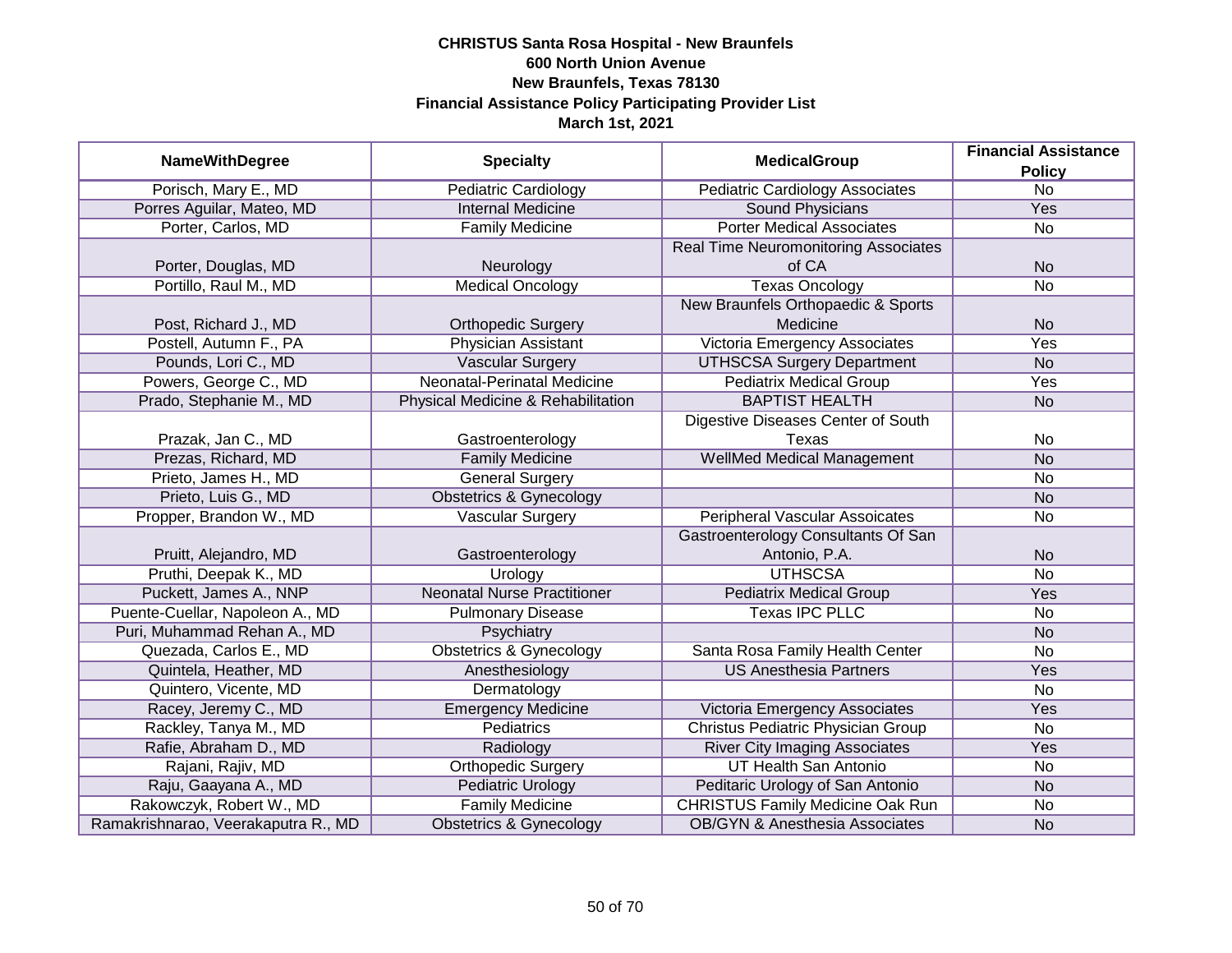| <b>NameWithDegree</b>     | <b>Specialty</b>                          | <b>MedicalGroup</b>                       | <b>Financial Assistance</b><br><b>Policy</b> |
|---------------------------|-------------------------------------------|-------------------------------------------|----------------------------------------------|
|                           |                                           | Cardiovascular Institute of South Texas,  |                                              |
| Rambod, Mehdi, MD         | <b>Interventional Cardiology</b>          | <b>PLLC</b>                               | <b>No</b>                                    |
|                           |                                           | Neurodiagnostics & Neuromonitoring        |                                              |
| Ramirez, Carmen T., MD    | Neurology                                 | Institute, Inc.                           | <b>No</b>                                    |
| Ramirez, Danielle, MD     | <b>Pediatrics</b>                         | <b>Pediatrix Medical Group</b>            | <b>Yes</b>                                   |
| Ramirez, Ricardo, MD      | Anesthesiology                            | <b>US Anesthesia Partners</b>             | Yes                                          |
| Ramirez, Robert R., MD    | <b>Internal Medicine</b>                  |                                           | <b>No</b>                                    |
| Ramos, Jose A., ACNP      | <b>Acute Care Nurse Practitioner</b>      | Medcede Physicians Services               | <b>No</b>                                    |
| Ramos, Luis R., MD        | Anesthesiology                            | <b>US Anesthesia Partners</b>             | Yes                                          |
|                           |                                           | Inpatient Progressive Healthcare of       |                                              |
| Ramos, MaryBelle, AGACNP  | <b>Acute Care Nurse Practitioner</b>      | America                                   | <b>No</b>                                    |
| Ramos, Susanne E., NNP    | <b>Neonatal Nurse Practitioner</b>        | <b>Pediatrix Medical Group</b>            | Yes                                          |
| Rana, Chaula J., MD       | Physical Medicine & Rehabilitation        | The Rehabilitation Group, PA              | <b>No</b>                                    |
| Rana, Pauravi J., MD      | Psychiatry                                | Asana Integrated Medical Group            | No                                           |
|                           |                                           |                                           |                                              |
| Ransom, John J., DPM      | Podiatry                                  | New Braunfels Podiatry Associates, LLC    | <b>No</b>                                    |
| Rao, Aparna, MD           | <b>Internal Medicine</b>                  | <b>Advinity Hospitalist Group</b>         | <b>No</b>                                    |
| Rasch, Deborah K., MD     | Anesthesiology                            | Tejas Anesthesia, P.A.                    | <b>No</b>                                    |
| Rastrelli, Leonard M., MD | Anesthesiology                            | Tejas Anesthesia, P.A.                    | <b>No</b>                                    |
| Raza, Shakeel, MD         | Psychiatry                                | <b>Health Link Now</b>                    | <b>No</b>                                    |
| Razeq, Reem, PA           | Physician Assistant                       | <b>Innovative Spine</b>                   | No                                           |
|                           |                                           | San Antonio Kidney Disease Center         |                                              |
| Rebollar, Caridad M., MD  | Nephrology                                | Physicians Group, P.L.L.C.                | <b>No</b>                                    |
| Reddy, Bal T., MD         | <b>Cardiovascular Disease</b>             | South Texas Cardiology Institute          | <b>No</b>                                    |
| Reddy, Nagakrishna, MD    | <b>Obstetrics &amp; Gynecology</b>        | <b>New Braunfels OB/GYN</b>               | <b>No</b>                                    |
| Reddy, Uma C., MD         | Radiology                                 | <b>River City Imaging Associates</b>      | Yes                                          |
|                           | Interventional Radiology and Diagnostic   |                                           |                                              |
| Reddy, Venkat R., MD      | Radiology                                 | <b>River City Imaging Associates</b>      | Yes                                          |
| Reeves JR, William E., MD | <b>Family Medicine</b>                    | <b>Hill Country Medical Associates</b>    | <b>No</b>                                    |
| Reich, Stephen S., MD     | <b>Clinical Cardiac Electrophysiology</b> | Arrhythmia Associates of South Texas      | <b>No</b>                                    |
| Remo, Julie M., MD        | Cardiovascular Disease                    | <b>Mission Cardiovascular Consultants</b> | <b>No</b>                                    |
| Renganathan, Usha, MD     | <b>Family Medicine</b>                    | <b>Sound Physicians</b>                   | <b>Yes</b>                                   |
| Rensch, Michael J., MD    | Gastroenterology                          | <b>Hill Country Digestive Health</b>      | <b>No</b>                                    |
| Renshaw, John S., MD      | <b>Medical Oncology</b>                   |                                           | <b>No</b>                                    |
| Reyburn, Brent, DO        | <b>Neonatal-Perinatal Medicine</b>        | <b>Pediatrix Medical Group</b>            | Yes                                          |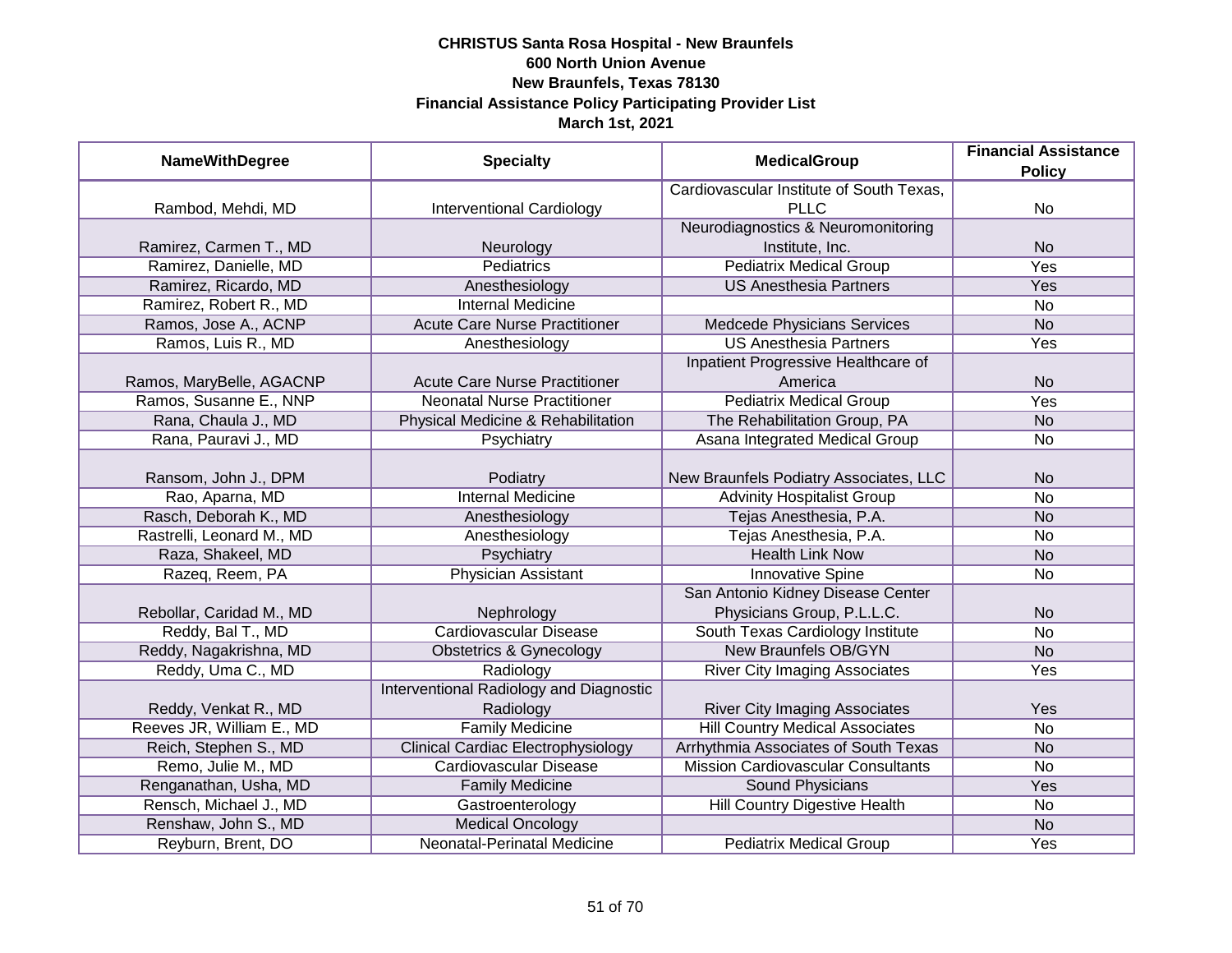|                                |                                      |                                         | <b>Financial Assistance</b> |
|--------------------------------|--------------------------------------|-----------------------------------------|-----------------------------|
| <b>NameWithDegree</b>          | <b>Specialty</b>                     | <b>MedicalGroup</b>                     | <b>Policy</b>               |
| Reyes Almodovar, Ramon G., MD  | <b>Family Medicine</b>               | <b>Bandera Family Health Care</b>       | N <sub>o</sub>              |
| Reyes Jr., Guy E., MD          | <b>Orthopedic Surgery</b>            | <b>Alamo Orthopedics</b>                | $\overline{No}$             |
| Reyes, Connie C., GNP          | <b>Acute Care Nurse Practitioner</b> |                                         | <b>No</b>                   |
| Reyes, Erasmo A., MD           | <b>Emergency Medicine</b>            | Victoria Emergency Associates           | <b>Yes</b>                  |
| Reyes, Guillermo A., MD        | <b>Interventional Cardiology</b>     | Cardiology of San Antonio, PA           | N <sub>o</sub>              |
| Rezendes, Catherine, DPM       | Podiatry                             |                                         | No                          |
|                                |                                      | South Texas Orthopaedic & Spinal        |                             |
| Richardson, Kevin D., DO       | <b>Orthopedic Surgery</b>            | Surgery                                 | <b>No</b>                   |
| Richmond Jr., George M., MD    | <b>Family Medicine</b>               | Metropolitan Family Practice, P.A.      | <b>No</b>                   |
|                                |                                      | Pathology Associates of San Antonio,    |                             |
| Richmond, Abby M., MD          | Anatomic & Clinical Pathology        | <b>LLP</b>                              | Yes                         |
| Richmond, Cliff M., MD         | Anatomic & Clinical Pathology        | Pathology Associates of San Antonio     | Yes                         |
|                                |                                      | San Antonio Preventative and Diagnostic |                             |
| Riddoch, Mark D., MD           | <b>Internal Medicine</b>             | Medicine                                | <b>No</b>                   |
| Rider, David M., MD            | <b>Family Medicine</b>               | <b>Guadalupe Family Health</b>          | <b>No</b>                   |
| Riordan, Katherine C., MD      | Neurology                            | <b>TeleSpecialists, LLC</b>             | <b>No</b>                   |
| Rios, Marivel, MD              | Anesthesiology                       | <b>US Anesthesia Partners</b>           | Yes                         |
| Rios, Rolando E., MD           | <b>Emergency Medicine</b>            | Victoria Emergency Associates           | Yes                         |
| Rios, Ruben, MD                | Anesthesiology                       | <b>US Anesthesia Partners</b>           | Yes                         |
|                                |                                      | Trinity Adult and Pediatric Orthopedic  |                             |
| Ritchie, Eric R., MD           | <b>Orthopedic Surgery</b>            | <b>Specialists</b>                      | <b>No</b>                   |
| Rivera Jr., Ernesto M., FNP    | <b>Family Nurse Practitioner</b>     | <b>Wound Centrics, LLC</b>              | No                          |
| Rivera, Santos M., PA          | <b>Physician Assistant</b>           | <b>Surgery Professionals</b>            | <b>No</b>                   |
| Rivera, Susan Y., MD           | <b>Obstetrics &amp; Gynecology</b>   | <b>Baylor College of Medicine</b>       | No                          |
| Rizvi, Rabab, MD               | Psychiatry                           | <b>Health Link Now</b>                  | <b>No</b>                   |
| Rizvi, Syed Z., MD             | <b>Vascular Surgery</b>              | <b>Peripheral Vascular Associates</b>   | <b>No</b>                   |
| Rizzo, Brandy M., FNP          | <b>Family Nurse Practitioner</b>     | <b>Victoria Emergency Services</b>      | Yes                         |
| Robbins, Mark P., DO           | Undersea & Hyperbaric Medicine       | Wound Healing Associates, PLLC          | <b>No</b>                   |
| Roberts, David A., MD          | <b>Orthopedic Surgery</b>            | South Texas Spinal Clinic, PA           | <b>No</b>                   |
|                                |                                      | San Antonio Pediatric Surgery           |                             |
| Robertson, Frank M., MD        | <b>Pediatric Surgery</b>             | Associates                              | <b>No</b>                   |
| Robertson, Mark C., MD         | Anesthesiology                       | <b>US Anesthesia Partners</b>           | Yes                         |
| Robertson, Timothy L., NNP     | <b>Neonatal Nurse Practitioner</b>   | <b>Pediatrix Medical Group</b>          | Yes                         |
| Robinson, Joe D., MD           | Anesthesiology                       | <b>US Anesthesia Partners</b>           | Yes                         |
| Rodriguez IV, Francisco B., MD | <b>Thoracic Surgery</b>              | Delta Locum Tenans                      | No                          |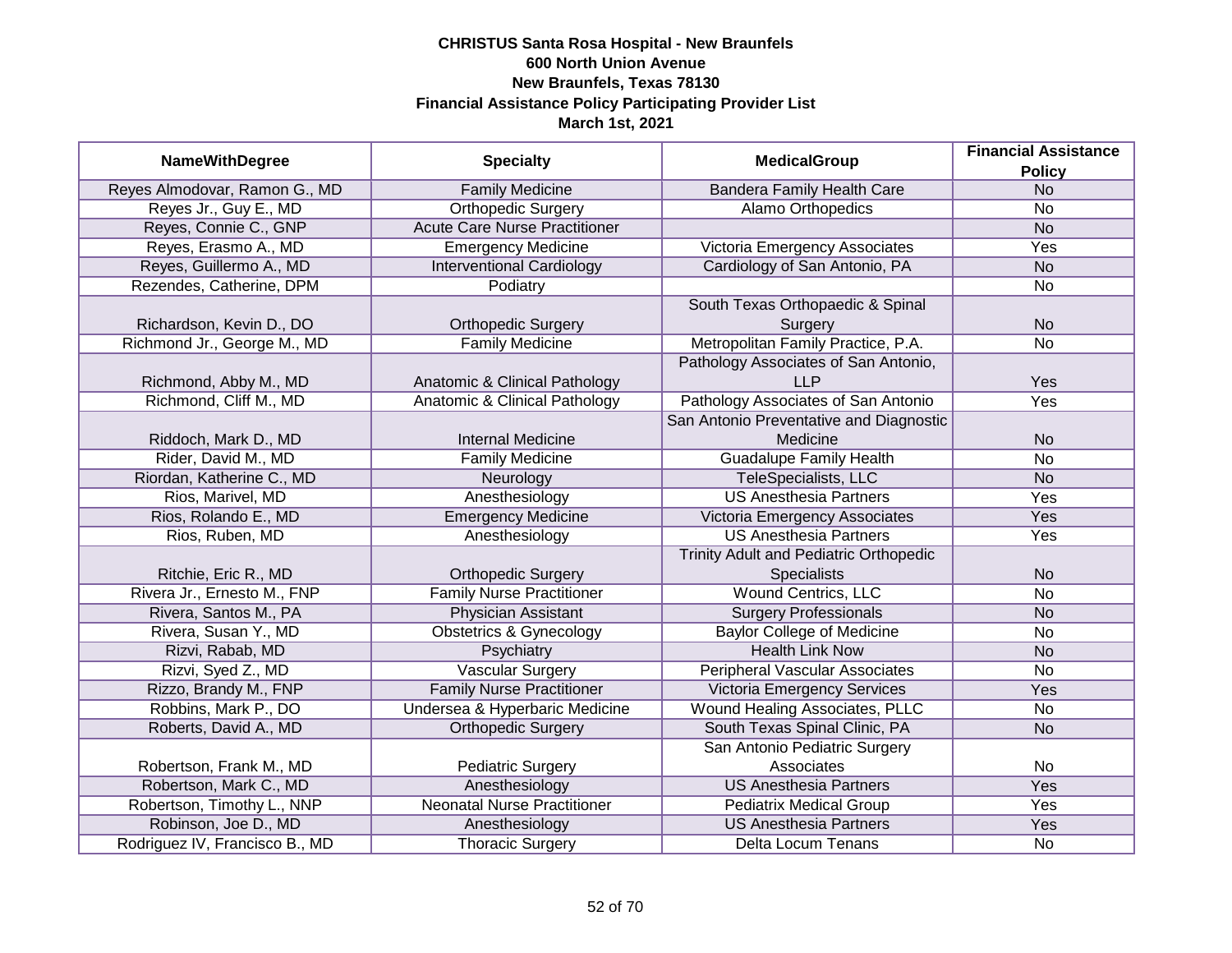|                            |                                               |                                            | <b>Financial Assistance</b> |
|----------------------------|-----------------------------------------------|--------------------------------------------|-----------------------------|
| <b>NameWithDegree</b>      | <b>Specialty</b>                              | <b>MedicalGroup</b>                        | <b>Policy</b>               |
| Rodriguez, Armand R., MD   | Anesthesiology                                | <b>US Anesthesia Partners</b>              | Yes                         |
| Rodriguez, Briana K., MD   | Anesthesiology                                | <b>US Anesthesia Partners</b>              | <b>Yes</b>                  |
| Rodriguez, David A., MD    | <b>Internal Medicine</b>                      | <b>Inpatient Medicine Physicians</b>       | Yes                         |
| Rodriguez, Emma I., MD     | Maternal-Fetal Medicine                       |                                            | <b>No</b>                   |
| Rodriguez, Gabriel, MD     | <b>Emergency Medicine</b>                     | Victoria Emergency Associates              | Yes                         |
|                            |                                               | South Texas Oncology & Hematology,         |                             |
| Rodriguez, Gladys I., MD   | <b>Medical Oncology</b>                       | <b>PLLC</b>                                | No                          |
| Rodriguez, Jesus A., MD    | <b>Family Medicine</b>                        | <b>Family Medical Home</b>                 | <b>No</b>                   |
|                            |                                               | South Texas Oncology and Hematology,       |                             |
| Rodriguez, Luis C., MD     | <b>Medical Oncology</b>                       | P.A.                                       | <b>No</b>                   |
|                            |                                               | <b>Orthopaedic Surgery and Sports</b>      |                             |
| Rodriguez, Michael E., PA  | Physician Assistant                           | Medicine of San Antonio                    | <b>No</b>                   |
| Rodriguez, Radames, MD     | <b>Internal Medicine</b>                      | South Alamo Medical Group                  | <b>No</b>                   |
| Rodriguez, Rafael M., MD   | <b>Internal Medicine</b>                      | Rafael Rodriguez MD                        | <b>No</b>                   |
| Rodriguez, Ronald, MD      | Urology                                       | <b>UTHSCSA Department of Urology</b>       | <b>No</b>                   |
| Rodriguez, Timothy D., FNP | <b>Family Nurse Practitioner</b>              | <b>Victoria Emergency Associates</b>       | Yes                         |
| Roeder Jr, Loddie F., MD   | <b>Orthopedic Surgery</b>                     | <b>NB Sports Medicine</b>                  | <b>No</b>                   |
| Rogers, Derek, CRNA        | <b>Certified Registered Nurse Anesthetist</b> | <b>US Anesthesia Partners</b>              | Yes                         |
| Rogers, Matthew D., MD     | Urology                                       | <b>Urology San Antonio</b>                 | <b>No</b>                   |
| Rogers, Randall D., MD     | <b>Colon and Rectal Surgery</b>               |                                            | <b>No</b>                   |
| Rojas, Jesse A., MD        | Anesthesiology                                | <b>US Anesthesia Partners</b>              | Yes                         |
| Rojas-Padron, Tara R., PA  | <b>Physician Assistant</b>                    | EVT, Inc                                   | <b>No</b>                   |
| Rollins, Sara K., NNP      | <b>Neonatal Nurse Practitioner</b>            | <b>Pediatrix Medical Group</b>             | Yes                         |
|                            |                                               | <b>Texas Physical Medicine &amp; Rehab</b> |                             |
| Roman Jr, Angel M., MD     | Physical Medicine & Rehabilitation            | Institute                                  | <b>No</b>                   |
|                            |                                               |                                            |                             |
| Roman-Gonzalez, Javier, MD | <b>Clinical Cardiac Electrophysiology</b>     | South Texas Cardiovascular Consultants     | <b>No</b>                   |
| Roper, Jamie L., DO        | <b>Emergency Medicine</b>                     | Victoria Emergency Associates              | Yes                         |
| Rosado, Sara N., PA        | Physician Assistant                           |                                            | <b>No</b>                   |
| Rosen, Marcy, MD           | <b>Obstetrics &amp; Gynecology</b>            | Northeast OB/GYN Associates, PLLC          | <b>No</b>                   |
| Rosenblatt, Steven G., MD  | Nephrology                                    | South Texas Renal Group                    | <b>No</b>                   |
|                            |                                               |                                            |                             |
| Rosenbloom, Jeffrey S., MD | Otolaryngology                                | Alamo ENT Associates, P.A. (Stone Oak)     | <b>No</b>                   |
| Rosenkranz, Laura M., MD   | Gastroenterology                              | <b>MARC</b>                                | <b>No</b>                   |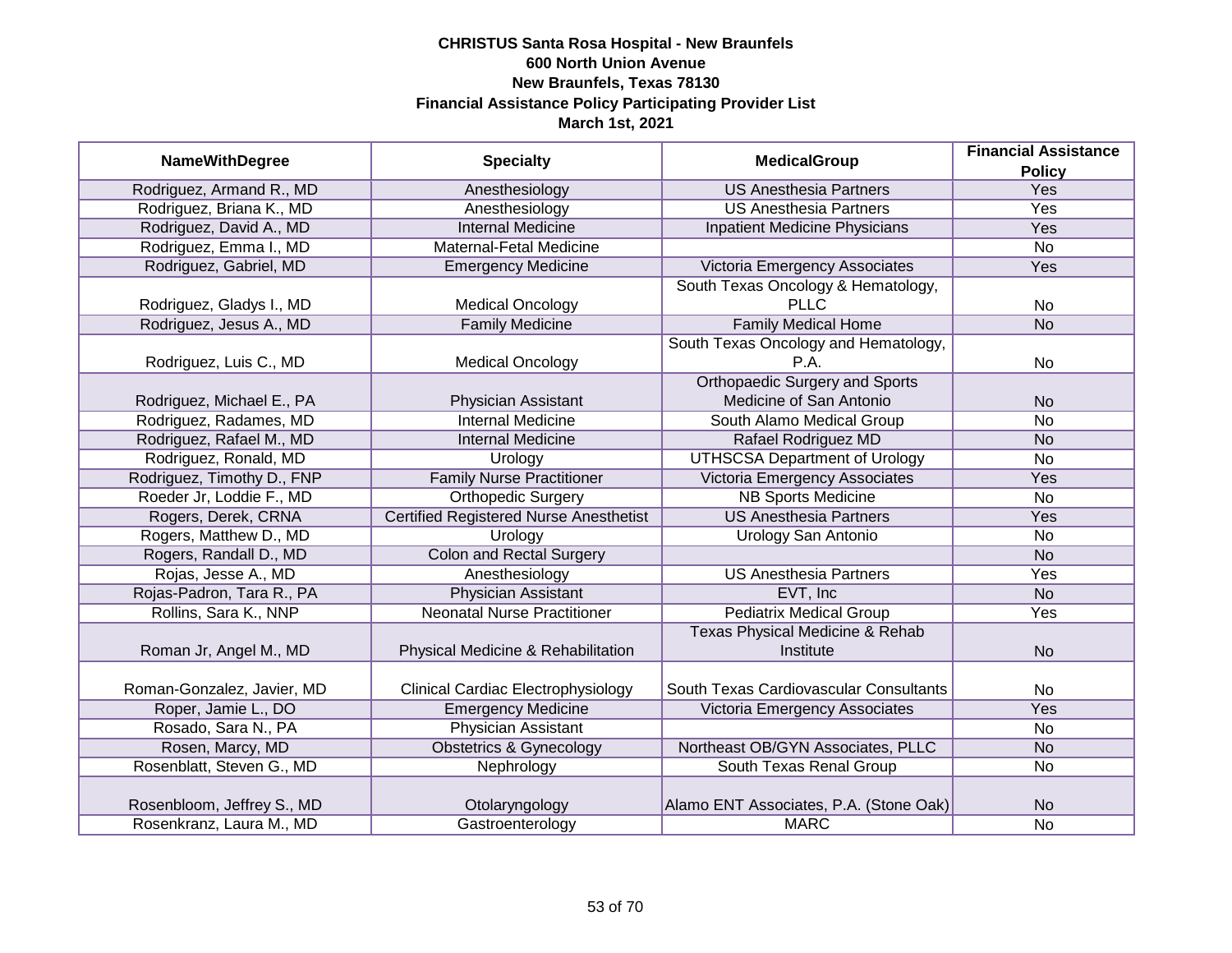| <b>NameWithDegree</b>            | <b>Specialty</b>                       | <b>MedicalGroup</b>                        | <b>Financial Assistance</b><br><b>Policy</b> |
|----------------------------------|----------------------------------------|--------------------------------------------|----------------------------------------------|
|                                  |                                        |                                            |                                              |
| Rosenthal, Arthur, MD            | <b>General Surgery</b>                 | South Texas Oncology and Hematology        | <b>No</b>                                    |
| Rossbach, Mario M., MD           | Vascular Surgery                       | Mission Cardiovascular Consultants dba     | No                                           |
| Roth, Gregory S., MD             | <b>Emergency Medicine</b>              | Victoria Emergency Associates              | <b>Yes</b>                                   |
| Rotto, Debra K., MD              | Anesthesiology                         | <b>US Anesthesia Partners</b>              | Yes                                          |
|                                  |                                        | Inpatient Progressvie Healthcare of        |                                              |
| Rowan, Shandra C., AGACNP        | <b>Acute Care Nurse Practitioner</b>   | America                                    | <b>No</b>                                    |
| Rozanski, Alexander T., MD       | Urology                                | <b>UTHSCSA Department of Urology</b>       | No                                           |
|                                  |                                        | Clark and Gossett Implant and Oral         |                                              |
| Rozanski, Jillian, DDS, MD       | Oral and Maxillofacial Surgery         | Surgery, PA                                | <b>No</b>                                    |
| Rubalcava, Frank J., MD          | Cardiovascular Disease                 | <b>New Braunfels Cardiology</b>            | <b>No</b>                                    |
| Rubin, Brian S., MD              | Anesthesiology                         | <b>Tejas Anesthesia</b>                    | <b>No</b>                                    |
| Ruiz III, Jose M., MD            | <b>Obstetrics &amp; Gynecology</b>     | <b>Institute for Women's Health</b>        | No                                           |
| Ruiz, Cynthia A., FNP, ENP       | <b>Family Nurse Practitioner</b>       | Victoria Emergency Associates              | Yes                                          |
| Ruiz, Gilbert M., MD             | Otolaryngology                         | ENT Clinics of San Antonio, PA             | No                                           |
| Russell, Douglas H., DO          | Urology                                | Urology San Antonio PA                     | Yes                                          |
| Saa, Fausto G., FNP              | <b>Family Nurse Practitioner</b>       | Victoria Emergency Associates              | Yes                                          |
| Saap, Liliana J., MD             | Dermatology                            | <b>Skin Unlimited PLLC</b>                 | <b>No</b>                                    |
| Sabbag Daccarett, Orlando D., MD | <b>Orthopedic Surgery</b>              | <b>Texas Spine Care Center</b>             | No                                           |
| Sadler, Randall K., MD           | Gynecology                             | Northeast OB/GYN Associates, PLLC          | <b>No</b>                                    |
| Saenz, Amanda M., PNP            | <b>Psychiatric Nurse Practitioner</b>  | Pediatrix Medical Group - Mednax           | Yes                                          |
| Saenz, Nicholas, MD              | Anesthesiology                         | <b>US Anesthesia Partners</b>              | Yes                                          |
| Saenz, Rolando H., MD            | <b>Colon and Rectal Surgery</b>        | San Lucas Surgical Associates PA           | No                                           |
| Saha, Sam K., MD                 | Neurology                              | TeleSpecialists, LLC                       | <b>No</b>                                    |
| Sahni, Irvin K., MD              | <b>Orthopedic Surgery</b>              |                                            | No                                           |
| Saigal, Navid Q., MD             | Nephrology                             | Renal Associates, PA                       | <b>No</b>                                    |
| Salameh, Habeeb M., MD           | Gastroenterology                       | <b>Texas Digestive Disease Consultants</b> | Yes                                          |
| Salas Jr., Prisiliano, MD        | <b>Family Medicine</b>                 |                                            | <b>No</b>                                    |
| Salazar, David, MD               | <b>Pulmonary Disease</b>               |                                            | No                                           |
|                                  |                                        | San Antonio Oral and Maxillofacial         |                                              |
| Salazar, Rolando, DDS            | Oral and Maxillofacial Surgery         | <b>Surgery Associates</b>                  | <b>No</b>                                    |
| Salgado, Nancy, NNP              | <b>Neonatal Nurse Practitioner</b>     | <b>Pediatrix Medical Group</b>             | <b>Yes</b>                                   |
|                                  |                                        | Diabetes & Glandular Disease Clinic,       |                                              |
| Salhin, Amna A., MD              | Endocrinology, Diabetes and Metabolism | P.A.                                       | <b>No</b>                                    |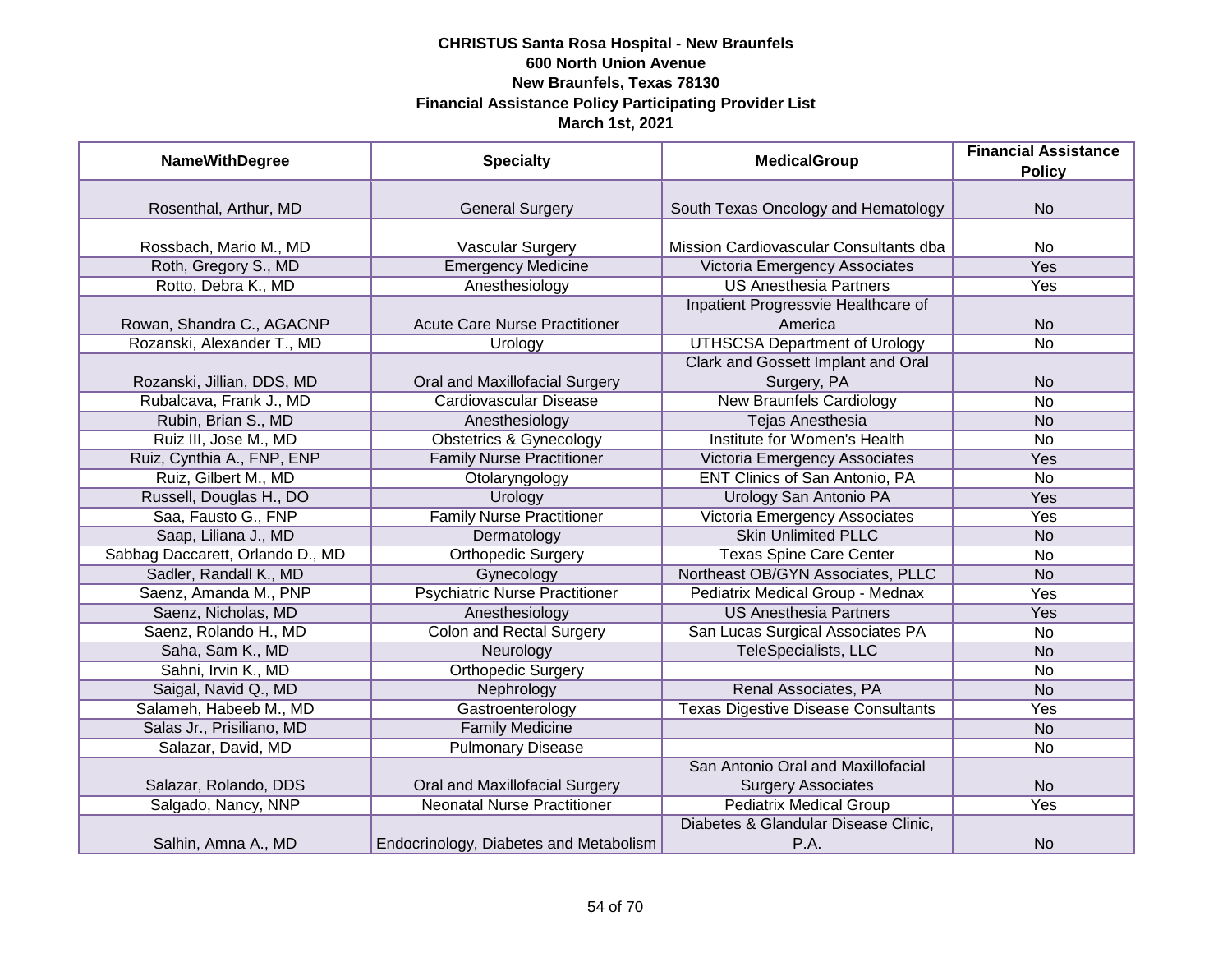|                                 |                                         | <b>MedicalGroup</b>                        | <b>Financial Assistance</b> |
|---------------------------------|-----------------------------------------|--------------------------------------------|-----------------------------|
| <b>NameWithDegree</b>           | <b>Specialty</b>                        |                                            | <b>Policy</b>               |
| Saligram, Shreyas, MD           | Gastroenterology                        | <b>University Health System</b>            | $\overline{No}$             |
|                                 |                                         | South Texas Oncology & Hematology,         |                             |
| Salih, Hanni, MD                | Hematology                              | <b>PLLC</b>                                | <b>No</b>                   |
| Salter Jr., Oscar R., MD        | Anesthesiology                          | <b>US Anesthesia Partners</b>              | <b>Yes</b>                  |
| Saltzstein, Daniel R., MD       | Urology                                 | Urology San Antonio, P.A.                  | <b>Yes</b>                  |
|                                 |                                         | San Antonio Infectious Disease             |                             |
| Samano, Annalisa C., AGACNP     | Adult-Gerontological Nurse Practitioner | Consultants                                | Yes                         |
| Samdani, Sheema, DO             | <b>Emergency Medicine</b>               | Victoria Emergency Associates              | <b>Yes</b>                  |
| Samodumov, Andrey, MD           | Anesthesiology                          | <b>US Anesthesia Partners</b>              | Yes                         |
| Sanchez Mora, Jully M., MD      | <b>Internal Medicine</b>                | Gonzaba Medical Group                      | <b>No</b>                   |
| Sanchez, Agustin F., MD         | Physical Medicine & Rehabilitation      | AllStar Healthcare Physical Medicine       | <b>No</b>                   |
| Sanchez, Ninza A., MD           | <b>Internal Medicine</b>                | South Alamo Medical Group                  | <b>No</b>                   |
| Sanchez, Victor, FNP            | <b>Family Nurse Practitioner</b>        | <b>Texas Digestive Disease Consultants</b> | Yes                         |
|                                 |                                         | South Texas Oncology and Hematology,       |                             |
| Sandera, Marisa, MD             | <b>Medical Oncology</b>                 | P.A.                                       | <b>No</b>                   |
| Sanders, Stephanie, FNP         | <b>Family Nurse Practitioner</b>        | <b>Wound Centrics</b>                      | <b>No</b>                   |
| Sandoval, Cynthia M., NNP       | <b>Neonatal Nurse Practitioner</b>      | <b>Pediatrix Medical Group</b>             | Yes                         |
| Sandoval, Sal S., MD            | Anesthesiology                          | <b>US Anesthesia Partners</b>              | Yes                         |
| Sandquist, Caralyne A., PA      | Physician Assistant                     | <b>SAS Orthopaedics PLLC</b>               | <b>No</b>                   |
|                                 |                                         | San Antonio Kidney Disease Center          |                             |
| Sangha, Bhupinder S., MD        | <b>Critical Care Medicine</b>           | Physicians Group PLLC                      | No                          |
| Sangha, Denisse M., MD          | <b>Cardiovascular Disease</b>           | <b>Stephen Carey Cardiology</b>            | <b>No</b>                   |
| Sanka, V S Shankar C., MD       | <b>Internal Medicine</b>                | IPC, The Hospitalist Company               | No                          |
|                                 |                                         |                                            |                             |
| Santellana, Rolando R., DPM     | Podiatry                                | The Podiatry Group of South Texas PA       | <b>No</b>                   |
| Santiago, Manuel A., MD         | Hematology                              |                                            | <b>No</b>                   |
| Santillan-Gomez, Alfredo A., MD | <b>General Surgery</b>                  | Texas Oncology- San Antonio                | <b>No</b>                   |
| Santillan-Gomez, Antonio, MD    | <b>Gynecologic Oncology</b>             | <b>Cancer Care Centers of South Texas</b>  | <b>No</b>                   |
| Santillano, Daniel R., MD       | <b>Internal Medicine</b>                | Daniel R. Santillano MD, PLLC              | <b>No</b>                   |
| Santos, Claudia Y., MD          | <b>Internal Medicine</b>                | <b>Health Texas Medical Group</b>          | <b>No</b>                   |
| Santos, Jose A., MD             | Physical Medicine & Rehabilitation      | The Rehabilitation Group, PA               | <b>No</b>                   |
| Santosa, Claudia, MD            | Anesthesiology                          | <b>US Anesthesia Partners</b>              | Yes                         |
| Santoscoy, Raul, DO             | <b>Family Medicine</b>                  | <b>Health Texas Medical Group</b>          | <b>No</b>                   |
| Sarao, Ravjot S., MD            | <b>Family Medicine</b>                  | IPC, The Hospitalist Company               | No                          |
| Saravia, Jorge A., MD           | Neurology                               |                                            | <b>No</b>                   |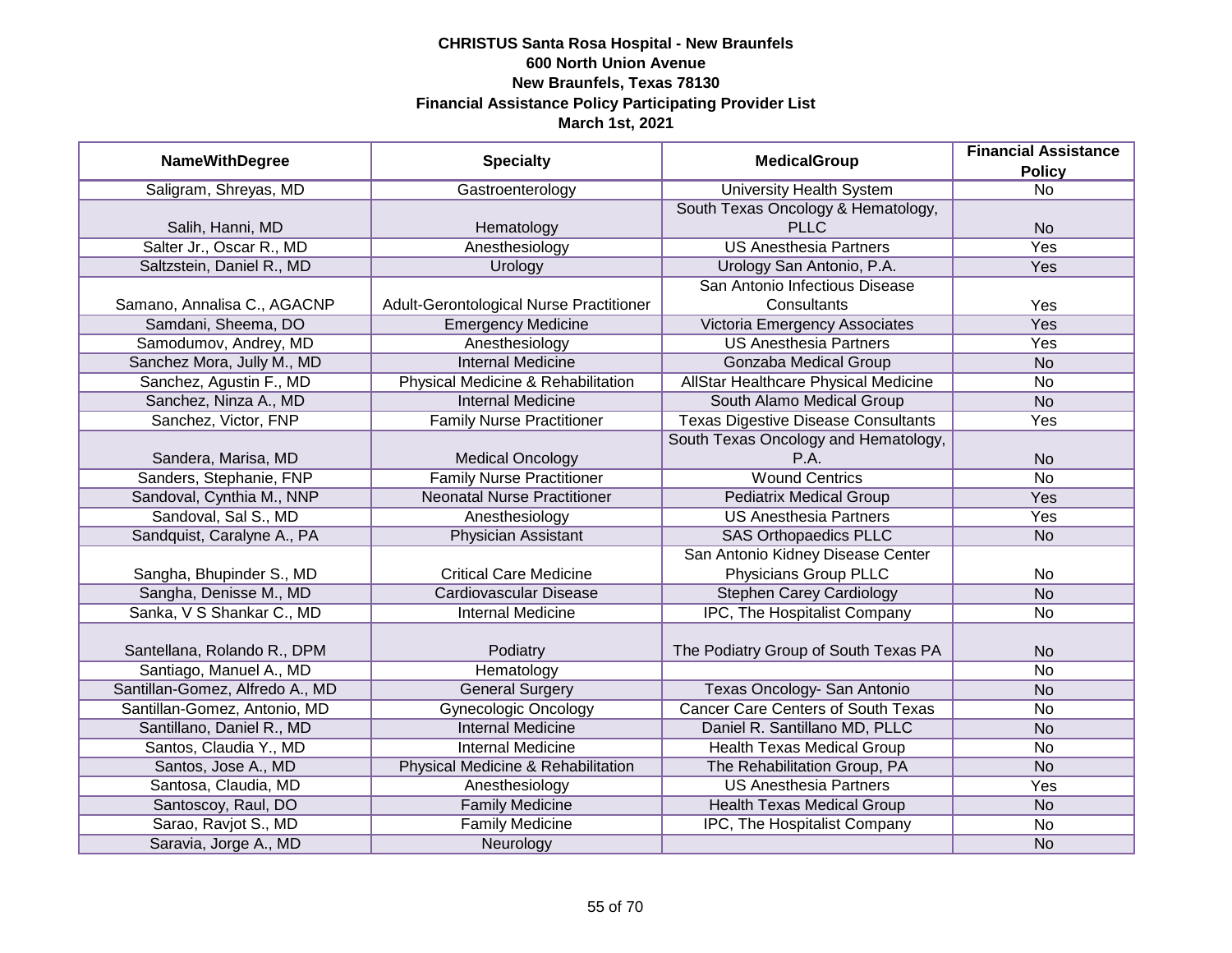|                            |                                               | <b>MedicalGroup</b>                        | <b>Financial Assistance</b> |
|----------------------------|-----------------------------------------------|--------------------------------------------|-----------------------------|
| <b>NameWithDegree</b>      | <b>Specialty</b>                              |                                            | <b>Policy</b>               |
| Sargent, Edward R., MD     | <b>Internal Medicine</b>                      |                                            | $\overline{No}$             |
|                            | Acute Care Adult-Gerontology Nurse            | Inpatient Progressive Healthcare of        |                             |
| Sarrami, Mahshid, AGACNP   | Practitioner                                  | America                                    | <b>No</b>                   |
| Sarreal Jr, Renato, MD     | Anesthesiology                                | <b>US Anesthesia Partners</b>              | <b>Yes</b>                  |
| Satpathy, Bighnesh, MD     | Radiology                                     | <b>River City Imaging Associates</b>       | Yes                         |
| Savage, Clare M., MD       | Radiology                                     | <b>River City Imaging Associates</b>       | Yes                         |
| Sayana, Hari P., MD        | Gastroenterology                              |                                            | <b>No</b>                   |
|                            |                                               |                                            |                             |
| Sayeed, Jaweed, MD         | <b>Interventional Cardiology</b>              | Lone Star Heart and Vascular Clinic PA     | No                          |
| Sayeed, Siraj A., MD       | <b>Orthopedic Surgery</b>                     | South Texas Bone & Joint Institute         | <b>No</b>                   |
|                            |                                               |                                            |                             |
| Scales, David K., MD       | Ophthalmology                                 | Retina & Uveitis Consultants of Texas PA   | <b>No</b>                   |
| Scanlon, Michelle R., DO   | Anesthesiology                                | Tejas Anesthesia, PA                       | <b>No</b>                   |
| Schaefer, Matthew E., DO   | Nephrology                                    | San Antonio Kidney Disease Center          | <b>No</b>                   |
| Schaffer, Eric S., MD      | <b>Plastic Surgery</b>                        | Eric Stuart Schaffer, M.D.                 | <b>No</b>                   |
| Schanen, Peter J., FNP     | <b>Family Nurse Practitioner</b>              | Cardiology of San Antonio, PA              | Yes                         |
| Schaner, Patrick J., MD    | <b>Plastic Surgery</b>                        | <b>Schaner Plastic Surgery</b>             | <b>No</b>                   |
| Schauer, Steven G., DO     | <b>Emergency Medicine</b>                     | Victoria Emergency Associates              | Yes                         |
| Schechtman, Jessica M., DO | <b>Obstetrics &amp; Gynecology</b>            |                                            | <b>No</b>                   |
| Schilling, Harry E., MD    | Otolaryngology                                | <b>ENT Clinics of San Antonio, PA</b>      | <b>No</b>                   |
| Schmidt, Melissa K., DO    | <b>Emergency Medicine</b>                     | Victoria Emergency Associates              | Yes                         |
| Schmidt, Steven W., MD     | Anesthesiology                                | <b>US Anesthesia Partners</b>              | Yes                         |
| Scholes, Robert B., CRNA   | <b>Certified Registered Nurse Anesthetist</b> | <b>US Anesthesia Partners</b>              | Yes                         |
| Schroeder, Tyrus, MD       | <b>Sleep Medicine</b>                         | Tyrus Schroeder, MD                        | <b>No</b>                   |
| Schuleman, Steven G., MD   | Anesthesiology                                | <b>US Anesthesia Partners</b>              | Yes                         |
|                            |                                               | Christus Santa Rosa Family Health          |                             |
| Schultz, Amanda E., MD     | <b>Family Medicine</b>                        | Center                                     | <b>No</b>                   |
| Schulze, Brian E., MD      | <b>Orthopedic Surgery</b>                     | <b>Schulze Orthopedics</b>                 | <b>No</b>                   |
| Scott, Andy G., PA         | Physician Assistant                           | Victoria Emergency Associates              | Yes                         |
| Scott, John R., MD         | <b>Emergency Medicine</b>                     | Victoria Emergency Associates              | Yes                         |
| Seastrunk, Brian K., MD    | Anesthesiology                                | <b>US Anesthesia Partners</b>              | <b>Yes</b>                  |
| Sebesto, Jason R., DO      | Neurology                                     | TeleSpecialists, LLC                       | <b>No</b>                   |
| Sedlak, Michael, MD        | Urology                                       | Comal Urology, PA                          | <b>No</b>                   |
| Seger, Michael V., MD      | <b>General Surgery</b>                        | Bariatric Medical Institute of Texas, PLLC | <b>No</b>                   |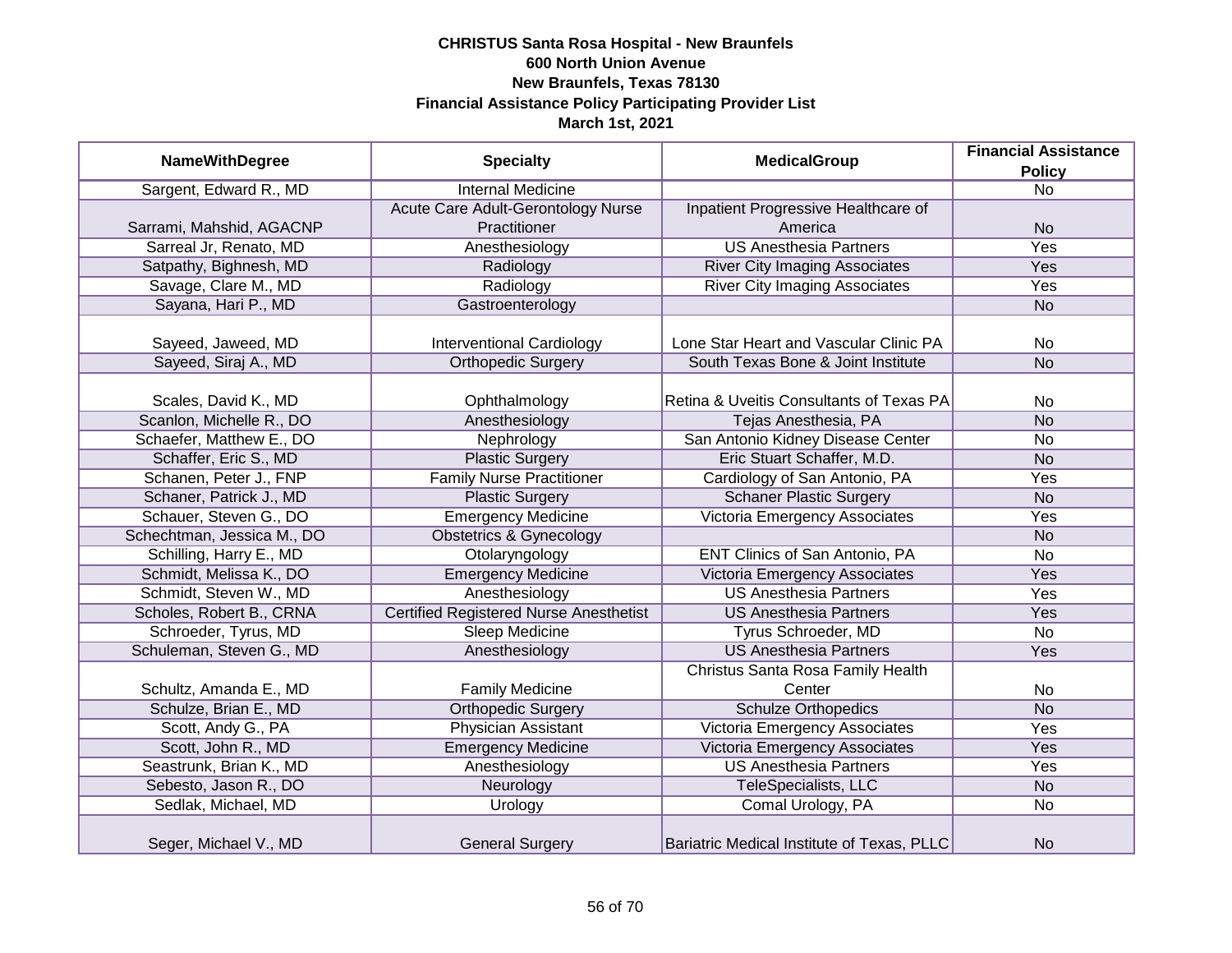|                                |                                         |                                          | <b>Financial Assistance</b> |
|--------------------------------|-----------------------------------------|------------------------------------------|-----------------------------|
| <b>NameWithDegree</b>          | <b>Specialty</b>                        | <b>MedicalGroup</b>                      | <b>Policy</b>               |
| Sehgal, Savitha D., MD         | Anesthesiology                          | Tejas Anesthesia, P.A.                   | $\overline{No}$             |
| Seidel, Sandra M., FNP         | <b>Family Nurse Practitioner</b>        | <b>Wound Centrics, LLC</b>               | <b>No</b>                   |
| Sellas, Monique I., MD         | <b>Emergency Medicine</b>               | Victoria Emergency Associates            | <b>Yes</b>                  |
| Sellers, Cheryl S., DDS        | Dentistry                               | <b>Children's Dental Ark</b>             | <b>No</b>                   |
|                                |                                         | Cardiovascular Associates of San         |                             |
| Senapathi, Murali K., MD       | <b>Internal Medicine</b>                | Antonio                                  | No                          |
| Sepulveda, Pedro, MD           | <b>Pulmonary Disease</b>                | Alamo Lung Institute                     | N <sub>o</sub>              |
| Sertich, Christopher, MD       | Anesthesiology                          | <b>US Anesthesia Partners</b>            | Yes                         |
|                                |                                         | <b>CHRISTUS Santa Rosa Family Health</b> |                             |
| Seto, Edward, MD               | <b>Family Medicine</b>                  | Center                                   | <b>No</b>                   |
| Sevilis, Theresa B., DO        | Neurology                               | <b>TeleSpecialists, LLC</b>              | <b>No</b>                   |
| Sewell, Jeffrey T., MD         | Nephrology                              | San Antonio Kidney Disease Center        | <b>No</b>                   |
| Shafiu, Mohamed, MD            | Nephrology                              | Renal Assoicates, P.A.                   | No                          |
| Shah, Chintalben D., MD        | <b>Family Medicine</b>                  | <b>Sound Physicians</b>                  | Yes                         |
| Shah, Umang H., MD             | <b>Internal Medicine</b>                | <b>BHS Specialty Network</b>             | No                          |
| Shaikh, Jawad Z., MD           | Cardiovascular Disease                  | Cardiac Center Of San Antonio            | <b>No</b>                   |
| Shamblin, Brandon C., DDS      | <b>Pediatric Dentistry</b>              | Treetop Pediatric Dentistry, PC          | No                          |
|                                | Interventional Radiology and Diagnostic |                                          |                             |
| Shapiro, Murray, MD            | Radiology                               | <b>River City Imaging Associates</b>     | Yes                         |
| Sharaf, Rashid, MD             | <b>Internal Medicine</b>                | <b>Renal Associates PA</b>               | <b>No</b>                   |
| Sharma, Desh B., MD            | Gastroenterology                        | Kesar Family PLLC Gastro Star            | <b>No</b>                   |
| Sharma, Shirin, MD             | Nephrology                              | South Texas Renal Care Center            | No                          |
| Sharron, Jennifer A., MD       | Neurology                               | Alamo Neurology Consultants, PA          | <b>No</b>                   |
| Shary Jr., Thomas M., MD       | <b>General Surgery</b>                  | <b>General Surgical Associates</b>       | No                          |
| Shaw Jr., Burton G., MD        | <b>Emergency Medicine</b>               | Metropolitan Family Practice, P.A.       | <b>No</b>                   |
| Shebetka, Karry A., DPM        | Podiatry                                | Peripheral Vascular Associates, P.A.     | No                          |
| Sheean, Andrew J., MD          | <b>Orthopedic Surgery</b>               | Fort Sam Houston                         | <b>No</b>                   |
|                                |                                         | Star Team Intensive Care and             |                             |
| Sheikh, Awais A., MD           | <b>Internal Medicine</b>                | Hospitalist                              | No                          |
| Shelton-Hong, Jennifer L., NNP | <b>Neonatal Nurse Practitioner</b>      | <b>Pediatrix Medical Group</b>           | Yes                         |
| Shelver, Lyle N., MD           | <b>Internal Medicine</b>                |                                          | No                          |
| Shepherd, John M., MD          | Pediatric Anesthesiology                | Tejas Anesthesia, P.A.                   | <b>No</b>                   |
|                                |                                         |                                          |                             |
| Sheplan, Bruce M., MD          | <b>Internal Medicine</b>                | Complete Care Medical Associates, LLC    | No                          |
| Shetty, Rajesh A., MD          | <b>Pulmonary Disease</b>                |                                          | <b>No</b>                   |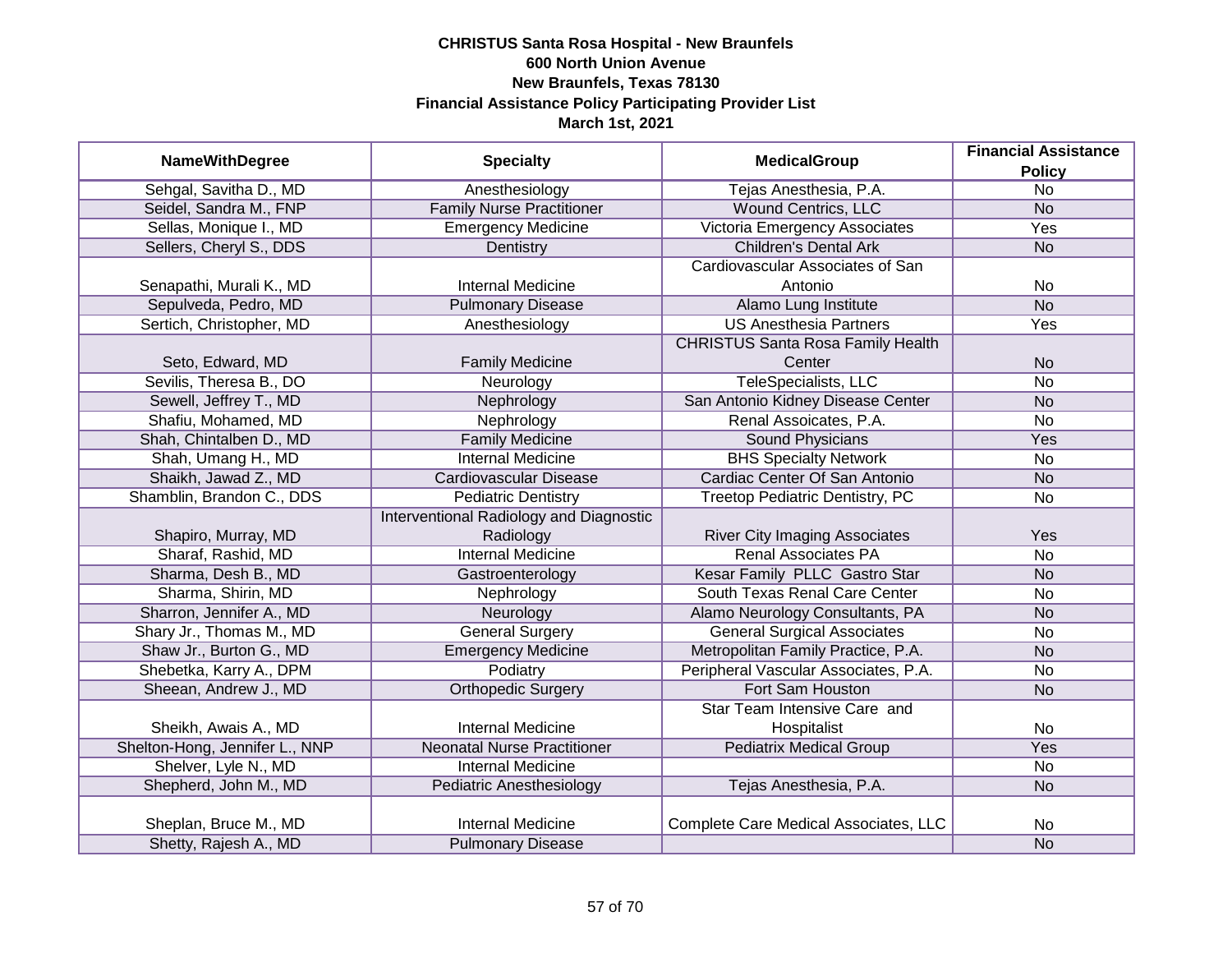|                           |                                     | <b>Financial Assistance</b>              |                 |
|---------------------------|-------------------------------------|------------------------------------------|-----------------|
| <b>NameWithDegree</b>     | <b>Specialty</b>                    | <b>MedicalGroup</b>                      | <b>Policy</b>   |
| Shi, Zheng, MD            | Radiation Oncology                  | <b>UT Health Science Center</b>          | $\overline{No}$ |
| Shields, Andrea D., MD    | Maternal-Fetal Medicine             | <b>Baylor College of Medicine</b>        | <b>No</b>       |
|                           |                                     | Rivercity Cardiovascular of San Antonio, |                 |
| Shima, Lynn M., ACNP      |                                     | <b>PLLC</b>                              | Yes             |
|                           |                                     | Rivercity Cardiovascular of San Antonio  |                 |
| Shima, Mark A., MD        | <b>Internal Medicine</b>            | <b>PLLC</b>                              | Yes             |
| Shirani, Khan Z., MD      | Aerospace Medicine                  | O2H Docs, PLLC                           | $\overline{No}$ |
|                           |                                     |                                          |                 |
| Shriner, David L., MD     | Dermatology                         | Dermatology Associates of San Antonio    | <b>No</b>       |
|                           |                                     | <b>Interventional Pain Management</b>    |                 |
| Shroll, Joshua T., MD     | Pain Medicine                       | Physicians, PA                           | No              |
|                           |                                     | <b>Synaptic Resources - Hill Country</b> |                 |
| Shtrahman, Matthew, MD    | Neurology                           | Monitoring                               | <b>No</b>       |
| Shumway, Nathan, DO       | Hematology/Oncology                 |                                          | No              |
| Sideman, Matthew J., MD   | Vascular Surgery                    | <b>UTHSCSA Dept of Surgery</b>           | <b>No</b>       |
| Silva, Roberto A., MD     | Neurology                           | Neuropro of Texas                        | No              |
|                           |                                     |                                          |                 |
| Silverman, Alan K., MD    | Dermatology                         | Dermatology Associates of San Antonio    | <b>No</b>       |
| Simmons III, James W., DO | <b>Pediatric Orthopedic Surgery</b> | South Texas Spinal Clinic                | <b>No</b>       |
|                           |                                     | Neurodiagnostics & Neuromonitoring       |                 |
| Simmons, Larry K., DO     | Neurology                           | Institute, Inc.                          | <b>No</b>       |
| Simon, Matthias, MD       | Nephrology                          | <b>Renal Associates PA</b>               | <b>No</b>       |
|                           |                                     |                                          |                 |
| Simon, Patrick M., MD     | <b>Orthopedic Surgery</b>           | Northeast Orthopedics & Sports Medicine  | <b>No</b>       |
| Simpson, Tamara D., MD    | <b>Pulmonary Disease</b>            | Leonard E Deal MD PA                     | <b>No</b>       |
| Singh, Harinder R., MD    | <b>Pediatric Cardiology</b>         | <b>BCM Physicians of San Antonio</b>     | <b>No</b>       |
|                           |                                     | Gastroenterology Consultants Of San      |                 |
| Singson, Zarema, MD       | Gastroenterology                    | Antonio, P.A.                            | No              |
| Singstad, Charles P., MD  | <b>Emergency Medicine</b>           | Victoria Emergency Associates            | Yes             |
| Sinha, Bishal, MD         | <b>Internal Medicine</b>            | <b>IPC, The Hospitalist Company</b>      | No              |
| Sioco, Geraldo M., MD     | <b>Cardiovascular Disease</b>       | Sioco Cardiology, PA                     | <b>No</b>       |
| Siqueiros, Alan, MD       | <b>Internal Medicine</b>            | Pulmonary Consultants of San Antonio     | No              |
| Sirinek, Kenneth R., MD   | <b>General Surgery</b>              | <b>UTHSCSA</b>                           | N <sub>o</sub>  |
| Skelton, Thomas S., MD    | <b>Colon and Rectal Surgery</b>     | <b>Colorectal Surgery Services PLL</b>   | No              |
| Smith Jr., Huelen E., MD  | <b>Family Medicine</b>              | Wellmed at Seguin                        | <b>No</b>       |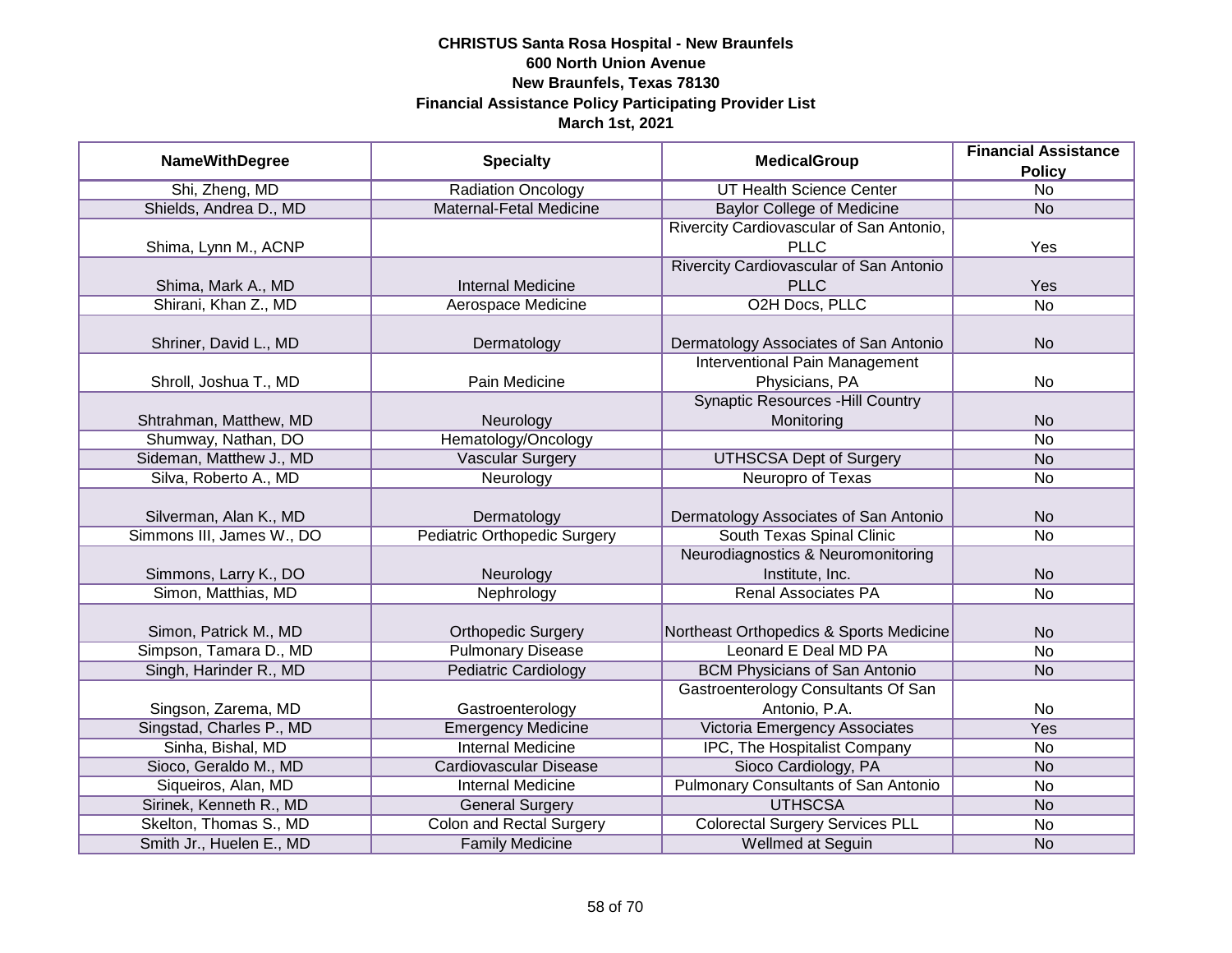|                                 |                                               |                                            | <b>Financial Assistance</b> |
|---------------------------------|-----------------------------------------------|--------------------------------------------|-----------------------------|
| <b>NameWithDegree</b>           | <b>Specialty</b>                              | <b>MedicalGroup</b>                        | <b>Policy</b>               |
| Smith, Amy M., AGACNP           | <b>Acute Care Nurse Practitioner</b>          | <b>Sound Physicians</b>                    | <b>Yes</b>                  |
| Smith, Carl K., MD              | Anesthesiology                                | <b>US Anesthesia Partners</b>              | <b>Yes</b>                  |
| Smith, Charles E., MD           | Anesthesiology                                | Confidential Anesthesia, PA                | $\overline{No}$             |
| Smith, Diana J., FNP            | <b>Family Nurse Practitioner</b>              | <b>Inpatient Medicine Physicians</b>       | Yes                         |
| Smith, John C., MD              | Anesthesiology                                | <b>US Anesthesia Partners</b>              | <b>Yes</b>                  |
|                                 |                                               | <b>CHRISTUS VNA Hospice and Palliative</b> |                             |
| Smith, Ken R., MD               | <b>Internal Medicine</b>                      | Care                                       | <b>No</b>                   |
|                                 |                                               | South Texas Oncology & Hematology,         |                             |
| Smith, Lon S., MD               | <b>Medical Oncology</b>                       | <b>PLLC</b>                                | No                          |
| Smith, Stanley G., MD           | Ophthalmology                                 | <b>New Braunfels Vision Center</b>         | <b>No</b>                   |
| Smith-Dunford, Lindsey M., CRNA | <b>Certified Registered Nurse Anesthetist</b> | <b>TDDC Gastroenterology New Braunfels</b> | No                          |
| Snyder, Michael D., MD          | Neurology                                     | TeleSpecialists, LLC                       | <b>No</b>                   |
| Sobamowo, Hezekiah O., MD       | Nephrology                                    | Renal Associates, P.A.                     | <b>No</b>                   |
| Soechting, Henry W., MD         | Anesthesiology                                | <b>US Anesthesia Partners</b>              | Yes                         |
| Sollohub, Heather M., NNP       | <b>Neonatal Nurse Practitioner</b>            | <b>Pediatrix Medical Group</b>             | Yes                         |
| Sombutmai, Chut, DO             | Neurology                                     | TeleSpecialists, LLC                       | <b>No</b>                   |
| Sommerhalder, David, MD         | Hematology                                    | <b>Texas Oncology</b>                      | No                          |
| Song, Yeun O., CRNA             | <b>Certified Registered Nurse Anesthetist</b> | <b>US Anesthesia Partners</b>              | Yes                         |
| Songco, Gary M., MD             | <b>Pulmonary Disease</b>                      | Gary M Songco, MD                          | No                          |
|                                 |                                               | Pulmonary Consultants of San Antonio,      |                             |
| Soto-Gomez, Natalia, MD         | <b>Pulmonary Disease</b>                      | PA                                         | <b>No</b>                   |
| Soulas Jr., Moises M., MD       | <b>General Surgery</b>                        | <b>Medical Clinic of Castroville</b>       | <b>No</b>                   |
| Soulas, Christopher M., PA      | Physician Assistant                           | San Antonio Orthopaedic Group              | <b>No</b>                   |
|                                 |                                               | Pediatric Orthopedic & Scoliosis Center    |                             |
| Soyars, Adam K., PA             | Physician Assistant                           | of South Texas                             | No                          |
| Sozansky Lujan, Jeanie, MD      | Otolaryngology                                | Jose Barrera, MD, PLLC                     | <b>No</b>                   |
| Spadaccini, Cathy J., MD        | <b>Anatomic &amp; Clinical Pathology</b>      | Pathology Associates of San Antonio        | Yes                         |
| Spencer III, Charles T., MD     | <b>Emergency Medicine</b>                     |                                            | Yes                         |
| Sponsel, William E., MD         | Ophthalmology                                 |                                            | No                          |
| Sra, Sharon K., MD              | Ophthalmology                                 |                                            | <b>No</b>                   |
| Srinivasan, Venkatasubraman, MD | <b>Internal Medicine</b>                      | <b>Sound Physicians</b>                    | Yes                         |
| Stahr, Stephen G., MD           | Dermatology                                   | <b>Elect Dermatology</b>                   | <b>No</b>                   |
| Stallard, Stacey A., DO         | <b>Pediatric Anesthesiology</b>               | <b>US Anesthesia Partners</b>              | <b>Yes</b>                  |
| Stallman, Kenneth J., MD        | Urology                                       | Urology San Antonio, P.A.                  | <b>Yes</b>                  |
| Stallworth, Christian L., MD    | Otolaryngology                                | <b>UT Health San Antonio</b>               | No                          |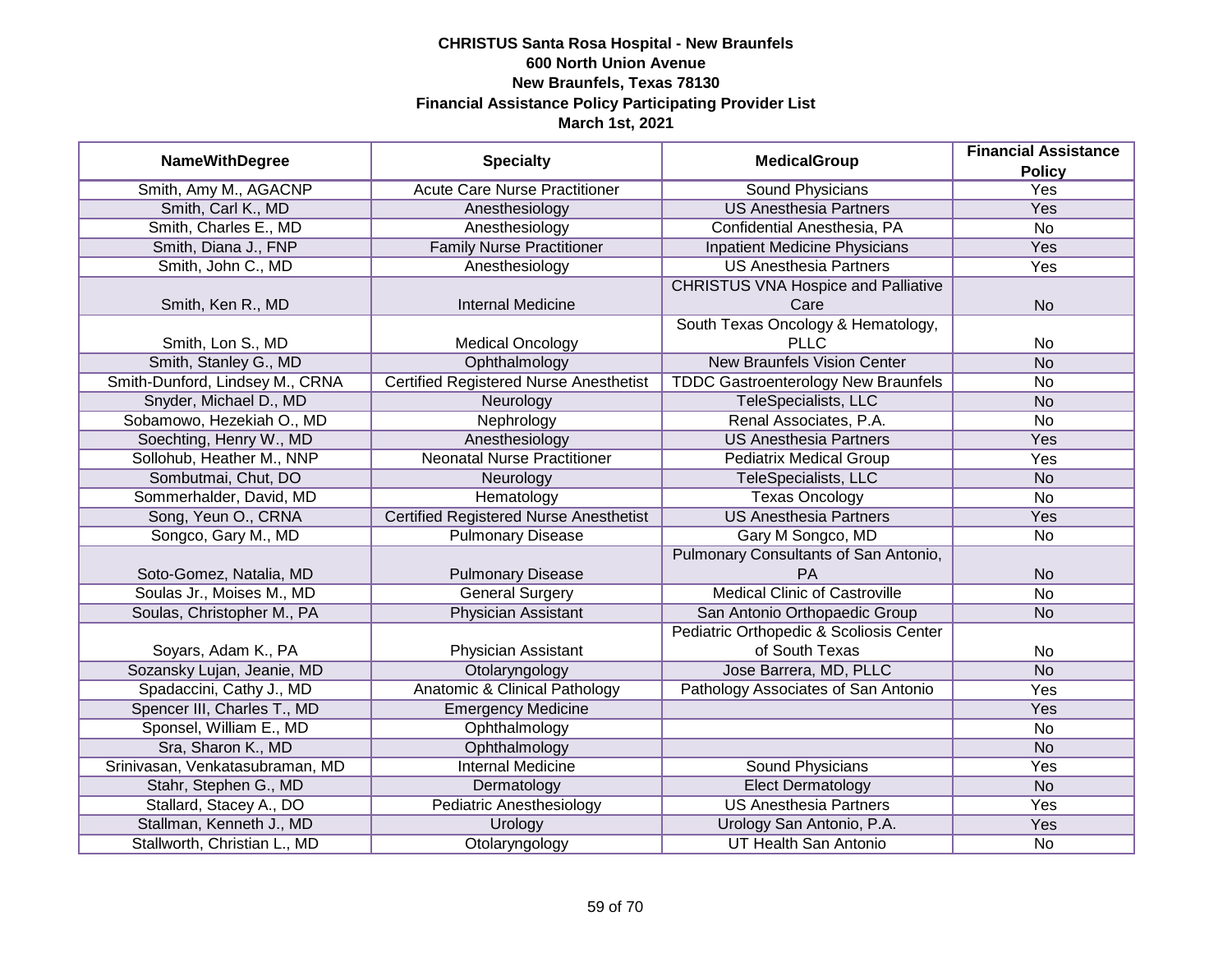|                                       |                                               | <b>MedicalGroup</b>                    | <b>Financial Assistance</b> |
|---------------------------------------|-----------------------------------------------|----------------------------------------|-----------------------------|
| <b>NameWithDegree</b>                 | <b>Specialty</b>                              |                                        | <b>Policy</b>               |
| Stanley, Brenda J., NNP               | <b>Neonatal Nurse Practitioner</b>            | <b>Pediatrix Medical Group</b>         | Yes                         |
|                                       |                                               |                                        |                             |
| Stanley, Russell, DPM                 | Podiatry                                      | San Antonio Podiatry Associates, P.C.  | No                          |
| Starch, David W., MD                  | <b>Orthopedic Surgery</b>                     | NB Ortho Surg & Sports Medicine        | <b>No</b>                   |
|                                       |                                               | South Texas Cardiothoracic & Surgical  |                             |
| Stasik, Chad N., MD                   | <b>Thoracic Surgery</b>                       | Vascular Associates, P                 | No                          |
| Statton, Michael J., MD               | <b>Internal Medicine</b>                      | Medcede Physcician Services            | <b>No</b>                   |
| Stavinoha, Tyler J., MD               | <b>Orthopedic Surgery</b>                     | Baylor College of Medicine             | <b>No</b>                   |
| Stecki, Jeremiah, NNP                 | <b>Neonatal Nurse Practitioner</b>            | <b>Pediatrix Medical Group</b>         | Yes                         |
| Stein, Jeffrey J., MD                 | <b>Vascular Surgery</b>                       | Peripheral Vascular Associates PA      | No                          |
|                                       |                                               |                                        |                             |
| Steinmetz-Rodriguez, Christina Y., DO | Dermatology                                   | Dermatology Associates of San Antonio  | <b>No</b>                   |
| Stevens, Samuel H., MD                | Pain Medicine                                 | <b>Cental Texas Pain Center</b>        | No                          |
| Stewart, Theresa L., MD               | <b>Obstetrics &amp; Gynecology</b>            | <b>Baylor College of Medicine</b>      | <b>No</b>                   |
| Stiebel, Victor, MD                   | Psychiatry                                    |                                        | No                          |
| Stigall, Brian W., MD                 | <b>Family Medicine</b>                        | <b>Hill Country Medical Associates</b> | <b>No</b>                   |
| Stilwell, Timothy W., PA              | <b>Physician Assistant</b>                    | The San Antonio Orthopaedic Group      | <b>No</b>                   |
| Stokes, Mary J., MD                   | <b>Obstetrics &amp; Gynecology</b>            | <b>Central Women's Health Care</b>     | <b>No</b>                   |
| Stoneking, Jennifer N., MD            | Anesthesiology                                | <b>USAP Texas South</b>                | No                          |
| Stothoff, Alice F., MD                | <b>Emergency Medicine</b>                     | Victoria Emergency Associates          | Yes                         |
| Strash, Walter, DPM                   | Podiatry                                      | Alamo Family Foot and Ankle Care       | <b>No</b>                   |
| Strehlow V, Robert, MD                | Anesthesiology                                | Tejas Anesthesia, P.A.                 | <b>No</b>                   |
| Streitz, Matthew J., MD               | <b>Emergency Medicine</b>                     | Victoria Emergency Associates          | Yes                         |
| Stryker, Louis S., MD                 | <b>Orthopedic Surgery</b>                     | San Antonio Orthopaedic Specialists    | <b>No</b>                   |
| Stuart, Selena J., MD                 | Hematology                                    | <b>Texas Oncology - New Braunfels</b>  | No                          |
| Suarez Gonzalez, Vivian M., MD        | Neurology                                     | <b>TeleSpecialists, LLC</b>            | <b>No</b>                   |
| Sudheer, Viola G., PA                 | <b>Physician Assistant</b>                    | Victoria Emergency Associates          | Yes                         |
| Sullivan, Mackenzie D., CRNA          | <b>Certified Registered Nurse Anesthetist</b> | <b>US Anesthesia Partners</b>          | Yes                         |
| Sumner, Keith N., MD                  | Anesthesiology                                | <b>US Anesthesia Partners</b>          | Yes                         |
| Sunkari, Amar, MD                     | <b>Internal Medicine</b>                      | <b>IPHA</b>                            | <b>No</b>                   |
| Suradi, Yazan Mazen Mohammad, MD      | Neurology                                     | TeleSpecialists, LLC                   | No                          |
|                                       |                                               | South Texas Oncology & Hematology,     |                             |
| Surapaneni, Prathibha, MD             | <b>Internal Medicine</b>                      | <b>PLLC</b>                            | <b>No</b>                   |
| Surapaneni, Vamsi K., MD              | <b>Internal Medicine</b>                      | <b>Alamo Physician Services</b>        | $\overline{No}$             |
| Suris, Orlando J., MD                 | <b>Obstetrics &amp; Gynecology</b>            | Institute for Womens Health            | <b>No</b>                   |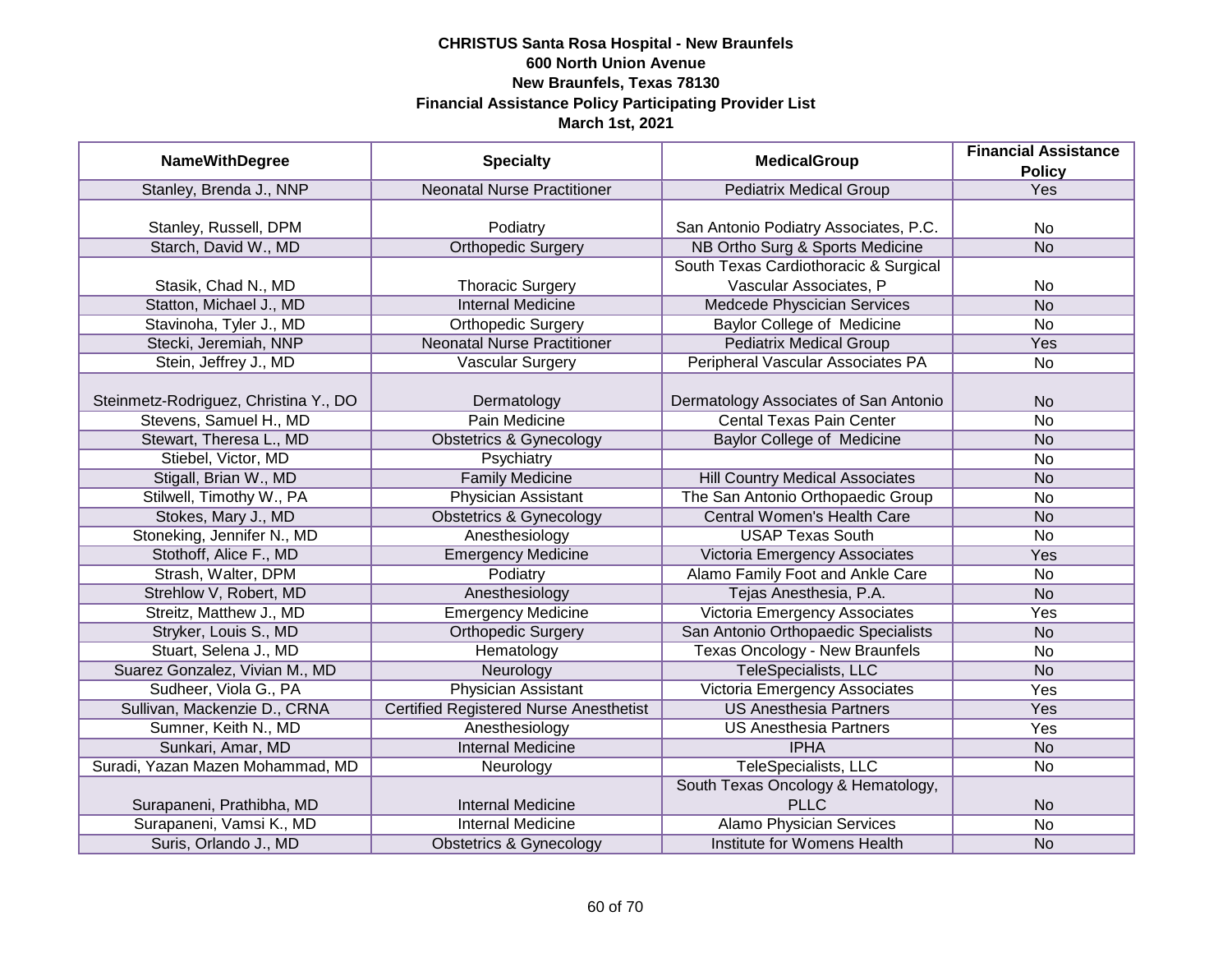| <b>NameWithDegree</b>      | <b>Specialty</b>                     | <b>MedicalGroup</b>                   | <b>Financial Assistance</b> |
|----------------------------|--------------------------------------|---------------------------------------|-----------------------------|
|                            |                                      |                                       | <b>Policy</b>               |
| Svatek, Robert S., MD      | Urology                              | <b>UTHSCSA Department of Urology</b>  | $\overline{No}$             |
| Swaney, Glenn P., MD       | Anesthesiology                       | <b>US Anesthesia Partners</b>         | Yes                         |
| Swearingen, Stephen D., MD | Radiology                            | <b>River City Imaging Associates</b>  | <b>Yes</b>                  |
| Syed, Saqib Z., MD         | Nephrology                           | South Texas Renal Care Group          | <b>No</b>                   |
|                            |                                      | South Texas Oncology & Hematology,    |                             |
| Szender, James B., MD      | <b>Gynecologic Oncology</b>          | <b>PLLC</b>                           | No                          |
| Szewc, Robert G., MD       | <b>Internal Medicine</b>             |                                       | N <sub>o</sub>              |
| Tabatabai, Babak, MD       | Anesthesiology                       | <b>US Anesthesia Partners</b>         | Yes                         |
|                            |                                      | San Antonio Kidney Disease Center     |                             |
| Tabatabai, Sayed A., MD    | Nephrology                           | Physicians Group, P.L.L.C.            | <b>No</b>                   |
| Taber, Casey D., MD        | <b>Orthopedic Surgery</b>            | The San Antonio Orthopaedic Group     | <b>No</b>                   |
| Tagle, Monica V., PNP      | <b>Pediatric Nurse Practitioner</b>  | <b>Pediatrix Medical Group</b>        | Yes                         |
| Taheri, Mohammad R., MD    | <b>Internal Medicine</b>             | SA Gastroenterology Assoc., PA        | No                          |
| Talib, Muhammad, MD        | <b>Pulmonary Disease</b>             | Pulmonology & Sleep Services of S.A.  | <b>No</b>                   |
| Talley, David R., MD       | Urology                              | Urology San Antonio, P.A.             | Yes                         |
|                            |                                      | San Antonio Head & Neck Surgical      |                             |
| Talley, Stephen J., MD     | Otolaryngology - Head & Neck Surgery | Assoc, PA                             | <b>No</b>                   |
| Talukdar, Subrata K., MD   | <b>Cardiovascular Disease</b>        | Cardiology Clinic of San Antonio      | <b>No</b>                   |
| Tamayo, Hector E., MD      | <b>Internal Medicine</b>             | Good Faith Medical, PA                | <b>No</b>                   |
| Tamez Jr., Daniel D., MD   | <b>Vascular Surgery</b>              | <b>Peripheral Vascular Associates</b> | No                          |
|                            |                                      | Kidney Hypertension & Transplant      |                             |
| Tamirisa, Srinath K., MD   | Nephrology                           | <b>Specialists</b>                    | <b>No</b>                   |
| Tannenbaum, Lloyd I., MD   | <b>Emergency Medicine</b>            | Victoria Emergency Associates         | Yes                         |
| Tanner, Betsy L., FNP      | <b>Family Nurse Practitioner</b>     | <b>Surgery Professionals</b>          | <b>No</b>                   |
|                            |                                      | San Antonio Infectious Disease        |                             |
| Tapia-Zegarra, Gino G., MD | <b>Infectious Disease</b>            | Consultants                           | Yes                         |
| Tarbox, Lauren E., MD      | Nephrology                           | South Texas Renal Care                | <b>No</b>                   |
| Tarbox, Peter A., MD       | Neurology                            |                                       | No                          |
| Tarver, Denise L., DO      | <b>Family Medicine</b>               | <b>Gonzaba Medical Group</b>          | <b>No</b>                   |
| Tassin, Stephanie A., MD   | <b>Emergency Medicine</b>            | <b>Victoria Emergency Associates</b>  | Yes                         |
| Tate, Sheri L., DO         | <b>Emergency Medicine</b>            | Victoria Emergency Associates         | Yes                         |
| Tatineni, Latha, MD        | <b>Internal Medicine</b>             | <b>Sound Physicians</b>               | Yes                         |
| Taylor, Amanda, MD         | Anesthesiology                       | <b>US Anesthesia Partners</b>         | <b>Yes</b>                  |
| Taylor, Gregory H., MD     | <b>Internal Medicine</b>             | Pak Medical Group, PLLC               | No                          |
| Taylor, Travis J., MD      | <b>Pediatric Anesthesiology</b>      | Tejas Anesthesia                      | <b>No</b>                   |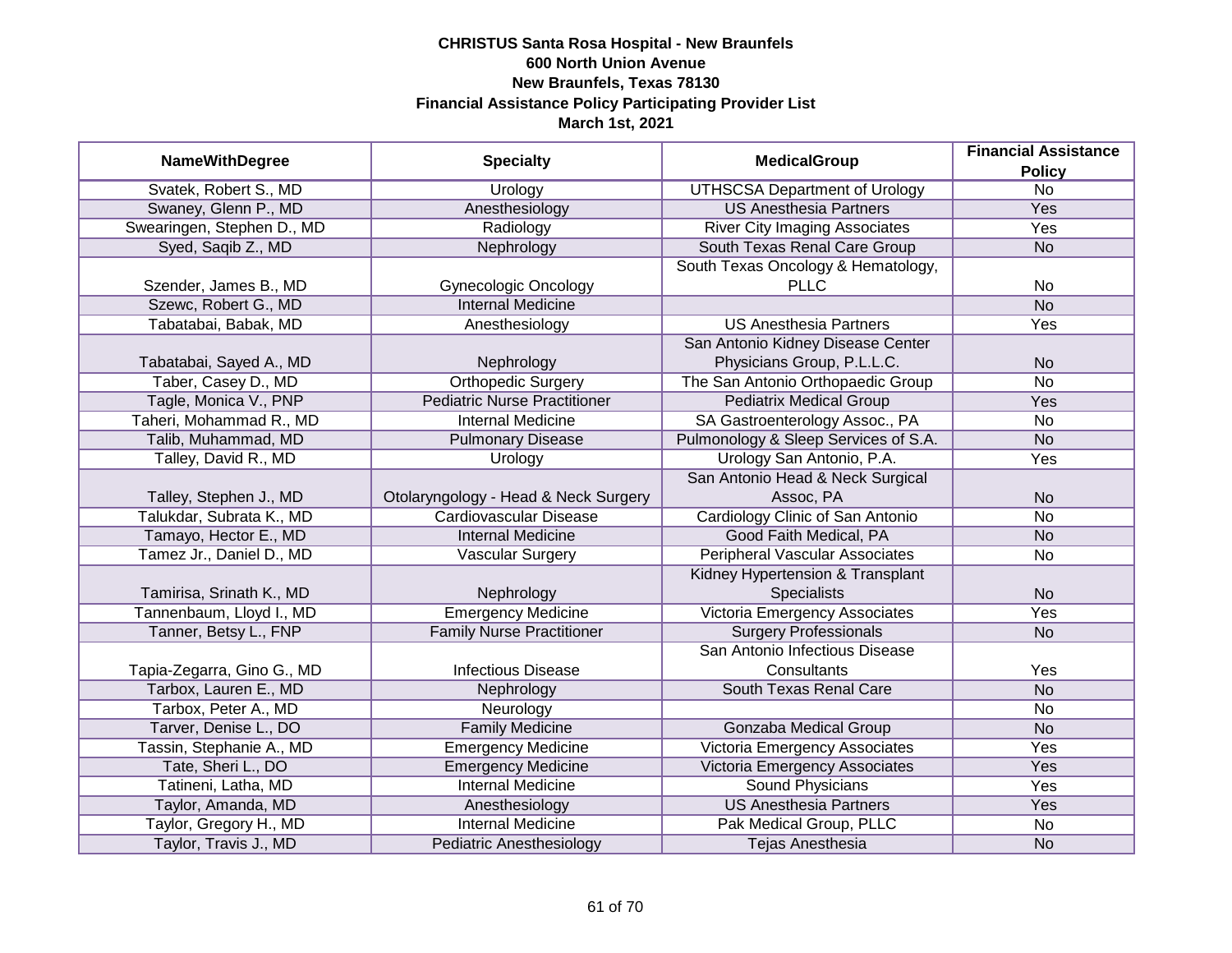|                              |                                      | <b>MedicalGroup</b>                        | <b>Financial Assistance</b> |
|------------------------------|--------------------------------------|--------------------------------------------|-----------------------------|
| <b>NameWithDegree</b>        | <b>Specialty</b>                     |                                            | <b>Policy</b>               |
| Tecuanhuey, Leopoldo A., MD  | Nephrology                           |                                            | $\overline{No}$             |
| Tecuanhuey, Yolanda E., MD   | <b>Pediatric Anesthesiology</b>      | Tejas Anesthesia, P.A.                     | <b>No</b>                   |
| Tellez-Flores, Israel J., MD | <b>Emergency Medicine</b>            | Victoria Emergency Associates              | Yes                         |
|                              |                                      | Orthopedic & Sports Medicine Institute of  |                             |
| Templin, David B., MD        | <b>Orthopedic Surgery</b>            | <b>New Braunfels</b>                       | <b>No</b>                   |
| Terry, Patricia J., MD       | Urology                              | Urology San Antonio, P.A.                  | Yes                         |
| Tewari, Malti, DO            | <b>Emergency Medicine</b>            | Victoria Emergency Associates              | Yes                         |
| Tezino, Tiffney, MD          | Anesthesiology                       | <b>US Anesthesia Partners</b>              | Yes                         |
| Thai, Alexander L., MD       | <b>Emergency Medicine</b>            | Victoria Emergency Associates              | Yes                         |
|                              |                                      |                                            |                             |
| Theoktisto, Mary K., MD      | <b>Internal Medicine</b>             | Echo Locum Tenens/Sound Physicians         | Yes                         |
| Therien, Sean P., PA         | <b>Physician Assistant</b>           | Victoria Emergency Associates              | Yes                         |
|                              | Neurology w/Special Qualification in |                                            |                             |
| Thirumalai, Shanti, MD       | <b>Child Neurology</b>               | Head & Spine Institute of Texas, LLC       | No                          |
| Thomas, Amy L., MD           | <b>Family Medicine</b>               | <b>Alamo Family Practice</b>               | <b>No</b>                   |
| Thomas, David B., MD         | <b>General Surgery</b>               | <b>BHS Physicians Network</b>              | <b>No</b>                   |
| Thomas, Linda P., MD         | <b>Diagnostic Radiology</b>          | <b>River City Imaging Associates</b>       | Yes                         |
|                              |                                      | San Antonio Pediatric Surgery              |                             |
| Thomas, Robert P., MD        | <b>Pediatric Surgery</b>             | Associates                                 | No                          |
| Thomas, Scott M., MD         | <b>Family Medicine</b>               | <b>Alamo Family Practice</b>               | <b>No</b>                   |
| Thomas, Seema, NNP           | <b>Neonatal Nurse Practitioner</b>   | <b>Pediatrix</b>                           | Yes                         |
| Thompson III, Ian M., MD     | Urology                              | Texas Urology group                        | <b>No</b>                   |
| Thompson Jr., Ian M., MD     | Urology                              | <b>Texas Urology Group</b>                 | No                          |
| Thompson, Carrie F., FNP     | <b>Family Nurse Practitioner</b>     | Victoria Emergency Associates              | Yes                         |
| Thompson, Judith L., MD      | General Surgery                      | Dr. Judith Thompson, MD, PA                | <b>No</b>                   |
| Thompson, Leanna M., AGACNP  | <b>Acute Care Nurse Practitioner</b> | <b>Sound Physicians</b>                    | Yes                         |
|                              |                                      | <b>CHRISTUS Family Medical Group - New</b> |                             |
| Thompson, Lynn E., MD        | <b>Family Medicine</b>               | <b>Braunfels</b>                           | No                          |
| Thompson, Mallory K., MD     | <b>Obstetrics &amp; Gynecology</b>   | Women's Center at Westover Hills           | <b>No</b>                   |
| Thormahlen, Ross N., MD      | Anesthesiology                       | Tejas Anesthesia, P.A.                     | No                          |
| Thornton, William D., MD     | Anesthesiology                       | <b>US Anesthesia Partners</b>              | <b>Yes</b>                  |
| Thurmon, Kelly G., DO        | <b>Internal Medicine</b>             | Health Texas Medical Group                 | No                          |
| Tindall, John, MD            | Anesthesiology                       | <b>US Anesthesia Partners</b>              | Yes                         |
| Tinoco, Amalia, MD           | <b>Emergency Medicine</b>            | Victoria Emergency Associates              | Yes                         |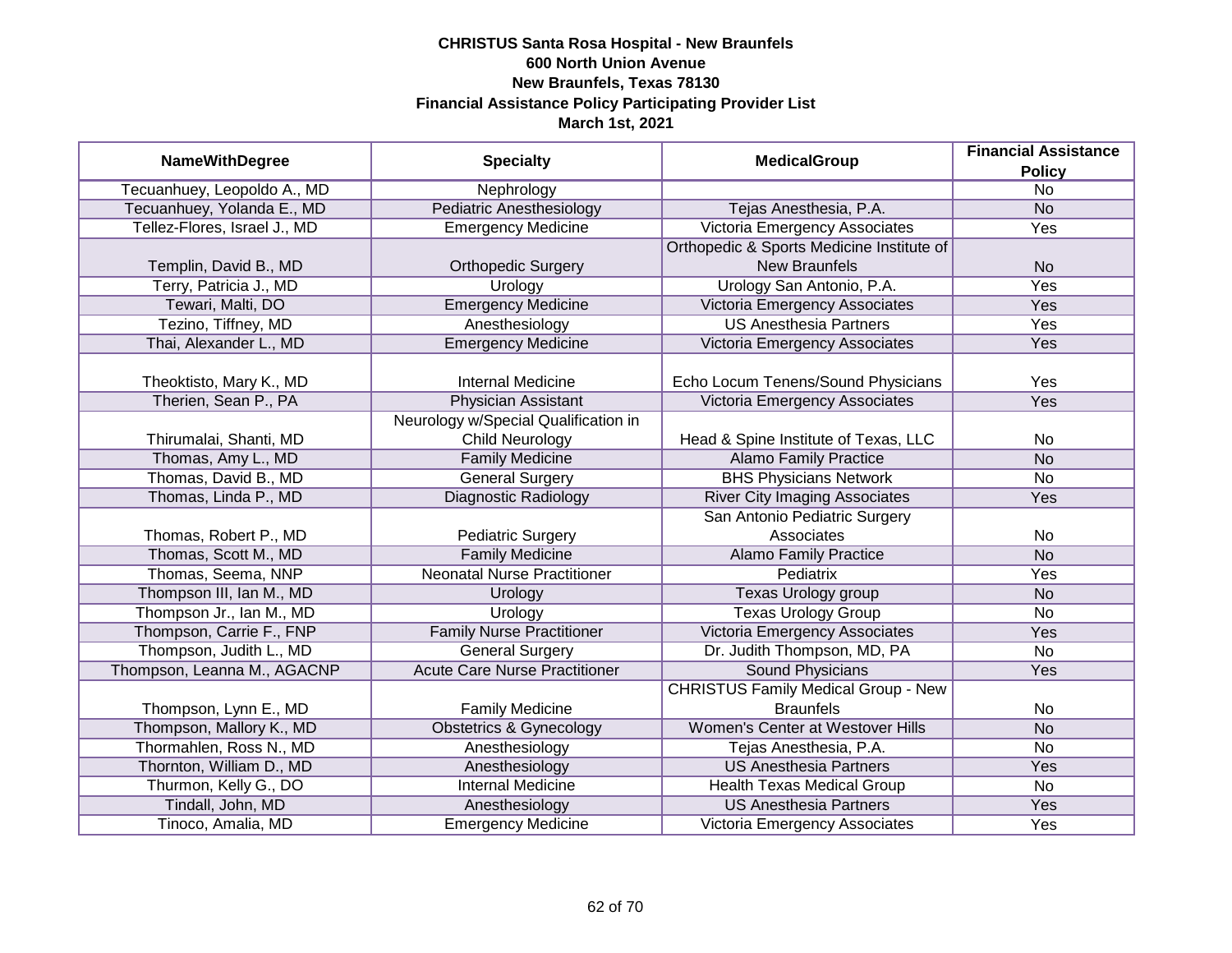| <b>NameWithDegree</b>          | <b>Specialty</b>                       | <b>MedicalGroup</b>                     | <b>Financial Assistance</b><br><b>Policy</b> |
|--------------------------------|----------------------------------------|-----------------------------------------|----------------------------------------------|
|                                |                                        |                                         |                                              |
| Tjahja, Imam E., MD            | <b>Internal Medicine</b>               | Cardiovascular Institute of South Texas | <b>No</b>                                    |
| Todd, William J., DO           | Anesthesiology                         | <b>US Anesthesia Partners</b>           | <b>Yes</b>                                   |
| Tolaymat, Shadi M., MD         | <b>Cardiovascular Disease</b>          | Cardiology Clinic of San Antonio        | N <sub>O</sub>                               |
| Tolbert, Carrie S., NNP        | <b>Neonatal Nurse Practitioner</b>     | <b>Pediatrix Medical Group</b>          | <b>Yes</b>                                   |
|                                |                                        | Texas Oncology - San Antonio Medical    |                                              |
| Tolcher, Anthony W., MD        | <b>Medical Oncology</b>                | Center                                  | <b>No</b>                                    |
| Toledo, Claudio C., MD         | <b>Family Medicine</b>                 | Victoria Emergency Associates           | Yes                                          |
|                                |                                        | The San Antonio Orthopaedic Group,      |                                              |
| Tolin, Brad S., MD             | <b>Orthopedic Surgery</b>              | <b>LLP</b>                              | <b>No</b>                                    |
| Tondre, Yvonne L., NNP         | <b>Neonatal Nurse Practitioner</b>     | <b>Pediatrix Medical Group</b>          | Yes                                          |
| Tong, Lijuan, MD               | Nephrology                             |                                         | <b>No</b>                                    |
| Tong, Tao, MD                  | Neurology                              | <b>Telespecialists</b>                  | No                                           |
| Tong, Yi Cai I., MD            | <b>Pain Medicine</b>                   | <b>Tricity Pain Associates PA</b>       | <b>No</b>                                    |
| Torres, Antonio F., CNS        | <b>Clinical Nurse Specialist</b>       | Alamo Physicians Services, PLLC         | No                                           |
| Torres, Jaime E., MD           | Anesthesiology                         | Tejas Anesthesia, P.A.                  | <b>No</b>                                    |
| Torres-Martinez, Juan P., MD   | <b>Internal Medicine</b>               | <b>Sound Physicians</b>                 | Yes                                          |
| Torrez, Heather D., MD         | <b>Emergency Medicine</b>              | Victoria Emergency Associates           | Yes                                          |
| Torrijos, Vanessa M., MD       | <b>Emergency Medicine</b>              | <b>Victoria Emergency Associates</b>    | Yes                                          |
| Toth, Christine M., MD         | Nephrology                             | Renal Associates, PA                    | <b>No</b>                                    |
| Toursarkissian, Boulos, MD     | <b>Vascular Surgery</b>                | Peripheral Vascular Associates, PA      | <b>No</b>                                    |
| Towell, Brian D., MD           | Anatomic & Clinical Pathology          | Pathology Associates of San Antonio     | Yes                                          |
| Tozzi, Federico, MD            | <b>General Surgery</b>                 | <b>UTHSCSA -Surgical Oncology</b>       | <b>No</b>                                    |
| Trampota, Sarah E., MD         | Pain Medicine                          |                                         | <b>No</b>                                    |
| Tran, Steve F., MD             | Anesthesiology                         | <b>US Anesthesia Partners</b>           | Yes                                          |
| Traxinger, Kimberly, MD        | Anesthesiology                         | <b>US Anesthesia Partners</b>           | Yes                                          |
| Treszezamsky, Alejandro D., MD | <b>Obstetrics &amp; Gynecology</b>     | South Texas Urogynecology               | No                                           |
| Trevino, Abram, MD             | <b>Medical Oncology</b>                | <b>Texas Oncology - New Braunfels</b>   | <b>No</b>                                    |
| Trevino, Beth A., MD           | <b>Pediatrics</b>                      | <b>Pediatrix Medical Group</b>          | Yes                                          |
|                                |                                        | Diabetes & Glandular Disease Clinic,    |                                              |
| Trigoso, William F., MD        | Endocrinology, Diabetes and Metabolism | P.A.                                    | <b>No</b>                                    |
| Troy, Michael J., MD           | <b>Obstetrics &amp; Gynecology</b>     |                                         | $\overline{No}$                              |
| Trueblood, Wesley E., MD       | <b>Family Medicine</b>                 | Victoria Emergency Associates           | Yes                                          |
| Truong, Vu, MD                 | <b>Obstetrics &amp; Gynecology</b>     | Northeast OB-GYN Associates             | No                                           |
| Trusevich Jr., Theodor, MD     | <b>Cardiovascular Disease</b>          | <b>New Braunfels Cardiology</b>         | <b>No</b>                                    |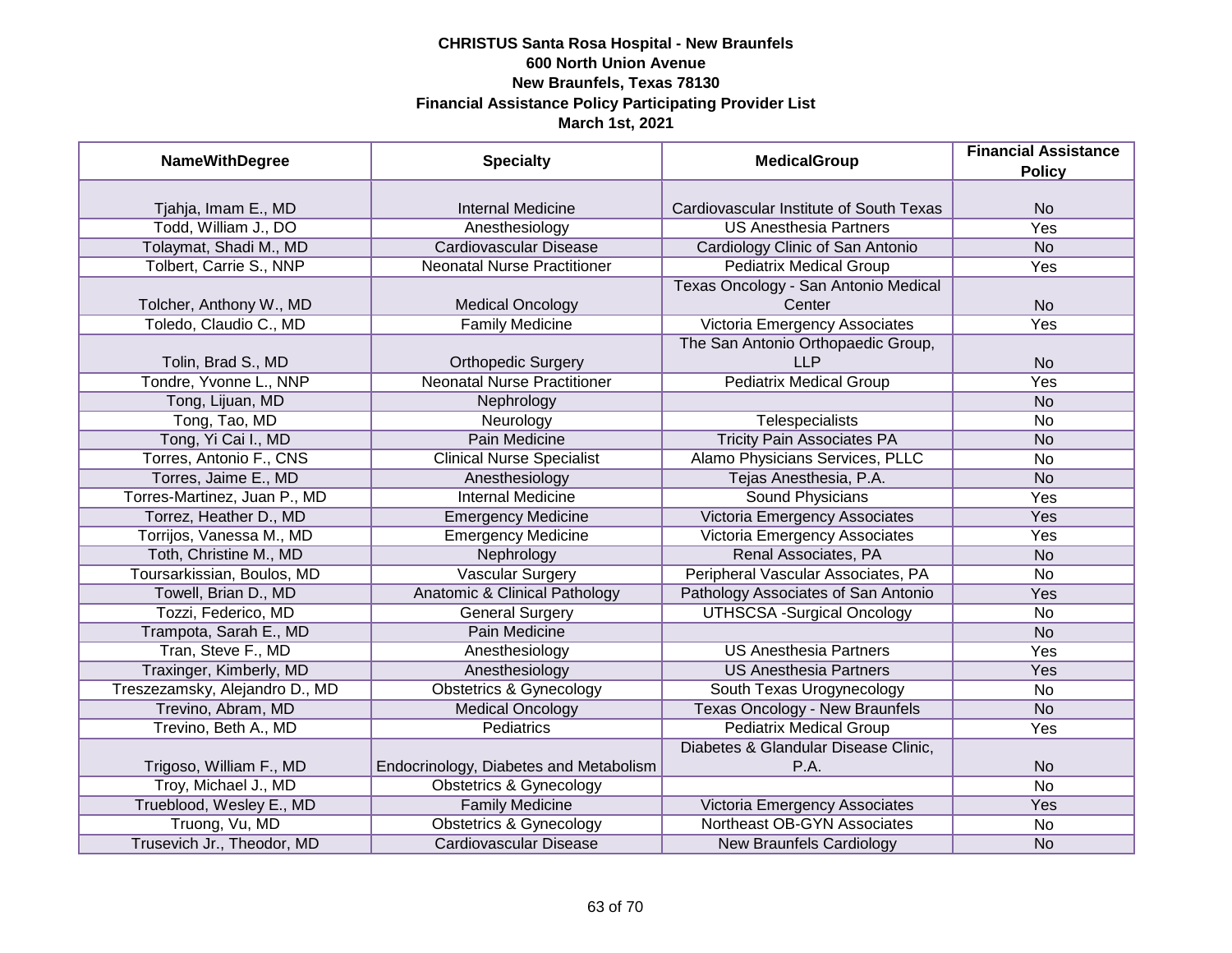|                                | <b>Financial Assistance</b>            |                                        |                 |
|--------------------------------|----------------------------------------|----------------------------------------|-----------------|
| <b>NameWithDegree</b>          | <b>Specialty</b>                       | <b>MedicalGroup</b>                    | <b>Policy</b>   |
| Tseng, Timothy Y., MD          | <b>Urology</b>                         | <b>UTHSCSA Department of Urology</b>   | $\overline{No}$ |
| Tubb, Ashley, PA               | <b>Physician Assistant</b>             | Northeast Orthopaedics                 | <b>No</b>       |
|                                |                                        |                                        |                 |
| Tubb, Creighton C., MD         | <b>Orthopedic Surgery</b>              | New Braunfels Bone and Joint Clinic PA | <b>No</b>       |
| Tucker, David I., DDS          | Oral and Maxillofacial Surgery         | Lee Dental Center                      | <b>No</b>       |
|                                |                                        |                                        |                 |
| Tuder, Dmitry, MD              | <b>Orthopedic Surgery</b>              | South Texas Orthopedic Specialty Group | <b>No</b>       |
| Turnini, Illiana G., FNP       | <b>Family Nurse Practitioner</b>       | Inpatient Medicine Physicians, PA      | Yes             |
| Tuthill, Edward W., MD         | Psychiatry                             | Asana Integrated Medical Group         | No              |
| Twitero, Trent J., MD          | <b>Orthopedic Surgery</b>              |                                        | <b>No</b>       |
|                                |                                        | Inpatient Progressive Healthcare of    |                 |
| Udom, Nadine N., FNP           | <b>Family Nurse Practitioner</b>       | America                                | <b>No</b>       |
| Ugboaja, Onyinye, MD           | <b>Internal Medicine</b>               | Medcede Physicans Services, PLLC       | <b>No</b>       |
| Ugwu, Valentine C., MD         | <b>Family Medicine</b>                 | <b>VNC RealHealth, PLLC</b>            | <b>No</b>       |
| Uleanya, Klever C., AGACNP     | <b>Acute Care Nurse Practitioner</b>   | <b>Sound Physicians</b>                | Yes             |
|                                |                                        | South Texas Oncology and Hematology,   |                 |
| Ulmer, Scott C., MD            | Hematology                             | PA.                                    | No              |
| Umer, Syed J., MD              | <b>Cardiovascular Disease</b>          | <b>Syed Javed Umer MD PA</b>           | <b>No</b>       |
| Urbaez-Duran, Esther, MD       | Hematology                             | Gonzaba Medical Group                  | No              |
| Urena, Johanna G., MD          | Nephrology                             | Renal Associates, PA                   | <b>No</b>       |
| Urencio, Jose M., MD           | <b>Cardiothoracic Surgery</b>          | Renata Ford MD PA                      | No              |
| Uribe, Eduardo J., MD          | <b>Family Medicine</b>                 | Medcede Physician Services             | <b>No</b>       |
| Urteaga, Alex J., DPM          | Podiatry                               | Foot & Ankle Clinic of Central Texas   | <b>No</b>       |
|                                |                                        |                                        |                 |
| Vadakekalam, Jacob, MD         | Endocrinology, Diabetes and Metabolism | Diabetic & Glandular Disease Clinic    | <b>No</b>       |
| Vaidyanathan, Damodharan, MD   | <b>Internal Medicine</b>               | <b>Sound Physicians</b>                | Yes             |
| Vaishnani, Rajul M., DO        | Anesthesiology                         | <b>US Anesthesia Partners</b>          | Yes             |
| Vajapey, Geetanjali, MD        | Neurology                              | TeleSpecialists, LLC                   | No              |
| Valbuena Plaza, Douglas G., MD | <b>Internal Medicine</b>               | Gonzaba Medical Group                  | <b>No</b>       |
|                                |                                        | Inpatient Progressive Healthcare of    |                 |
| Valdespino, Robert J., FNP     | <b>Family Nurse Practitioner</b>       | America                                | No              |
| Valdez, Ivette D., NNP         | <b>Neonatal Nurse Practitioner</b>     | <b>Pediatrix Medical Group</b>         | <b>Yes</b>      |
| Valencia-Chavez, Diego R., MD  | <b>Internal Medicine</b>               | <b>Inpatient Care of South Texas</b>   | No              |
| Valenta, Douglas A., MD        | Neurology                              | TeleSpecialists, LLC                   | N <sub>o</sub>  |
| Valverde, Alessandro, MD       | <b>Family Medicine</b>                 | Family Medical Home                    | No              |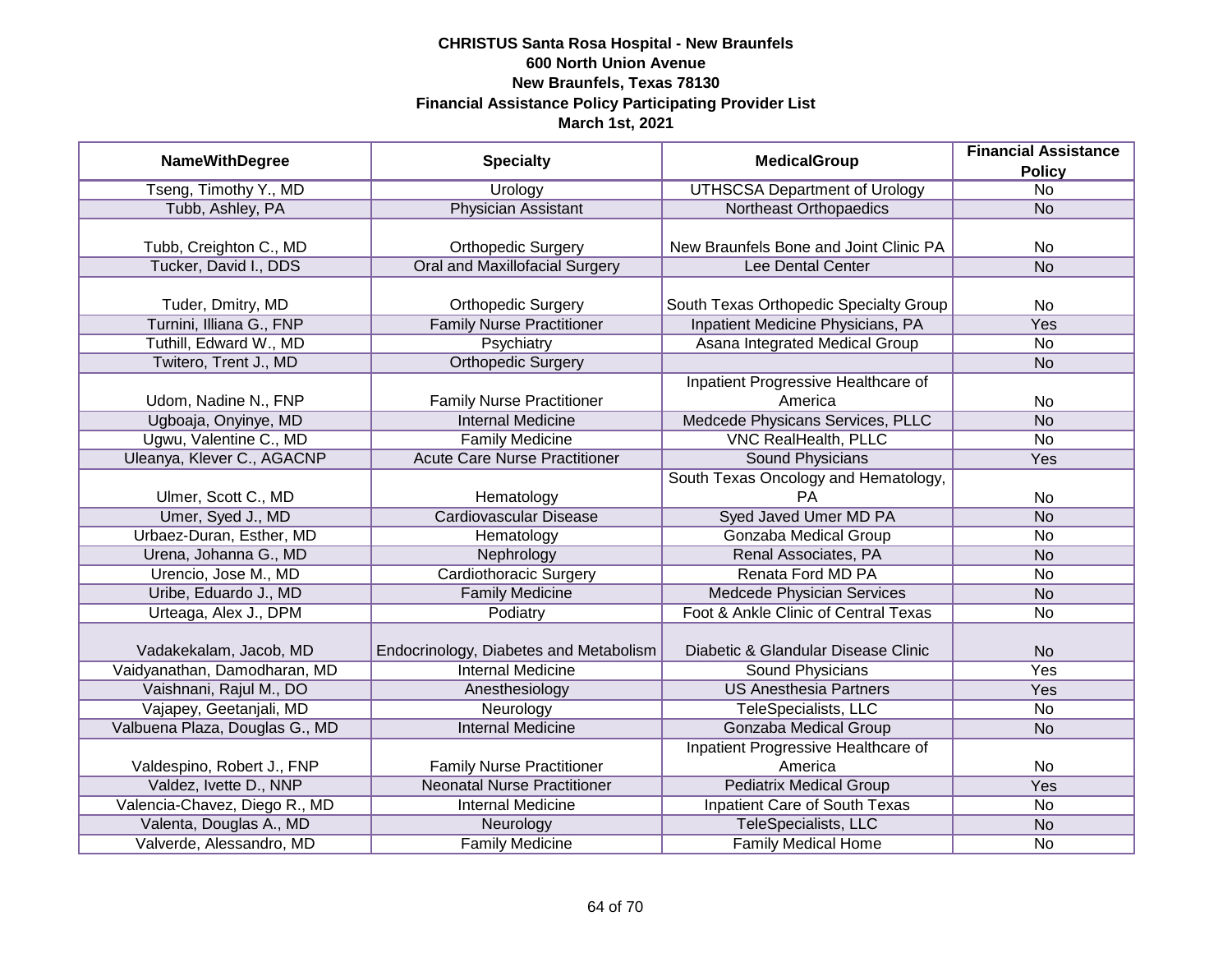|                                    | <b>MedicalGroup</b><br><b>NameWithDegree</b><br><b>Specialty</b> | <b>Financial Assistance</b>              |                 |
|------------------------------------|------------------------------------------------------------------|------------------------------------------|-----------------|
|                                    |                                                                  |                                          | <b>Policy</b>   |
| Van Den Boom, Adam M., MD          | <b>Pediatrics</b>                                                | <b>Pediatrix Medical Group</b>           | <b>Yes</b>      |
| Van Sickle, Kent R., MD            | <b>General Surgery</b>                                           | The Medical Arts and Research Center     | $\overline{No}$ |
| Van Winkle, Lloyd P., MD           | <b>Family Medicine</b>                                           | <b>Lloyd Van Winkle</b>                  | <b>No</b>       |
| Van Wisse, Francis, MD             | Anesthesiology                                                   | Tejas Anesthesia, P.A.                   | <b>No</b>       |
|                                    |                                                                  | Alamo's Womens Obstetrics &              |                 |
| Vander Sys, Ericka L., APRN, CNM   | <b>Nurse Midwife</b>                                             | Gynecology                               | <b>No</b>       |
| VanNess III, William C., MD        | Physical Medicine & Rehabilitation                               | The Pain & Rehan Institute, PA           | <b>No</b>       |
|                                    |                                                                  | Hospitalist Medicine Physicians of Texas |                 |
| Varanasi, Anju B., MD              | <b>Family Medicine</b>                                           | dba Sound Physician                      | Yes             |
|                                    |                                                                  | Neurological Associates of San Antonio,  |                 |
| Vardiman, Arnold B., MD            | <b>Neurological Surgery</b>                                      | PA                                       | <b>No</b>       |
|                                    |                                                                  | Inpatient Progressive Healthcare of      |                 |
| Vargas, Alberto, MD                | <b>Family Medicine</b>                                           | America                                  | <b>No</b>       |
| Vargas, Daniel, MD                 | <b>General Surgery</b>                                           | <b>General Surgical Associates</b>       | <b>No</b>       |
| Vargas, Jamiel S., FNP             | <b>Family Nurse Practitioner</b>                                 |                                          | <b>No</b>       |
| Vasconcellos, Jose A., MD          | <b>Emergency Medicine</b>                                        | Victoria Emergency Associates            | Yes             |
| Vasireddy, Sridhar, MD             | <b>Pain Medicine</b>                                             |                                          | <b>No</b>       |
| Vasquez, Debra A., MD              | <b>Internal Medicine</b>                                         | <b>Medfirst</b>                          | No              |
|                                    |                                                                  | San Antonio Kidney Disease Center        |                 |
| Vasquez, Karina, MD                | Nephrology                                                       | Physician's Group, P.L.L.C               | <b>No</b>       |
| Vassar, George J., MD              | Urology                                                          | Urology San Antonio, P.A.                | Yes             |
| Vaughn, David D., MD               | <b>Diagnostic Radiology</b>                                      |                                          | Yes             |
| Vaughn, James C., PA               | <b>Physician Assistant</b>                                       | <b>Premier Urgent Care Plus</b>          | <b>No</b>       |
| Vazquez, Gerardo, MD               | <b>General Surgery</b>                                           | Gerardo Vazquez                          | <b>No</b>       |
| Vazquez-Seoane, Pablo, MD          | <b>Orthopedic Surgery</b>                                        | South Texas Spinal Clinic                | <b>No</b>       |
| Vedavalli, Abhishek, MD            | <b>Pulmonary Disease</b>                                         | Lung Clinic                              | <b>No</b>       |
| Vefali, Huseng, MD                 | <b>Internal Medicine</b>                                         | Cardiology Clinic of San Antonio         | <b>No</b>       |
| Vela, Jeni, MD                     | Obstetrics & Gynecology                                          | Institute for Women's Health             | <b>No</b>       |
| Vela, Victoria A., CRNA            | <b>Certified Registered Nurse Anesthetist</b>                    | <b>US Anesthesia Partners</b>            | Yes             |
| Velez, Jose A., MD                 | Nephrology                                                       | Renal Associates, PA                     | <b>No</b>       |
| Velez, Luis E., MD                 | Nephrology                                                       | South Texas Renal Care                   | <b>No</b>       |
|                                    |                                                                  | Cardiovascular Associates of San         |                 |
| Vemulapalli, Lakshmi Prasad M., MD | Cardiovascular Disease                                           | Antonio                                  | <b>No</b>       |
|                                    |                                                                  | Cancer Care Center of South Texas,       |                 |
| Vemulapalli, Sushma, MD            | Hematology/Oncology                                              | P.A.                                     | <b>No</b>       |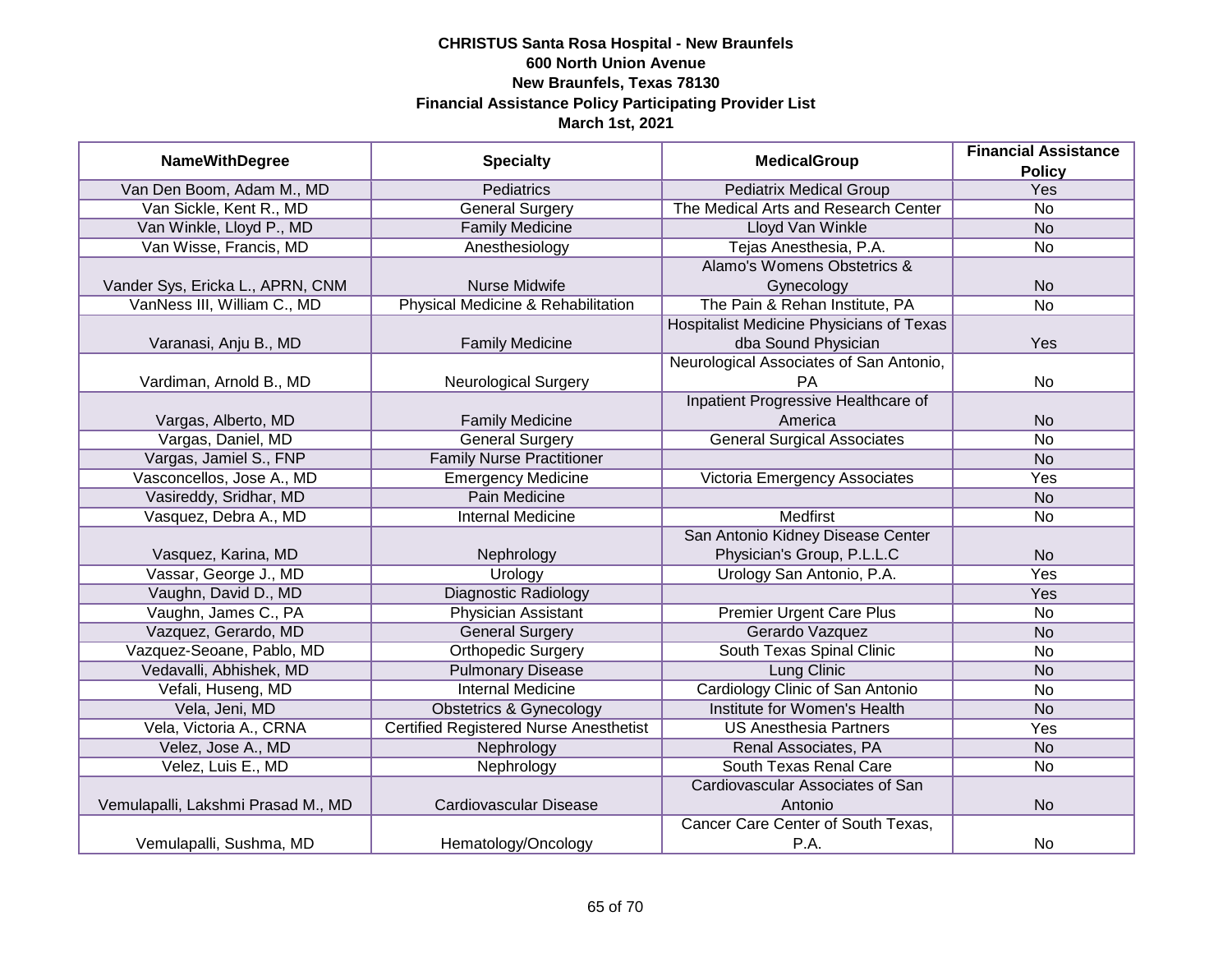|                                  | <b>Financial Assistance</b>                   |                                           |                |
|----------------------------------|-----------------------------------------------|-------------------------------------------|----------------|
| <b>NameWithDegree</b>            | <b>Specialty</b>                              | <b>MedicalGroup</b>                       | <b>Policy</b>  |
| Vengrow, Michael I., MD          | Neurology                                     | Head & Spine Institute of Texas           | <b>No</b>      |
| Vidgop, Yelena, MD               | Neurology                                     | <b>TeleSpecialists, LLC</b>               | <b>No</b>      |
| Vidouria, Christine J., DO       | Physical Medicine & Rehabilitation            | <b>PMPA PLLC</b>                          | <b>No</b>      |
| Vijayamadhavan, Vivek K., MD     | Neonatal-Perinatal Medicine                   | <b>Pediatrix Medical Group</b>            | Yes            |
| Villanueva-Rumpf, Rayleen, MD    | <b>Internal Medicine</b>                      | Gonzaba Medical Group                     | <b>No</b>      |
| Villarreal Jr., Victor H., MD    | Nephrology                                    |                                           | No             |
| Villarreal, Santiago, MD         | Nephrology                                    | Southwest Texas Nephrology                | N <sub>o</sub> |
| Villarreal, Sebastian J., MD     | <b>Neurological Surgery</b>                   | <b>Texas Neurosurgical Spine</b>          | No             |
| Villasenor, Hector R., MD        | Cardiovascular Disease                        |                                           | <b>No</b>      |
| Villazana-Kretzer, Diana L., DO  | <b>Obstetrics &amp; Gynecology</b>            | Carl R. Darnall Army Medical Center       | No             |
| Villegas, Sergio A., MD          | <b>Family Medicine</b>                        | Sound Physicians                          | Yes            |
| Viswanathan, Balasubramaniam, MD | <b>General Surgery</b>                        |                                           | No             |
| Vizurraga, David E., MD          | <b>Orthopedic Surgery</b>                     | South Texas Spinal                        | <b>No</b>      |
|                                  |                                               | Inpatient Progressive Healthcare of       |                |
| Vo, Heather, FNP                 | <b>Family Nurse Practitioner</b>              | America                                   | No             |
| Vogel-Rosbrook, Christina A., PA | <b>Physician Assistant</b>                    | Peripheral Vasculas Associates, PA        | <b>No</b>      |
| Voorhees, Cynthia G., ACNP       | <b>Acute Care Nurse Practitioner</b>          | <b>TN Spine PLLC</b>                      | No             |
|                                  |                                               | Orthopedic & Sports Medicine Institute of |                |
| Vrana, Michael S., MD            | <b>Orthopedic Surgery</b>                     | <b>New Braunfels</b>                      | <b>No</b>      |
| Vreeke, Stephen J., MD           | <b>Family Medicine</b>                        | Smithson Valley Family Practice, LLP      | <b>No</b>      |
| Vu, Khang N., MD                 | Anesthesiology                                | <b>US Anesthesia Partners</b>             | Yes            |
| Wadekar, Mitali D., MD           | Psychiatry                                    | <b>Health Link Now</b>                    | No             |
| Wagner, Jason E., MD             | <b>Pulmonary Disease</b>                      | <b>Texas IPS</b>                          | <b>No</b>      |
| Wagner, Kathryn A., MD           | <b>General Surgery</b>                        |                                           | No             |
| Wagner, Richard K., MD           | Maternal-Fetal Medicine                       |                                           | <b>No</b>      |
| Walker, Christopher J., MD       | Diagnostic Radiology                          | <b>River City Imaging Associates</b>      | Yes            |
| Walker, Jeffrey A., MD           | Radiology                                     | <b>River City Imaging Associates</b>      | Yes            |
|                                  |                                               |                                           |                |
| Walker, Lisa C., MD              | Dermatology                                   | Dermatology Associates of San Antonio     | No             |
| Walker, Nora L., MD              | <b>Pulmonary Disease</b>                      |                                           | <b>No</b>      |
| Wall, Shawna R., MD              | <b>Obstetrics &amp; Gynecology</b>            | Alamo Womens OB/GYN                       | No             |
| Wallace, Annmarie, CRNA          | <b>Certified Registered Nurse Anesthetist</b> | San Marcos Anesthesiology                 | <b>No</b>      |
|                                  |                                               | San Antonio Pediatric Surgery             |                |
| Wang, Peter T., MD               | <b>Plastic Surgery</b>                        | Associates, PPLC                          | No             |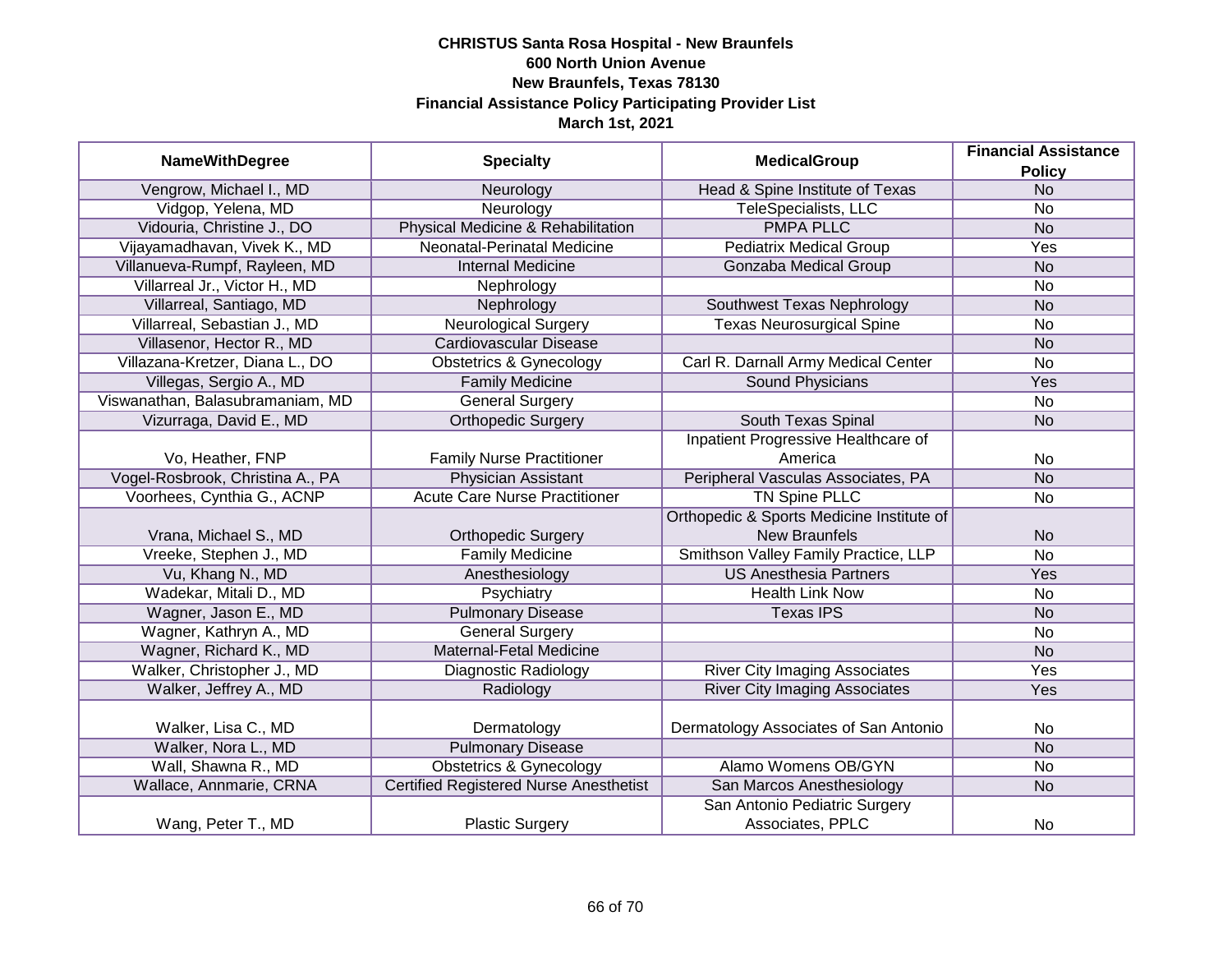| <b>NameWithDegree</b>        | <b>Specialty</b>                              | <b>MedicalGroup</b>                      | <b>Financial Assistance</b> |
|------------------------------|-----------------------------------------------|------------------------------------------|-----------------------------|
|                              |                                               |                                          | <b>Policy</b>               |
|                              |                                               | South Texas Orthopedic Specialty         |                             |
| Warmath, Christopher M., FNP | <b>Family Nurse Practitioner</b>              | Group, PLLC                              | <b>No</b>                   |
| Warmouth, Grant M., MD       | Neurology                                     | <b>Rocky Mountain Neurodiagnostics</b>   | $\overline{No}$             |
| Warren, Margaret A., DO      | <b>Obstetrics &amp; Gynecology</b>            | <b>Texas Perinatal Group</b>             | N <sub>o</sub>              |
| Washington, Jason C., CRNA   | <b>Certified Registered Nurse Anesthetist</b> | <b>US Anesthesia Partners</b>            | Yes                         |
| Washington, Jerome T., MD    | <b>Obstetrics &amp; Gynecology</b>            | Washington OB-GYN, PA                    | <b>No</b>                   |
| Watson, Rebecca L., MD       | <b>Internal Medicine</b>                      | Sound Physicians                         | <b>Yes</b>                  |
| Weakley, Sarah, MD           | <b>General Surgery</b>                        | <b>General Surgical Associates</b>       | <b>No</b>                   |
| Wearden, Mary E., MD         | Neonatal-Perinatal Medicine                   | <b>Pediatrix Medical Group</b>           | Yes                         |
| Webb, Antonio J., MD         | <b>Orthopedic Surgery</b>                     | South Texas Spinal Clinic PA             | <b>No</b>                   |
| Webb, Benjamin D., MD        | Otolaryngology                                | <b>Alamo ENT Associates</b>              | <b>No</b>                   |
| Webber, Patrick J., MD       | Anesthesiology                                | <b>US Anesthesia Partners</b>            | Yes                         |
| Weidendorf, Glenda, NNP      | <b>Neonatal Nurse Practitioner</b>            | <b>Pediatrix Medical Group</b>           | Yes                         |
| Weikle, Geoff R., DO         | <b>Internal Medicine</b>                      | Medcare Associates of Castroville        | <b>No</b>                   |
|                              |                                               |                                          |                             |
| Weinberg, Jay S., MD         | Pediatrics                                    | New Braunfels Pediatric Associates, P.A. | No                          |
| Welch, Christian M., MD      | Anesthesiology                                | <b>US Anesthesia Partners</b>            | Yes                         |
| Welch, Cristina E., MD       | Pediatrics                                    | Pediatrix                                | Yes                         |
| Weld, Kyle J., MD            | Urology                                       |                                          | <b>No</b>                   |
|                              |                                               | San Antonio Pediatric Surgery            |                             |
| Welk, Dawn E., PNP           | <b>Pediatric Nurse Practitioner</b>           | Associates                               | No                          |
| Wells, Barbi E., MD          | Anesthesiology                                | <b>US Anesthesia Partners</b>            | Yes                         |
|                              |                                               | San Antonio Pediatric Surgery            |                             |
| Wells, Colleen M., FNP       | <b>Family Nurse Practitioner</b>              | Associates                               | No                          |
| Wells, Kristen L., MD        | Anesthesiology                                | <b>UTHSCSA</b>                           | <b>No</b>                   |
| Wendorf, Patricia A., NNP    | <b>Neonatal Nurse Practitioner</b>            | Pediatrix Medical Group                  | Yes                         |
| Wengrovitz, Mark, MD         | <b>Vascular Surgery</b>                       | <b>Peripheral Vascular Associates</b>    | <b>No</b>                   |
|                              |                                               | Orthopaedic Surgery & Sports Medicine    |                             |
| Whaley, Andrew L., MD        | <b>Orthopedic Surgery</b>                     | of San Antonio                           | No                          |
| Wheeler, Mary E., MD         | Anesthesiology                                | <b>US Anesthesia Partners</b>            | Yes                         |
| Wheeler, Sarah D., CNM       | <b>Nurse Midwife</b>                          | Westover Hills Womens Health PA          | $\overline{No}$             |
|                              |                                               | South Texas Oncology & Hematology,       |                             |
| White, Allan J., MD          | <b>Gynecologic Oncology</b>                   | <b>PLLC</b>                              | <b>No</b>                   |
| White, Michael A., DO        | Urology                                       | Urology San Antonio, P.A.                | <b>Yes</b>                  |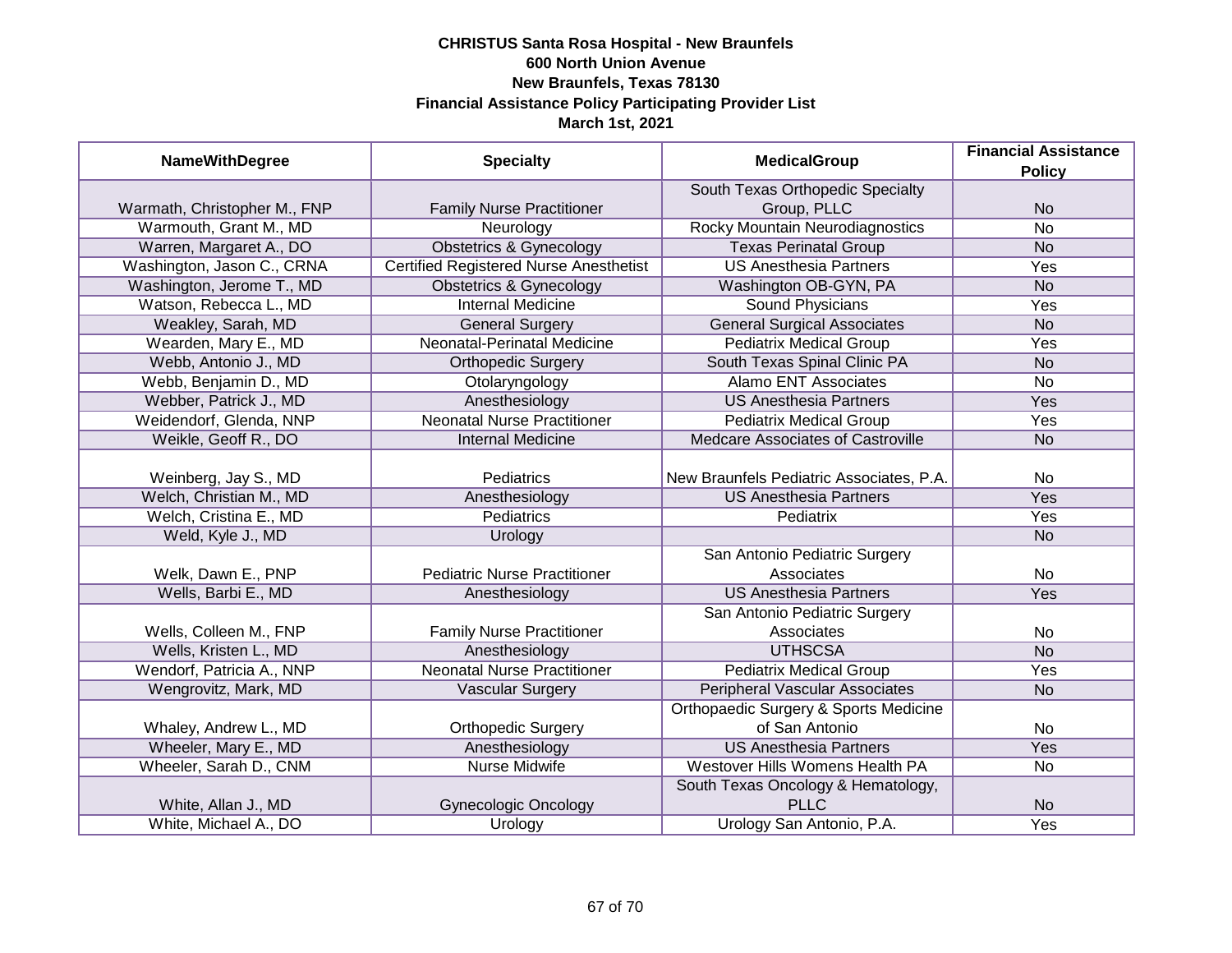| <b>NameWithDegree</b>          | <b>Specialty</b>                     | <b>MedicalGroup</b>                   | <b>Financial Assistance</b><br><b>Policy</b> |
|--------------------------------|--------------------------------------|---------------------------------------|----------------------------------------------|
|                                |                                      | Pulmonary Consultants of San Antonio, |                                              |
| Whitenack, Stephanie, AGACNP   | <b>Acute Care Nurse Practitioner</b> | PA                                    | <b>No</b>                                    |
| Whittaker, Russell A., PA      | <b>Physician Assistant</b>           | <b>UTHSCSA - Surgery</b>              | $\overline{No}$                              |
|                                |                                      | Inpatient Progressive Healthcare of   |                                              |
| Wilcox, George, DO             | <b>Internal Medicine</b>             | America                               | <b>No</b>                                    |
| Wilder, James L., MD           | <b>Gynecologic Oncology</b>          | South Texas Gynecologic Oncology      | <b>No</b>                                    |
| Wile, Frederic D., MD          | Anesthesiology                       | <b>US Anesthesia Partners</b>         | <b>Yes</b>                                   |
|                                |                                      | Cancer Care Network of South Texas,   |                                              |
| Wilks, Sharon T., MD           | Hematology/Oncology                  | P.A.                                  | <b>No</b>                                    |
| Williams, Felicia, MD          | <b>Internal Medicine</b>             | <b>CentroMed Base Clinic</b>          | <b>No</b>                                    |
| Williams, Heather R., MD       | <b>Obstetrics &amp; Gynecology</b>   | <b>Riverwalk OBGYN</b>                | Yes                                          |
| Williams, Patrick A., MD       | Urology                              | Comal Urology, PA                     | <b>No</b>                                    |
| Williams, Tamrasha, MD         | Anesthesiology                       | <b>US Anesthesia Partners</b>         | Yes                                          |
| Williams-Khmelev, Megan R., MD | <b>Family Medicine</b>               | Victoria Emergency Associates         | Yes                                          |
| Willingham, Alex C., MD        | Physical Medicine & Rehabilitation   | <b>South Texas PM&amp;R</b>           | <b>No</b>                                    |
| Wilson, Michael J., MD         | Cardiovascular Disease               | River City CardioVascular-SA          | Yes                                          |
| Wilson, William R., MD         | <b>Family Medicine</b>               | <b>WoundCentrics</b>                  | <b>No</b>                                    |
| Win, Sein, MD                  | <b>Internal Medicine</b>             | IPC, The Hospitalist Company          | <b>No</b>                                    |
| Winn, Ann Marie, NNP           | <b>Neonatal Nurse Practitioner</b>   | <b>Pediatrix Medical Group</b>        | Yes                                          |
|                                |                                      | Northeast Pulmonary and Sleep         |                                              |
| Winsett, Robert E., DO         | <b>Internal Medicine</b>             | Associates                            | <b>No</b>                                    |
| Winston III, John H., MD       | <b>Colon and Rectal Surgery</b>      | <b>Colorectal Surgery Services</b>    | <b>No</b>                                    |
| Winter, Bruce L., MD           | Ophthalmology                        |                                       | <b>No</b>                                    |
| Withoff, Megan M., NNP         | <b>Neonatal Nurse Practitioner</b>   | <b>Pediatrix Medical Group</b>        | Yes                                          |
| Wofford, Christopher B., DO    | <b>Family Medicine</b>               |                                       | <b>No</b>                                    |
| Wollett, Benjamin F., DPM      | Podiatry                             | San Antonio Podiatry Associate        | <b>No</b>                                    |
| Womack, James S., MD           | Anesthesiology                       | <b>US Anesthesia Partners</b>         | Yes                                          |
| Womack, Robin L., MD           | <b>Obstetrics &amp; Gynecology</b>   | Northeast OB/Gyn Associates           | <b>No</b>                                    |
| Won, Mai V., MD                | Neurology                            | TeleSpecialists, LLC                  | <b>No</b>                                    |
| Wong, Adrian, MD               | <b>Internal Medicine</b>             | <b>Renal Associates PA</b>            | <b>No</b>                                    |
| Wood, Aaron T., MD             | <b>Family Medicine</b>               | Christus Family Medicine Oak Run      | <b>No</b>                                    |
| Wood, Bruce A., MD             | <b>Infectious Disease</b>            |                                       | <b>No</b>                                    |
| Woodard, Russell L., MD        | <b>General Surgery</b>               | <b>General Surgical Associates</b>    | <b>No</b>                                    |
| Woodbury, Christian A., MD     | Surgery of the Hand                  | The San Antonio Orthopedic Group, LLP | <b>No</b>                                    |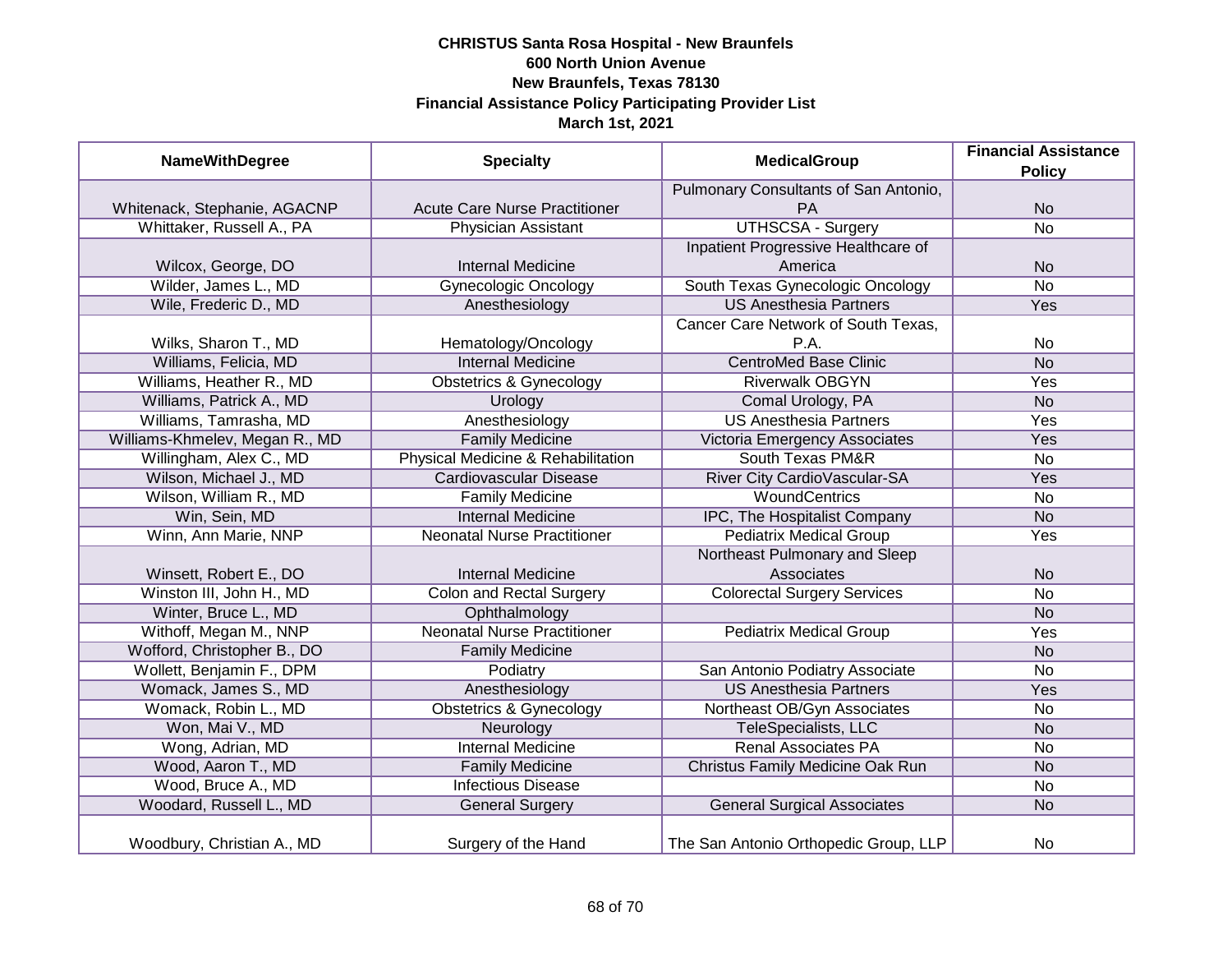| <b>NameWithDegree</b>         | <b>Specialty</b>                   | <b>MedicalGroup</b>                          | <b>Financial Assistance</b> |
|-------------------------------|------------------------------------|----------------------------------------------|-----------------------------|
|                               |                                    |                                              | <b>Policy</b>               |
|                               |                                    | Gastroenterology Consultants of San          |                             |
| Wool, Ronald N., MD           | Gastroenterology                   | Antonio                                      | <b>No</b>                   |
| Wortham, Barry G., MD         | Anesthesiology                     | <b>US Anesthesia Partners</b>                | <b>Yes</b>                  |
| Wright III, John L., MD       | Radiology                          | <b>River City Imaging Assiociates</b>        | Yes                         |
| Wright Jr., James H., MD      | Anesthesiology                     | <b>US Anesthesia Partners</b>                | <b>Yes</b>                  |
| Wright, Edward N., MD         | <b>Emergency Medicine</b>          | Victoria Emergency Associates                | <b>Yes</b>                  |
| Wright, Erin L., MD           | <b>Family Medicine</b>             | <b>Inpatient Medicine Physicians PA</b>      | <b>Yes</b>                  |
| Wright, Joseph K., MD         | <b>General Surgery</b>             | South Texas Surgeons, P.A.                   | <b>No</b>                   |
| Wyatt, Jamison N., MD         | <b>Interventional Cardiology</b>   | Lone Star Heart and Vascular Clinic PA       | <b>No</b>                   |
| Xu, Rachel Y., MD             | Physical Medicine & Rehabilitation | South Texas Spinal Clinic                    | <b>No</b>                   |
| Yanes III, Jesus A., MD       | <b>Family Medicine</b>             | Olga Joukovski, MD PA                        | No                          |
|                               |                                    | <b>CHRISTUS VNA Hospice &amp; Palliative</b> |                             |
| Yang-Kim, Dominique B., DO    | <b>Internal Medicine</b>           | Care                                         | <b>No</b>                   |
| Yelfimov, Daniel A., MD       | Urology                            |                                              | No                          |
|                               |                                    | San Antonio Head and Neck Surgical           |                             |
| York, Christopher A., MD      | Otolaryngology                     | Associates                                   | <b>No</b>                   |
| Youngdahl, Marcy E., MD       | <b>Family Medicine</b>             | <b>University Physician</b>                  | No                          |
| Yu, Haoran, MD                | <b>Internal Medicine</b>           | Haoran Yu, MD, PA                            | <b>No</b>                   |
| Yu, Kenneth C., MD            | Otolaryngology                     |                                              | No                          |
| Yusuf, Bushra, MD             | Nephrology                         | <b>Renal Associates</b>                      | <b>No</b>                   |
| Zafar, Naushad, MD            | Nephrology                         | South Texas Renal Care Group                 | No                          |
| Zainfeld, Daniel E., MD       | Urology                            | <b>Urology San Antonio</b>                   | Yes                         |
| Zakula, Mark, MD              | <b>Emergency Medicine</b>          | Victoria Emergency Associates                | Yes                         |
| Zaman, Fahim, MD              | Nephrology                         | Renal Associates, PA                         | <b>No</b>                   |
| Zaman, Mohammed Nayyar-uz, DO | Neurology                          | TeleSpecialists, LLC                         | No                          |
| Zamora, Melodie T., MD        | <b>Obstetrics &amp; Gynecology</b> | Institute for Womens Health                  | <b>No</b>                   |
| Zaragoza, Fernando L., MD     | Anesthesiology                     | Tejas Anesthesia, P.A.                       | No                          |
| Zarka, Anthony I., DO         | Radiology                          | <b>River City Imaging Associates</b>         | Yes                         |
| Zavala Jr., Gerardo, MD       | <b>Neurological Surgery</b>        | Neurosurgery and Spine Consultants           | No                          |
| Zeballos, Claudio F., MD      | <b>Emergency Medicine</b>          | Victoria Emergency Associates                | Yes                         |
| Zem, Carlos H., MD            | Nephrology                         | Renal Associates, PA                         | No                          |
| Zertuche, Benjamin S., MD     | <b>Family Medicine</b>             | <b>BSZ</b> Medical                           | <b>No</b>                   |
|                               |                                    | Pathology Associates of San Antonio,         |                             |
| Zhang, Jin, MD                | Anatomic & Clinical Pathology      | <b>LLP</b>                                   | Yes                         |